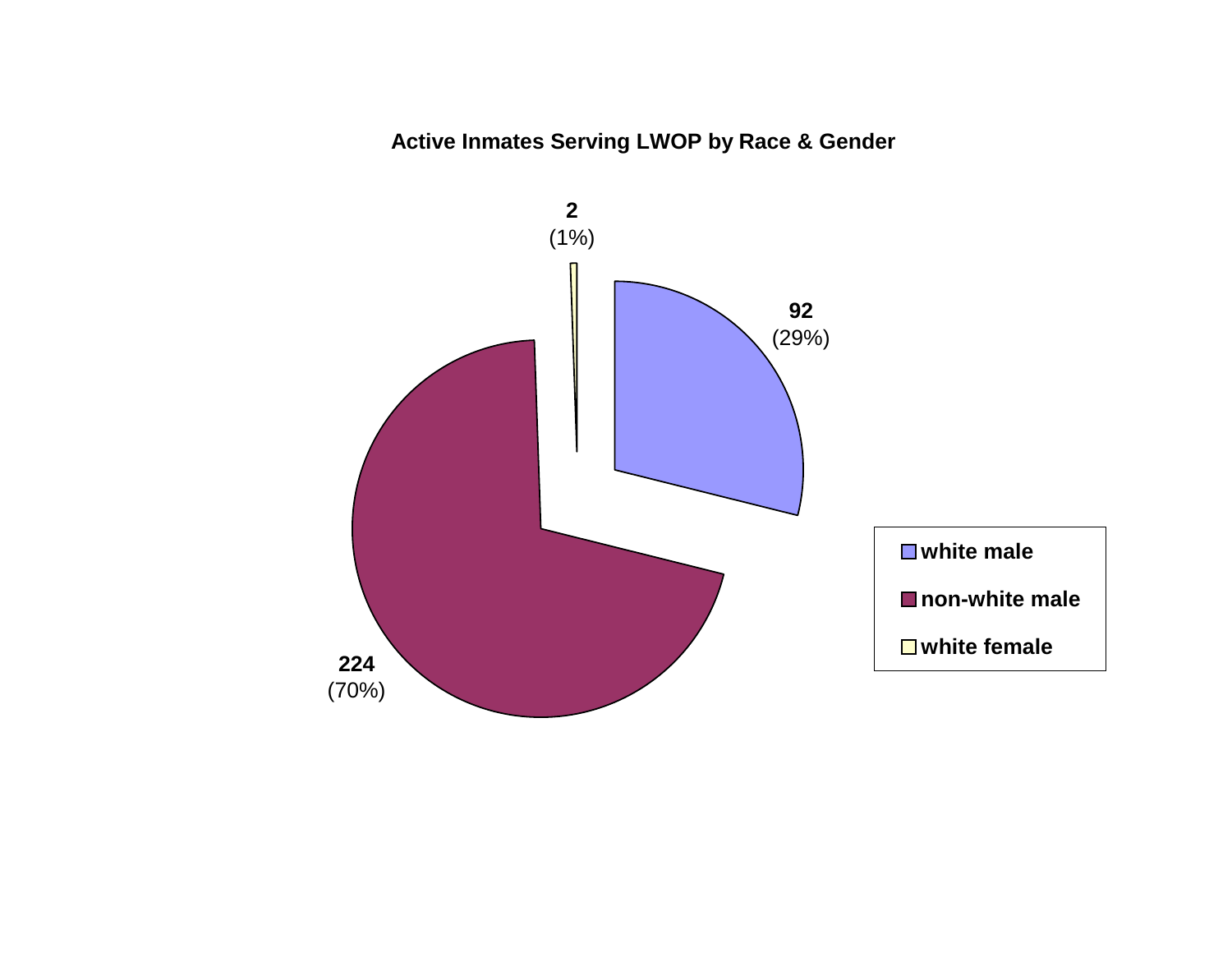# **Active Inmates Serving LWOP By Prior Incarcerations**

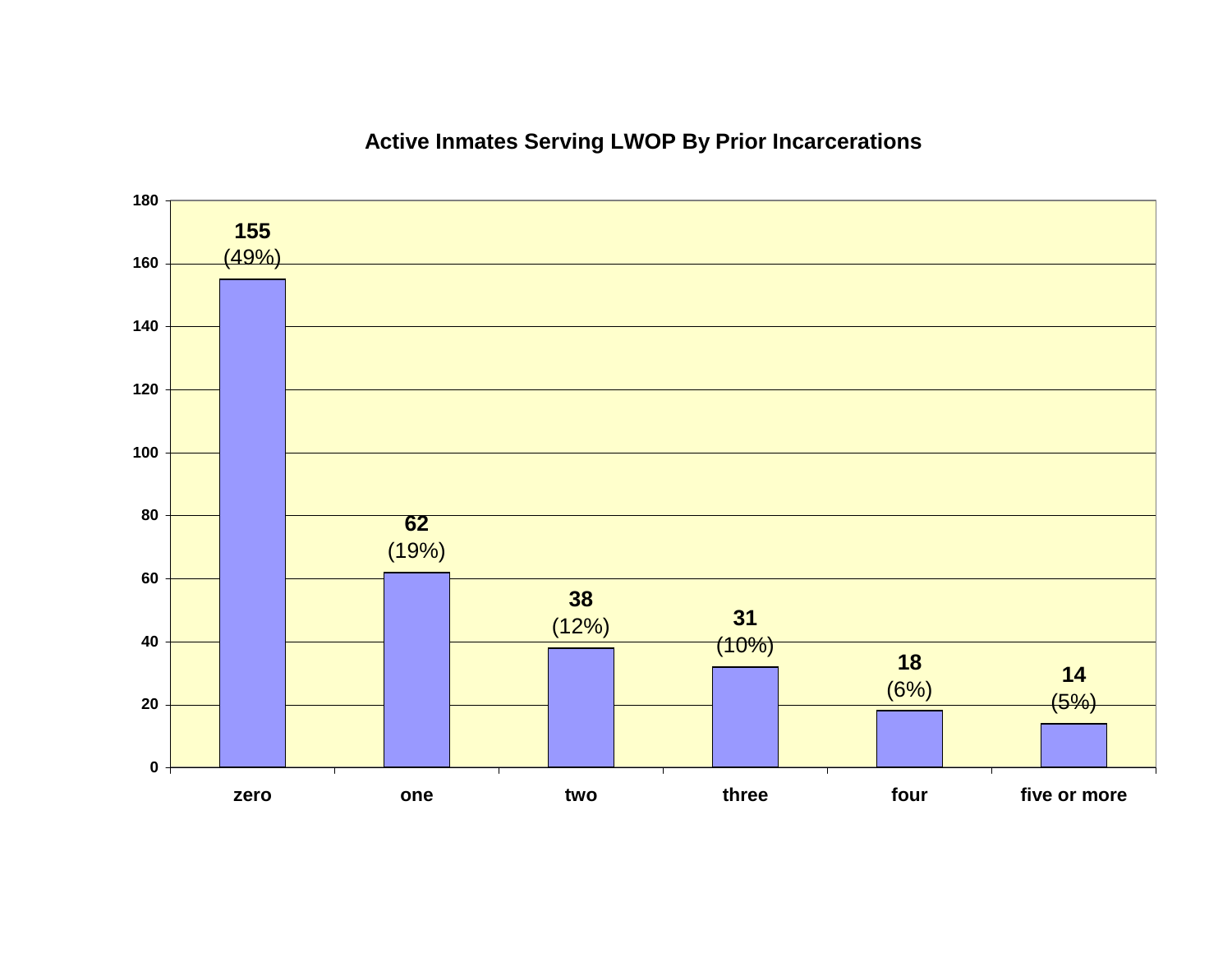**Active Inmates Serving LWOP by Crime Type**

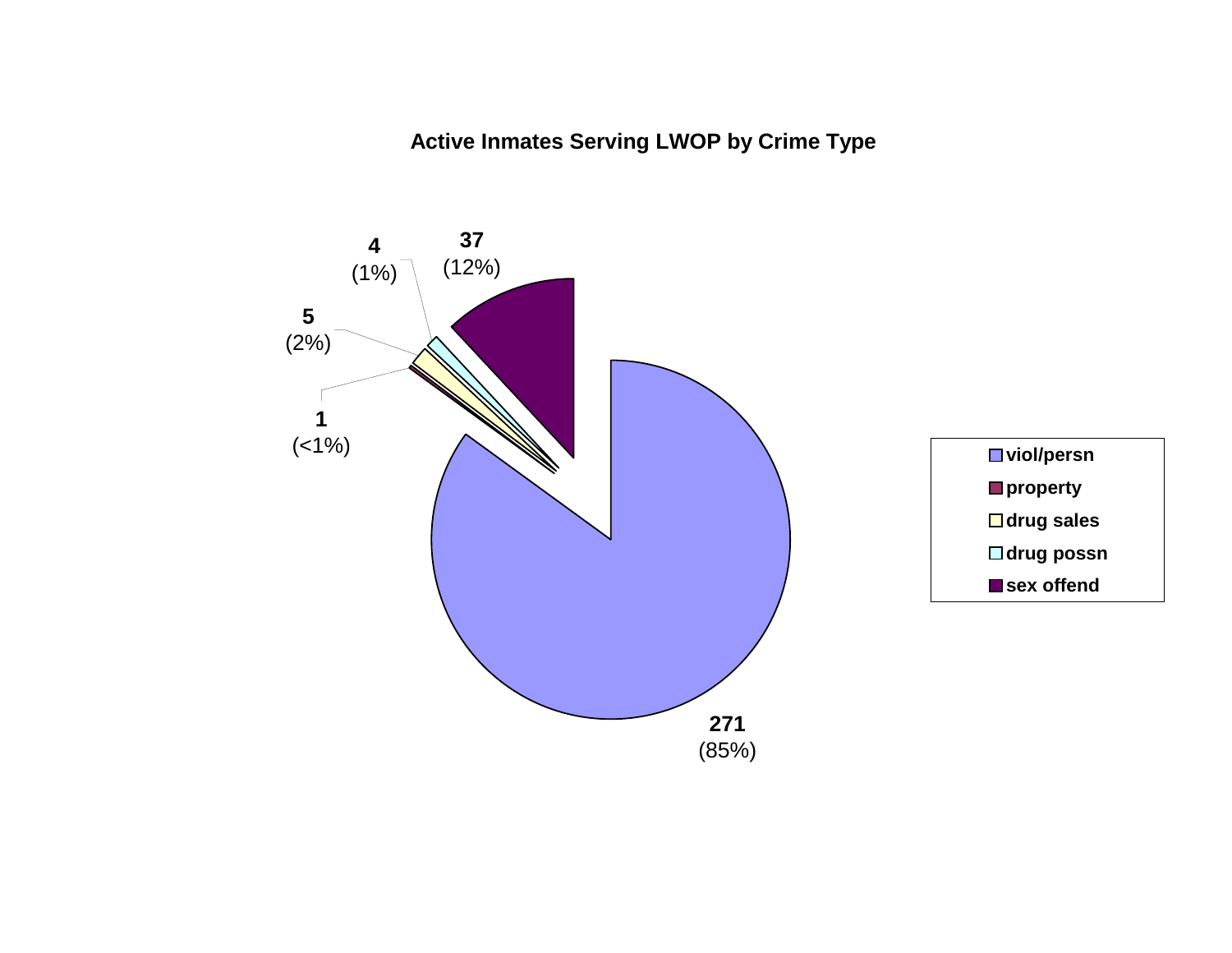Georgia Department of Corrections Page 1 Run 02/20/03 15:20 pm 0ffice of Planning and Analysis

### Inmate statistical profile

TABLE OF CONTENTS FOR ACTIVE PRISONERS EXCLUDING JAIL

Title PAGE ----- ---- RACE AND SEX............................ 2 Culture Fair IQ Scores.................. 3 Self-Rpt Socioeconomic Class............ 4 Self-Rpt Environment To Age 16.......... 5 Self-Rpt Education Level................ 6 Functional Reading Level (WRAT Scores).. 7 Functional Math Level (WRAT Scores)..... 8 Functional Spelling Level (WRAT Scores). 9 Self-Rpt Guardian Status To Age 16......10 Self-Rpt Employment Status Before Prison11 Self-Rpt Marital Status At Admission....12 Self-Rpt Number Of Children At Admission13 Self-Rpt Religious Affiliation..........14 Self-Rpt Family Behavior Patterns \*.....15 Inmate Diagnostic Behavior Problem \*....16 Physical Profile (General Condition)....17 Security Status...........................18 Number Of Sentences.....................19 Number Of Disciplinaries................20 Number Of Escapes........................21 Number Of Prior Georgia Incarcerations \*22 Number Of Transfers.....................23 County Of Conviction....................24 Circ Of Conviction......................27 Home County.............................29 Prison Sentence In Years................32 Probation To Follow Prison..............33Admission Type............................34 Release Type..............................35 Inst By Group..............................36 Institution.............................37 Misdemeanors And Felonies...............38 Crimes By Group.............................39 Most Serious Offense....................40 Most Serious Crime Type.................41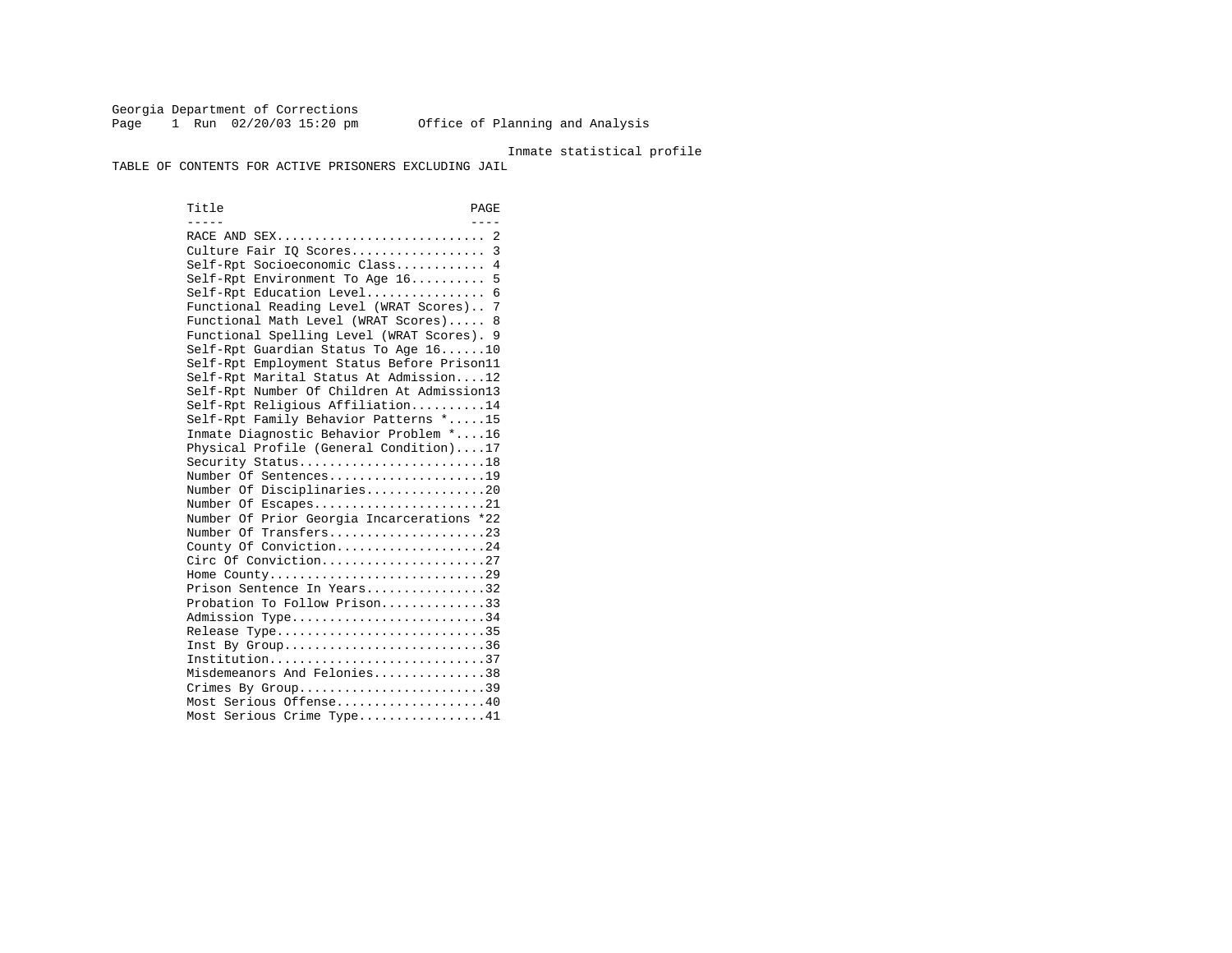### Georgia Department of Corrections Page 2 Run 02/20/03 15:20 pm Office of Planning and Analysis

### Inmate statistical profile

Sample: ACTIVE PRISONERS EXCLUDING JAIL **Requestor:** Statistics Active inmates 02/20/2003

RACE AND SEX by current age & sex

|                  |                  |                          | M E N                      |                  |                      |                    |                   | W O M E N                  |                            |                  |                                  |
|------------------|------------------|--------------------------|----------------------------|------------------|----------------------|--------------------|-------------------|----------------------------|----------------------------|------------------|----------------------------------|
| RACE AND SEX     | Age<br>$00 - 21$ | Age<br>$ 22-39 $         | Age<br>$ 40-54 $           | Age<br>$8 55-99$ | Men<br>ႜ<br>% Total  | Age<br>$ 00 - 21 $ | Age<br>$ 22-39 $  | Age<br>$ 40-54 $           | Age<br>$8 55-99$           | Women<br>% Total | Grand<br>%   Total<br>ႜ          |
| WHITE MALE       | 11               | 45<br>26                 | 30<br>34                   | 12<br>55         | 92<br>29             | $\mathbf 0$<br>0   | 0<br>0            | 0                          | 0                          | 0                | 92<br>- 29                       |
| NON WHITE MALE   | 89<br>8          | 74<br>128                | 70<br>78                   | 10<br>45         | 224<br>71            | $\mathbf{0}$<br>0  | $\mathbf 0$<br>0  | $\mathbf 0$<br>$\mathbf 0$ | 0<br>0                     | 0<br>0           | 70<br>224                        |
| WHITE FEMALE     | 0                | $\overline{0}$<br>0<br>0 | $\mathbf 0$<br>0           | $\Omega$<br>0    | $\Omega$<br>$\Omega$ | $\mathbf{0}$<br>0  | 2 100             | $\mathbf 0$<br>$\Omega$    | 0                          | 2 100            | $\overline{2}$<br>1              |
| NON WHITE FEMALE | 0                | 0<br> 0 <br>0            | $\mathbf 0$<br>$\mathbf 0$ | $\mathbf 0$<br>0 | 0<br>$\mathbf 0$     | 0<br>0             | 0<br>$\mathbf{0}$ | 0<br>0                     | $\mathbf 0$<br>0           | 0<br>0           | $\overline{0}$<br>$\overline{0}$ |
| Total reported   | 9 100            | 173 100                  | 112 100                    | 22 100           | 316 100              | 0<br>0             | 2 100             | $\mathbf 0$<br>$\Omega$    | $\Omega$<br>$\overline{0}$ | 2 100            | 318 100                          |
| Percent reported | 100.0            | 100.0                    | 100.0                      | 100.0            | 100.0                | .0 <sup>1</sup>    | 100.0             | . 0                        | $\cdot$ 0                  | 100.0            | 100.0                            |
| NOT REPORTED     | 0                | 0                        | $\mathbf 0$                | $\mathbf 0$      | 0                    | $\mathbf 0$        | $\mathbf 0$       | 0                          | $\Omega$                   | $\mathbf 0$      | 0                                |
| Total            | 9                | 173                      | 112                        | 22               | 316                  | $\mathbf 0$        | 2                 | $\mathbf 0$                | $\Omega$                   | 2                | 318                              |
|                  |                  |                          |                            |                  |                      |                    |                   |                            |                            |                  |                                  |
|                  |                  |                          |                            |                  |                      |                    |                   |                            |                            |                  |                                  |
| AVERAGE AGE      | 20.11            | 31.24                    | 45.90                      | 60.55            | 38.16                | .00                | 32.50             | .00                        | .00                        | 32.50            | 38.13                            |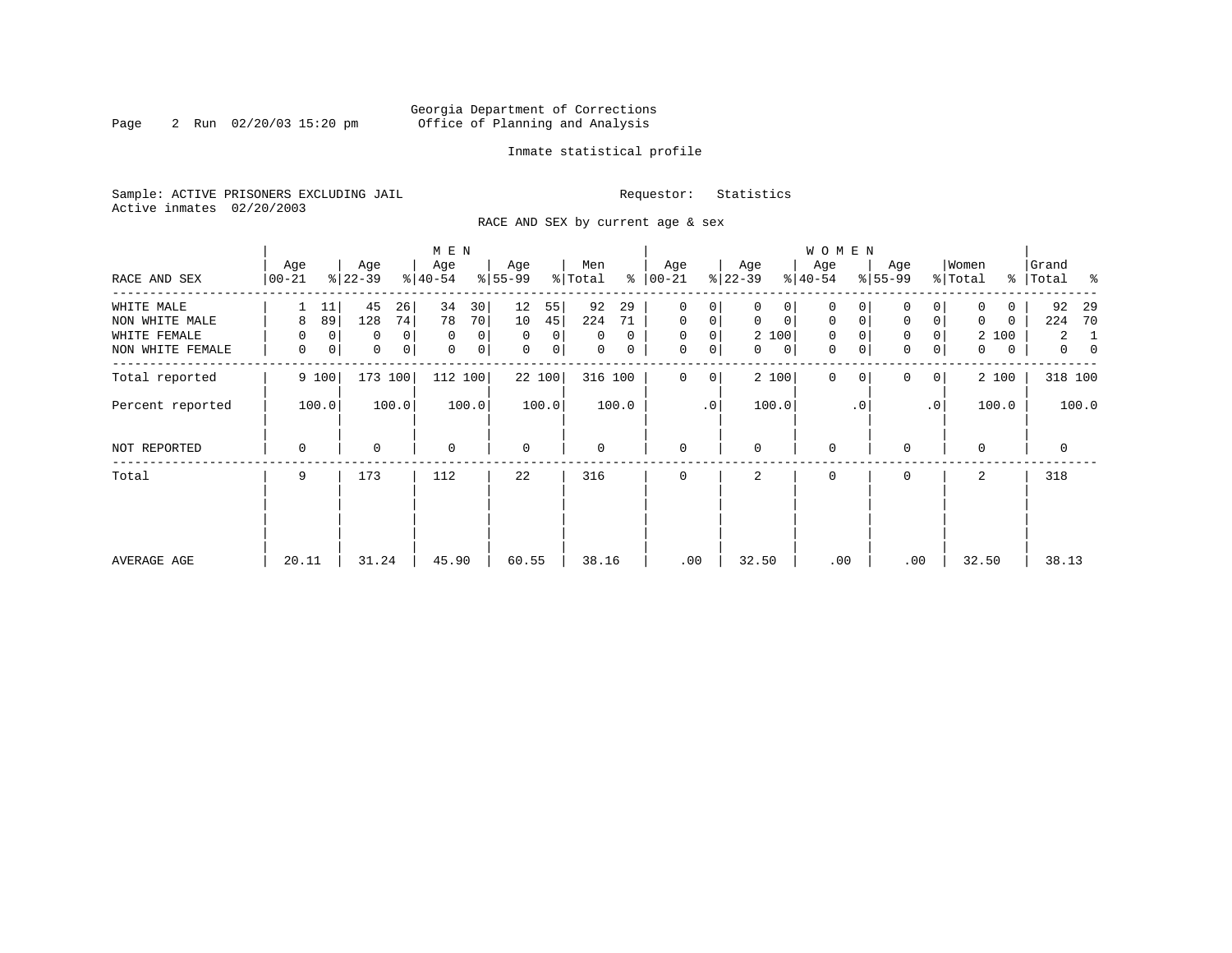### Georgia Department of Corrections Page 3 Run 02/20/03 15:20 pm Office of Planning and Analysis

### Inmate statistical profile

Sample: ACTIVE PRISONERS EXCLUDING JAIL **Requestor:** Statistics Active inmates 02/20/2003

Culture Fair IQ Scores by current age & sex

|                           |                  |                     | M E N              |                         |                      |                                         |                            | <b>WOMEN</b>     |                                                   |                        |                    |
|---------------------------|------------------|---------------------|--------------------|-------------------------|----------------------|-----------------------------------------|----------------------------|------------------|---------------------------------------------------|------------------------|--------------------|
| IQ Score                  | Age<br>$00 - 21$ | Age<br>$ 22-39 $    | Age<br>$8 40-54$   | Age<br>$ 55-99$         | Men<br>% Total<br>နွ | Age<br>$ 00 - 21 $                      | Age<br>$ 22-39$            | Age<br>$8 40-54$ | Age<br>$8 55-99$                                  | Women<br>% Total       | Grand<br>% Total % |
| LESS THAN 70<br>70 AND UP | 0<br>0<br>7100   | 5<br>3<br>155<br>97 | 9<br>9<br>90<br>91 | $\Omega$<br>0<br>19 100 | 14<br>5<br>271<br>95 | 0<br>0<br>$\mathbf 0$<br>0 <sup>1</sup> | $\mathbf{0}$<br>0<br>2 100 | 0<br>0<br>0<br>0 | $\overline{0}$<br>$\Omega$<br>$\overline{0}$<br>0 | $\Omega$<br>0<br>2 100 | 14 5<br>273 95     |
| Total reported            | 7 100            | 160 100             | 99<br>100          | 19 100                  | 285 100              | $\mathbf 0$<br>$\overline{0}$           | 2 100                      | $\mathbf 0$<br>0 | 0<br> 0                                           | 2 100                  | 287 100            |
| Percent reported          | 77.8             | 92.5                | 88.4               | 86.4                    | 90.2                 | .0 <sup>1</sup>                         | 100.0                      | $\cdot$ 0        | $\cdot$ 0                                         | 100.0                  | 90.3               |
| NOT REPORTED              | 2                | 13                  | 13                 | 3                       | 31                   | $\mathbf 0$                             | $\mathbf 0$                | $\mathbf 0$      | $\Omega$                                          | $\mathbf 0$            | 31                 |
| Total                     | 9                | 173                 | 112                | 22                      | 316                  | $\mathbf 0$                             | 2                          | $\mathbf 0$      | 0                                                 | 2                      | 318                |
|                           |                  |                     |                    |                         |                      |                                         |                            |                  |                                                   |                        |                    |
|                           |                  |                     |                    |                         |                      |                                         |                            |                  |                                                   |                        |                    |
| AVERAGE IQ                | 99.71            | 100.48              | 95.71              | 98.74                   | 98.69                | .00                                     | 107.00                     | .00              | .00                                               | 107.00                 | 98.75              |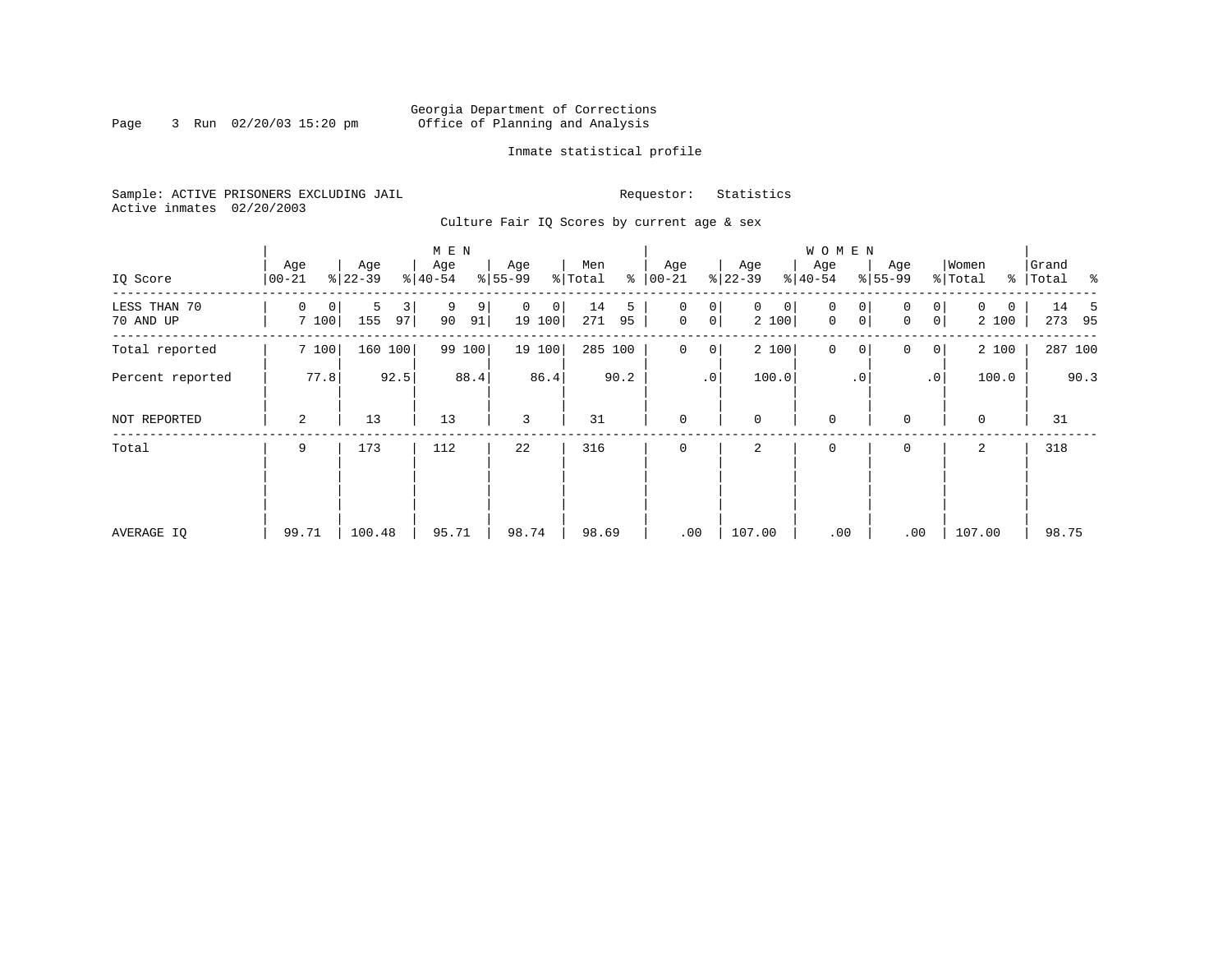### Georgia Department of Corrections<br>4 Run 02/20/03 15:20 pm office of Planning and Analysis Page 4 Run 02/20/03 15:20 pm Office of Planning and Analysis

### Inmate statistical profile

Sample: ACTIVE PRISONERS EXCLUDING JAIL **Requestor:** Statistics Active inmates 02/20/2003

Self-Rpt Socioeconomic Class by current age & sex

|                     |          |       |              |         | M E N     |      |           |                |         |      |              |             |          |          | W O M E N   |              |              |             |          |          |       |            |
|---------------------|----------|-------|--------------|---------|-----------|------|-----------|----------------|---------|------|--------------|-------------|----------|----------|-------------|--------------|--------------|-------------|----------|----------|-------|------------|
|                     | Age      |       | Age          |         | Age       |      | Age       |                | Men     |      | Age          |             | Age      |          | Age         |              | Age          |             | Women    |          | Grand |            |
| Socioeconomic Class | $ 00-21$ |       | $ 22-39 $    |         | $8 40-54$ |      | $8 55-99$ |                | % Total | ႜ    | $ 00-21$     |             | $ 22-39$ |          | $ 40-54$    |              | $8155 - 99$  |             | % Total  | ႜႂ       | Total | ႜ          |
| WELFARE             |          | 13    | 8            | 5       |           | 4    |           | $\overline{0}$ | 13      | 4    | $\Omega$     | 0           |          | 0        | 0           |              | 0            |             |          | 0        | 13    |            |
| OCC EMPLOY          |          | 13    | $\mathbf{r}$ | 4       | 4         | 4    | $\Omega$  | $\mathbf{0}$   | 12      | 4    | $\Omega$     | 0           | $\Omega$ | $\Omega$ | $\Omega$    |              | $\mathbf 0$  | $\Omega$    | $\Omega$ | $\Omega$ | 12    |            |
| MINIMUM STD         | 5.       | 63    | 95           | 56      | 58        | 53   | 11        | 52             | 169     | 55   | $\Omega$     | 0           |          | $\Omega$ | $\Omega$    |              | $\mathbf 0$  |             | 0        | $\Omega$ | 169   | - 54       |
| MIDDLE              |          | 13    | 57           | 34      | 41        | 37   | 10        | 48             | 109     | 35   | $\Omega$     | $\mathbf 0$ |          | 501      | 0           |              | $\mathbf 0$  |             |          | 50       | 110   | 35         |
| OTHER               | 0        | 0     | 3            | 2       | 3         | 3    | 0         | 0              | 6       | 2    | 0            | 0           |          | 50       | 0           | 0            | 0            | 0           |          | 50       |       | $7\quad 2$ |
| Total reported      |          | 8 100 |              | 170 100 | 110       | 100  |           | 21 100         | 309 100 |      | $\mathbf{0}$ | $\mathbf 0$ |          | 2 100    | 0           | $\mathbf{0}$ | $\mathbf 0$  | $\mathbf 0$ |          | 2 100    |       | 311 100    |
| Percent reported    |          | 88.9  |              | 98.3    |           | 98.2 |           | 95.5           |         | 97.8 |              | $\cdot$ 0   |          | 100.0    |             | $\cdot$ 0    |              | .0'         |          | 100.0    |       | 97.8       |
| NOT RPTD            |          |       |              |         | 2         |      |           |                | 7       |      | $\mathbf 0$  |             |          |          | $\mathbf 0$ |              | $\Omega$     |             | $\Omega$ |          |       |            |
| Total               | 9        |       | 173          |         | 112       |      | 22        |                | 316     |      | $\mathbf 0$  |             | 2        |          | 0           |              | $\mathbf{0}$ |             | 2        |          | 318   |            |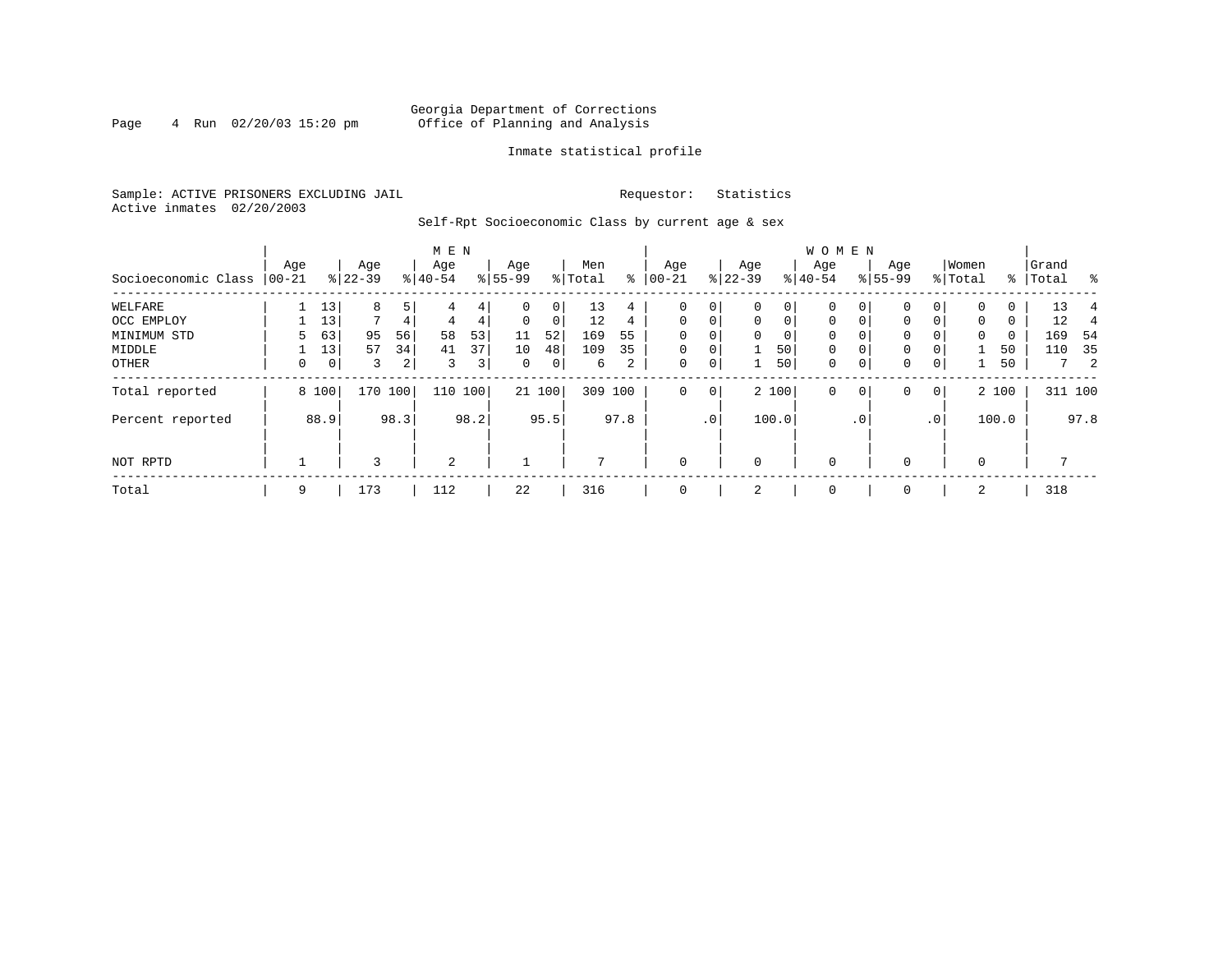### Georgia Department of Corrections Page 5 Run 02/20/03 15:20 pm Office of Planning and Analysis

### Inmate statistical profile

Sample: ACTIVE PRISONERS EXCLUDING JAIL **Requestor:** Statistics Active inmates 02/20/2003

Self-Rpt Environment To Age 16 by current age & sex

|                  |                   |             |                  |              | M E N            |      |                  |             |                |      |                 |             |                  |                | <b>WOMEN</b>     |           |                    |                 |                  |       |                |      |
|------------------|-------------------|-------------|------------------|--------------|------------------|------|------------------|-------------|----------------|------|-----------------|-------------|------------------|----------------|------------------|-----------|--------------------|-----------------|------------------|-------|----------------|------|
| Environment      | Age<br>$ 00 - 21$ |             | Age<br>$8 22-39$ |              | Age<br>$8 40-54$ |      | Age<br>$8 55-99$ |             | Men<br>% Total | နွ   | Age<br>$ 00-21$ |             | Age<br>$8 22-39$ |                | Age<br>$8 40-54$ |           | Age<br>$8155 - 99$ |                 | Women<br>% Total | ႜ     | Grand<br>Total | န္   |
| RURAL/FARM       | 0                 | 0           |                  |              | 4                | 4    | 4                | 18          | 9              |      | $\Omega$        | 0           | $\Omega$         | $\circ$        | 0                | 0         | $\mathbf{0}$       | 0               | $\Omega$         | 0     | 9              |      |
| RURAL/NFARM      | 0                 | $\mathbf 0$ | 8                | 5            | 8                | 7    | 2                | 9           | 18             | 6    | $\mathbf 0$     | $\mathbf 0$ |                  | 501            | $\mathbf 0$      | 0         | $\mathbf{0}$       | 0               |                  | 50    | 19             |      |
| S.M.S.A          | 3                 | 33          | 73               | 43           | 37               | 34   | 7                | 32          | 120            | 39   | $\mathbf 0$     | $\mathbf 0$ | 0                | $\overline{0}$ | $\mathbf 0$      |           | $\mathbf{0}$       |                 | $\mathbf 0$      | 0     | 120            | 39   |
| URBAN            | 2                 | 22          | 34               | 20           | 18               | 16   | $\overline{2}$   | 9           | 56             | 18   | $\mathbf 0$     | 0           | $\Omega$         | 0              | $\mathbf 0$      |           | 0                  |                 | $\mathbf 0$      | 0     | 56             | 18   |
| SMALL TOWN       | 4                 | 44          | 51               | 30           | 42               | 38   | 7                | 32          | 104            | 34   | 0               | 0           |                  | 501            | 0                | 0         | 0                  | 0               |                  | 50    | 105            | 34   |
| OTHER            | 0                 | 0           |                  | $\mathbf{1}$ |                  | T    | $\Omega$         | $\mathbf 0$ | 2              |      | $\mathbf 0$     | 0           | $\Omega$         | $\circ$        | 0                | 0         | $\mathbf{0}$       | 0               | $\Omega$         | 0     | 2              |      |
| Total reported   |                   | 9 100       | 168              | 100          | 110              | 100  |                  | 22 100      | 309            | 100  | $\Omega$        | $\mathbf 0$ |                  | 2 100          | $\Omega$         | 0         | $\mathbf 0$        | $\mathbf 0$     |                  | 2 100 | 311 100        |      |
| Percent reported |                   | 100.0       |                  | 97.1         |                  | 98.2 |                  | 100.0       |                | 97.8 |                 | $\cdot$ 0   |                  | 100.0          |                  | $\cdot$ 0 |                    | .0 <sup>′</sup> |                  | 100.0 |                | 97.8 |
| NOT RPTD         | $\mathbf 0$       |             | 5                |              | 2                |      | $\Omega$         |             | 7              |      | $\mathbf 0$     |             | $\Omega$         |                | $\mathbf 0$      |           | $\mathbf 0$        |                 | $\Omega$         |       | 7              |      |
| Total            | 9                 |             | 173              |              | 112              |      | 22               |             | 316            |      | $\mathbf 0$     |             | 2                |                | 0                |           | 0                  |                 | 2                |       | 318            |      |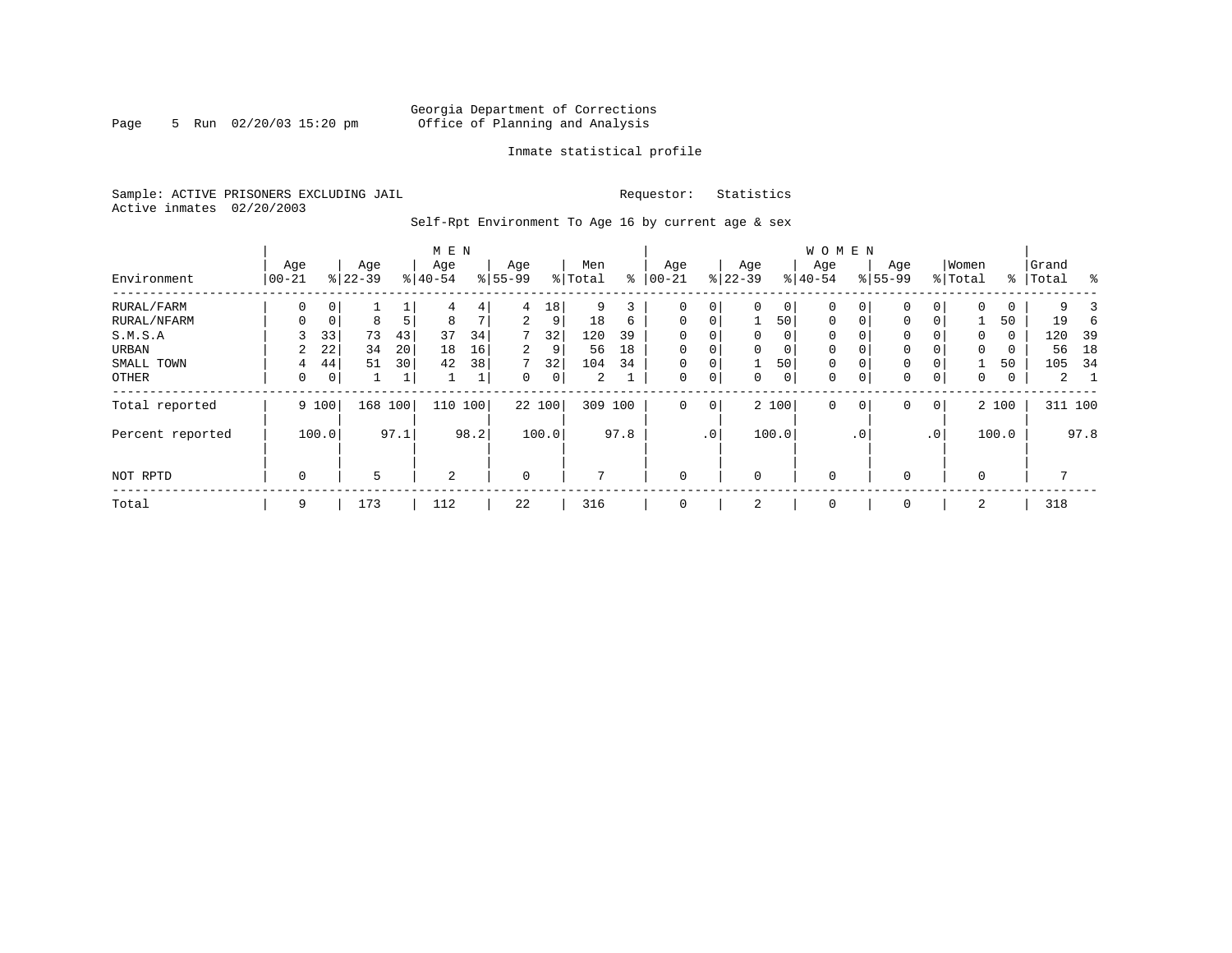### Georgia Department of Corrections Page 6 Run 02/20/03 15:20 pm Office of Planning and Analysis

### Inmate statistical profile

Sample: ACTIVE PRISONERS EXCLUDING JAIL **Requestor:** Statistics Active inmates 02/20/2003

Self-Rpt Education Level by current age & sex

|                     |           |             |           |      | M E N     |      |             |        |         |      |             |    |              |          | <b>WOMEN</b> |          |           |           |                |       |           |         |
|---------------------|-----------|-------------|-----------|------|-----------|------|-------------|--------|---------|------|-------------|----|--------------|----------|--------------|----------|-----------|-----------|----------------|-------|-----------|---------|
|                     | Age       |             | Age       |      | Age       |      | Aqe         |        | Men     |      | Aqe         |    | Age          |          | Aqe          |          | Age       |           | Women          |       | Grand     |         |
| Education Level     | $00 - 21$ |             | $ 22-39 $ |      | $ 40-54 $ |      | $ 55-99$    |        | % Total | ⊱    | $ 00-21$    |    | $ 22-39 $    |          | $ 40-54 $    |          | $8 55-99$ |           | % Total        |       | % Total % |         |
| LESS THAN GRADE 7   | $\Omega$  | 0           | 5         | 3    |           | 4    | 3           | 14     | 12      | 4    | $\Omega$    | 0  | $\Omega$     | 0        | 0            | O        | 0         |           |                | 0     | 12        |         |
| GRADE 7             | 2         | 22          | 3         | 2    | 8         |      | 0           | 0      | 13      | 4    | $\Omega$    | 0  | 0            | 0        | 0            | 0        | $\Omega$  |           |                | 0     | 13        | 4       |
| GRADE 8             | 2         | 22          | 20        | 12   |           |      | 5           | 23     | 32      | 10   | $\Omega$    |    | $\Omega$     | 0        | 0            | O        | 0         |           |                | 0     | 32        | 10      |
| GRADE 9             |           | 11          | 26        | 15   | 15        | 14   |             | 5      | 43      | 14   |             | 0  | $\Omega$     | $\Omega$ | 0            | O        | 0         |           | 0              | 0     | 43        | 14      |
| GRADE 10            | 2         | 22          | 42        | 24   | 23        | 21   |             | 5      | 68      | 22   | $\Omega$    | 0  | $\Omega$     | $\Omega$ | $\mathbf 0$  | $\Omega$ | 0         |           | $\Omega$       |       | 68        | 22      |
| GRADE 11            |           | 11          | 28        | 16   | 10        | 9    | 4           | 18     | 43      | 14   | $\Omega$    |    | 2 100        |          | 0            |          | 0         |           | 2              | 100   | 45        | 14      |
| GRADE 12            |           | 11          | 31        | 18   | 15        | 14   | 2           | 9      | 49      | 16   | $\Omega$    | 0  | $\Omega$     | 0        | 0            | $\Omega$ | 0         |           | O.             | 0     | 49        | 16      |
| MORE THAN GRADE 12  | 0         | $\mathbf 0$ | 17        | 10   | 30        | 27   | 6           | 27     | 53      | 17   | 0           | 0  | $\Omega$     | 0        | 0            | 0        | 0         | 0         | $\Omega$       | 0     | 53        | 17      |
| Total reported      |           | 9 100       | 172 100   |      | 110 100   |      |             | 22 100 | 313 100 |      | $\Omega$    | 0  | 2 100        |          | $\mathbf{0}$ | $\Omega$ | 0         | 0         |                | 2 100 |           | 315 100 |
| Percent reported    |           | 100.0       |           | 99.4 |           | 98.2 |             | 100.0  |         | 99.1 |             | .0 | 100.0        |          |              | . 0      |           | $\cdot$ 0 |                | 100.0 |           | 99.1    |
| NOT REPORTED        | 0         |             |           |      | 2         |      | $\mathbf 0$ |        | 3       |      | $\mathbf 0$ |    | 0            |          | $\mathbf 0$  |          | $\Omega$  |           | $\Omega$       |       | 3         |         |
| Total               | 9         |             | 173       |      | 112       |      | 22          |        | 316     |      | $\Omega$    |    | $\mathbf{2}$ |          | $\Omega$     |          | $\Omega$  |           | $\overline{a}$ |       | 318       |         |
|                     |           |             |           |      |           |      |             |        |         |      |             |    |              |          |              |          |           |           |                |       |           |         |
| AVG EDUCATION LEVEL | 9.11      |             | 11.11     |      | 12.10     |      | 11.50       |        | 11.43   |      | .00         |    | 11.00        |          | .00          |          | .00       |           | 11.00          |       | 11.43     |         |

\* NOTE: THE FIELD LABLED "LESS THAN GRADE 7" WAS CORRECTED IN MARCH 1989: MISSING DATA FOR INMATES STILL IN DIAGNOSTICS NOW HAS BEEN REMOVED FROM THIS FIELD AND IDENTIFIED AS "NOT REPORTED" INFORMATION.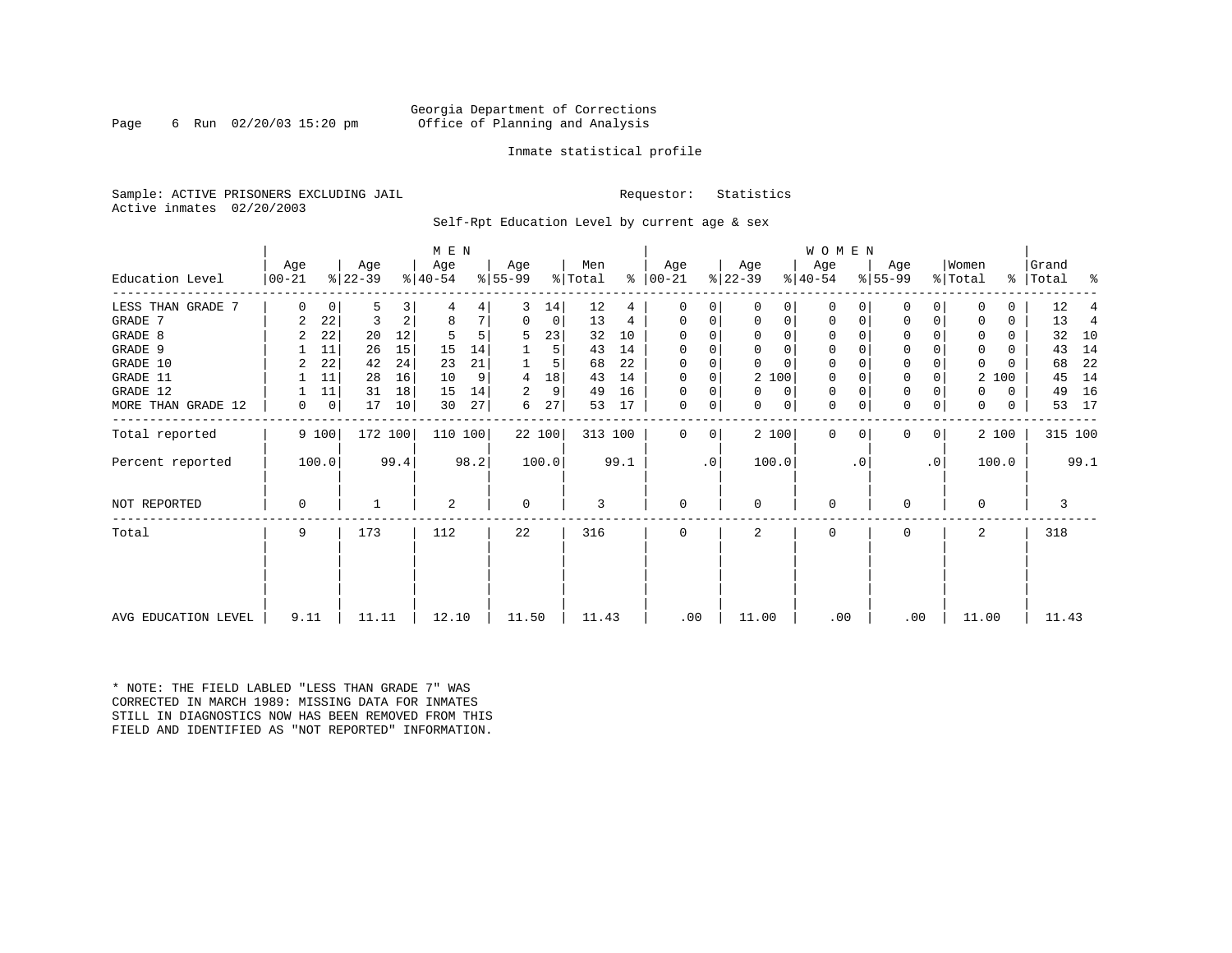### Georgia Department of Corrections Page 7 Run 02/20/03 15:20 pm Office of Planning and Analysis

### Inmate statistical profile

Sample: ACTIVE PRISONERS EXCLUDING JAIL **Requestor:** Statistics Active inmates 02/20/2003

Functional Reading Level (WRAT Scores) by current age & sex

|                    |                 |          |                  |         | M E N            |      |                  |        |                |      |                      |           |                  |                | W O M E N        |           |                  |                 |                  |          |                |      |
|--------------------|-----------------|----------|------------------|---------|------------------|------|------------------|--------|----------------|------|----------------------|-----------|------------------|----------------|------------------|-----------|------------------|-----------------|------------------|----------|----------------|------|
| WRAT Reading Score | Age<br>$ 00-21$ |          | Age<br>$ 22-39 $ |         | Age<br>$ 40-54 $ |      | Age<br>$ 55-99 $ |        | Men<br>% Total |      | Age<br>$8   00 - 21$ |           | Age<br>$ 22-39 $ |                | Age<br>$ 40-54 $ |           | Age<br>$ 55-99 $ |                 | Women<br>% Total | ွေ       | Grand<br>Total | ႜ    |
| LESS THAN GRADE 6  | 2               | 29       | 54               | 34      | 35               | 35   | 6                | 32     | 97             | 34   | $\Omega$             | 0         |                  | 501            | $\Omega$         |           | 0                | $\Omega$        |                  | 50       | 98             | 34   |
| 6TH THRU 8TH GRADE | 5               | 71       | 34               | 21      | 19               | 19   | 4                | 21     | 62             | 22   | $\mathbf 0$          | 0         | $\Omega$         | $\overline{0}$ | 0                | 0         | 0                | 0               |                  | 0        | 62             | 21   |
| GRADE 9            |                 | $\Omega$ | 15               | 9       | 16               | 16   | 2                | 11     | 33             | 11   | 0                    | $\Omega$  |                  | $\Omega$       | $\Omega$         |           | 0                |                 |                  | 0        | 33             | 11   |
| GRADE 10           | 0               | 0        | 4                |         | 3                | 3    |                  | 5      | 8              | 3    | 0                    | 0         |                  |                | 0                |           | $\mathbf 0$      |                 | 0                | 0        | 8              |      |
| GRADE 11           | 0               |          |                  |         | 6                | 6    |                  |        | 14             |      | $\Omega$             |           |                  |                |                  |           | $\mathbf 0$      |                 | $\Omega$         | $\Omega$ | 14             |      |
| GRADE 12           | 0               | 0        | 29               | 18      | 11               | 11   | 4                | 21     | 44             | 15   | $\Omega$             | 0         | $\Omega$         | $\Omega$       | 0                |           | $\mathbf 0$      |                 | 0                | 0        | 44             | -15  |
| MORE THAN GRADE 12 | 0               | 0        | 18               | 11      | 10               | 10   |                  | 5      | 29             | 10   | 0                    | 0         |                  | 50             | 0                | 0         | $\mathbf 0$      | 0               |                  | 50       | 30             | 10   |
| Total reported     |                 | 7 100    |                  | 161 100 | 100 100          |      |                  | 19 100 | 287 100        |      | $\Omega$             | 0         |                  | 2 100          | $\Omega$         | $\Omega$  | $\mathbf{0}$     | $\mathbf 0$     |                  | 2 100    | 289 100        |      |
| Percent reported   |                 | 77.8     |                  | 93.1    |                  | 89.3 |                  | 86.4   |                | 90.8 |                      | $\cdot$ 0 |                  | 100.0          |                  | $\cdot$ 0 |                  | .0 <sup>1</sup> |                  | 100.0    |                | 90.9 |
| NOT REPORTED       | 2               |          | 12               |         | 12               |      | 3                |        | 29             |      | $\mathbf 0$          |           | $\Omega$         |                | 0                |           | 0                |                 | $\Omega$         |          | 29             |      |
| Total              | 9               |          | 173              |         | 112              |      | 22               |        | 316            |      | $\mathbf 0$          |           | 2                |                | 0                |           | $\mathbf{0}$     |                 | 2                |          | 318            |      |
|                    |                 |          |                  |         |                  |      |                  |        |                |      |                      |           |                  |                |                  |           |                  |                 |                  |          |                |      |
| AVG READING SCORE  | 6.93            |          | 8.25             |         | 7.72             |      | 8.22             |        | 8.03           |      | .00                  |           | 9.10             |                | .00              |           | .00              |                 | 9.10             |          | 8.04           |      |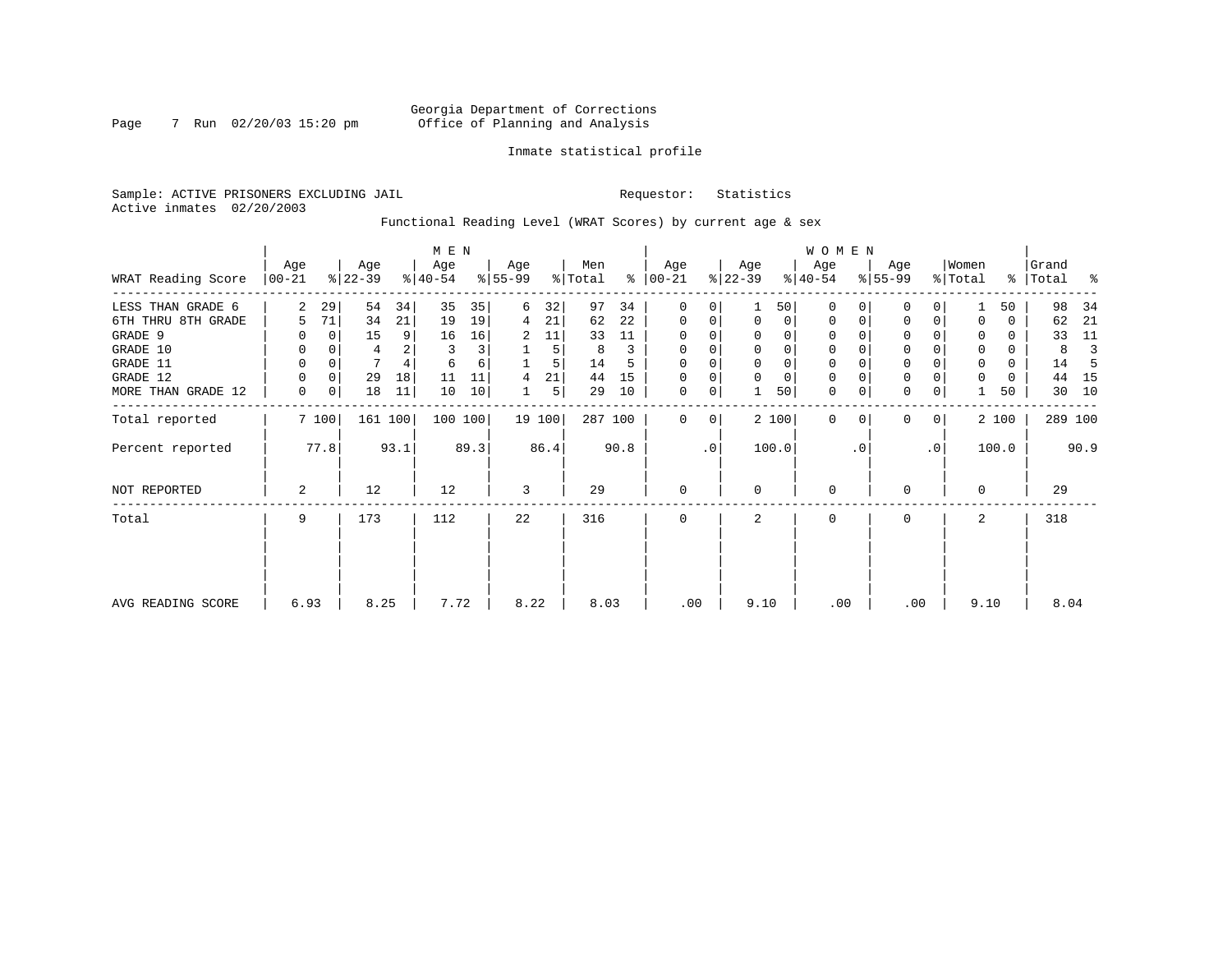### Georgia Department of Corrections Page 8 Run 02/20/03 15:20 pm Office of Planning and Analysis

### Inmate statistical profile

Sample: ACTIVE PRISONERS EXCLUDING JAIL **Requestor:** Statistics Active inmates 02/20/2003

Functional Math Level (WRAT Scores) by current age & sex

|                    |                 |             |                  |                         | M E N            |                |                  |        |                |               |                |           |                  |             | <b>WOMEN</b>     |           |                    |                 |                  |          |                 |      |
|--------------------|-----------------|-------------|------------------|-------------------------|------------------|----------------|------------------|--------|----------------|---------------|----------------|-----------|------------------|-------------|------------------|-----------|--------------------|-----------------|------------------|----------|-----------------|------|
| WRAT Math Score    | Age<br>$ 00-21$ |             | Age<br>$ 22-39 $ |                         | Age<br>$ 40-54 $ |                | Age<br>$8 55-99$ |        | Men<br>% Total | $\frac{1}{6}$ | Age<br>  00-21 |           | Age<br>$ 22-39 $ |             | Age<br>$ 40-54 $ |           | Age<br>$8155 - 99$ |                 | Women<br>% Total | ွေ       | Grand<br> Total | ႜ    |
| LESS THAN GRADE 6  | 2               | 29          | 51               | 32                      | 42               | 42             | 9                | 47     | 104            | 36            | 0              | 0         | $\Omega$         | $\Omega$    | $\Omega$         |           | 0                  | 0               | $\Omega$         | $\Omega$ | 104             | 36   |
| 6TH THRU 8TH GRADE | 3               | 43          | 72               | 45                      | 38               | 38             | 5                | 26     | 118            | 41            | 0              | 0         | 0                | 0           | 0                |           | $\mathbf 0$        | 0               | 0                | 0        | 118             | 41   |
| GRADE 9            | 2               | 29          | 17               | 11                      | 11               | 11             | 0                | 0      | 30             | 10            | 0              |           |                  | 50          | 0                |           |                    |                 |                  | 50       | 31              | 11   |
| GRADE 10           | 0               | $\mathbf 0$ | 12               | 7 <sup>1</sup>          | 4                | 4              | 2                | 11     | 18             | 6             | 0              | $\Omega$  | 0                | 0           | 0                |           | $\mathbf 0$        |                 | 0                | 0        | 18              | 6    |
| GRADE 11           | $\Omega$        |             | 5                | $\overline{\mathbf{3}}$ | $\mathbf 0$      |                |                  | 5      | 6              | 2             | 0              |           |                  | $\mathbf 0$ | 0                |           | $\Omega$           |                 | 0                | 0        | 6               | 2    |
| GRADE 12           | $\Omega$        |             |                  |                         | 3                | 3              |                  | 5      |                | 2             | 0              | 0         | $\Omega$         | $\mathbf 0$ | 0                |           | $\Omega$           |                 | 0                | 0        | 7               | 2    |
| MORE THAN GRADE 12 | 0               | 0           |                  |                         | $\overline{2}$   | 2 <sub>1</sub> |                  | 5      | 4              |               | $\mathbf 0$    | 0         |                  | 50          | $\mathbf 0$      | 0         | $\Omega$           | 0               |                  | 50       | 5               |      |
| Total reported     |                 | 7 100       | 161 100          |                         | 100 100          |                |                  | 19 100 | 287 100        |               | $\Omega$       | 0         |                  | 2 100       | $\Omega$         |           | 0                  | $\overline{0}$  |                  | 2 100    | 289 100         |      |
| Percent reported   |                 | 77.8        |                  | 93.1                    |                  | 89.3           |                  | 86.4   |                | 90.8          |                | $\cdot$ 0 |                  | 100.0       |                  | $\cdot$ 0 |                    | .0 <sup>1</sup> |                  | 100.0    |                 | 90.9 |
| NOT REPORTED       | 2               |             | 12               |                         | 12               |                | 3                |        | 29             |               | 0              |           | $\Omega$         |             | $\Omega$         |           | O                  |                 | $\Omega$         |          | 29              |      |
| Total              | 9               |             | 173              |                         | 112              |                | 22               |        | 316            |               | 0              |           | $\mathfrak{D}$   |             | 0                |           | $\Omega$           |                 | $\overline{a}$   |          | 318             |      |
|                    |                 |             |                  |                         |                  |                |                  |        |                |               |                |           |                  |             |                  |           |                    |                 |                  |          |                 |      |
| AVG MATH SCORE     | 6.94            |             | 7.12             |                         | 6.55             |                | 6.81             |        | 6.89           |               | .00            |           | 11.40            |             | .00              |           | .00                |                 | 11.40            |          | 6.92            |      |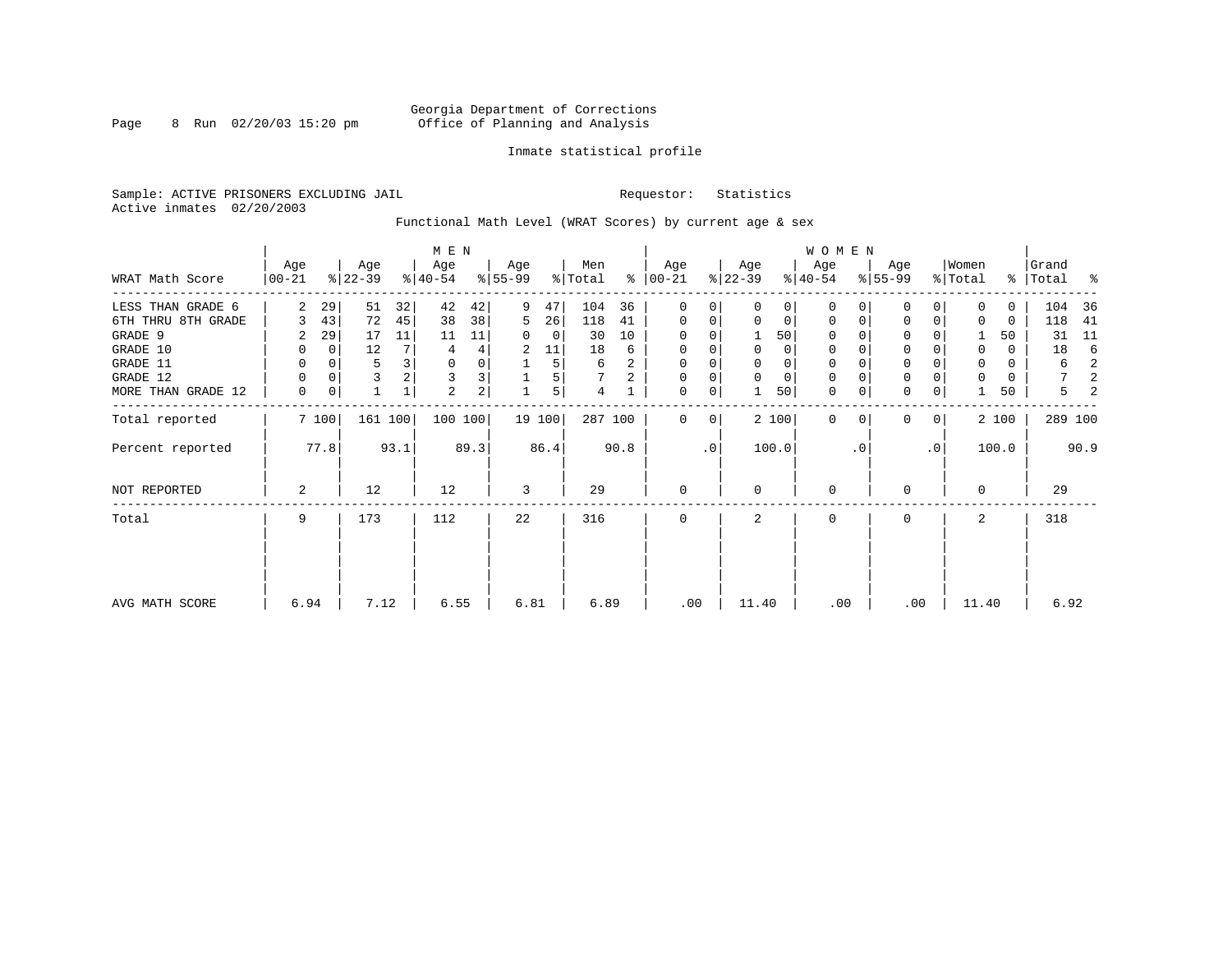### Georgia Department of Corrections Page 9 Run 02/20/03 15:20 pm Office of Planning and Analysis

### Inmate statistical profile

Sample: ACTIVE PRISONERS EXCLUDING JAIL **Requestor:** Statistics Active inmates 02/20/2003

Functional Spelling Level (WRAT Scores) by current age & sex

|                             |          |       |                  |         | M E N            |      |                  |        |                |      |                    |    |                  |          | <b>WOMEN</b>     |          |                  |           |                  |       |                    |      |
|-----------------------------|----------|-------|------------------|---------|------------------|------|------------------|--------|----------------|------|--------------------|----|------------------|----------|------------------|----------|------------------|-----------|------------------|-------|--------------------|------|
| WRAT Spelling Score   00-21 | Age      |       | Age<br>$ 22-39 $ |         | Age<br>$8 40-54$ |      | Age<br>$8 55-99$ |        | Men<br>% Total | ∻    | Age<br>$ 00 - 21 $ |    | Age<br>$ 22-39 $ |          | Age<br>$ 40-54 $ |          | Age<br>$8 55-99$ |           | Women<br>% Total |       | Grand<br>%   Total | ႜ    |
| LESS THAN GRADE 6           |          | 14    | 57               | 35      | 46               | 46   | 8                | 42     | 112            | 39   | $\mathbf 0$        | 0  | $\Omega$         | 0        | $\mathbf 0$      | $\Omega$ | $\Omega$         |           | <sup>0</sup>     | 0     | 112                | -39  |
| 6TH THRU 8TH GRADE          | 4        | 57    | 48               | 30      | 27               | 27   | 6                | 32     | 85             | 30   | 0                  | 0  |                  | 50       | 0                | 0        | 0                | 0         |                  | 50    | 86                 | 30   |
| GRADE 9                     | 2        | 29    | 15               | 9       | 5                |      | 2                | 11     | 24             | 8    | 0                  |    |                  | 0        | 0                |          | $\Omega$         |           | $\Omega$         | 0     | 24                 | 8    |
| GRADE 10                    | 0        | 0     | 11               |         |                  |      | 0                | 0      | 16             | 6    | 0                  |    | $\mathbf 0$      | 0        | 0                |          | 0                |           | $\Omega$         | 0     | 16                 | 6    |
| GRADE 11                    | 0        |       | 6                |         |                  |      |                  | 5      | 12             | 4    | 0                  |    |                  | $\Omega$ | 0                |          | $\Omega$         |           |                  | 0     | 12                 | 4    |
| GRADE 12                    | $\Omega$ | 0     | 15               | 9       |                  |      |                  | 5      | 21             |      | 0                  |    | $\Omega$         | $\Omega$ | 0                |          | 0                |           |                  | 0     | 21                 | 7    |
| MORE THAN GRADE 12          | 0        | 0     | 9                | 6       | 7                | 7    |                  | 5      | 17             | 6    | 0                  | 0  |                  | 50       | $\mathbf 0$      | 0        | $\mathbf 0$      | 0         |                  | 50    | 18                 | -6   |
| Total reported              |          | 7 100 |                  | 161 100 | 100 100          |      |                  | 19 100 | 287 100        |      | $\Omega$           | 0  |                  | 2 100    | $\Omega$         | $\Omega$ | $\Omega$         | 0         |                  | 2 100 | 289 100            |      |
| Percent reported            |          | 77.8  |                  | 93.1    |                  | 89.3 |                  | 86.4   |                | 90.8 |                    | .0 |                  | 100.0    |                  | . 0      |                  | $\cdot$ 0 |                  | 100.0 |                    | 90.9 |
| <b>NOT REPORTED</b>         | 2        |       | 12               |         | 12               |      | 3                |        | 29             |      | $\mathbf 0$        |    | $\Omega$         |          | 0                |          | $\Omega$         |           | $\Omega$         |       | 29                 |      |
| Total                       | 9        |       | 173              |         | 112              |      | 22               |        | 316            |      | $\mathbf 0$        |    | 2                |          | 0                |          | 0                |           | 2                |       | 318                |      |
|                             |          |       |                  |         |                  |      |                  |        |                |      |                    |    |                  |          |                  |          |                  |           |                  |       |                    |      |
| AVG SPELLING SCORE          | 7.44     |       | 7.50             |         | 6.55             |      | 7.11             |        | 7.14           |      | .00                |    | 9.70             |          | .00              |          | .00              |           | 9.70             |       | 7.16               |      |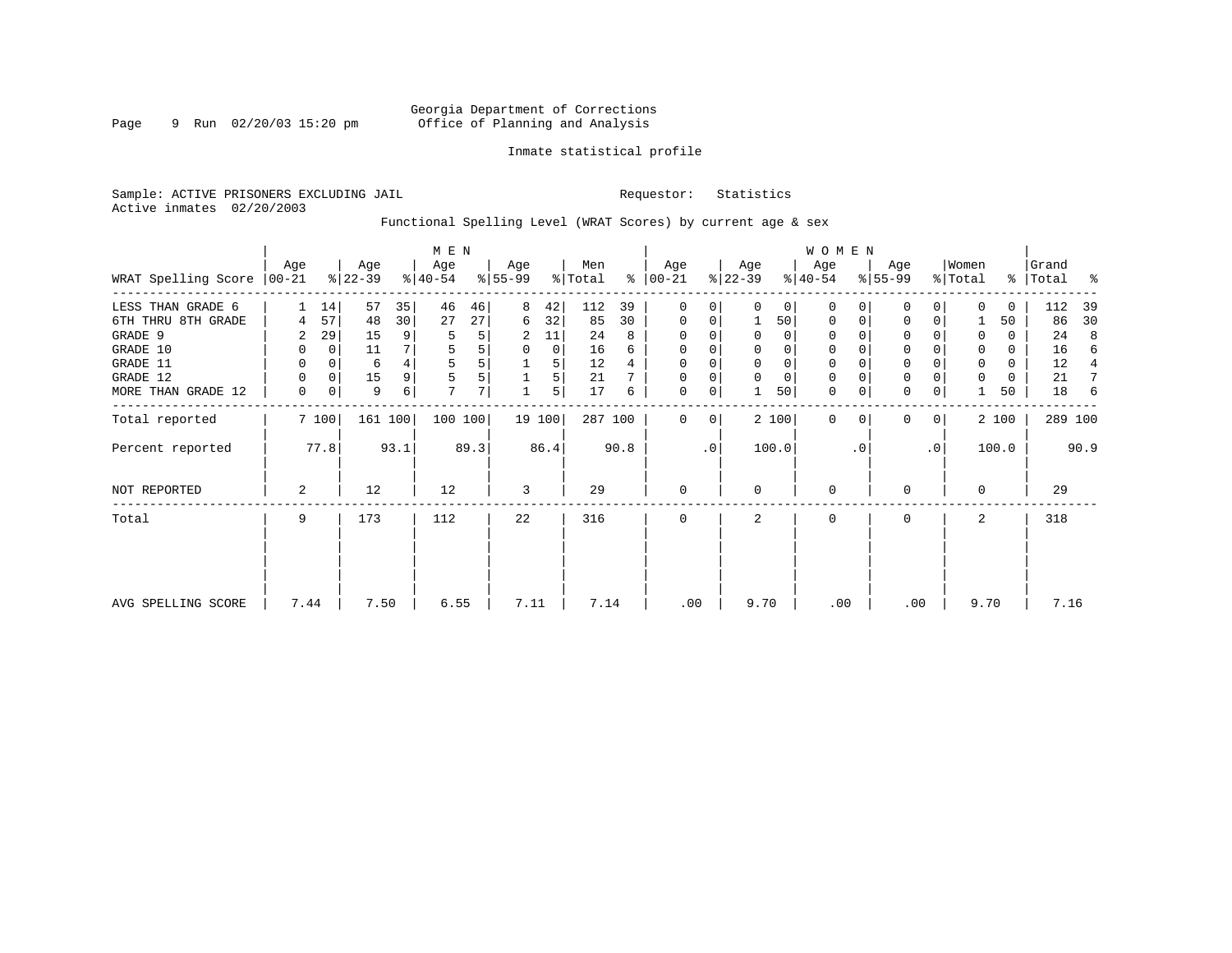Page 10 Run  $02/20/03$  15:20 pm

### Inmate statistical profile

Sample: ACTIVE PRISONERS EXCLUDING JAIL **Requestor:** Statistics Active inmates 02/20/2003

Self-Rpt Guardian Status To Age 16 by current age & sex

|                  | M E N             |       |                  |      |                  |      |                 |        |                |      |                  |                 |                  |          | WOMEN            |          |                  |           |                  |       |                    |         |
|------------------|-------------------|-------|------------------|------|------------------|------|-----------------|--------|----------------|------|------------------|-----------------|------------------|----------|------------------|----------|------------------|-----------|------------------|-------|--------------------|---------|
| Guardian Status  | Age<br>$ 00 - 21$ |       | Age<br>$ 22-39 $ |      | Age<br>$ 40-54 $ |      | Age<br>$ 55-99$ |        | Men<br>% Total | ∻    | Age<br>$00 - 21$ |                 | Age<br>$ 22-39 $ |          | Age<br>$ 40-54 $ |          | Age<br>$8 55-99$ |           | Women<br>% Total |       | Grand<br>%   Total | ႜ       |
| ORPHANAGE        |                   |       | O                |      |                  |      | O               | 0      | U              | 0    | 0                |                 | $\Omega$         | 0        | $\Omega$         |          | <sup>0</sup>     |           |                  |       |                    |         |
| FATHER ONLY      |                   |       |                  |      | 2                | 2    | $\Omega$        | 0      |                | 2    | $\Omega$         |                 | $\Omega$         | 0        | $\Omega$         | n        | $\Omega$         |           |                  |       |                    |         |
| FTR MTR HD       |                   |       | 15               | 9    | -6               |      |                 | 9      | 23             |      |                  |                 | $\Omega$         |          | $\Omega$         |          | $\Omega$         |           |                  |       | 23                 |         |
| MOTHER ONLY      |                   | 44    | 67               | 39   | 40               | 36   | 3               | 14     | 114            | 36   |                  |                 |                  |          | $\Omega$         |          | $\Omega$         |           |                  | 0     | 114                | 36      |
| MTR FTR HD       |                   | 33    | 49               | 29   | 47               | 42   | 11              | 50     | 110            | 35   | $\Omega$         |                 |                  | 2 100    | $\Omega$         |          | $\Omega$         |           |                  | 2 100 | 112                | 36      |
| OTH FEMALE       |                   |       |                  |      | 4                |      |                 | 5      | 10             |      | 0                |                 | U                | 0        | 0                |          | $\Omega$         |           |                  | 0     | 10                 | 3       |
| OTH MALE         |                   |       | 2                |      |                  |      |                 |        | 2              |      |                  |                 |                  |          | 0                |          |                  |           |                  |       | 2                  |         |
| STEP-PARNTS      |                   | 11    | 5                |      |                  |      | 2               | 9      | 9              | 3    | 0                |                 | 0                |          | 0                | 0        | $\Omega$         |           |                  |       | 9                  |         |
| FOSTER HOME      |                   | 0     | 6                |      |                  |      |                 | 5      |                | 2    | $\Omega$         |                 |                  |          | $\Omega$         |          | $\Omega$         |           |                  |       |                    |         |
| GRAND PRNTS      |                   | 11    | 10               | 6    |                  | 6    |                 | 5      | 19             | 6    | 0                |                 | 0                | $\Omega$ | $\Omega$         | 0        | 0                |           |                  | 0     | 19                 |         |
| OTHER            |                   | 0     | 7                | 4    | 4                | 4    |                 | 5      | 12             | 4    | $\Omega$         | $\Omega$        | U                | 0        | 0                | $\Omega$ | $\Omega$         |           |                  |       | 12                 |         |
| Total reported   |                   | 9 100 | 171 100          |      | 111 100          |      |                 | 22 100 | 313 100        |      | $\Omega$         | 0               |                  | 2 100    | $\mathbf 0$      | $\Omega$ | $\Omega$         | 0         |                  | 2 100 |                    | 315 100 |
| Percent reported |                   | 100.0 |                  | 98.8 |                  | 99.1 |                 | 100.0  |                | 99.1 |                  | .0 <sup>°</sup> |                  | 100.0    |                  | . 0      |                  | $\cdot$ 0 |                  | 100.0 |                    | 99.1    |
| NOT RPTD         | 0                 |       | 2                |      |                  |      | $\Omega$        |        | 3              |      | 0                |                 | $\Omega$         |          | $\Omega$         |          | $\Omega$         |           | $\Omega$         |       | 3                  |         |
| Total            | 9                 |       | 173              |      | 112              |      | 22              |        | 316            |      | $\Omega$         |                 |                  |          | $\Omega$         |          | $\Omega$         |           | 2                |       | 318                |         |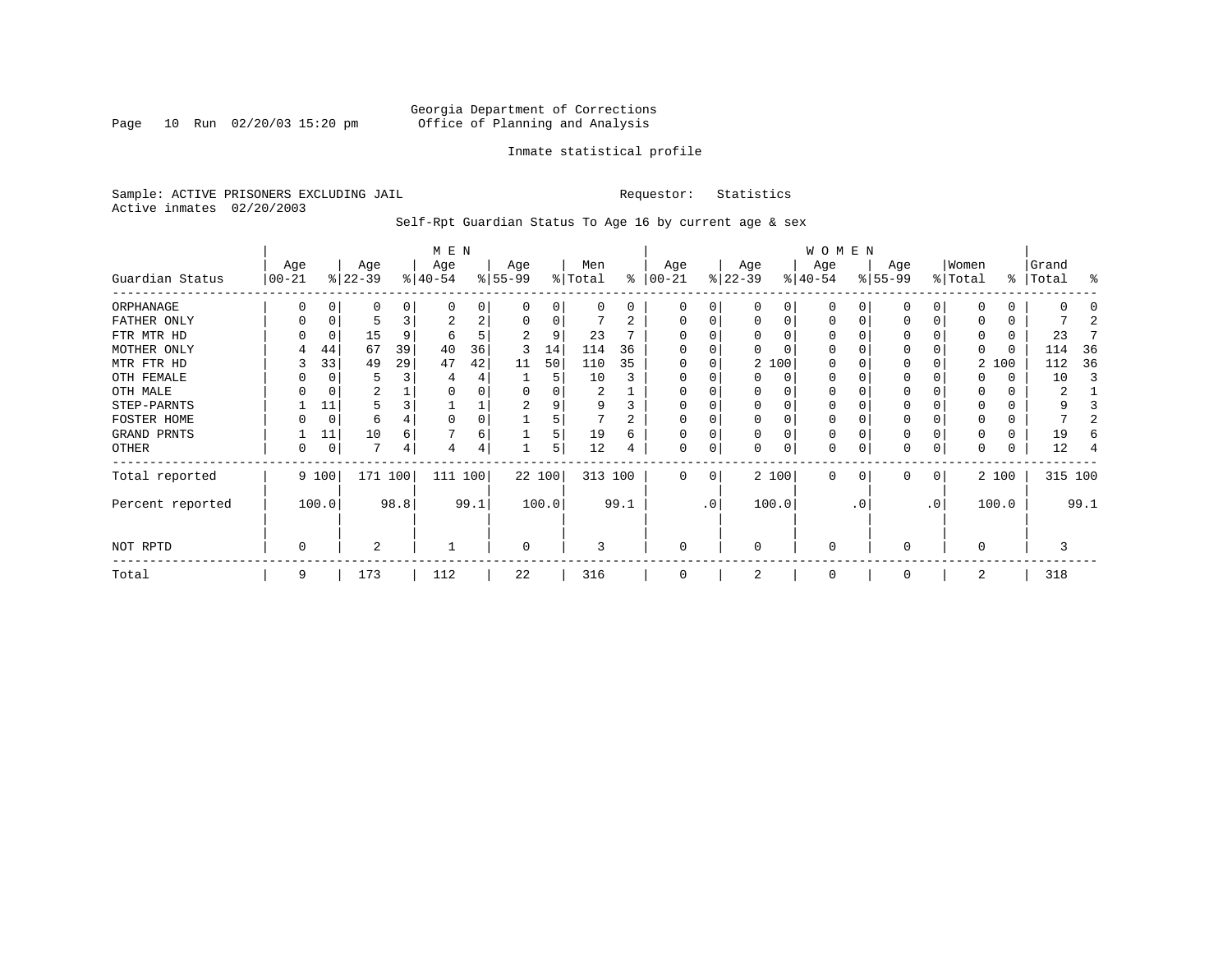Page 11 Run  $02/20/03$  15:20 pm

### Inmate statistical profile

Sample: ACTIVE PRISONERS EXCLUDING JAIL **Requestor:** Statistics Active inmates 02/20/2003

### Self-Rpt Employment Status Before Prison by current age & sex

|                  |                  |       |                  |    | M E N            |          |                  |        |                |      |                 |              |                  |       | W O M E N        |          |                    |                |                  |       |                    |          |
|------------------|------------------|-------|------------------|----|------------------|----------|------------------|--------|----------------|------|-----------------|--------------|------------------|-------|------------------|----------|--------------------|----------------|------------------|-------|--------------------|----------|
| Employment       | Age<br>$00 - 21$ |       | Age<br>$8 22-39$ |    | Age<br>$8 40-54$ |          | Age<br>$8 55-99$ |        | Men<br>% Total | ွေ   | Age<br>$ 00-21$ |              | Age<br>$ 22-39 $ |       | Age<br>$ 40-54 $ |          | Age<br>$8155 - 99$ |                | Women<br>% Total |       | Grand<br>%   Total | း        |
| FULL TIME        |                  | 13    | 83               | 51 | 66               | 67       | 14               | 67     | 164            | 56   | $\Omega$        | 0            |                  | 2 100 | $\mathbf 0$      |          | 0                  | 0              |                  | 2 100 | 166                | - 57     |
| PART TIME        |                  | 13    | 10               | 6  |                  | ∠        | 0                | 0      | 13             | 4    | $\Omega$        |              | $\Omega$         | 0     | $\mathbf 0$      | $\Omega$ | 0                  |                | $\Omega$         | 0     | 13                 | 4        |
| UNEMPL < 6M      |                  | 13    | 20               | 12 | 10               | 10       | $\Omega$         | 0      | 31             | 11   | $\Omega$        |              |                  | 0     | 0                |          | 0                  |                | 0                | 0     | 31                 | - 11     |
| UNEMPL > 6M      |                  | 0     | 32               | 20 | 14               | 14       | 2                | 10     | 48             | 16   | $\Omega$        |              | $\Omega$         |       | $\Omega$         |          | 0                  |                | $\Omega$         | 0     | 48                 | 16       |
| NEVER WORKD      | 5                | 63    | 15               | 9  |                  |          |                  | 5      | 22             | 8    | $\Omega$        |              |                  |       | 0                |          | 0                  |                | $\Omega$         | 0     | 22                 | 8        |
| STUDENT          | 0                | 0     |                  |    | $\Omega$         |          | $\Omega$         | 0      |                |      | $\Omega$        |              | $\Omega$         |       | 0                |          | 0                  |                | $\Omega$         | 0     |                    | $\left($ |
| INCAPABLE        | 0                |       | $\overline{2}$   |    | 6                | b        | 4                | 19     | 12             |      | $\Omega$        |              | $\mathbf 0$      |       | $\Omega$         |          | 0                  |                |                  | 0     | 12                 |          |
| OTHER            | 0                | 0     | 0                | 0  | $\Omega$         | $\Omega$ | 0                | 0      | $\Omega$       |      | $\Omega$        | 0            | 0                | 0     | 0                |          | 0                  | 0              | $\Omega$         | 0     | 0                  | 0        |
| Total reported   |                  | 8 100 | 163 100          |    |                  | 99 100   |                  | 21 100 | 291 100        |      | $\Omega$        | $\mathbf{0}$ |                  | 2 100 | $\Omega$         | 0        | $\Omega$           | $\overline{0}$ |                  | 2 100 | 293 100            |          |
| Percent reported |                  | 88.9  | 94.2             |    |                  | 88.4     |                  | 95.5   |                | 92.1 |                 | .0           |                  | 100.0 |                  | . 0      |                    | .0             |                  | 100.0 |                    | 92.1     |
| NOT RPTD         |                  |       | 10               |    | 13               |          |                  |        | 25             |      | $\Omega$        |              | $\Omega$         |       | $\Omega$         |          | $\Omega$           |                | $\Omega$         |       | 25                 |          |
| Total            | 9                |       | 173              |    | 112              |          | 22               |        | 316            |      | $\Omega$        |              | 2                |       | $\mathbf 0$      |          | $\mathbf 0$        |                | 2                |       | 318                |          |
|                  |                  |       |                  |    |                  |          |                  |        |                |      |                 |              |                  |       |                  |          |                    |                |                  |       |                    |          |

\* NOTE: THE FIELD LABELD "OTHER" WAS CORRECTED IN APRIL 1989; INMATES CODED "PRE-OTIS NOT REPORTED" NOW HAVE BEEN REMOVED FROM THIS FIELD AND IDENTIFIED AS "NOT REPORTED".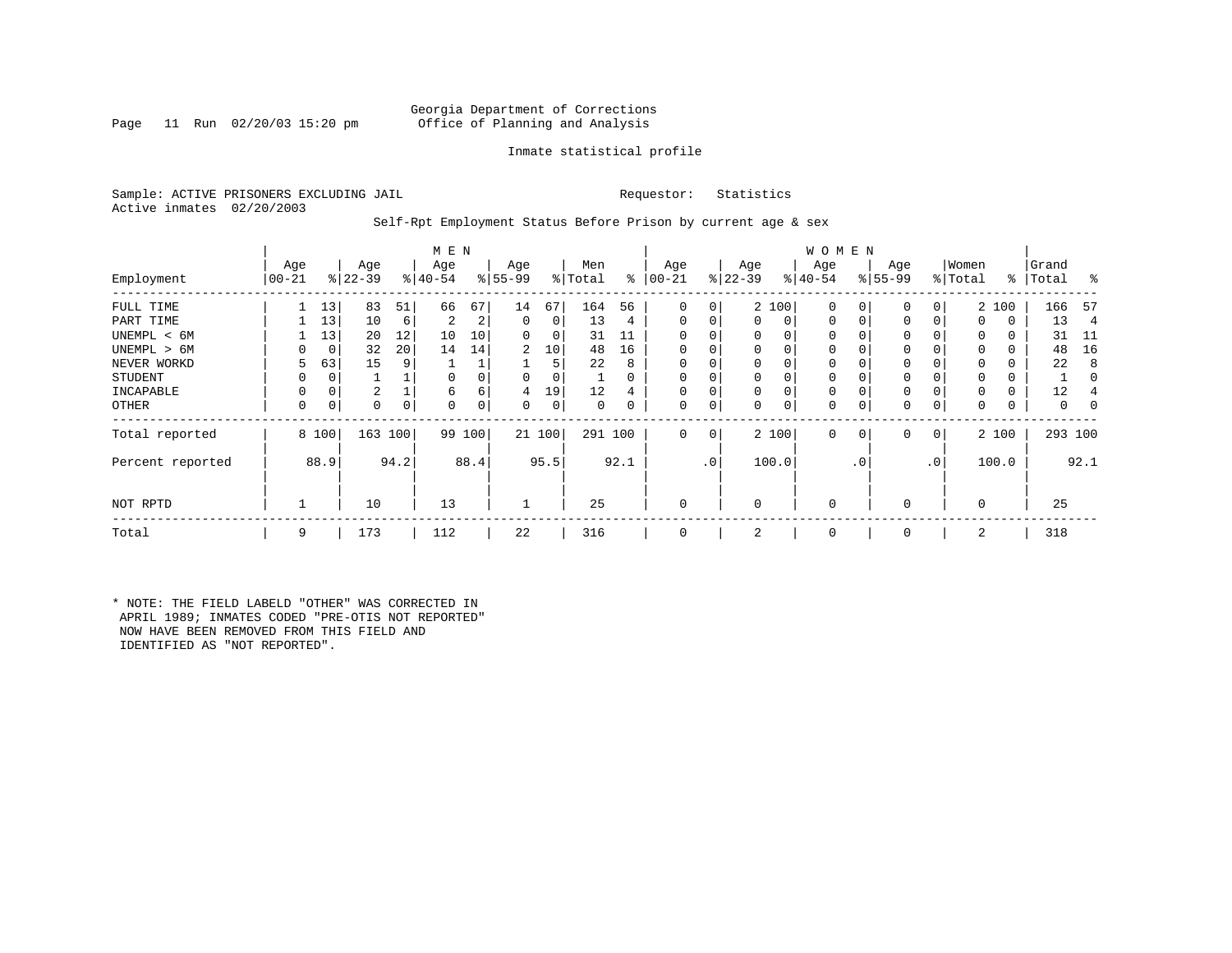Page 12 Run 02/20/03 15:20 pm

### Inmate statistical profile

Sample: ACTIVE PRISONERS EXCLUDING JAIL **Requestor:** Statistics Active inmates 02/20/2003

Self-Rpt Marital Status At Admission by current age & sex

|                  | M E N           |          |                  |      |                  |             |                  |       |                |      |                  |             |                 |          | W O M E N        |           |                    |          |                  |       |                |      |
|------------------|-----------------|----------|------------------|------|------------------|-------------|------------------|-------|----------------|------|------------------|-------------|-----------------|----------|------------------|-----------|--------------------|----------|------------------|-------|----------------|------|
| Marital Status   | Age<br>$ 00-21$ |          | Age<br>$8 22-39$ |      | Age<br>$8 40-54$ |             | Age<br>$8 55-99$ |       | Men<br>% Total | ႜ    | Age<br>$00 - 21$ |             | Age<br>$ 22-39$ |          | Age<br>$8 40-54$ |           | Age<br>$8155 - 99$ |          | Women<br>% Total | ∻     | Grand<br>Total | န္   |
|                  |                 |          |                  |      |                  |             |                  |       |                |      |                  |             |                 |          |                  |           |                    |          |                  |       |                |      |
| SINGLE           | 8               | 89       | 122              | 71   | 46               | 41          | 2                | 9     | 178            | -57  | 0                | 0           |                 | 50       | $\mathbf 0$      |           | $\mathbf 0$        |          |                  | 50    | 179            | 57   |
| MARRIED          |                 | 11       | 17               | 10   | 14               | 13          | 10               | 45    | 42             | 13   | $\mathbf 0$      | 0           | $\mathbf 0$     | $\Omega$ | $\mathbf 0$      | 0         | $\mathbf 0$        | 0        | 0                | 0     | 42             | 13   |
| SEPARATED        | 0               | $\Omega$ | 3                | 2    | 8                |             |                  | 5     | 12             | 4    | $\mathbf 0$      | 0           | $\Omega$        | $\Omega$ | $\mathbf 0$      |           | $\mathbf 0$        |          | 0                | 0     | 12             | 4    |
| DIVORCED         | 0               | 0        | 7                | 4    | 27               | 24          | 4                | 18    | 38             | 12   | $\mathbf 0$      | 0           | $\Omega$        | 0        | $\mathbf 0$      |           | 0                  |          | 0                | 0     | 38             | 12   |
| WIDOWED          |                 | 0        | 2                |      | 6                | 5           |                  | 5     | 9              | 3    | $\mathbf 0$      | 0           |                 | 50       | 0                |           | 0                  |          |                  | 50    | 10             |      |
| COMMON LAW       | $\Omega$        | 0        | 21               | 12   | 10               | 9           | 4                | 18    | 35             | 11   | $\Omega$         | 0           | $\Omega$        | $\Omega$ | $\mathbf 0$      |           | $\Omega$           |          | $\Omega$         | 0     | 35             | 11   |
| <b>OTHER</b>     | 0               | 0        | $\Omega$         | 0    | $\Omega$         | $\mathbf 0$ | $\Omega$         | 0     | 0              | 0    | $\mathbf 0$      | 0           | $\Omega$        | $\Omega$ | 0                |           | $\mathbf 0$        | $\Omega$ | 0                | 0     | 0              |      |
| Total reported   |                 | 9 100    | 172              | 100  | 111              | 100         | 22 100           |       | 314 100        |      | $\mathbf{0}$     | $\mathbf 0$ |                 | 2 100    | $\Omega$         | 0         | $\mathbf 0$        | 0        |                  | 2 100 | 316 100        |      |
| Percent reported |                 | 100.0    |                  | 99.4 |                  | 99.1        |                  | 100.0 |                | 99.4 |                  | .0'         |                 | 100.0    |                  | $\cdot$ 0 |                    | .0'      |                  | 100.0 |                | 99.4 |
|                  |                 |          |                  |      |                  |             |                  |       |                |      |                  |             |                 |          |                  |           |                    |          |                  |       |                |      |
| NOT RPTD         | 0               |          |                  |      |                  |             | $\mathbf 0$      |       | 2              |      | $\mathbf 0$      |             | $\Omega$        |          | $\mathbf 0$      |           | $\mathbf 0$        |          | $\mathbf 0$      |       | 2              |      |
| Total            | 9               |          | 173              |      | 112              |             | 22               |       | 316            |      | 0                |             | 2               |          | 0                |           | 0                  |          | 2                |       | 318            |      |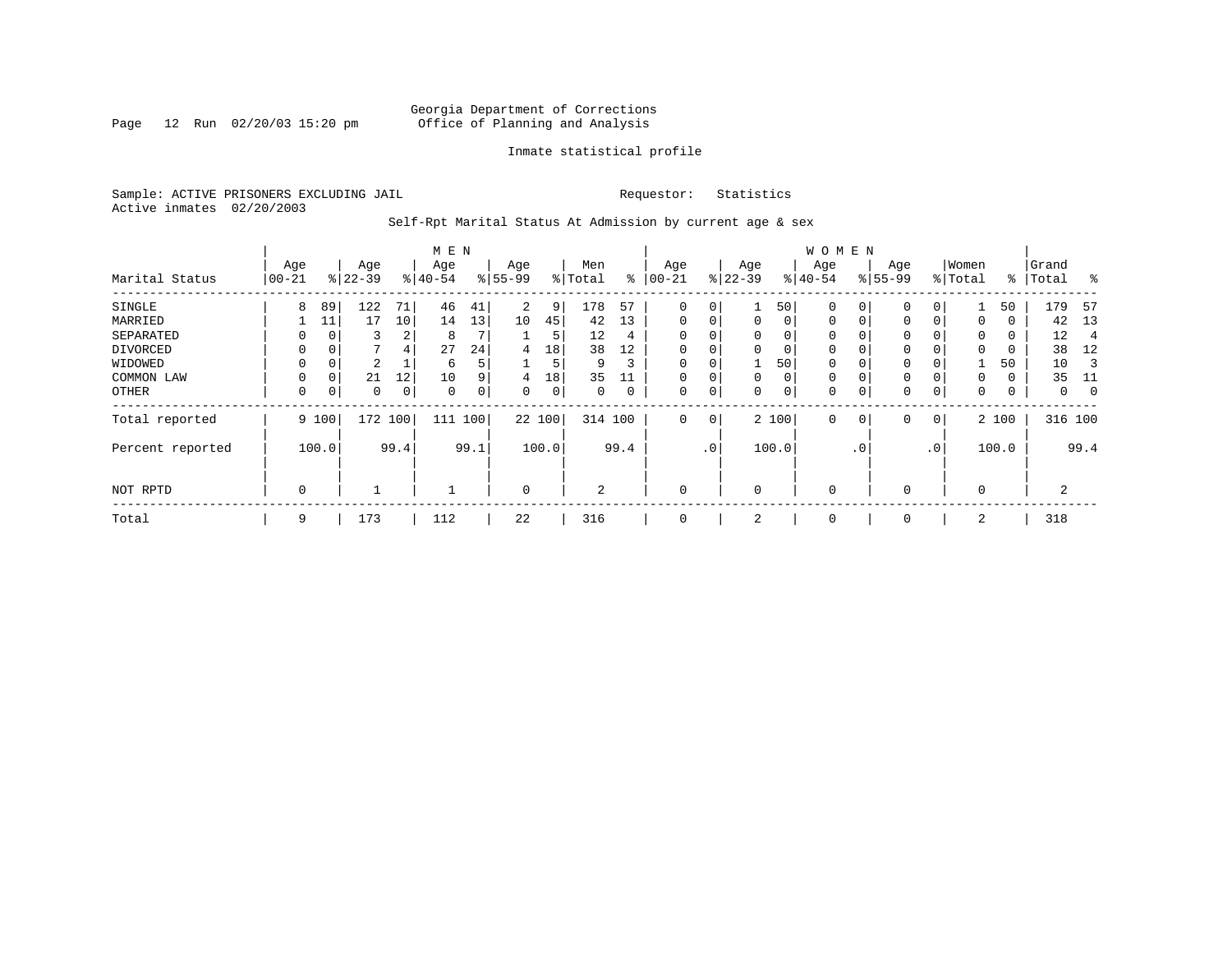Page 13 Run  $02/20/03$  15:20 pm

### Inmate statistical profile

Sample: ACTIVE PRISONERS EXCLUDING JAIL **Requestor:** Statistics Active inmates 02/20/2003

Self-Rpt Number Of Children At Admission by current age & sex

| Number Of Children   | Age<br>$ 00-21 $ |             | Age<br>$ 22-39 $ |      | M E N<br>Age<br>$ 40-54 $ |        | Age<br>$ 55-99 $ |        | Men<br>% Total |      | Age<br>$8   00 - 21$ |           | Age<br>$ 22-39 $ |             | <b>WOMEN</b><br>Age<br>$8 40-54$ |           | Age<br>$ 55-99 $ |           | Women<br>% Total | ៖            | Grand<br>Total | ႜ    |
|----------------------|------------------|-------------|------------------|------|---------------------------|--------|------------------|--------|----------------|------|----------------------|-----------|------------------|-------------|----------------------------------|-----------|------------------|-----------|------------------|--------------|----------------|------|
|                      |                  |             |                  |      |                           |        |                  |        |                |      |                      |           |                  |             |                                  |           |                  |           |                  |              |                |      |
| NO CHILDREN          | 0                | $\mathbf 0$ |                  |      | 0                         | 0      | 0                | 0      |                | 0    | 0                    | 0         | 0                | 0           | $\Omega$                         |           | 0                | $\Omega$  | 0                | $\mathbf{0}$ |                |      |
| ONE CHILD            | 2                | 40          | 45               | 45   | 26                        | 33     |                  | 37     | 80             | 39   | 0                    | 0         | 0                | $\mathbf 0$ | $\mathbf 0$                      | $\Omega$  | $\mathbf 0$      | 0         | 0                | 0            | 80             | 39   |
| TWO CHILDREN         | 3                | 60          | 29               | 29   | 24                        | 30     | 4                | 21     | 60             | 29   | 0                    | 0         |                  | 1 100       | $\Omega$                         |           | 0                | 0         |                  | 1 100        | 61             | 30   |
| THREE CHILDREN       | 0                | 0           | 15               | 15   | 18                        | 23     | 3                | 16     | 36             | 18   | 0                    | 0         | 0                | 0           | $\mathbf 0$                      |           | $\mathbf 0$      | 0         |                  | $\mathbf{0}$ | 36             | 18   |
| FOUR CHILDREN        | 0                | $\Omega$    | 8                | 8    |                           | 4      | 2                | 11     | 13             | 6    | 0                    |           | 0                | 0           | 0                                |           | $\mathbf 0$      |           | 0                | 0            | 13             | 6    |
| FIVE CHILDREN        | 0                | 0           | $\overline{2}$   |      | 4                         | 5      |                  | 5      |                |      | $\mathbf 0$          | 0         | $\mathbf 0$      | $\mathbf 0$ | $\mathbf 0$                      |           | $\mathbf 0$      |           | 0                | 0            | 7              |      |
| MORE THAN 5 CHILDREN | 0                | $\mathbf 0$ |                  |      | 4                         | 5      | 2                | 11     | 7              | 3    | 0                    | 0         | $\Omega$         | $\mathbf 0$ | $\Omega$                         |           | $\mathbf 0$      | 0         | 0                | 0            | 7              |      |
| Total reported       |                  | 5 100       | 101 100          |      |                           | 79 100 |                  | 19 100 | 204 100        |      | 0                    | 0         |                  | 1 100       | $\Omega$                         | $\Omega$  | $\Omega$         | 0         |                  | 1 100        | 205 100        |      |
| Percent reported     |                  | 55.6        |                  | 58.4 |                           | 70.5   |                  | 86.4   |                | 64.6 |                      | $\cdot$ 0 |                  | 50.0        |                                  | $\cdot$ 0 |                  | $\cdot$ 0 |                  | 50.0         |                | 64.5 |
| NOT REPORTED         | 4                |             | 72               |      | 33                        |        | 3                |        | 112            |      | 0                    |           |                  |             | 0                                |           | $\Omega$         |           |                  |              | 113            |      |
| Total                | 9                |             | 173              |      | 112                       |        | 22               |        | 316            |      | 0                    |           | $\overline{a}$   |             | $\mathbf 0$                      |           | 0                |           | 2                |              | 318            |      |
|                      |                  |             |                  |      |                           |        |                  |        |                |      |                      |           |                  |             |                                  |           |                  |           |                  |              |                |      |
| AVG NUM CHILDREN     | 1.60             |             | 1.94             |      | 2.48                      |        | 3.00             |        | 2.24           |      | .00                  |           | 2.00             |             | .00                              |           | .00              |           | 2.00             |              | 2.24           |      |

\* NOTE: THE FIELD LABLED "NO CHILDREN" WAS CORRECTED IN MARCH 1989: MISSING DATA FOR INMATES STILL IN DIAGNOSTICS NOW HAS BEEN REMOVED FROM THIS FIELD AND IDENTIFIED AS "NOT REPORTED" INFORMATION.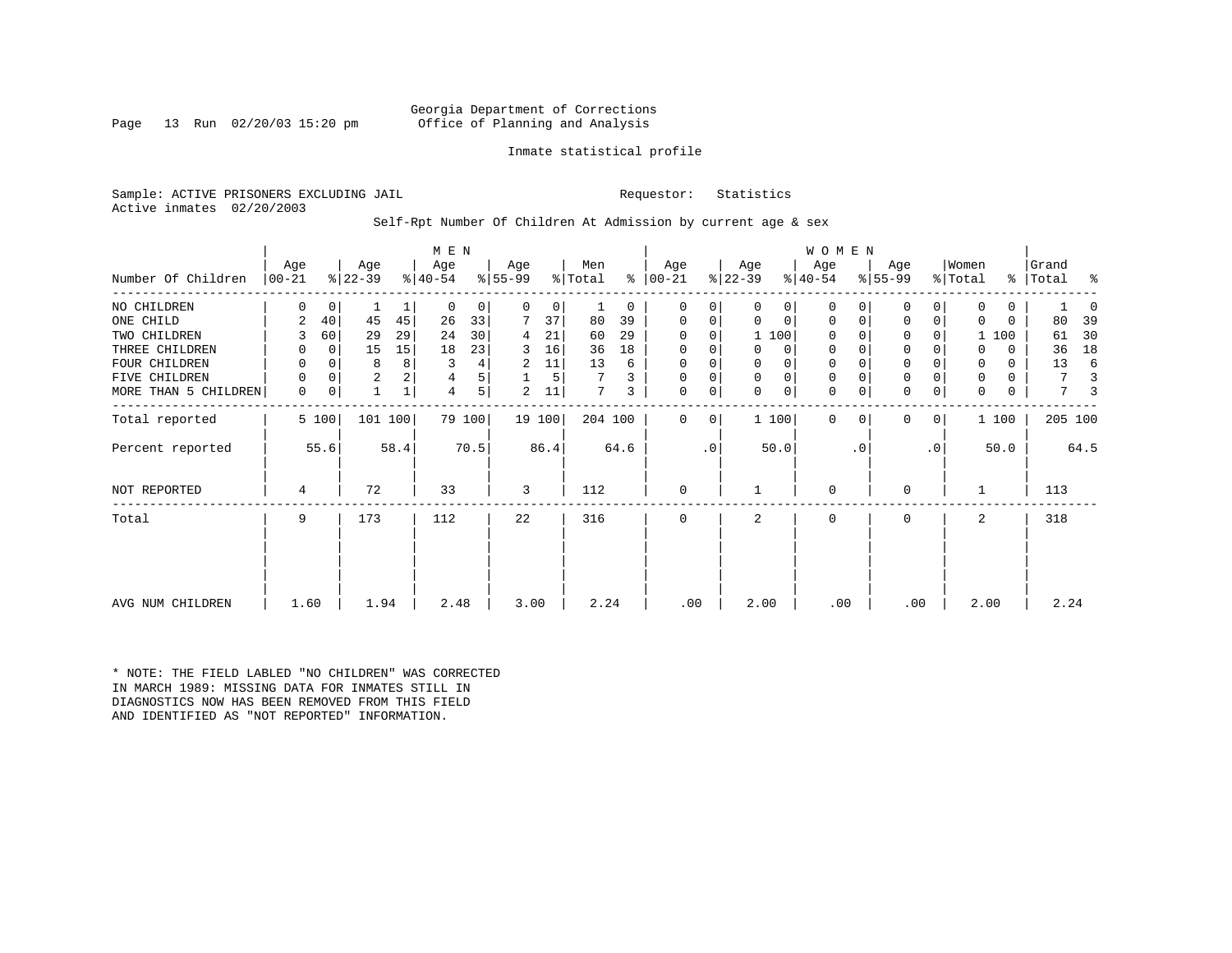Page 14 Run  $02/20/03$  15:20 pm

### Inmate statistical profile

Sample: ACTIVE PRISONERS EXCLUDING JAIL **Requestor:** Statistics Active inmates 02/20/2003

### Self-Rpt Religious Affiliation by current age & sex

|                  |           |             |          |          | M E N       |          |             |    |          |              |            |           |             |       | <b>WOMEN</b> |           |           |             |             |          |           |                |
|------------------|-----------|-------------|----------|----------|-------------|----------|-------------|----|----------|--------------|------------|-----------|-------------|-------|--------------|-----------|-----------|-------------|-------------|----------|-----------|----------------|
|                  | Age       |             | Age      |          | Age         |          | Age         |    | Men      |              | Age        |           | Age         |       | Age          |           | Age       |             | Women       |          | Grand     |                |
| Religion         | $00 - 21$ |             | $ 22-39$ |          | $ 40-54$    |          | $8 55-99$   |    | % Total  | ွေ           | $ 00 - 21$ |           | $8 22-39$   |       | $ 40-54$     |           | $8 55-99$ |             | % Total     |          | %   Total | ႜ              |
| ISLAM            | 0         | 0           | 16       | 10       | 7           | 6        | 2           | 9  | 25       | 8            | $\Omega$   | 0         | $\Omega$    | 0     | $\Omega$     | 0         | 0         | 0           | $\Omega$    | $\Omega$ | 25        | 8              |
| CATHOLIC         |           | 11          | 3        | 2        |             | 1        | $\Omega$    | 0  | 5        | 2            | $\Omega$   | $\Omega$  | $\mathbf 0$ | 0     | $\Omega$     | 0         | 0         | 0           | $\Omega$    | $\Omega$ | 5         | $\overline{2}$ |
| <b>BAPTIST</b>   |           | 11          | 58       | 35       | 65          | 59       | 8           | 36 | 132      | 43           | O          | $\Omega$  | 1           | 50    | $\Omega$     | 0         | 0         | $\Omega$    | 1           | 50       | 133       | 43             |
| METHODIST        |           | 0           | 3        | 2        | 0           | 0        | 2           | 9  | 5        | 2            | $\Omega$   | $\Omega$  | $\Omega$    | 0     | $\Omega$     | $\Omega$  | 0         | $\Omega$    | $\Omega$    | $\Omega$ | 5         | $\overline{2}$ |
| EPISCOPLN        |           | $\mathbf 0$ | 0        | $\Omega$ | $\Omega$    | 0        | U           | 0  | 0        | $\Omega$     | $\Omega$   | $\Omega$  | $\Omega$    | 0     | $\Omega$     | $\Omega$  | 0         | 0           | $\Omega$    | $\Omega$ | U         | $\mathbf 0$    |
| PRESBYTRN        |           | $\Omega$    | U        | $\Omega$ | $\Omega$    | 0        | U           | O  | $\Omega$ | O            | O          | $\Omega$  | $\Omega$    | 0     | O            | $\Omega$  | 0         | $\Omega$    | $\Omega$    | $\Omega$ | O         | $\Omega$       |
| CHC OF GOD       |           | $\Omega$    |          | 1        |             |          | 0           | 0  | 2        | -1           | $\Omega$   | $\Omega$  | $\Omega$    | 0     | $\Omega$     | $\Omega$  | $\Omega$  | $\Omega$    | $\Omega$    | $\Omega$ | 2         | 1              |
| HOLINESS         |           | $\mathbf 0$ | 3        | 2        | 3           | 3        |             | 9  | 8        | ζ            | $\Omega$   | $\Omega$  | -1          | 50    | $\Omega$     | $\Omega$  | 0         | $\Omega$    |             | 50       | 9         | 3              |
| <b>JEWISH</b>    |           | 0           |          | 1        | $\Omega$    | 0        | $\Omega$    | 0  |          | O            | $\Omega$   |           | $\Omega$    | 0     | $\Omega$     | $\Omega$  | 0         | $\Omega$    | $\Omega$    | $\Omega$ |           | $\mathbf 0$    |
| ANGLICAN         |           | 0           | 0        | $\Omega$ | 0           | 0        | U           | 0  | 0        | 0            | $\Omega$   | ∩         | 0           | 0     | $\Omega$     | 0         | 0         | 0           | $\Omega$    | 0        |           | $\mathbf 0$    |
| GRK ORTHDX       |           | $\Omega$    | U        | $\Omega$ | $\Omega$    | 0        | U           | O  | $\Omega$ | <sup>0</sup> | $\Omega$   | $\Omega$  | 0           | 0     | $\Omega$     | 0         | 0         | $\Omega$    | $\Omega$    | 0        |           | $\Omega$       |
| HINDU            |           | $\Omega$    | U        | $\Omega$ | $\Omega$    | $\Omega$ | U           | O  | $\Omega$ | $\Omega$     | $\Omega$   | $\Omega$  | $\Omega$    | 0     | $\Omega$     | $\Omega$  | 0         | $\Omega$    | $\Omega$    | $\Omega$ |           | $\Omega$       |
| <b>BUDDHIST</b>  |           | 0           | 0        | $\Omega$ | $\Omega$    | 0        | U           | 0  | $\Omega$ | 0            | $\Omega$   | $\Omega$  | 0           | 0     | $\Omega$     | $\Omega$  | 0         | $\Omega$    | $\Omega$    | $\Omega$ |           | $\Omega$       |
| TAOIST           |           | $\Omega$    |          | $\Omega$ | $\Omega$    | O        |             | O  | 0        | O            | O          | $\Omega$  | $\Omega$    | 0     | $\Omega$     | 0         | 0         | $\Omega$    | $\Omega$    | $\Omega$ |           | $\Omega$       |
| SHINTOIST        |           | $\Omega$    | U        | $\Omega$ | $\mathbf 0$ | $\Omega$ | U           | O  | $\Omega$ | O            | O          | $\Omega$  | $\Omega$    | 0     | O            | $\Omega$  | 0         | $\Omega$    | $\Omega$    | $\Omega$ |           | $\Omega$       |
| SEVEN D AD       |           | $\Omega$    | U        | $\Omega$ | 2           | 2        | U           | O  | 2        |              | O          | $\Omega$  | $\Omega$    | O     | $\Omega$     | $\Omega$  | 0         | $\Omega$    | $\Omega$    | $\Omega$ |           |                |
| JEHOVAH WT       |           | $\mathbf 0$ | 2        | 1        |             |          |             | 5  | 4        | 1            | $\Omega$   | $\Omega$  | $\Omega$    | 0     | $\Omega$     | $\Omega$  | $\Omega$  | $\Omega$    | $\Omega$    | $\Omega$ |           | $\mathbf{1}$   |
| LATR DAY S       |           | $\Omega$    | 0        | $\Omega$ | $\Omega$    | $\Omega$ | U           | 0  | 0        | O            | $\Omega$   |           | 0           | 0     | $\Omega$     | $\Omega$  | 0         | $\Omega$    | $\Omega$    | $\Omega$ |           | $\Omega$       |
| QUAKER           |           | $\mathbf 0$ | 0        | $\Omega$ | $\Omega$    | $\Omega$ | U           | 0  | $\Omega$ | $\Omega$     | ∩          | $\Omega$  | $\Omega$    | 0     | $\Omega$     | 0         | 0         | 0           | $\Omega$    | 0        | ∩         | 0              |
| OTHER PROD       | 2         | 22          | 22       | 13       | 9           | 8        | -1          | 5  | 34       | 11           | $\Omega$   | $\Omega$  | $\Omega$    | 0     | $\Omega$     | $\Omega$  | 0         | $\Omega$    | $\Omega$    | $\Omega$ | 34        | 11             |
| <b>NONE</b>      | 3         | 33          | 38       | 23       | 16          | 14       | 6           | 27 | 63       | 20           | $\Omega$   | $\Omega$  | $\Omega$    | 0     | $\Omega$     | 0         | $\Omega$  | $\Omega$    | $\Omega$    | $\Omega$ | 63        | 20             |
| OTHER            | 2         | 22          | 20       | 12       | 6           | 5        | O           | 0  | 28       | 9            | 0          | 0         | $\Omega$    | 0     | $\Omega$     | 0         | $\Omega$  | 0           | $\Omega$    | $\Omega$ | 28        | 9              |
| Total reported   |           | 9 100       | 167 100  |          | 111 100     |          | 22 100      |    | 309 100  |              | 0          | 0         |             | 2 100 | $\Omega$     | 0         | 0         | $\mathbf 0$ |             | 2 100    | 311 100   |                |
| Percent reported |           | 100.0       |          | 96.5     |             | 99.1     | 100.0       |    |          | 97.8         |            | $\cdot$ 0 |             | 100.0 |              | $\cdot$ 0 |           | . 0         |             | 100.0    |           | 97.8           |
| NOT RPTD         | $\Omega$  |             | 6        |          |             |          | $\mathbf 0$ |    | 7        |              | $\Omega$   |           | 0           |       | $\Omega$     |           | O         |             | $\mathbf 0$ |          | 7         |                |
| Total            | 9         |             | 173      |          | 112         |          | 22          |    | 316      |              | 0          |           | 2           |       | 0            |           | 0         |             | 2           |          | 318       |                |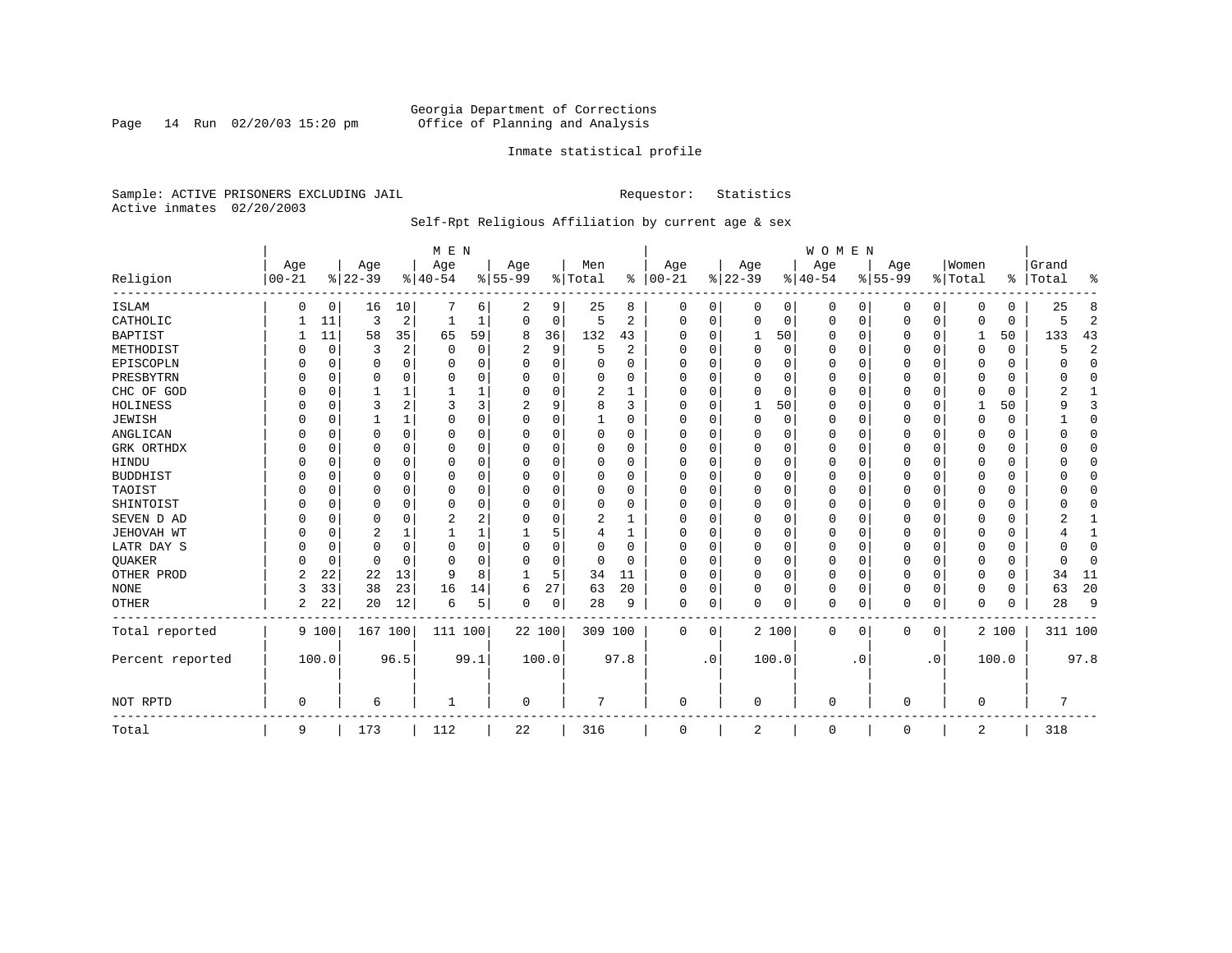Page 15 Run  $02/20/03$  15:20 pm

### Inmate statistical profile

Sample: ACTIVE PRISONERS EXCLUDING JAIL **Requestor:** Statistics Active inmates 02/20/2003

Self-Rpt Family Behavior Patterns \* by current age & sex

|                  |                 |          |                  |      | M E N            |      |                 |        |                |          |                  |                 |                  |          | W O M E N       |           |                 |           |                  |       |                |      |
|------------------|-----------------|----------|------------------|------|------------------|------|-----------------|--------|----------------|----------|------------------|-----------------|------------------|----------|-----------------|-----------|-----------------|-----------|------------------|-------|----------------|------|
| Family Behavior  | Age<br>$ 00-21$ |          | Age<br>$ 22-39 $ |      | Age<br>$ 40-54 $ |      | Age<br>$ 55-99$ |        | Men<br>% Total | ႜ        | Age<br>$00 - 21$ |                 | Age<br>$ 22-39 $ |          | Age<br>$ 40-54$ |           | Age<br>$ 55-99$ |           | Women<br>% Total | ∻     | Grand<br>Total | ႜ    |
| CRIMINLTY        | 5               | 22       | 51               | 19   | 39               | 26   | 5               | 23     | 100            | 22       | $\Omega$         | 0               |                  | 17       | $\Omega$        | 0         | $\Omega$        | 0         |                  | 17    | 101            | 22   |
| ALCOHOLISM       |                 | 22       | 38               | 14   | 24               | 16   | 3               | 14     | 70             | 15       | 0                | 0               |                  | 17       | 0               |           | $\Omega$        | 0         |                  | 17    | 71             | -15  |
| DRUG ABUSE       |                 | 13       | 26               | 10   | 11               |      |                 | 5      | 41             | 9        |                  |                 |                  | 17       | U               |           |                 |           |                  | 17    | 42             | q    |
| DOMINERING       |                 | $\Omega$ |                  | 0    | $\Omega$         |      |                 |        |                | O        |                  |                 |                  | 17       | <sup>0</sup>    |           |                 |           |                  | 17    | 2              |      |
| MIGRANT          |                 | 0        | 2                |      |                  |      |                 |        |                |          |                  |                 |                  | 0        | 0               |           | $\Omega$        |           |                  | 0     |                |      |
| INFL BTGS        |                 | 4        | 12               |      | 6                | 4    |                 | 9      | 21             | h        |                  |                 |                  | $\Omega$ | 0               |           | $\Omega$        |           |                  | 0     | 21             |      |
| PERMISSIVE       |                 | 0        |                  | 0    |                  |      | 0               | 0      |                | $\Omega$ | $\Omega$         | U               |                  | 17       | 0               |           | $\Omega$        |           |                  | 17    | 2              |      |
| FATH ABSNT       |                 | 30       | 98               | 37   | 49               | 33   | 8               | 36     | 162            | 36       |                  |                 |                  | $\Omega$ | 0               |           |                 |           |                  | 0     | 162            | - 35 |
| MOTH ABSNT       | 2               | 9        | 30               | 11   | 14               | 9    | 3               | 14     | 49             | 11       |                  | 0               |                  | $\Omega$ | 0               |           | $\Omega$        |           |                  | 0     | 49             | 11   |
| NONE             | 0               | 0        | 4                | 2    | 3                | 2    | 0               | 0      |                | 2        | 0                | 0               |                  | 17       | 0               |           | 0               |           |                  | 17    | 8              |      |
| Total reported   |                 | 23 100   | 263              | 100  | 148 100          |      |                 | 22 100 | 456 100        |          | 0                | 0               |                  | 6 100    | $\mathbf 0$     | 0         | 0               | 0         |                  | 6 100 | 462 100        |      |
| Percent reported |                 | 100.0    |                  | 76.9 |                  | 75.0 |                 | 59.1   |                | 75.6     |                  | .0 <sup>1</sup> |                  | 100.0    |                 | $\cdot$ 0 |                 | $\cdot$ 0 |                  | 100.0 |                | 75.8 |
| <b>OTHER</b>     | 0               |          | 40               |      | 28               |      | 9               |        | 77             |          | 0                |                 | $\Omega$         |          | $\Omega$        |           | $\Omega$        |           | $\Omega$         |       | 77             |      |
| Total            | 9               |          | 173              |      | 112              |      | 22              |        | 316            |          | 0                |                 | 2                |          | 0               |           | 0               |           | 2                |       | 318            |      |

\* NOTE: SINCE THERE CAN BE UP TO FIVE BEHAVIOR CODES PER INMATE, THE NUMBER OF CASES REPORTED IN THE DETAIL LINES AND THE TOTAL REPORTED LINE MAY EXCEED THE TOTAL NUMBER OF CASES. IN SHORT, THIS TABLE COUNTS THE NUMBER OF BEHAVIOR PROBLEMS, NOT INMATES.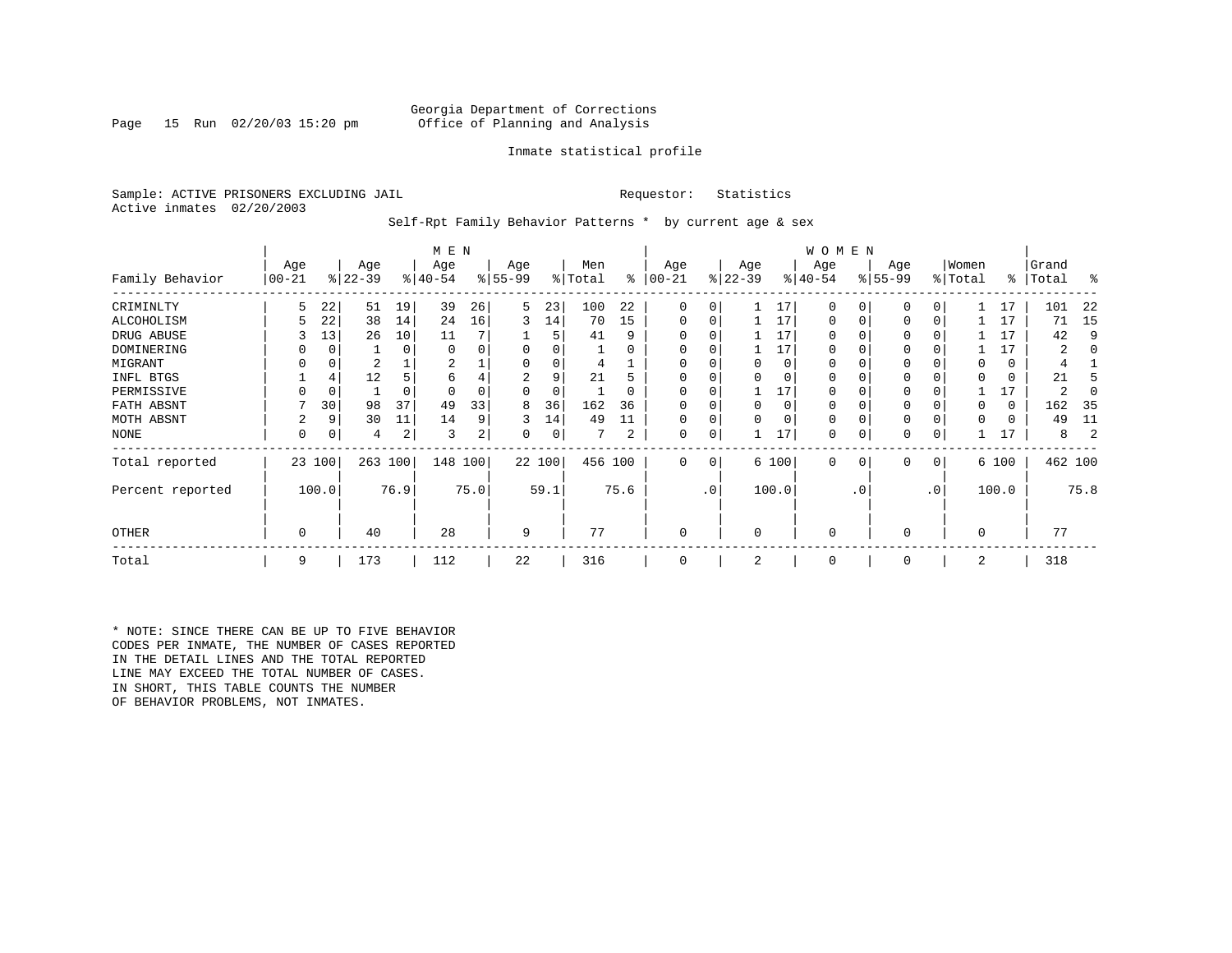Page 16 Run  $02/20/03$  15:20 pm

### Inmate statistical profile

Sample: ACTIVE PRISONERS EXCLUDING JAIL **Requestor:** Statistics Active inmates 02/20/2003

### Inmate Diagnostic Behavior Problem \* by current age & sex

|                    |            |                |           |                | M E N     |                |          |          |                |          |           |           |             |          | <b>WOMEN</b> |           |           |             |          |          |           |              |
|--------------------|------------|----------------|-----------|----------------|-----------|----------------|----------|----------|----------------|----------|-----------|-----------|-------------|----------|--------------|-----------|-----------|-------------|----------|----------|-----------|--------------|
|                    | Age        |                | Age       |                | Age       |                | Age      |          | Men            |          | Age       |           | Age         |          | Age          |           | Age       |             | Women    |          | Grand     |              |
| Diagnostic Problem | $ 00 - 21$ |                | $ 22-39 $ |                | $8 40-54$ |                | $ 55-99$ |          | % Total        | ွေ       | $ 00-21 $ |           | $ 22-39 $   |          | $ 40-54 $    |           | $ 55-99 $ |             | % Total  |          | %   Total | ႜ            |
| ALCOHOLIC          |            | 4              | 9         | 2              | 8         | 3              | 3        |          | 21             | 3        | 0         | 0         |             | 25       | 0            | 0         | 0         | 0           |          | 25       | 22        | 3            |
| <b>ALCOH ABSE</b>  |            | 12             | 37        | 9              | 27        | 11             | 3        | 7        | 70             | 10       | 0         | 0         | $\mathbf 0$ | 0        | 0            | 0         | 0         | $\mathbf 0$ | $\Omega$ | $\Omega$ | 70        | 10           |
| DRUG EXP           |            | 12             | 55        | 13             | 35        | 14             | 7        | 16       | 100            | 14       |           |           | $\Omega$    | 0        | $\Omega$     | 0         | 0         | $\Omega$    | $\Omega$ | 0        | 100       | 14           |
| DRUG ABSE          |            | 16             | 69        | 17             | 38        | 15             | 3        | 7        | 114            | 16       | U         |           |             | 25       | 0            | 0         | 0         | $\Omega$    |          | 25       | 115       | 16           |
| NARC ADDCT         |            | $\Omega$       | 4         | $\mathbf{1}$   | 3         |                | O        | $\Omega$ |                |          |           |           | $\Omega$    | $\Omega$ | $\Omega$     | $\Omega$  | U         | $\Omega$    | $\Omega$ | $\Omega$ |           | $\mathbf{1}$ |
| EPILEPTIC          |            | $\mathbf 0$    | 3         |                |           |                | U        | U        | 6              |          | U         |           | $\Omega$    | O        | $\Omega$     | $\Omega$  | U         | $\Omega$    | $\Omega$ | $\Omega$ | 6         |              |
| MANIPULTVE         |            | 20             | 39        | 10             | 18        |                |          | 7        | 65             | 9        |           |           | $\Omega$    | 0        | $\Omega$     | $\Omega$  | 0         | $\Omega$    | $\Omega$ | $\Omega$ | 65        | 9            |
| ASSAULTIVE         | 8          | 32             | 137       | 33             | 88        | 35             | 17       | 39       | 250            | 34       | U         |           | 2           | 50       | $\Omega$     | 0         | 0         | 0           | 2        | 50       | 252       | 34           |
| ESCPE TEND         |            | 0              | 17        | 4              | 16        | 6              |          | 9        | 37             | 5        | U         |           | $\Omega$    | 0        | $\Omega$     | $\Omega$  |           | O           | $\Omega$ | $\Omega$ | 37        | 5            |
| SUICIDAL           |            | 0              | 17        | 4              |           | 2              |          | 5        | 23             |          | ∩         |           | $\Omega$    | O        | $\Omega$     | $\Omega$  |           | O           | ∩        | 0        | 23        | 3            |
| WITHDRAWN          |            | $\Omega$       | 2         |                |           |                |          | U        | 2              |          |           |           | $\Omega$    | O        | 0            | $\Omega$  |           | O           |          | 0        |           | $\Omega$     |
| PR RLTY CT         |            | $\Omega$       | 4         |                |           |                |          | U        | 6              |          | $\Omega$  |           | $\Omega$    | O        | $\Omega$     | $\Omega$  |           | $\Omega$    | $\Omega$ | $\Omega$ |           |              |
| HOMOSEXUAL         |            | $\overline{4}$ | 0         | $\Omega$       |           |                |          | 0        | $\overline{2}$ | $\Omega$ | ∩         |           | $\Omega$    | $\Omega$ | $\Omega$     | $\Omega$  | 0         | $\Omega$    |          | U        |           | U            |
| <b>NONE</b>        |            | $\Omega$       | ς         |                |           |                |          | 2        | 5              |          | ∩         |           | $\Omega$    | O        | $\Omega$     | $\Omega$  | U         | $\Omega$    |          | 0        |           |              |
| OTHER              |            | $\Omega$       | 8         | $\overline{2}$ | 6         | $\overline{2}$ |          | 0        | 14             | 2        | U         |           | $\Omega$    | O        | 0            | $\Omega$  | 0         | $\Omega$    | $\Omega$ | $\Omega$ | 14        | 2            |
| NOT RPTD           | $\Omega$   | 0              | 5         |                | 3         |                |          | 2        | 9              |          | $\Omega$  | 0         | $\mathbf 0$ | 0        | 0            | 0         | U         | 0           | $\Omega$ | $\Omega$ | 9         |              |
| Total reported     |            | 25 100         | 410       | 100            | 253 100   |                |          | 44 100   | 732 100        |          | $\Omega$  | $\Omega$  |             | 4 100    | $\Omega$     | 0         | 0         | 0           |          | 4 100    | 736 100   |              |
| Percent reported   |            | 100.0          |           | 99.4           |           | 100.0          |          | 100.0    |                | 99.7     |           | $\cdot$ 0 |             | 100.0    |              | $\cdot$ 0 |           | $\cdot$ 0   |          | 100.0    |           | 99.7         |
|                    |            |                |           |                |           |                |          |          |                |          |           |           |             |          |              |           |           |             |          |          |           |              |
| UNKNOWN            | $\Omega$   |                |           |                | $\Omega$  |                | 0        |          |                |          | $\Omega$  |           | $\mathbf 0$ |          | $\Omega$     |           | 0         |             | $\Omega$ |          |           |              |
| Total              | 9          |                | 173       |                | 112       |                | 22       |          | 316            |          | $\Omega$  |           | 2           |          | 0            |           | 0         |             | 2        |          | 318       |              |

\* NOTE: SINCE THERE CAN BE UP TO FIVE BEHAVIOR CODES PER INMATE, THE NUMBER OF CASES REPORTED IN THE DETAIL LINES AND THE TOTAL REPORTED LINE MAY EXCEED THE TOTAL NUMBER OF CASES.IN SHORT, THIS TABLE COUNTS THE NUMBER OF BEHAVIOR PROBLEMS, NOT INMATES.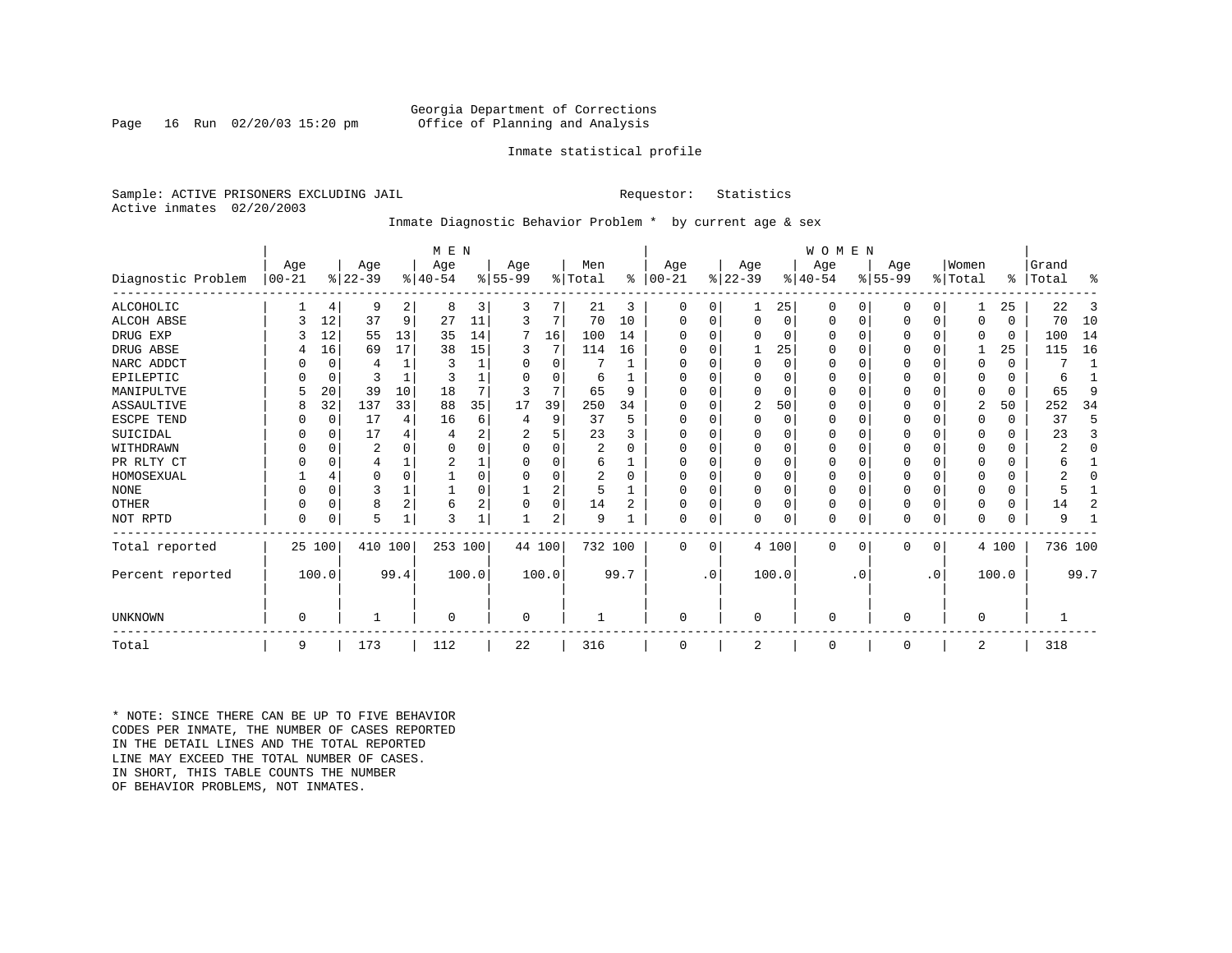Page 17 Run  $02/20/03$  15:20 pm

### Inmate statistical profile

Sample: ACTIVE PRISONERS EXCLUDING JAIL **Requestor:** Statistics Active inmates 02/20/2003

Physical Profile (General Condition) by current age & sex

|                      |             |                |              |      | M E N       |       |             |        |                |      |             |              |           |                | W O M E N   |                |              |             |             |          |       |             |
|----------------------|-------------|----------------|--------------|------|-------------|-------|-------------|--------|----------------|------|-------------|--------------|-----------|----------------|-------------|----------------|--------------|-------------|-------------|----------|-------|-------------|
|                      | Age         |                | Age          |      | Age         |       | Age         |        | Men            |      | Age         |              | Age       |                | Aqe         |                | Age          |             | Women       |          | Grand |             |
| Physical Profile     | 00-21       |                | $8 22-39$    |      | $8 40-54$   |       | $8 55-99$   |        | % Total        | ႜ    | $ 00-21$    |              | $ 22-39 $ |                | $8 40-54$   |                | $8155 - 99$  |             | % Total     | ႜ        | Total | - %         |
| NO LIMITATION        | 8           | 89             | 129          | 75   | 51          | 46    | 7           | 32     | 195            | 62   | $\mathbf 0$ | $\mathbf{0}$ |           | 2 100          | 0           | 0 <sup>1</sup> | $\mathbf{0}$ | 0           |             | 2 100    |       | 197 62      |
| DEFECT NO MAJOR LIMT |             | 11             | 21           | 12   | 30          | 27    | 8           | 36     | 60             | 19   | $\Omega$    | 0            | $\Omega$  | $\Omega$       | 0           | $\mathbf{0}$   | $\mathbf 0$  | $\Omega$    | $\mathbf 0$ | $\Omega$ | 60    | 19          |
| DEFECT MAJOR LIMIT   | 0           | 0 <sup>1</sup> | 22           | 13   | 30          | 27    | 6           | 27     | 58             | 18   | $\mathbf 0$ | $\mathbf 0$  | $\Omega$  | $\Omega$       | 0           |                | $\mathbf{0}$ |             | $\Omega$    | $\Omega$ | 58    | 18          |
| VERY MAJOR DEFECT    | 0           | 0 <sup>1</sup> | $\mathbf{0}$ | 0    |             | Τ.    |             | 5      | $\overline{2}$ |      | $\mathbf 0$ | 0            | 0         | $\overline{0}$ | $\mathbf 0$ | 0              | $\mathbf 0$  | 0           | 0           | 0        |       | $2 \quad 1$ |
| Total reported       |             | 9 100          | 172 100      |      | 112         | 100   |             | 22 100 | 315 100        |      | $\mathbf 0$ | 0            |           | 2 100          | 0           | $\mathbf{0}$   | $\mathbf{0}$ | $\mathbf 0$ |             | 2 100    |       | 317 100     |
| Percent reported     |             | 100.0          |              | 99.4 |             | 100.0 |             | 100.0  |                | 99.7 |             | $\cdot$ 0    |           | 100.0          |             | $\cdot$ 0      |              | .0'         |             | 100.0    |       | 99.7        |
| NOT REPORTED         | $\mathbf 0$ |                |              |      | $\mathbf 0$ |       | $\mathbf 0$ |        |                |      | $\Omega$    |              | $\Omega$  |                | $\mathbf 0$ |                | $\mathbf{0}$ |             | $\Omega$    |          |       |             |
| Total                | 9           |                | 173          |      | 112         |       | 22          |        | 316            |      | $\mathbf 0$ |              | 2         |                | 0           |                | $\mathbf{0}$ |             | 2           |          | 318   |             |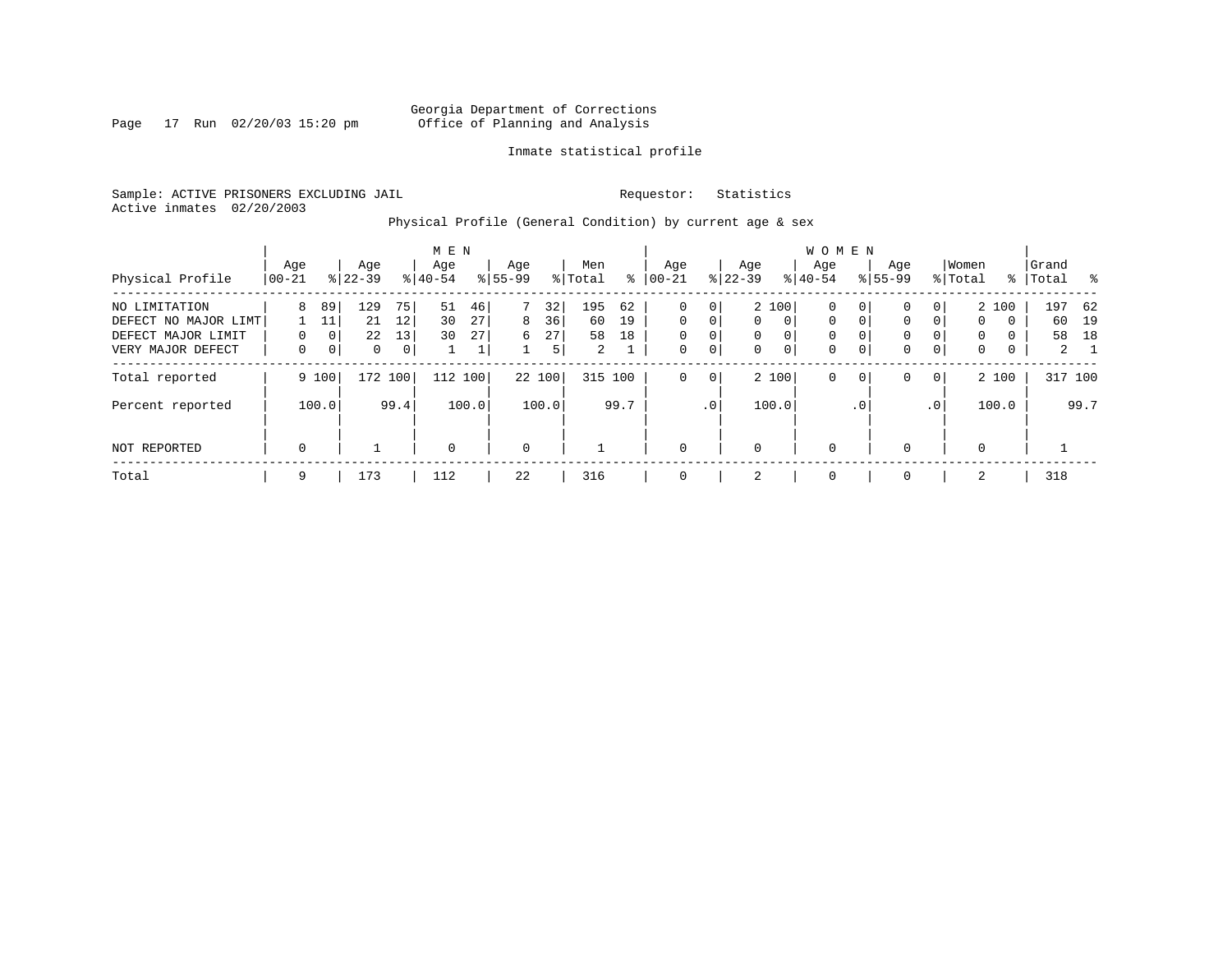Page 18 Run  $02/20/03$  15:20 pm

### Inmate statistical profile

Sample: ACTIVE PRISONERS EXCLUDING JAIL **Requestor:** Statistics Active inmates 02/20/2003

Security Status by current age & sex

|                  |                  |          |                  |       | M E N            |                |                  |          |                |          |                   |                 |                  |       | <b>WOMEN</b>     |             |                 |           |                  |       |                    |              |
|------------------|------------------|----------|------------------|-------|------------------|----------------|------------------|----------|----------------|----------|-------------------|-----------------|------------------|-------|------------------|-------------|-----------------|-----------|------------------|-------|--------------------|--------------|
| Security         | Age<br>$00 - 21$ |          | Age<br>$ 22-39 $ |       | Age<br>$ 40-54 $ |                | Age<br>$8 55-99$ |          | Men<br>% Total | ႜ        | Age<br>$ 00 - 21$ |                 | Age<br>$ 22-39 $ |       | Age<br>$ 40-54 $ |             | Age<br>$ 55-99$ |           | Women<br>% Total |       | Grand<br>%   Total | ႜ            |
|                  |                  |          |                  |       |                  |                |                  |          |                |          |                   |                 |                  |       |                  |             |                 |           |                  |       |                    |              |
| DIAG INCOM       | $\Omega$         | 0        | 0                | 0     | $\Omega$         |                | 0                | 0        | 0              | 0        | $\Omega$          | 0               | 0                | 0     | $\mathbf 0$      | 0           | $\Omega$        |           | <sup>0</sup>     | 0     |                    |              |
| WRK RELEAS       |                  | 0        | 0                | 0     | $\Omega$         | 0              | 0                | 0        | 0              | 0        | $\Omega$          | 0               | 0                | 0     | 0                | 0           | $\Omega$        |           |                  | 0     |                    |              |
| TRUSTY           |                  |          |                  |       |                  |                | $\Omega$         | $\Omega$ | O              | $\Omega$ |                   |                 | $\Omega$         | 0     | 0                | O           | $\Omega$        |           |                  | 0     |                    | <sup>r</sup> |
| MINIMUM          | $\Omega$         | $\Omega$ |                  |       |                  |                |                  | 5        |                |          |                   |                 |                  | 50    | 0                | $\Omega$    | 0               |           |                  | 50    |                    |              |
| MEDIUM           | $\Omega$         | 0        | 50               | 29    | 42               | 38             | 11               | 50       | 103            | 33       |                   |                 | 0                | 0     | 0                | $\Omega$    | 0               |           | $\Omega$         | 0     | 103                | 32           |
| CLOSE            | 8                | 89       | 107              | 62    | 66               | 59             | 9                | 41       | 190            | 60       |                   |                 | 0                | 0     | $\mathbf 0$      |             | 0               |           |                  | 0     | 190                | 60           |
| MAXIMUM          | $\Omega$         | 0        | 14               | 8     | 2                | 2 <sub>1</sub> |                  | 5        | 17             | 5        | $\Omega$          | 0               |                  | 50    | 0                | $\Omega$    | 0               |           |                  | 50    | 18                 | 6            |
| DIAGNOSTIC       |                  | 11       |                  |       |                  |                | 0                | 0        | 3              |          | 0                 | 0               | 0                | 0     | 0                | 0           | 0               | 0         | 0                | 0     | 3                  |              |
| Total reported   |                  | 9 100    | 173 100          |       | 112 100          |                |                  | 22 100   | 316 100        |          | $\mathbf 0$       | 0               |                  | 2 100 | $\mathbf 0$      | $\mathbf 0$ | 0               | 0         |                  | 2 100 |                    | 318 100      |
| Percent reported |                  | 100.0    |                  | 100.0 |                  | 100.0          |                  | 100.0    |                | 100.0    |                   | .0 <sup>1</sup> |                  | 100.0 |                  | . 0         |                 | $\cdot$ 0 |                  | 100.0 |                    | 100.0        |
| NOT RPTD         | $\mathbf 0$      |          | 0                |       | $\mathbf 0$      |                | $\mathbf 0$      |          | $\Omega$       |          | 0                 |                 | 0                |       | $\mathbf 0$      |             | $\Omega$        |           | $\Omega$         |       | 0                  |              |
| Total            | 9                |          | 173              |       | 112              |                | 22               |          | 316            |          | $\mathbf 0$       |                 | 2                |       | 0                |             | 0               |           | 2                |       | 318                |              |

\* NOTE: BEGINNING IN JULY 1987, THE FACILITIES DIVISION NO LONGER CODED INMATES AS BEING WORK RELEASE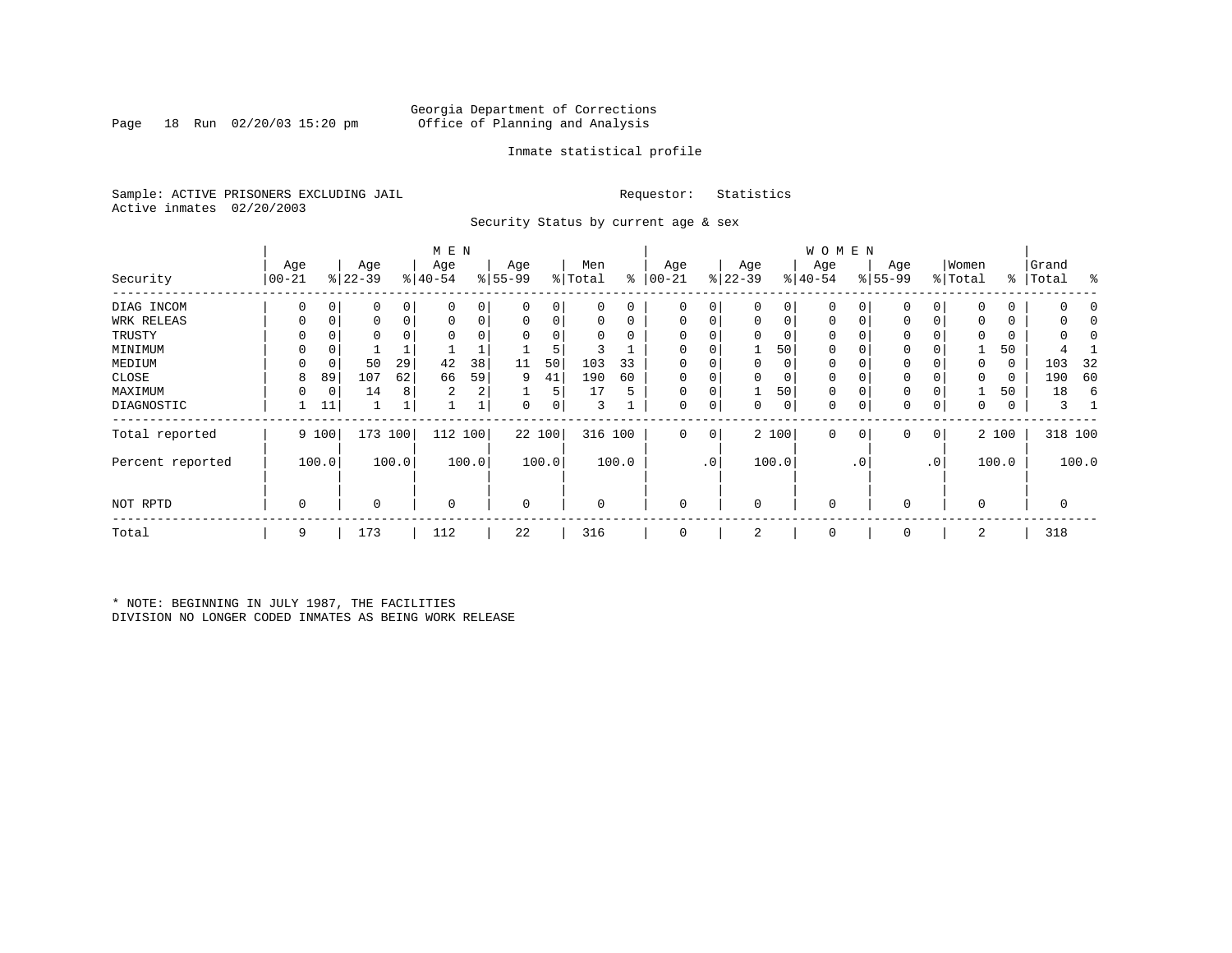Page 19 Run 02/20/03 15:20 pm

### Inmate statistical profile

Sample: ACTIVE PRISONERS EXCLUDING JAIL **Requestor:** Statistics Active inmates 02/20/2003

Number Of Sentences by current age & sex

|                     |             |             |             |       | M E N       |       |             |        |         |       |               |             |           |          | W O M E N   |           |             |                 |             |       |             |       |
|---------------------|-------------|-------------|-------------|-------|-------------|-------|-------------|--------|---------|-------|---------------|-------------|-----------|----------|-------------|-----------|-------------|-----------------|-------------|-------|-------------|-------|
|                     | Age         |             | Age         |       | Age         |       | Age         |        | Men     |       | Age           |             | Age       |          | Age         |           | Age         |                 | Women       |       | Grand       |       |
| Number Of Sentences | $ 00-21$    |             | $ 22-39 $   |       | $8 40-54$   |       | $ 55-99$    |        | % Total |       | $8   00 - 21$ |             | $ 22-39 $ |          | $ 40-54 $   |           | $8 55-99$   |                 | % Total     |       | %   Total   | ಿ     |
| $_{\rm ONE}$        |             | 11          | 17          | 10    | 22          | 20    | 3           | 14     | 43      | 14    | $\mathbf 0$   | 0           | $\Omega$  | 0        | $\Omega$    |           | $\Omega$    | 0               |             | 0     | 43          | 14    |
| TWO                 |             | 11          | 35          | 20    | 19          | 17    | 6           | 27     | 61      | 19    | $\mathbf 0$   | 0           |           | 50       | 0           | $\Omega$  | $\Omega$    | 0               |             | 50    | 62          | 19    |
| THREE               | 3           | 33          | 31          | 18    | 21          | 19    | 3           | 14     | 58      | 18    | $\Omega$      |             | 0         | 0        | 0           |           | $\mathbf 0$ |                 |             | 0     | 58          | 18    |
| <b>FOUR</b>         | $\Omega$    | $\mathbf 0$ | 21          | 12    | 19          | 17    |             | 5      | 41      | 13    | $\Omega$      | 0           | $\Omega$  | $\Omega$ | $\Omega$    |           | $\mathbf 0$ |                 | $\Omega$    | 0     | 41          | 13    |
| FIVE                | $\Omega$    | $\mathbf 0$ | 17          | 10    | 5           | 4     | 3           | 14     | 25      | 8     | $\mathbf 0$   | 0           |           | 50       | 0           |           | $\mathbf 0$ |                 |             | 50    | 26          | 8     |
| MORE THAN FIVE      | 4           | 44          | 52          | 30    | 26          | 23    | 6           | 27     | 88      | 28    | $\mathbf 0$   | 0           | 0         | 0        | $\mathbf 0$ | 0         | $\mathbf 0$ | 0               | 0           | 0     | 88          | -28   |
| Total reported      |             | 9 100       | 173 100     |       | 112 100     |       |             | 22 100 | 316 100 |       | $\mathbf 0$   | $\mathbf 0$ |           | 2 100    | $\Omega$    | $\Omega$  | $\Omega$    | $\overline{0}$  |             | 2 100 | 318 100     |       |
| Percent reported    |             | 100.0       |             | 100.0 |             | 100.0 |             | 100.0  |         | 100.0 |               | $\cdot$ 0   |           | 100.0    |             | $\cdot$ 0 |             | .0 <sup>1</sup> |             | 100.0 |             | 100.0 |
| NOT REPORTED        | $\mathbf 0$ |             | $\mathbf 0$ |       | $\mathbf 0$ |       | $\mathbf 0$ |        | 0       |       | $\mathbf 0$   |             | $\Omega$  |          | $\mathbf 0$ |           | $\Omega$    |                 | $\mathbf 0$ |       | $\mathbf 0$ |       |
| Total               | 9           |             | 173         |       | 112         |       | 22          |        | 316     |       | $\Omega$      |             | 2         |          | $\Omega$    |           | $\Omega$    |                 | 2           |       | 318         |       |
|                     |             |             |             |       |             |       |             |        |         |       |               |             |           |          |             |           |             |                 |             |       |             |       |
| AVG NUM SENTENCES   | 5.44        |             | 4.76        |       | 4.20        |       | 4.77        |        | 4.58    |       | .00           |             | 3.50      |          | .00         |           | .00         |                 | 3.50        |       | 4.57        |       |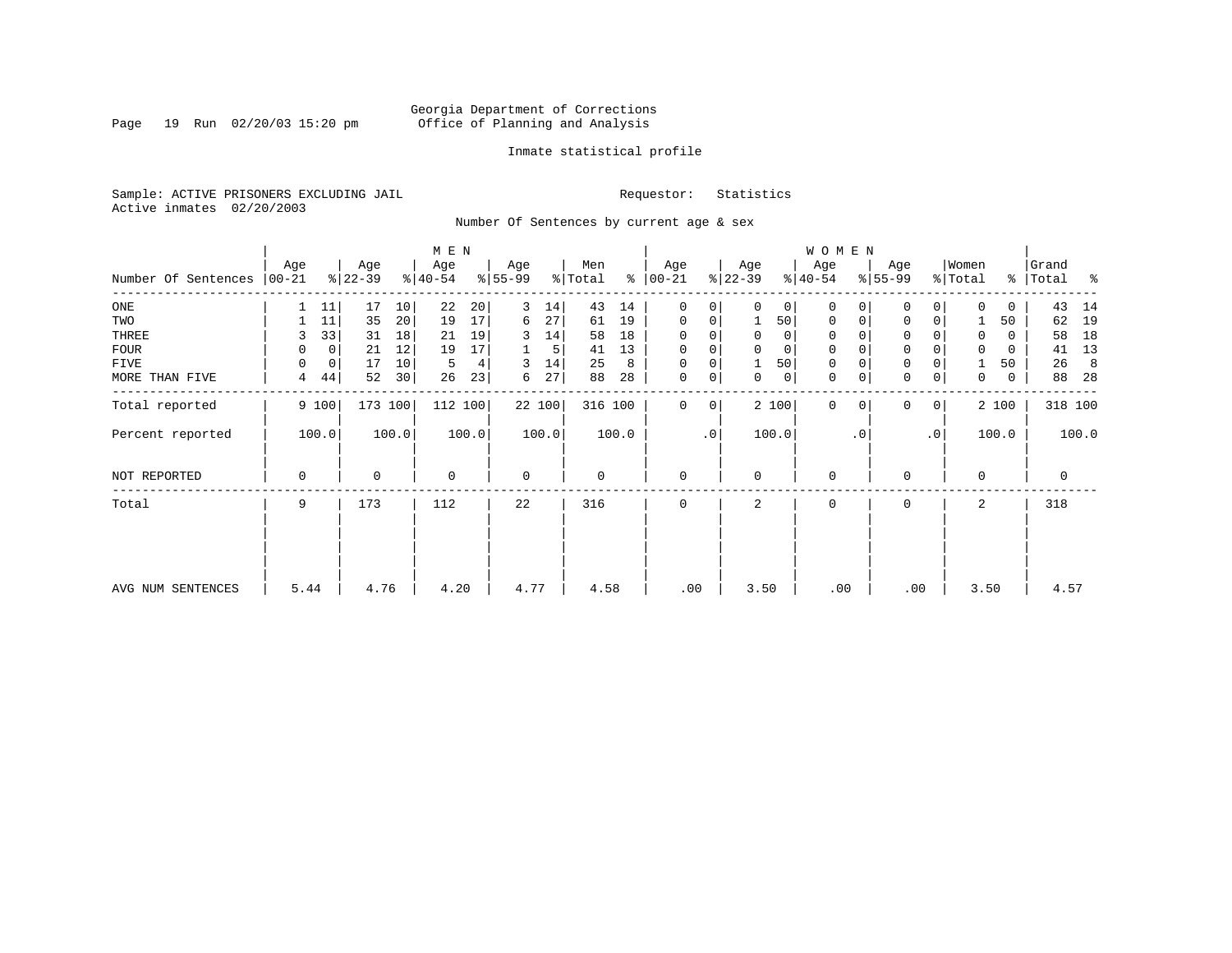Page 20 Run  $02/20/03$  15:20 pm

### Inmate statistical profile

Sample: ACTIVE PRISONERS EXCLUDING JAIL **Requestor:** Statistics Active inmates 02/20/2003

Number Of Disciplinaries by current age & sex

|                  |                  |       |                  |       | M E N                        |       |                 |        |                |       |                  |                 |                  |             | WOMEN            |           |                  |                |                  |           |                |         |
|------------------|------------------|-------|------------------|-------|------------------------------|-------|-----------------|--------|----------------|-------|------------------|-----------------|------------------|-------------|------------------|-----------|------------------|----------------|------------------|-----------|----------------|---------|
| Disciplinaries   | Age<br>$00 - 21$ |       | Age<br>$ 22-39 $ |       | Age<br>$\frac{1}{6}$   40-54 |       | Age<br>$ 55-99$ |        | Men<br>% Total | ွေ    | Age<br>$00 - 21$ |                 | Age<br>$ 22-39 $ |             | Age<br>$ 40-54 $ |           | Age<br>$8 55-99$ |                | Women<br>% Total | $\approx$ | Grand<br>Total | ႜ       |
| ZERO             | 5                | 56    | 33               | 19    | 36                           | 32    | 10              | 45     | 84             | 27    | $\mathbf{0}$     | 0               | $\Omega$         | 0           | $\Omega$         | $\Omega$  | $\Omega$         | $\Omega$       | $\Omega$         | $\Omega$  | 84             | 26      |
| ONE              |                  | 11    | 20               | 12    | 16                           | 14    | 2               | 9      | 39             | 12    | $\mathbf 0$      | 0               | $\mathbf 0$      | $\mathbf 0$ | 0                | 0         | $\mathbf 0$      | 0              | 0                | 0         | 39             | 12      |
| TWO              | 0                | 0     | 11               | 6     | 12                           | 11    | 3               | 14     | 26             | 8     | 0                |                 |                  | $\mathbf 0$ | 0                |           | $\Omega$         |                | 0                | 0         | 26             | 8       |
| THREE            | 0                | 0     | 9                | 5     | 9                            | 8     | 3               | 14     | 21             |       | $\mathbf 0$      |                 | $\Omega$         | $\mathbf 0$ | 0                |           | $\mathbf 0$      |                | 0                | 0         | 21             |         |
| <b>FOUR</b>      |                  | 11    | 16               | 9     | 12                           | 11    |                 | 5      | 30             | 9     | $\mathbf 0$      |                 |                  | 50          | 0                |           | $\mathbf 0$      |                |                  | 50        | 31             | 10      |
| FIVE             |                  | 11    | 14               | 8     | 5                            | 4     | 0               | 0      | 20             | 6     | 0                | 0               | $\mathbf 0$      | 0           | 0                |           | $\mathbf 0$      |                | 0                | 0         | 20             | 6       |
| MORE THAN FIVE   |                  | 11    | 70               | 40    | 22                           | 20    | 3               | 14     | 96             | 30    | 0                | 0               |                  | 50          | $\mathbf 0$      | 0         | $\mathbf 0$      | 0              |                  | 50        | 97             | -31     |
| Total reported   |                  | 9 100 | 173 100          |       | 112 100                      |       |                 | 22 100 | 316 100        |       | $\mathbf 0$      | 0               |                  | 2 100       | $\mathbf{0}$     | $\Omega$  | $\Omega$         | $\overline{0}$ |                  | 2 100     |                | 318 100 |
| Percent reported |                  | 100.0 |                  | 100.0 |                              | 100.0 |                 | 100.0  |                | 100.0 |                  | .0 <sup>1</sup> |                  | 100.0       |                  | $\cdot$ 0 |                  | $\cdot$ 0      |                  | 100.0     |                | 100.0   |
| NOT REPORTED     | 0                |       | 0                |       | $\mathbf 0$                  |       | $\mathbf 0$     |        | 0              |       | $\mathbf{0}$     |                 | $\Omega$         |             | 0                |           | $\mathbf 0$      |                | $\mathbf 0$      |           | $\mathbf 0$    |         |
| Total            | 9                |       | 173              |       | 112                          |       | 22              |        | 316            |       | 0                |                 | 2                |             | 0                |           | 0                |                | 2                |           | 318            |         |
|                  |                  |       |                  |       |                              |       |                 |        |                |       |                  |                 |                  |             |                  |           |                  |                |                  |           |                |         |
|                  |                  |       |                  |       |                              |       |                 |        |                |       |                  |                 |                  |             |                  |           |                  |                |                  |           |                |         |
| AVG NUM DISCIP   | 1.78             |       | 7.89             |       | 3.47                         |       | 2.18            |        | 5.75           |       | .00              |                 | 14.50            |             | .00              |           | .00              |                | 14.50            |           | 5.81           |         |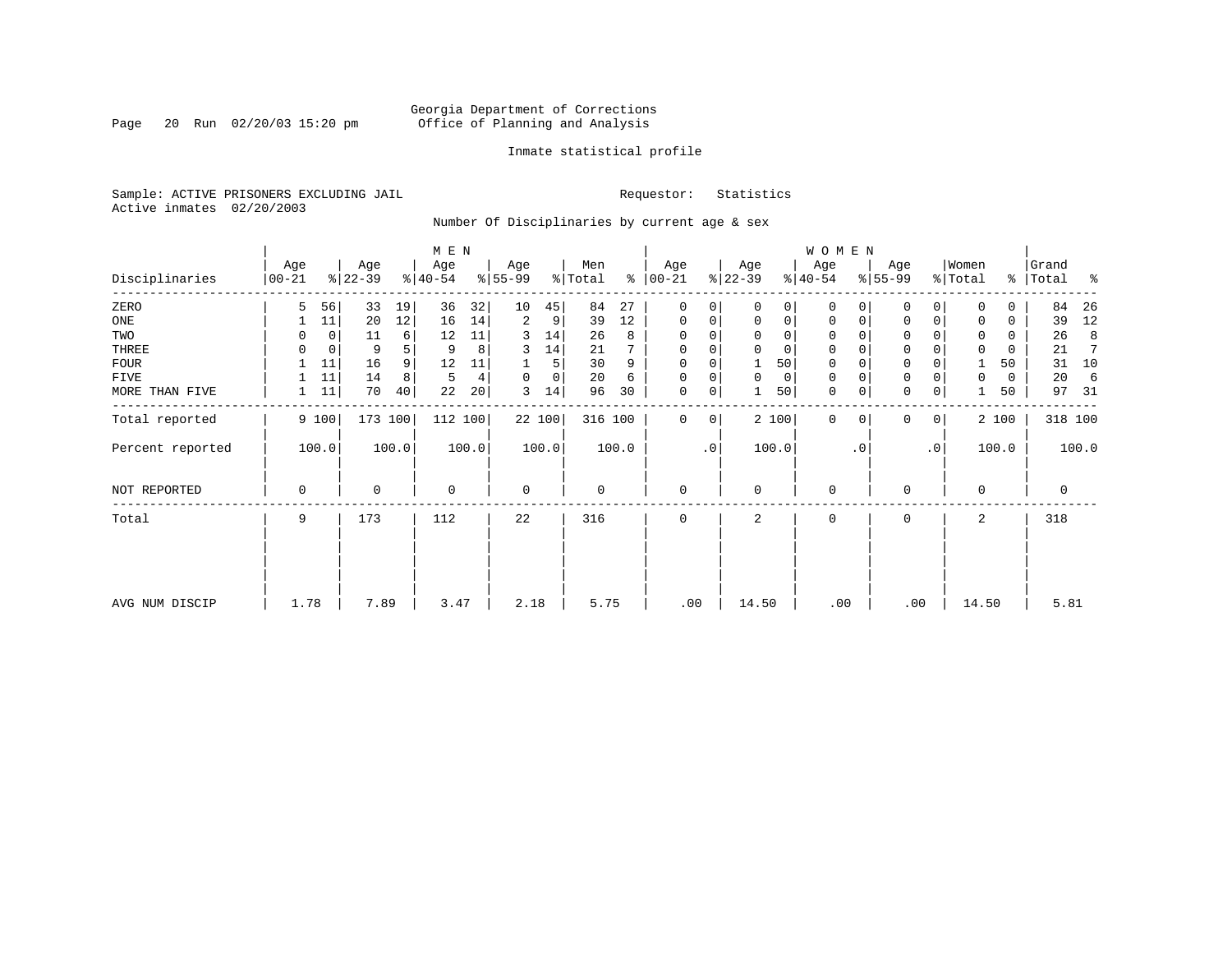Page 21 Run  $02/20/03$  15:20 pm

### Inmate statistical profile

Sample: ACTIVE PRISONERS EXCLUDING JAIL **Requestor:** Statistics Active inmates 02/20/2003

Number Of Escapes by current age & sex

|                  |                  |          |                  |          | M E N            |       |                  |       |                |          |                  |             |                  |             | WOMEN            |           |                  |                |                  |               |                |              |
|------------------|------------------|----------|------------------|----------|------------------|-------|------------------|-------|----------------|----------|------------------|-------------|------------------|-------------|------------------|-----------|------------------|----------------|------------------|---------------|----------------|--------------|
| Escapes          | Age<br>$00 - 21$ |          | Age<br>$ 22-39 $ |          | Age<br>$ 40-54 $ |       | Age<br>$ 55-99 $ |       | Men<br>% Total | ႜ        | Age<br>$00 - 21$ |             | Age<br>$ 22-39 $ |             | Age<br>$ 40-54 $ |           | Age<br>$ 55-99 $ |                | Women<br>% Total | $\frac{8}{6}$ | Grand<br>Total | ႜ            |
| ZERO             |                  | 9 100    | 172              | 99       | 112              | 100   | 22 100           |       | 315 100        |          | $\mathbf{0}$     | 0           | 2 100            |             | $\mathbf 0$      | 0         | 0                | 0              |                  | 2 100         | 317 100        |              |
| ONE              | 0                | 0        |                  | 1        | $\mathbf{0}$     | 0     | 0                | 0     |                | 0        | 0                | 0           | $\Omega$         | 0           | 0                | 0         | 0                | 0              | 0                | 0             |                | $\mathbf 0$  |
| TWO              | 0                |          |                  |          | 0                |       | 0                | 0     | 0              | 0        | 0                |             | $\Omega$         | 0           | 0                |           | 0                |                | 0                | 0             |                |              |
| THREE            | 0                |          |                  |          | 0                |       | 0                | 0     | U              | $\Omega$ | 0                |             | $\mathbf 0$      | 0           | 0                |           | 0                |                | 0                | 0             |                |              |
| <b>FOUR</b>      | $\Omega$         | $\Omega$ |                  | $\Omega$ | $\mathbf 0$      | 0     | $\Omega$         | 0     | 0              | $\Omega$ | 0                |             | $\Omega$         | $\mathbf 0$ | 0                |           | $\Omega$         |                | $\Omega$         | 0             |                | <sup>0</sup> |
| FIVE             |                  | 0        | 0                |          | $\mathbf 0$      | 0     | 0                | 0     | 0              | 0        | 0                | 0           | $\Omega$         | $\mathsf 0$ | 0                |           | $\Omega$         |                | 0                | 0             |                |              |
| MORE THAN FIVE   | 0                | 0        | 0                | 0        | 0                | 0     | 0                | 0     | 0              | 0        | 0                | 0           | $\Omega$         | 0           | $\mathbf 0$      | 0         | $\Omega$         | 0              | $\Omega$         | 0             |                |              |
| Total reported   |                  | 9 100    | 173 100          |          | 112 100          |       | 22 100           |       | 316 100        |          | 0                | $\mathbf 0$ | 2 100            |             | $\mathbf{0}$     | 0         | 0                | $\overline{0}$ |                  | 2 100         | 318 100        |              |
| Percent reported |                  | 100.0    |                  | 100.0    |                  | 100.0 |                  | 100.0 |                | 100.0    |                  | $\cdot$ 0   | 100.0            |             |                  | $\cdot$ 0 |                  | $\cdot$ 0      |                  | 100.0         |                | 100.0        |
| NOT REPORTED     | 0                |          | 0                |          | 0                |       | 0                |       | 0              |          | 0                |             | 0                |             | 0                |           | $\Omega$         |                | $\mathbf 0$      |               | 0              |              |
| Total            | 9                |          | 173              |          | 112              |       | 22               |       | 316            |          | $\mathbf{0}$     |             | 2                |             | 0                |           | 0                |                | 2                |               | 318            |              |
|                  |                  |          |                  |          |                  |       |                  |       |                |          |                  |             |                  |             |                  |           |                  |                |                  |               |                |              |
| AVG NUM ESCAPES  | .00              |          | .01              |          | .00              |       | .00              |       | .00            |          | .00              |             | .00              |             | .00              |           | .00              |                |                  | .00           | .00            |              |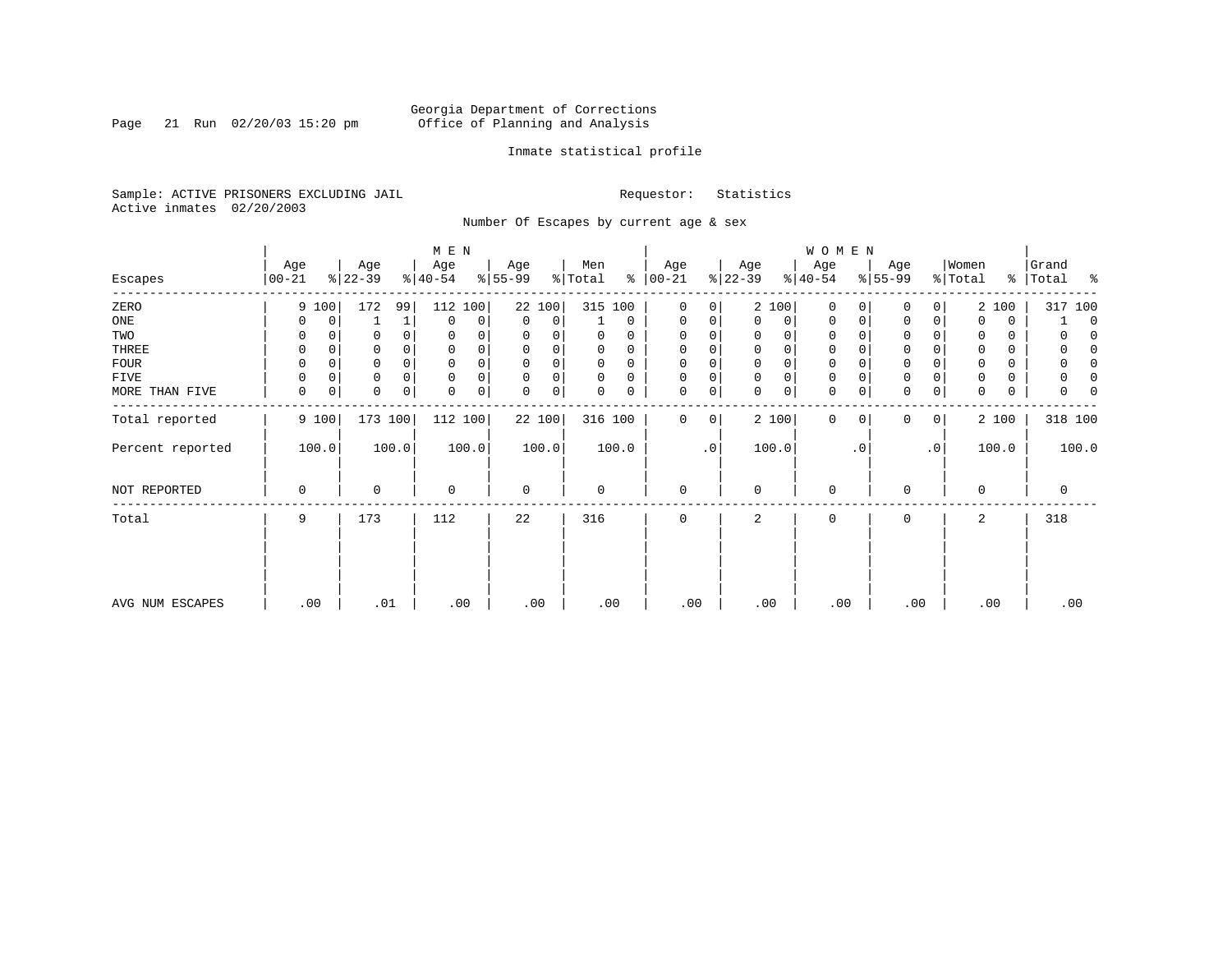Page 22 Run  $02/20/03$  15:20 pm

#### Inmate statistical profile

Sample: ACTIVE PRISONERS EXCLUDING JAIL **Requestor:** Statistics Active inmates 02/20/2003

Number Of Prior Georgia Incarcerations \* by current age & sex

| Prior Incarcerations   00-21 | Age         |             | Age<br>$ 22-39 $ |       | M E N<br>Age<br>$8 40-54$ |                | Age<br>$8 55-99$ |        | Men<br>% Total |       | Age<br>$8   00 - 21$ |           | Age<br>$ 22-39 $ |             | <b>WOMEN</b><br>Age<br>$8 40-54$ |           | Age<br>$ 55-99 $ |           | Women<br>% Total | နွ    | Grand<br>Total | ႜ     |
|------------------------------|-------------|-------------|------------------|-------|---------------------------|----------------|------------------|--------|----------------|-------|----------------------|-----------|------------------|-------------|----------------------------------|-----------|------------------|-----------|------------------|-------|----------------|-------|
| ZERO                         | 6           | 67          | 95               | 55    | 41                        | 37             | 11               | 50     | 153            | 48    | 0                    | 0         |                  | 2 100       | 0                                |           | $\Omega$         | 0         |                  | 2 100 | 155            | 49    |
| ONE                          | 2           | 22          | 35               | 20    | 20                        | 18             | 5                | 23     | 62             | 20    | 0                    | 0         | 0                | 0           | $\mathbf 0$                      | 0         | 0                | 0         | $\Omega$         | 0     | 62             | 19    |
| TWO                          |             | 11          | 19               | 11    | 16                        | 14             | 2                | 9      | 38             | 12    | $\Omega$             | 0         | 0                | 0           | 0                                |           | 0                |           |                  | 0     | 38             | 12    |
| THREE                        | 0           | $\mathbf 0$ | 15               | 9     | 13                        | 12             | 3                | 14     | 31             | 10    | $\Omega$             | 0         | 0                | $\mathsf 0$ | 0                                |           | 0                |           |                  | 0     | 31             | 10    |
| FOUR                         |             | $\Omega$    |                  |       | 11                        | 10             |                  | 0      | 18             | 6     | $\Omega$             | 0         |                  | $\mathsf 0$ | $\mathbf 0$                      |           | 0                |           |                  | 0     | 18             |       |
| FIVE                         | 0           | $\Omega$    |                  |       | 8                         | 7              |                  | 0      | 9              |       | $\mathbf 0$          | 0         | $\Omega$         | $\mathsf 0$ | 0                                |           | $\mathbf 0$      |           |                  |       | 9              |       |
| MORE THAN FIVE               | 0           | 0           |                  |       | 3                         | 3 <sup>1</sup> |                  | 5      | 5              | 2     | $\mathbf 0$          | 0         | $\Omega$         | $\mathbf 0$ | $\mathbf 0$                      |           | $\mathbf 0$      | 0         | $\Omega$         | 0     | 5              |       |
| Total reported               |             | 9 100       | 173 100          |       | 112 100                   |                |                  | 22 100 | 316 100        |       | 0                    | 0         |                  | 2 100       | $\mathbf 0$                      | 0         | 0                | 0         |                  | 2 100 | 318 100        |       |
| Percent reported             |             | 100.0       |                  | 100.0 |                           | 100.0          |                  | 100.0  |                | 100.0 |                      | $\cdot$ 0 |                  | 100.0       |                                  | $\cdot$ 0 |                  | $\cdot$ 0 |                  | 100.0 |                | 100.0 |
| <b>NOT REPORTED</b>          | $\mathbf 0$ |             | $\Omega$         |       | $\Omega$                  |                | $\mathbf 0$      |        | 0              |       | $\mathbf 0$          |           | $\Omega$         |             | $\mathbf 0$                      |           | $\mathbf 0$      |           | $\Omega$         |       | $\mathbf 0$    |       |
| Total                        | 9           |             | 173              |       | 112                       |                | 22               |        | 316            |       | $\mathbf 0$          |           | 2                |             | 0                                |           | 0                |           | 2                |       | 318            |       |
|                              |             |             |                  |       |                           |                |                  |        |                |       |                      |           |                  |             |                                  |           |                  |           |                  |       |                |       |
| AVG # INCARCERATIONS         | .44         |             | .91              |       | 1.76                      |                | 1.09             |        | 1.21           |       | .00                  |           | .00              |             | .00                              |           | .00              |           |                  | .00   | 1.20           |       |

\* This data counts a parole revocation on an existing sentenCE AS A prior incarceration. Also, this data counts, for any cohort of inmates, the total number of Georgia incarcerations the inmate has had during his entire criminal career. For example, if an inmate was admitted to prison first in FY72, and then re-admitted in FY79 and FY85, he had two prior incarcerations before the FY85 admission. This inmate's records show two prior incarcerations in all three of his records since he has had two prior incarcerations in his criminal career. If the cohort of FY72 admissions is selected for analysis, two prior incarcerations will be listed for this inmate even though in FY72, he had no prior incarcerations.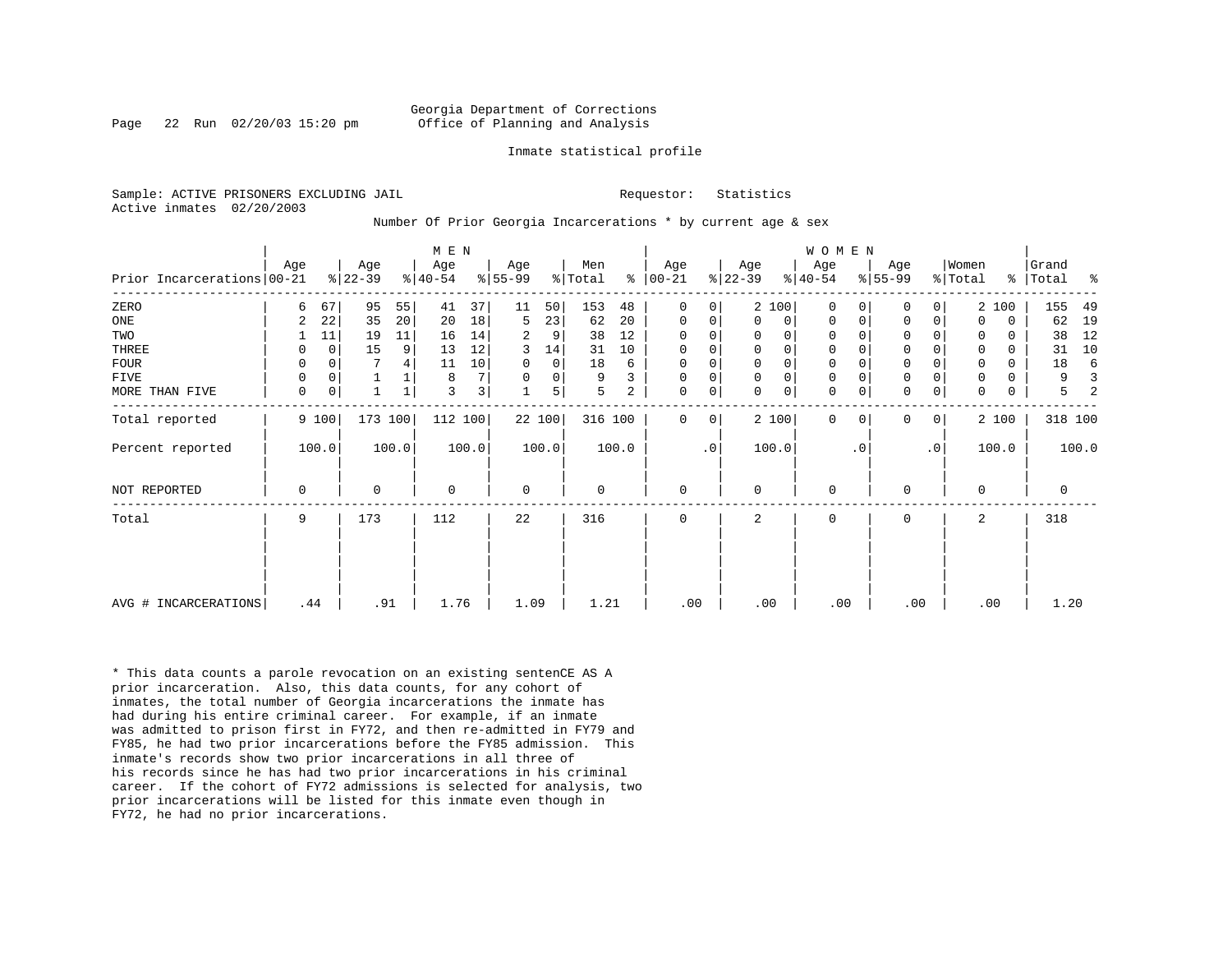Page 23 Run 02/20/03 15:20 pm

### Inmate statistical profile

Sample: ACTIVE PRISONERS EXCLUDING JAIL **Requestor:** Statistics Active inmates 02/20/2003

Number Of Transfers by current age & sex

|                   |                  |              |                  |       | M E N            |       |                 |        |                |       |                  |             |                  |             | <b>WOMEN</b>     |           |                  |                |                  |       |                    |       |
|-------------------|------------------|--------------|------------------|-------|------------------|-------|-----------------|--------|----------------|-------|------------------|-------------|------------------|-------------|------------------|-----------|------------------|----------------|------------------|-------|--------------------|-------|
| Transfers         | Age<br>$00 - 21$ |              | Age<br>$ 22-39 $ |       | Age<br>$ 40-54 $ |       | Age<br>$ 55-99$ |        | Men<br>% Total | ៖     | Age<br>$ 00-21 $ |             | Age<br>$ 22-39 $ |             | Age<br>$ 40-54 $ |           | Age<br>$ 55-99 $ |                | Women<br>% Total |       | Grand<br>%   Total | ಿ     |
| ZERO              |                  | 11           | 4                | 2     | 2                | 2     | 0               | 0      |                | 2     | 0                | 0           |                  | 50          | 0                |           | 0                |                |                  | 50    | 8                  |       |
| ONE               | 6                | 67           | 72               | 42    | 47               | 42    | 10              | 45     | 135            | 43    | 0                | 0           |                  | 50          | 0                | 0         | $\mathbf 0$      | 0              |                  | 50    | 136                | 43    |
| TWO               |                  | 11           | 45               | 26    | 34               | 30    | 7               | 32     | 87             | 28    | 0                |             | 0                | 0           | 0                |           |                  |                | 0                | 0     | 87                 | 27    |
| THREE             |                  | 11           | 25               | 14    | 16               | 14    | 2               | 9      | 44             | 14    | 0                |             | 0                | 0           | 0                |           | 0                |                | 0                | 0     | 44                 | 14    |
| FOUR              | 0                | $\mathbf 0$  | 8                | 5     | 4                | 4     | 3               | 14     | 15             | 5     | 0                | $\Omega$    | $\Omega$         | $\mathbf 0$ | $\Omega$         |           | $\Omega$         |                | $\Omega$         | 0     | 15                 | 5     |
| FIVE              | 0                | 0            | 8                | 5     |                  | 3     | 0               | 0      | 11             | 3     | 0                | 0           | $\Omega$         | $\mathbf 0$ | 0                |           | 0                |                | $\Omega$         | 0     | 11                 | 3     |
| MORE THAN FIVE    | $\mathbf 0$      | $\mathsf{O}$ | 11               | 6     | 6                | 5     | $\mathbf 0$     | 0      | 17             | 5     | $\mathbf 0$      | 0           | $\Omega$         | $\mathbf 0$ | $\mathbf 0$      |           | $\Omega$         | 0              | $\Omega$         | 0     | 17                 | 5     |
| Total reported    |                  | 9 100        | 173 100          |       | 112 100          |       |                 | 22 100 | 316 100        |       | 0                | $\mathbf 0$ |                  | 2 100       | $\mathbf{0}$     | $\Omega$  | $\Omega$         | 0 <sup>1</sup> |                  | 2 100 | 318 100            |       |
| Percent reported  |                  | 100.0        |                  | 100.0 |                  | 100.0 |                 | 100.0  |                | 100.0 |                  | .0          |                  | 100.0       |                  | $\cdot$ 0 |                  | $\cdot$ 0      |                  | 100.0 |                    | 100.0 |
| NOT REPORTED      | 0                |              | 0                |       | 0                |       | 0               |        | $\mathbf 0$    |       | 0                |             | 0                |             | 0                |           | $\Omega$         |                | $\mathbf 0$      |       | 0                  |       |
| Total             | 9                |              | 173              |       | 112              |       | 22              |        | 316            |       | 0                |             | 2                |             | 0                |           | 0                |                | 2                |       | 318                |       |
|                   |                  |              |                  |       |                  |       |                 |        |                |       |                  |             |                  |             |                  |           |                  |                |                  |       |                    |       |
|                   |                  |              |                  |       |                  |       |                 |        |                |       |                  |             |                  |             |                  |           |                  |                |                  |       |                    |       |
| AVG NUM TRANSFERS | 1.22             |              | 2.24             |       | 2.08             |       | 1.91            |        | 2.13           |       | .00              |             | .50              |             | .00              |           | .00              |                |                  | .50   | 2.12               |       |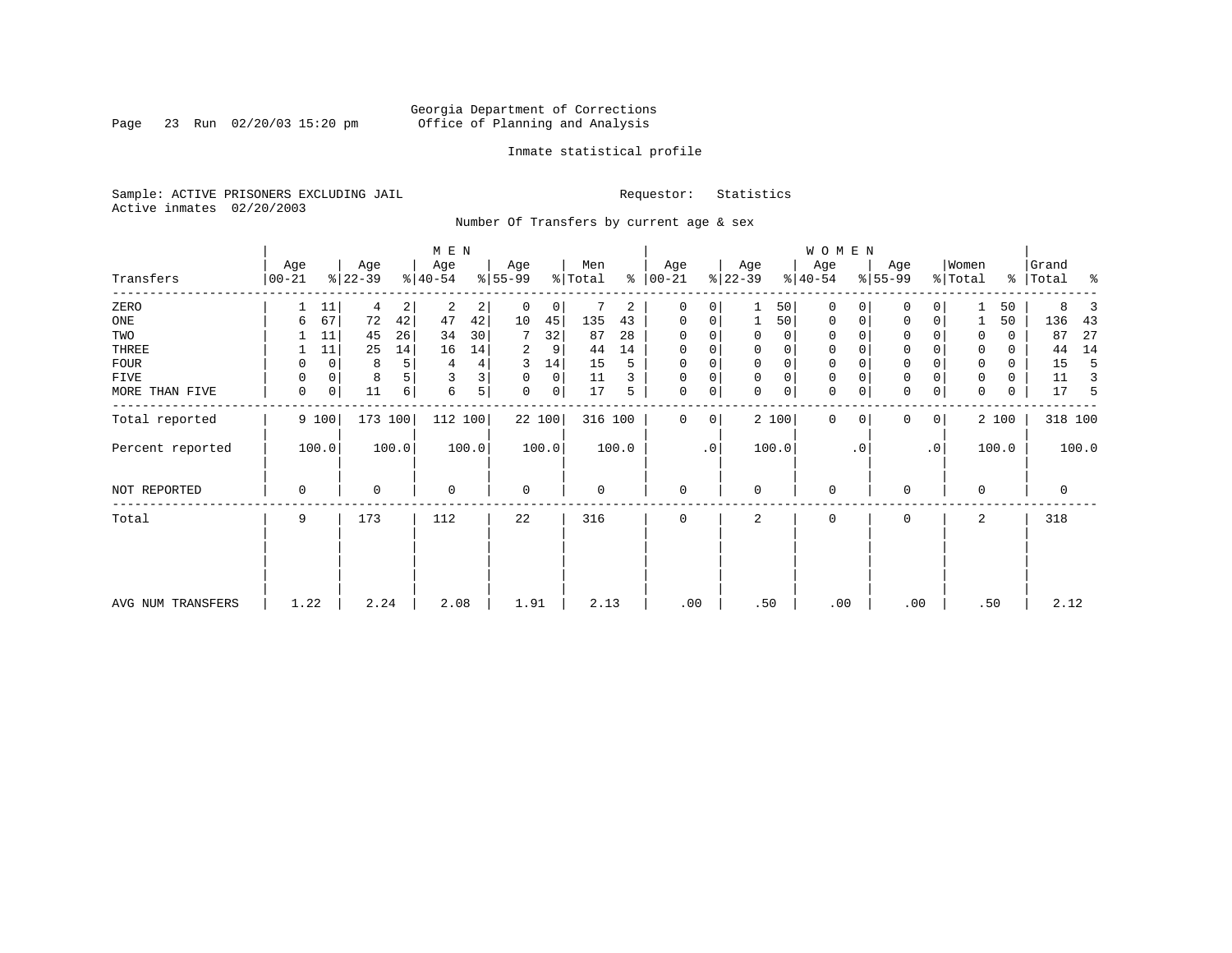Page 24 Run  $02/20/03$  15:20 pm

### Inmate statistical profile

Sample: ACTIVE PRISONERS EXCLUDING JAIL **Requestor:** Statistics Active inmates 02/20/2003

County Of Conviction by current age & sex

| Age<br>Age<br>Age<br>Age<br>County Of Conviction   00-21<br>$8 22-39$<br>$8 40-54$<br>$8155 - 99$<br>% Total<br>Appling<br>0<br>0<br>$\mathbf{1}$<br>0<br>1<br>1  <br>0<br>1<br>$\mathbf 0$<br>$\mathsf{O}\xspace$<br>0<br>5<br>Atkinson<br>$\mathbf 0$<br>$\mathsf 0$<br>$1\,$<br>0<br>Bacon<br>$\mathbf 0$<br>0<br>1<br>1<br>0<br>0<br>0<br>0 | Men<br>ి<br>2<br>1<br>$\mathbf{1}$<br>$\mathbf 0$<br>$\mathbf{1}$<br>0<br>4<br>$\mathbf{1}$<br>$\mathbf{1}$<br>$\Omega$<br>3<br>$\mathbf{1}$<br>$\overline{2}$<br>1<br>$\mathbf{1}$<br>$\mathbf 0$ | Age<br>$ 00-21$<br>0<br>O<br>$\Omega$<br>$\Omega$<br>$\Omega$<br>0<br>C | Age<br>$ 22-39$<br>0<br>0<br>0<br>0<br>0<br>$\Omega$<br>0<br>$\Omega$<br>0<br>$\Omega$<br>0<br>$\Omega$<br>0<br>$\Omega$ | 0<br>$\mathbf 0$<br>0<br>$\Omega$<br>$\Omega$<br>0 | Age<br>$8 40-54$<br>0<br>0<br>0<br>$\Omega$<br>$\Omega$<br>$\Omega$ | Age<br>$8155 - 99$<br>0<br>0<br>$\mathbf 0$<br>$\mathbf 0$<br>$\sqrt{ }$ | $\mathbf 0$<br>0<br>$\Omega$<br>$\mathbf 0$<br>0<br>$\Omega$<br>$\Omega$<br>$\Omega$<br>$\Omega$<br>$\Omega$ | Women<br>% Total<br>0<br>O<br>$\Omega$<br>$\Omega$<br>$\cap$ | ి<br>0<br>0<br>0<br>$\Omega$<br>0 | Grand<br>Total<br>ႜ<br>2<br>$\mathbf{1}$<br>$\mathbf 0$<br>$\mathbf{1}$<br>$\mathbf 0$<br>1<br>$\mathbf{1}$ |
|-------------------------------------------------------------------------------------------------------------------------------------------------------------------------------------------------------------------------------------------------------------------------------------------------------------------------------------------------|----------------------------------------------------------------------------------------------------------------------------------------------------------------------------------------------------|-------------------------------------------------------------------------|--------------------------------------------------------------------------------------------------------------------------|----------------------------------------------------|---------------------------------------------------------------------|--------------------------------------------------------------------------|--------------------------------------------------------------------------------------------------------------|--------------------------------------------------------------|-----------------------------------|-------------------------------------------------------------------------------------------------------------|
|                                                                                                                                                                                                                                                                                                                                                 |                                                                                                                                                                                                    |                                                                         |                                                                                                                          |                                                    |                                                                     |                                                                          |                                                                                                              |                                                              |                                   |                                                                                                             |
|                                                                                                                                                                                                                                                                                                                                                 |                                                                                                                                                                                                    |                                                                         |                                                                                                                          |                                                    |                                                                     |                                                                          |                                                                                                              |                                                              |                                   |                                                                                                             |
|                                                                                                                                                                                                                                                                                                                                                 |                                                                                                                                                                                                    |                                                                         |                                                                                                                          |                                                    |                                                                     |                                                                          |                                                                                                              |                                                              |                                   |                                                                                                             |
|                                                                                                                                                                                                                                                                                                                                                 |                                                                                                                                                                                                    |                                                                         |                                                                                                                          |                                                    |                                                                     |                                                                          |                                                                                                              |                                                              |                                   |                                                                                                             |
|                                                                                                                                                                                                                                                                                                                                                 |                                                                                                                                                                                                    |                                                                         |                                                                                                                          |                                                    |                                                                     |                                                                          |                                                                                                              |                                                              |                                   |                                                                                                             |
| 3<br>Baldwin<br>3<br>$\mathbf 0$<br>0<br>0<br>1<br>$\Omega$<br>1                                                                                                                                                                                                                                                                                |                                                                                                                                                                                                    |                                                                         |                                                                                                                          |                                                    |                                                                     |                                                                          |                                                                                                              |                                                              |                                   |                                                                                                             |
| Banks<br>0<br>5<br>$\Omega$<br>$\Omega$<br>$\Omega$<br>O<br>0                                                                                                                                                                                                                                                                                   |                                                                                                                                                                                                    |                                                                         |                                                                                                                          |                                                    |                                                                     |                                                                          |                                                                                                              |                                                              |                                   | $\Omega$                                                                                                    |
| $\overline{c}$<br>0<br>5<br>1<br>0<br>Barrow<br>0<br>0<br>1                                                                                                                                                                                                                                                                                     |                                                                                                                                                                                                    |                                                                         |                                                                                                                          |                                                    |                                                                     | $\Omega$                                                                 | $\Omega$<br>0                                                                                                | $\Omega$                                                     | 0                                 | 3<br>$\mathbf{1}$                                                                                           |
| 2<br>$\mathbf 0$<br>$\mathbf 0$<br>$\overline{2}$<br>$\mathbf 0$<br>0<br>$\Omega$<br>Bartow<br>0                                                                                                                                                                                                                                                |                                                                                                                                                                                                    |                                                                         |                                                                                                                          | $\mathsf 0$                                        | 0                                                                   | 0                                                                        | $\mathbf 0$<br>$\Omega$                                                                                      | 0                                                            | 0                                 | 2<br>$\mathbf{1}$                                                                                           |
| Ben Hill<br>0<br>$\mathbf 0$<br>$\Omega$<br>0<br>$\mathbf{1}$<br>$\Omega$<br>$\Omega$<br>$\mathbf{1}$                                                                                                                                                                                                                                           |                                                                                                                                                                                                    | $\Omega$                                                                | 0<br>$\Omega$                                                                                                            | $\mathbf 0$                                        | $\Omega$                                                            | $\mathbf 0$                                                              | $\Omega$<br>$\Omega$                                                                                         | $\Omega$                                                     | 0                                 | $\mathbf 0$<br>$\mathbf{1}$                                                                                 |
| Berrien<br>$\mathbf{1}$<br>$\mathbf{1}$<br>$\Omega$<br>0<br>$\Omega$<br>$\mathbf 0$<br>O<br>0                                                                                                                                                                                                                                                   | $\mathbf{1}$<br>$\Omega$                                                                                                                                                                           | $\Omega$                                                                | 0<br>$\Omega$                                                                                                            | $\mathbf 0$                                        | $\Omega$                                                            | $\mathbf 0$                                                              | $\Omega$<br>$\Omega$                                                                                         | $\Omega$                                                     | 0                                 | $\Omega$<br>$\mathbf{1}$                                                                                    |
| <b>Bibb</b><br>3<br>5<br>4<br>3<br>O<br>0                                                                                                                                                                                                                                                                                                       | 11<br>3                                                                                                                                                                                            | $\Omega$                                                                | 0<br>$\Omega$                                                                                                            | 0                                                  | 0                                                                   | $\mathbf 0$                                                              | $\Omega$<br>0                                                                                                | $\Omega$                                                     | 0                                 | 3<br>11                                                                                                     |
| Bleckley<br>0<br>$\mathbf 0$<br>O<br>0<br>$\mathbf{1}$<br>1<br>0<br>$\Omega$                                                                                                                                                                                                                                                                    | $\mathbf{1}$<br>0                                                                                                                                                                                  | $\Omega$                                                                | 0<br>$\Omega$                                                                                                            | $\Omega$                                           | $\Omega$                                                            | $\mathsf{C}$                                                             | $\Omega$<br>$\Omega$                                                                                         | $\Omega$                                                     | $\Omega$                          | $\mathbf 0$                                                                                                 |
| Brantley<br>1<br>$\mathbf 0$<br>0<br>$\mathbf{1}$<br>0<br>0<br>0<br>0                                                                                                                                                                                                                                                                           | 1<br>0                                                                                                                                                                                             | $\Omega$                                                                | 0<br>$\Omega$                                                                                                            | 0                                                  | 0                                                                   | $\mathbf 0$                                                              | $\Omega$<br>0                                                                                                | $\Omega$                                                     | 0                                 | $\mathbf 0$<br>1                                                                                            |
| Brooks<br>0<br>1<br>$\mathbf 0$<br>$\mathbf 0$<br>1<br>0<br>0<br>0                                                                                                                                                                                                                                                                              | 0<br>1                                                                                                                                                                                             | C                                                                       | 0<br>$\Omega$                                                                                                            | 0                                                  | 0                                                                   | 0                                                                        | 0<br>0                                                                                                       | O                                                            | 0                                 | $\mathbf 0$                                                                                                 |
| Burke<br>$\mathbf 0$<br>$\overline{a}$<br>$\mathbf{1}$<br>1<br>0<br>0<br>$\overline{4}$<br>$\Omega$                                                                                                                                                                                                                                             | 5<br>2                                                                                                                                                                                             | $\Omega$                                                                | 0<br>$\Omega$                                                                                                            | $\Omega$                                           | $\Omega$                                                            | $\mathbf 0$                                                              | $\Omega$<br>$\Omega$                                                                                         | $\Omega$                                                     | 0                                 | $\overline{c}$<br>5                                                                                         |
| 1<br>5<br><b>Butts</b><br>O<br>0<br>1<br>1<br>$\mathbf{1}$<br>-1                                                                                                                                                                                                                                                                                | 3<br>$\mathbf{1}$                                                                                                                                                                                  | $\Omega$                                                                | 0<br>$\Omega$                                                                                                            | 0                                                  | $\Omega$                                                            | $\Omega$                                                                 | $\Omega$<br>0                                                                                                | $\Omega$                                                     | 0                                 | $\mathbf{1}$<br>3                                                                                           |
| Camden<br>0<br>1<br>0<br>1<br>0<br>0<br>0<br>0                                                                                                                                                                                                                                                                                                  | 1<br>0                                                                                                                                                                                             | 0                                                                       | 0<br>$\Omega$                                                                                                            | 0                                                  | 0                                                                   | 0                                                                        | 0<br>0                                                                                                       | 0                                                            | 0                                 | $\mathbf 0$                                                                                                 |
| Carroll<br>$\overline{c}$<br>0<br>0<br>0<br>1<br>0<br>$\Omega$<br>0                                                                                                                                                                                                                                                                             | 2<br>1                                                                                                                                                                                             | $\Omega$                                                                | 0<br>$\Omega$                                                                                                            | $\Omega$                                           | 0                                                                   | $\mathsf{C}$                                                             | $\Omega$<br>0                                                                                                | $\Omega$                                                     | $\Omega$                          | 2<br>1                                                                                                      |
| Catoosa<br>$\mathbf 0$<br>$\mathbf 0$<br>$\mathbf{1}$<br>1<br>$\mathbf 0$<br>0<br>$\Omega$<br>$\Omega$                                                                                                                                                                                                                                          | $\mathbf{1}$<br>$\Omega$                                                                                                                                                                           | $\Omega$                                                                | 0<br>$\Omega$                                                                                                            | $\Omega$                                           | $\Omega$                                                            | $\Omega$                                                                 | $\Omega$<br>$\Omega$                                                                                         | $\Omega$                                                     | 0                                 | $\Omega$<br>$\mathbf{1}$                                                                                    |
| Chatham<br>3<br>3<br>5<br>6<br>3<br>O<br>0<br>1                                                                                                                                                                                                                                                                                                 | 10<br>3                                                                                                                                                                                            | C                                                                       | 0<br>$\Omega$                                                                                                            | $\mathbf 0$                                        | 0                                                                   | $\mathbf 0$                                                              | $\Omega$<br>$\Omega$                                                                                         | $\Omega$                                                     | 0                                 | 3<br>10                                                                                                     |
| Chattooga<br>$\mathbf{1}$<br>0<br>$\mathsf 0$<br>O<br>0<br>$\mathbf{1}$<br>$\Omega$<br>$\Omega$                                                                                                                                                                                                                                                 | $\mathbf{1}$<br>0                                                                                                                                                                                  | $\Omega$                                                                | 0<br>$\Omega$                                                                                                            | 0                                                  | 0                                                                   | $\mathbf 0$                                                              | $\Omega$<br>0                                                                                                | $\Omega$                                                     | 0                                 | $\mathbf 0$<br>1                                                                                            |
| Cherokee<br>1<br>$\mathbf 0$<br>O<br>0<br>1<br>1<br>$\mathbf{1}$<br>$\Omega$                                                                                                                                                                                                                                                                    | $\overline{2}$<br>1                                                                                                                                                                                | $\Omega$                                                                | 0<br>$\Omega$                                                                                                            | 0                                                  | $\Omega$                                                            | $\mathbf 0$                                                              | $\Omega$<br>0                                                                                                | $\Omega$                                                     | 0                                 | $\overline{2}$<br>$\mathbf{1}$                                                                              |
| Clarke<br>3<br>5<br>4<br>6<br>0<br>O<br>0<br>$\Omega$                                                                                                                                                                                                                                                                                           | 11<br>3                                                                                                                                                                                            | $\Omega$                                                                | 0<br>$\Omega$                                                                                                            | 0                                                  | $\Omega$                                                            | $\mathbf 0$                                                              | $\Omega$<br>$\Omega$                                                                                         | $\Omega$                                                     | 0                                 | 3<br>11                                                                                                     |
| 5<br>2<br>2<br>5<br>Clayton<br>$\Omega$<br>8<br>0                                                                                                                                                                                                                                                                                               | 11<br>3                                                                                                                                                                                            | $\Omega$                                                                | $\Omega$<br>$\Omega$                                                                                                     | $\mathbf 0$                                        | $\Omega$                                                            | $\mathsf{C}$                                                             | $\Omega$<br>$\Omega$                                                                                         | $\mathbf 0$                                                  | $\Omega$                          | 3<br>11                                                                                                     |
| Cobb<br>3<br>$\overline{2}$<br>2<br>5<br>11<br>6<br>1<br>1                                                                                                                                                                                                                                                                                      | 10<br>3                                                                                                                                                                                            | $\Omega$                                                                | 0<br>$\Omega$                                                                                                            | $\mathbf 0$                                        | $\Omega$                                                            | $\mathbf 0$                                                              | $\Omega$<br>$\Omega$                                                                                         | $\mathbf 0$                                                  | 0                                 | $\overline{3}$<br>10                                                                                        |
| Coffee<br>1<br>0<br>1<br>$\mathbf{1}$<br>$\mathbf 0$<br>1<br>$\Omega$<br>0                                                                                                                                                                                                                                                                      | $\sqrt{2}$<br>1                                                                                                                                                                                    | 0                                                                       | 0<br>$\Omega$                                                                                                            | 0                                                  | 0                                                                   | $\mathbf 0$                                                              | 0<br>0                                                                                                       | 0                                                            | 0                                 | $\mathbf{1}$<br>2                                                                                           |
| $\overline{a}$<br>Colquit<br>$\mathbf{1}$<br>$\overline{2}$<br>$\mathbf 0$<br>0<br>0<br>1<br>$\Omega$                                                                                                                                                                                                                                           | 3<br>$\mathbf{1}$                                                                                                                                                                                  | C                                                                       | 0<br>$\Omega$                                                                                                            | 0                                                  | 0                                                                   | 0                                                                        | $\Omega$<br>0                                                                                                | O                                                            | 0                                 | $\mathbf{1}$<br>3                                                                                           |
| Columbia<br>1<br>0<br>1<br>1<br>$\mathbf{1}$<br>$\Omega$<br>0<br>0                                                                                                                                                                                                                                                                              | $\overline{2}$<br>1                                                                                                                                                                                | $\Omega$                                                                | 0<br>$\Omega$                                                                                                            | 0                                                  | 0                                                                   | $\Omega$                                                                 | $\Omega$<br>0                                                                                                | $\Omega$                                                     | 0                                 | 2<br>1                                                                                                      |
| Cook<br>$\overline{c}$<br>$\mathbf{1}$<br>$\mathbf 0$<br>0<br>$\mathbf 0$<br>O<br>0<br>$\Omega$                                                                                                                                                                                                                                                 | 2<br>1                                                                                                                                                                                             | $\Omega$                                                                | 0<br>$\Omega$                                                                                                            | 0                                                  | 0                                                                   | $\Omega$                                                                 | $\Omega$<br>0                                                                                                | $\Omega$                                                     | 0                                 | $\mathbf{1}$<br>2                                                                                           |
| $\mathbf{1}$<br>0<br>$\mathbf 0$<br>Coweta<br>O<br>0<br>$\mathbf{1}$<br>$\Omega$<br>$\Omega$                                                                                                                                                                                                                                                    | $\mathbf{1}$<br>0                                                                                                                                                                                  | $\Omega$                                                                | 0<br>$\Omega$                                                                                                            | $\Omega$                                           | $\Omega$                                                            | $\mathbf 0$                                                              | $\Omega$<br>0                                                                                                | $\Omega$                                                     | $\Omega$                          | $\mathbf 0$                                                                                                 |
| Crisp<br>0<br>$\mathbf{1}$<br>1<br>0<br>$\Omega$<br>0<br>0<br>0                                                                                                                                                                                                                                                                                 | 1<br>$\Omega$                                                                                                                                                                                      | O                                                                       | 0<br>$\Omega$                                                                                                            | 0                                                  | 0                                                                   | 0                                                                        | $\Omega$<br>$\Omega$                                                                                         | $\Omega$                                                     | 0                                 | $\mathbf 0$<br>1                                                                                            |
| Dade<br>0<br>1<br>1<br>0<br>$\Omega$<br>0<br>0<br>0                                                                                                                                                                                                                                                                                             | 1<br>0                                                                                                                                                                                             | $\mathbf 0$                                                             | 0<br>$\Omega$                                                                                                            | 0                                                  | 0                                                                   | $\mathbf 0$                                                              | 0<br>0                                                                                                       | 0                                                            | 0                                 | $\mathbf 0$<br>1                                                                                            |
| $\mathbf 0$<br>$\mathbf 0$<br>$\mathbf 0$<br>0<br>$\mathbf{1}$<br>1<br>$\Omega$<br>Decatur<br>0                                                                                                                                                                                                                                                 | $\mathbf{1}$<br>$\Omega$                                                                                                                                                                           | $\Omega$                                                                | 0<br>$\Omega$                                                                                                            | $\mathbf 0$                                        | $\Omega$                                                            | $\mathbf 0$                                                              | $\mathbf 0$<br>$\Omega$                                                                                      | $\Omega$                                                     | 0                                 | $\mathbf{1}$<br>$\Omega$                                                                                    |
| 5<br>DeKalb<br>16<br>9<br>3<br>O<br>0<br>6<br>14                                                                                                                                                                                                                                                                                                | 25<br>8                                                                                                                                                                                            | $\Omega$                                                                | 0<br>$\Omega$                                                                                                            | 0                                                  | $\Omega$                                                            | $\mathbf 0$                                                              | $\Omega$<br>$\Omega$                                                                                         | $\Omega$                                                     | 0                                 | 25<br>8                                                                                                     |
| Dodge<br>0<br>$\mathbf 0$<br>0<br>0<br>$\mathbf{1}$<br>1<br>$\Omega$<br>$\Omega$                                                                                                                                                                                                                                                                | 1<br>0                                                                                                                                                                                             | $\Omega$                                                                | 0<br>$\Omega$                                                                                                            | 0                                                  | 0                                                                   | 0                                                                        | $\Omega$<br>0                                                                                                | 0                                                            | 0                                 | $\mathbf 0$                                                                                                 |
| Dougherty<br>2<br>2<br>5<br>2<br>22<br>2<br>4                                                                                                                                                                                                                                                                                                   | 9<br>3                                                                                                                                                                                             | 0                                                                       | 0<br>$\Omega$                                                                                                            | 0                                                  | 0                                                                   | 0                                                                        | $\Omega$<br>0                                                                                                | $\Omega$                                                     | 0                                 | 9<br>3                                                                                                      |
| 3<br>3<br>3<br>Douglas<br>1<br>11<br>5<br>0<br>0<br>-------------                                                                                                                                                                                                                                                                               | 9<br>3                                                                                                                                                                                             | 0                                                                       | 0<br>$\Omega$                                                                                                            | 0                                                  | 0                                                                   | 0                                                                        | $\Omega$<br>0                                                                                                | $\Omega$                                                     | 0                                 | ₹<br>9                                                                                                      |

(continued)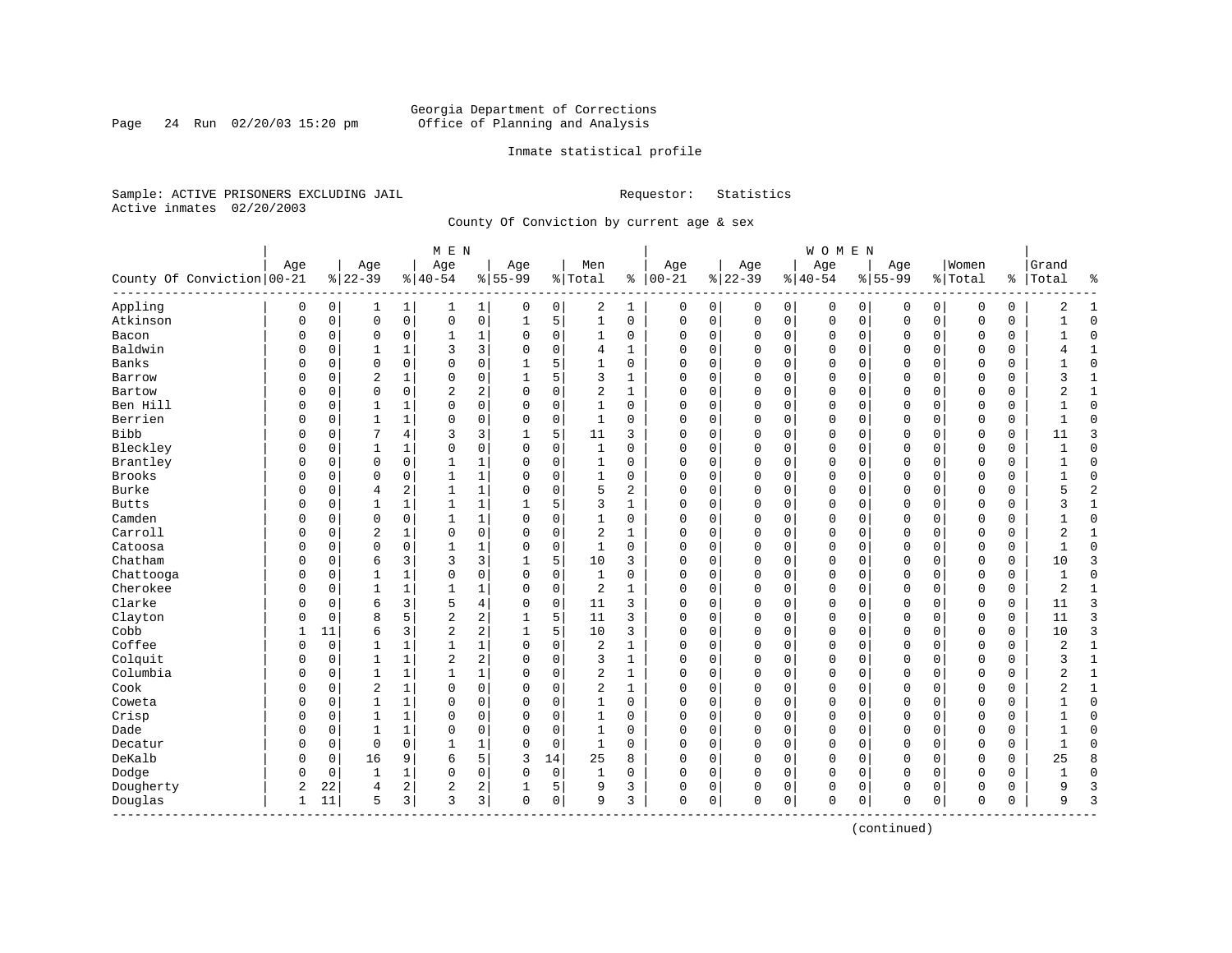Page 25 Run  $02/20/03$  15:20 pm

### Inmate statistical profile

|  | Sample: ACTIVE PRISONERS EXCLUDING JAIL |  |                                           |  | Requestor: Statistics |
|--|-----------------------------------------|--|-------------------------------------------|--|-----------------------|
|  | Active inmates 02/20/2003               |  |                                           |  |                       |
|  |                                         |  | County Of Conviction by current age & sex |  | (continued)           |

|                            |              |          |              |                | M E N                 |                |                |             |                |              |               |             |          |             | <b>WOMEN</b> |             |             |   |          |             |              |                |
|----------------------------|--------------|----------|--------------|----------------|-----------------------|----------------|----------------|-------------|----------------|--------------|---------------|-------------|----------|-------------|--------------|-------------|-------------|---|----------|-------------|--------------|----------------|
|                            | Age          |          | Age          |                | Age                   |                | Age            |             | Men            |              | Age           |             | Age      |             | Age          |             | Age         |   | Women    |             | Grand        |                |
| County Of Conviction 00-21 |              |          | $ 22-39$     |                | $\frac{1}{6}$   40-54 |                | $8 55-99$      |             | % Total        |              | $8   00 - 21$ |             | $ 22-39$ |             | $ 40-54$     |             | $8155 - 99$ |   | % Total  | နွ          | Total        | <sub>2</sub>   |
| Elbert                     | 0            | 0        | 0            | 0              | 0                     | $\overline{0}$ | 1              | 5           | 1              | 0            | 0             | 0           | 0        | 0           | 0            | 0           | 0           | 0 | 0        | 0           |              | $\Omega$       |
| Emanuel                    | $\Omega$     | 0        | 1            | $\mathbf{1}$   | 0                     | $\mathbf 0$    | $\mathbf 0$    | $\mathbf 0$ | $\mathbf{1}$   | 0            | $\Omega$      | $\mathbf 0$ | 0        | $\mathbf 0$ | $\mathbf 0$  | $\mathbf 0$ | 0           | 0 | $\Omega$ | 0           | 1            | $\Omega$       |
| Fayette                    | 0            | 0        | $\Omega$     | $\mathbf 0$    |                       | 1              | 1              | 5           | 2              | 1            | $\Omega$      | 0           | $\Omega$ | $\Omega$    | $\Omega$     | $\Omega$    | $\Omega$    | 0 | $\Omega$ | 0           | 2            | -1             |
| Floyd                      | n            | 0        | 3            | 2              | 1                     | $\mathbf{1}$   | $\Omega$       | $\Omega$    | $\overline{4}$ | 1            | <sup>0</sup>  | $\Omega$    | $\Omega$ | $\Omega$    | $\Omega$     | $\Omega$    | $\Omega$    | 0 | $\Omega$ | $\Omega$    | 4            | $\mathbf{1}$   |
| Forsyth                    | $\Omega$     | 0        | $\Omega$     | $\mathbf 0$    | 1                     | $\mathbf{1}$   | $\Omega$       | $\mathbf 0$ | 1              | 0            | O             | $\mathbf 0$ | $\Omega$ | $\Omega$    | $\Omega$     | $\Omega$    | $\mathbf 0$ | 0 | $\Omega$ | 0           |              | $\Omega$       |
| Franklin                   | 0            | 0        | 1            | $\mathbf{1}$   | 0                     | $\mathbf 0$    | $\mathbf 0$    | $\mathbf 0$ | $\mathbf 1$    | 0            |               | $\mathbf 0$ | 0        | 0           | $\Omega$     | 0           | 0           | 0 | $\Omega$ | 0           | 1            | C              |
| Fulton                     |              | 11       | 16           | 9              | 13                    | 12             | $\overline{2}$ | 9           | 32             | 10           |               | $\mathbf 0$ | $\Omega$ | $\Omega$    | $\mathbf 0$  | $\Omega$    | 0           | 0 | $\Omega$ | 0           | 32           | 10             |
| Gilmer                     | 0            | 0        | 1            | 1              | 0                     | $\mathbf 0$    | $\Omega$       | 0           | $\mathbf 1$    | $\mathbf 0$  |               | $\mathbf 0$ | 0        | $\Omega$    | $\Omega$     | $\Omega$    | 0           | 0 | $\Omega$ | 0           |              | $\Omega$       |
| Glynn                      | $\mathbf{1}$ | 11       | 5            | 3              | 3                     | 3              | 1              | 5           | 10             | 3            | $\Omega$      | 0           | $\Omega$ | $\Omega$    | $\Omega$     | $\Omega$    | $\Omega$    | 0 | $\Omega$ | 0           | 10           | 3              |
| Gordon                     | $\Omega$     | 0        | 0            | 0              | 0                     | 0              | 1              | 5           | 1              | 0            | $\Omega$      | 0           | $\Omega$ | $\Omega$    | $\Omega$     | $\Omega$    | $\Omega$    | 0 | $\Omega$ | 0           | $\mathbf{1}$ | $\Omega$       |
| Greene                     | 0            | 0        |              | 1              | 0                     | 0              | $\Omega$       | 0           | $\mathbf{1}$   | 0            |               | $\mathsf 0$ | 0        | O           | $\Omega$     | $\Omega$    | 0           | 0 | $\Omega$ | 0           |              | $\Omega$       |
| Gwinnett                   | n            | 0        | 2            | $\mathbf{1}$   |                       | $\mathbf{1}$   | $\Omega$       | $\mathbf 0$ | 3              | 1            | $\Omega$      | $\mathbf 0$ | $\Omega$ | $\sqrt{ }$  | $\Omega$     | $\Omega$    | $\Omega$    | 0 | $\Omega$ | 0           | 3            |                |
| Habersham                  | n            | 0        | $\Omega$     | $\mathbf 0$    | $\mathbf{1}$          | $\mathbf{1}$   | $\Omega$       | 0           | $\mathbf{1}$   | 0            | ∩             | $\mathbf 0$ | 0        | O           | $\Omega$     | $\Omega$    | 0           | 0 | $\Omega$ | 0           |              | $\cap$         |
| Hall                       | 0            | 0        | 3            | $\overline{c}$ | 1                     | $\mathbf{1}$   | $\Omega$       | $\Omega$    | 4              | 1            | $\Omega$      | $\Omega$    | $\Omega$ | $\Omega$    | $\Omega$     | $\Omega$    | $\Omega$    | 0 | $\Omega$ | $\Omega$    |              |                |
| Harris                     | 0            | 0        |              | 1              | 0                     | $\mathbf 0$    | $\Omega$       | $\Omega$    | $\mathbf{1}$   | 0            | 0             | $\mathbf 0$ | 0        | $\Omega$    | $\Omega$     | $\Omega$    | $\Omega$    | 0 | $\Omega$ | 0           |              | Ω              |
| Hart                       | O            | 0        | 2            | $\mathbf{1}$   | 2                     | 2              | $\Omega$       | 0           | 4              | 1            |               | $\mathsf 0$ | 0        | 0           | $\Omega$     | $\Omega$    | 0           | 0 | $\Omega$ | 0           | 4            |                |
| Henry                      | U            | 0        | 3            | $\overline{c}$ | $\Omega$              | $\mathbf 0$    | $\Omega$       | 0           | 3              | $\mathbf{1}$ |               | $\mathsf 0$ | $\Omega$ | $\Omega$    | $\Omega$     | $\Omega$    | 0           | 0 | $\Omega$ | 0           | 3            | -1             |
| Houston                    |              | $\Omega$ | 2            | $\mathbf 1$    | 4                     | 4              | $\Omega$       | 0           | 6              | 2            |               | $\mathbf 0$ | 0        | $\Omega$    | $\Omega$     | $\Omega$    | $\Omega$    | 0 | $\Omega$ | $\mathbf 0$ | 6            | $\overline{2}$ |
| Jackson                    |              | 11       | $\Omega$     | $\mathbf 0$    | $\overline{2}$        | $\mathbf{2}$   | $\Omega$       | 0           | 3              | 1            | $\Omega$      | $\mathbf 0$ | 0        | $\Omega$    | 0            | 0           | $\Omega$    | 0 | $\Omega$ | 0           | 3            | $\mathbf{1}$   |
| Jasper                     | 0            | 0        |              | 1              | 0                     | $\mathbf 0$    | $\Omega$       | $\Omega$    |                | 0            |               | $\mathbf 0$ | 0        | 0           | $\Omega$     | $\Omega$    | $\Omega$    | 0 | $\Omega$ | 0           |              | $\Omega$       |
| Jeff Davis                 | 0            | 0        |              | $1\,$          | 0                     | $\mathbf 0$    | $\Omega$       | 0           | $\mathbf{1}$   | 0            | $\Omega$      | $\mathbf 0$ | 0        | 0           | $\Omega$     | $\Omega$    | 0           | 0 | $\Omega$ | 0           |              | O              |
| Jones                      | $\Omega$     | 0        |              | 1              | 0                     | 0              | $\Omega$       | 0           | $\mathbf{1}$   | 0            | $\Omega$      | 0           | $\Omega$ | $\Omega$    | $\Omega$     | $\Omega$    | $\Omega$    | 0 | $\Omega$ | 0           |              | $\Omega$       |
| Lee                        | $\Omega$     | 0        | 1            | 1              | 0                     | $\mathbf 0$    | $\Omega$       | $\Omega$    | $\mathbf 1$    | 0            | ∩             | $\Omega$    | $\Omega$ | $\Omega$    | $\Omega$     | $\Omega$    | $\Omega$    | 0 | $\Omega$ | 0           |              | U              |
| Liberty                    | 0            | 0        | 1            | $\mathbf{1}$   | 1                     | $\mathbf{1}$   | $\Omega$       | 0           | 2              | 1            | $\Omega$      | $\mathbf 0$ | $\Omega$ | $\Omega$    | $\Omega$     | $\Omega$    | 0           | 0 | $\Omega$ | 0           | 2            |                |
| Long                       | 0            | 0        | 3            | $\overline{c}$ | 0                     | $\mathbf 0$    | $\mathbf 0$    | 0           | 3              | 1            | 0             | $\mathbf 0$ | 0        | 0           | 0            | 0           | 0           | 0 | $\Omega$ | 0           | 3            |                |
| Lowndes                    | 0            | 0        | 1            | $\mathbf{1}$   |                       | $\mathbf{1}$   | $\Omega$       | 0           | $\overline{2}$ | $\mathbf{1}$ |               | $\mathbf 0$ | $\Omega$ | $\Omega$    | $\Omega$     | $\Omega$    | 0           | 0 | $\Omega$ | 0           | 2            | -1             |
| Madison                    | 0            | 0        | $\mathbf{1}$ | 1              | $\Omega$              | $\mathbf 0$    | $\Omega$       | 0           | $\mathbf{1}$   | 0            |               | $\mathbf 0$ | 0        | 0           | $\Omega$     | $\Omega$    | $\Omega$    | 0 | $\Omega$ | $\Omega$    |              | $\Omega$       |
| Marion                     | 0            | 0        | 1            | 1              | 0                     | 0              | $\Omega$       | 0           | 1              | 0            |               | 0           | $\Omega$ | $\Omega$    | $\Omega$     | $\Omega$    | $\Omega$    | 0 | $\Omega$ | 0           |              | $\cap$         |
| McIntosh                   | $\Omega$     | 0        | 1            | $\mathbf{1}$   | 0                     | $\mathbf 0$    | $\Omega$       | 0           | $\mathbf{1}$   | 0            | $\cap$        | $\mathsf 0$ | 0        | $\Omega$    | $\Omega$     | $\Omega$    | $\Omega$    | 0 | $\Omega$ | 0           |              | $\cap$         |
| Monroe                     | 0            | 0        | $\Omega$     | $\mathbf 0$    | $\overline{2}$        | 2              | $\Omega$       | 0           | 2              | 1            |               | $\mathbf 0$ | 0        | 0           | $\Omega$     | $\Omega$    | 0           | 0 | $\Omega$ | 0           | 2            |                |
| Muscogee                   | 0            | 0        | 5            | 3              | 5                     | 4              | $\mathbf 0$    | $\mathbf 0$ | 10             | 3            | $\Omega$      | $\mathbf 0$ | 0        | 0           | $\Omega$     | $\Omega$    | $\Omega$    | 0 | $\Omega$ | 0           | 10           |                |
| Newton                     | 0            | 0        | 1            | $\mathbf{1}$   | $\Omega$              | $\mathbf 0$    | $\Omega$       | $\Omega$    | 1              | $\Omega$     | $\Omega$      | $\Omega$    | 0        | $\Omega$    | $\Omega$     | $\Omega$    | $\Omega$    | 0 | $\Omega$ | $\Omega$    | 1            | O              |
| Oglethorpe                 | $\Omega$     | 0        | 0            | 0              |                       | 1              | $\Omega$       | $\Omega$    | 1              | 0            | <sup>0</sup>  | $\Omega$    | O        | $\Omega$    | $\Omega$     | $\Omega$    | $\Omega$    | O | $\Omega$ | $\Omega$    |              |                |
| Paulding                   | $\Omega$     | 0        | 0            | 0              |                       | 1              | $\Omega$       | 0           | 1              | 0            | <sup>0</sup>  | 0           | 0        | 0           | $\Omega$     | 0           | 0           | 0 | $\Omega$ | 0           |              | $\cap$         |
| Pierce                     | $\Omega$     | 0        | 0            | $\mathbf 0$    | 1                     | $\mathbf{1}$   | $\Omega$       | 0           | $\mathbf{1}$   | 0            | $\Omega$      | 0           | $\Omega$ | 0           | $\Omega$     | 0           | $\mathbf 0$ | 0 | $\Omega$ | 0           | 1            |                |

------------------------------------------------------------------------------------------------------------------------------------

(continued)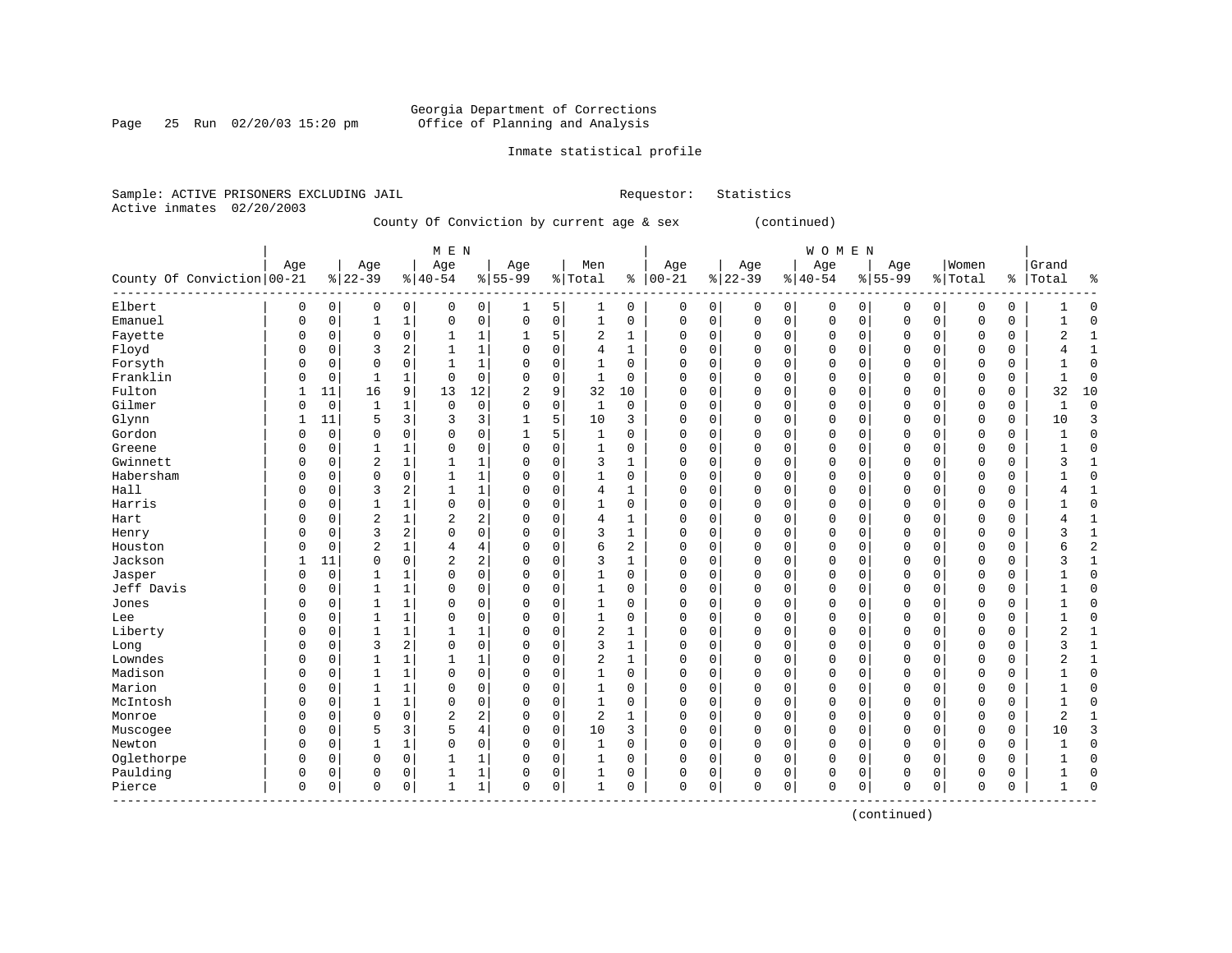Page 26 Run  $02/20/03$  15:20 pm

### Inmate statistical profile

|  | Sample: ACTIVE PRISONERS EXCLUDING JAIL |  |                                           |  | Requestor: Statistics |
|--|-----------------------------------------|--|-------------------------------------------|--|-----------------------|
|  | Active inmates 02/20/2003               |  |                                           |  |                       |
|  |                                         |  | County Of Conviction by current age & sex |  | (continued)           |

|                            |              |             |              |                | M E N          |                |           |       |                |          |               |             |              |                | WOMEN    |           |             |             |              |             |                |                |
|----------------------------|--------------|-------------|--------------|----------------|----------------|----------------|-----------|-------|----------------|----------|---------------|-------------|--------------|----------------|----------|-----------|-------------|-------------|--------------|-------------|----------------|----------------|
|                            | Age          |             | Age          |                | Age            |                | Age       |       | Men            |          | Age           |             | Age          |                | Age      |           | Age         |             | Women        |             | Grand          |                |
| County Of Conviction 00-21 |              |             | $ 22-39$     |                | $ 40-54$       |                | $8 55-99$ |       | %   Total      |          | $8   00 - 21$ |             | $ 22-39$     |                | $ 40-54$ |           | $8 55-99$   |             | % Total      | $\epsilon$  | Total          | ႜ              |
| Pike                       | 0            | 0           | 1            | 1              | 1              | 1              | 1         | 5     | 3              | 1        | 0             | 0           | 0            | 0 <sup>1</sup> | 0        | 0         | 0           | 0           | O            | 0           | 3              | 1              |
| Pulaski                    | 0            | 0           | $\mathbf{1}$ | $\mathbf 1$    | 0              | $\overline{0}$ | 0         | 0     | 1              | 0        | 0             | 0           | $\Omega$     | 0              | 0        | 0         | $\Omega$    | $\mathbf 0$ | O            | 0           | $\mathbf{1}$   | $\Omega$       |
| Putnam                     | 0            | 0           | 3            | $\sqrt{2}$     | 1              | $\mathbf{1}$   | 0         | 0     | 4              | 1        | 0             | 0           | 0            | 0              | 0        | 0         | 0           | $\mathbf 0$ | O            | 0           | 4              | 1              |
| Rabun                      | $\Omega$     | 0           | 1            | $\mathbf{1}$   | 0              | $\overline{0}$ | 0         | 0     | 1              | $\Omega$ | $\Omega$      | $\mathbf 0$ | $\Omega$     | $\Omega$       | 0        | $\Omega$  | $\Omega$    | $\Omega$    | $\Omega$     | 0           |                | $\mathbf{0}$   |
| Randolph                   | $\Omega$     | $\mathbf 0$ | $\mathbf{1}$ | $\mathbf{1}$   | $\Omega$       | 0              | 0         | 0     | 1              | $\Omega$ | $\Omega$      | $\mathbf 0$ | $\mathbf 0$  | $\Omega$       | 0        | $\Omega$  | $\Omega$    | $\Omega$    | $\Omega$     | $\mathbf 0$ | 1              | $\Omega$       |
| Richmond                   | $\mathbf{1}$ | 11          | 7            | $\overline{4}$ | 5              | 4              | 1         | 5     | 14             | 4        | 0             | $\mathbf 0$ | 1            | 50             | 0        | $\Omega$  | 0           | $\mathbf 0$ | 1            | 50          | 15             | 5              |
| Rockdale                   | $\Omega$     | $\mathbf 0$ | 3            | 2              |                | $\mathbf{1}$   | 0         | 0     | $\overline{4}$ | 1        | $\Omega$      | 0           | $\mathbf 0$  | 0              | 0        | 0         | 0           | 0           | $\Omega$     | 0           | 4              | 1              |
| Spalding                   | $\Omega$     | 0           | 3            | $\overline{2}$ | $\overline{2}$ | $\overline{2}$ | 0         | 0     | 5              | 2        | 0             | 0           | 0            | 0              | 0        | 0         | $\Omega$    | $\mathbf 0$ | $\Omega$     | 0           | 5              | $\overline{2}$ |
| Sumter                     | 0            | 0           | 0            | $\mathbf 0$    | 1              | $\mathbf{1}$   | 0         | 0     | 1              | 0        | 0             | $\mathbf 0$ | 0            | 0              | 0        | 0         | 0           | 0           | $\Omega$     | 0           |                | $\mathbf{0}$   |
| Terrell                    | $\Omega$     | 0           | 0            | 0              |                | $1\,$          | 0         | 0     | $\mathbf{1}$   | 0        | 0             | 0           | 0            | 0              | 0        | $\Omega$  | 0           | 0           | $\mathbf 0$  | 0           |                | $\mathbf{0}$   |
| Thomas                     | 0            | 0           | 1            | 1              |                | $\mathbf{1}$   | 0         | 0     | $\overline{2}$ |          | 0             | 0           | 0            | 0              | 0        | 0         | 0           | $\mathbf 0$ | 0            | 0           | 2              | 1              |
| Tift                       | 0            | 0           | 0            | $\mathsf 0$    |                | $\mathbf{1}$   |           | 5     | $\overline{2}$ |          | 0             | $\mathbf 0$ | 0            | 0              | 0        | 0         | 0           | $\mathbf 0$ | 0            | 0           | 2              | 1              |
| Toombs                     | 0            | 0           | 2            | $\mathbf 1$    |                | $\mathbf{1}$   | $\Omega$  | 0     | 3              | 1        | $\Omega$      | 0           | 0            | 0              | 0        | $\Omega$  | $\Omega$    | 0           | $\mathbf 0$  | 0           | 3              | 1              |
| Towns                      | $\Omega$     | $\mathsf 0$ | $\mathbf{1}$ | 1              | $\Omega$       | $\overline{0}$ | 0         | 0     | $\mathbf{1}$   | 0        | 0             | 0           | 0            | $\mathbf 0$    | 0        | $\Omega$  | $\Omega$    | $\mathbf 0$ | $\mathbf 0$  | 0           |                | $\mathbf 0$    |
| Troup                      | 0            | 0           | $\mathbf 0$  | $\mathbf 0$    |                | $\mathbf{1}$   | 0         | 0     | 1              | 0        | 0             | $\mathbf 0$ | 0            | $\mathbf 0$    | 0        | 0         | $\Omega$    | $\mathbf 0$ | $\Omega$     | 0           |                | $\mathbf 0$    |
| Union                      | 0            | $\mathsf 0$ | 0            | $\mathsf 0$    |                | $\mathbf{1}$   | 0         | 0     | 1              | 0        | 0             | 0           | $\Omega$     | $\mathbf 0$    | 0        | $\Omega$  | $\Omega$    | $\mathbf 0$ | $\Omega$     | 0           |                | $\mathbf 0$    |
| Upson                      | 0            | 0           | 0            | $\mathsf 0$    |                | $\mathbf{1}$   | 0         | 0     | 1              | 0        | 0             | 0           | $\mathbf 0$  | $\mathbf 0$    | 0        | 0         | $\Omega$    | 0           | $\Omega$     | 0           |                | $\mathbf 0$    |
| Walker                     | $\mathbf 0$  | 0           | 1            | 1              | $\mathbf 0$    | $\mathsf{O}$   | 0         | 0     | 1              | 0        | 0             | $\mathbf 0$ | 1            | 50             | 0        | 0         | $\Omega$    | 0           | $\mathbf{1}$ | 50          | 2              | 1              |
| Walton                     | $\mathbf 0$  | $\mathbf 0$ | $\mathbf{1}$ | 1              | 1              | $\mathbf{1}$   | $\Omega$  | 0     | $\overline{c}$ | 1        | $\Omega$      | $\mathbf 0$ | $\mathbf{0}$ | $\mathbf 0$    | 0        | $\Omega$  | $\Omega$    | $\Omega$    | $\Omega$     | 0           | $\overline{2}$ | $\mathbf 1$    |
| Ware                       | $\mathbf 0$  | $\mathbf 0$ | 3            | $\sqrt{2}$     | 3              | $\overline{3}$ | 0         | 0     | 6              | 2        | 0             | $\mathbf 0$ | $\mathbf{0}$ | $\mathbf 0$    | 0        | $\Omega$  | $\Omega$    | $\Omega$    | $\Omega$     | 0           | 6              | $\overline{2}$ |
| Washington                 | 1            | 11          | 0            | $\mathbf 0$    | $\mathbf 0$    | $\overline{0}$ | 0         | 0     | 1              | 0        | 0             | $\mathbf 0$ | $\mathbf 0$  | $\mathbf 0$    | 0        | 0         | 0           | $\mathbf 0$ | $\mathbf 0$  | 0           |                | $\mathbf{0}$   |
| Wayne                      | $\mathbf 0$  | $\mathbf 0$ | 1            | 1              | $\mathbf 0$    | $\mathbf 0$    | 0         | 0     | 1              | 0        | $\Omega$      | $\mathbf 0$ | $\mathbf{0}$ | $\Omega$       | 0        | $\Omega$  | 0           | $\Omega$    | $\mathbf 0$  | 0           | 1              | $\Omega$       |
| Whitfield                  | 0            | $\mathbf 0$ | 0            | $\mathbf 0$    | 3              | 3              | 1         | 5     | 4              | 1        | 0             | $\mathbf 0$ | $\Omega$     | $\mathbf 0$    | 0        | 0         | $\Omega$    | $\mathbf 0$ | $\mathbf 0$  | 0           | 4              | 1              |
| Wilkes                     | $\mathbf 0$  | 0           | $\mathbf{1}$ | $\mathbf{1}$   | $\mathbf 0$    | $\mathbf 0$    | 0         | 0     | $\mathbf{1}$   | 0        | 0             | 0           | $\mathbf 0$  | $\mathbf 0$    | 0        | $\Omega$  | 0           | 0           | $\mathbf 0$  | 0           |                | $\Omega$       |
| Total reported             |              | 9 100       | 173 100      |                | 112 100        |                | 22 100    |       | 316 100        |          | 0             | 0           |              | 2 100          | 0        | 0         | 0           | $\mathbf 0$ |              | 2 100       | 318 100        |                |
| Percent reported           |              | 100.0       |              | 100.0          |                | 100.0          |           | 100.0 |                | 100.0    |               | $\cdot$ 0   |              | 100.0          |          | $\cdot$ 0 |             | $\cdot$ 0   |              | 100.0       |                | 100.0          |
| Not reported               | $\mathbf 0$  |             | 0            |                | $\mathbf 0$    |                | 0         |       | 0              |          | 0             |             | $\mathbf 0$  |                | 0        |           | $\mathsf 0$ |             | $\mathbf 0$  |             | $\mathbf 0$    |                |
| Total                      | 9            |             | 173          |                | 112            |                | 22        |       | 316            |          | $\mathbf 0$   |             | 2            |                | 0        |           | $\mathsf 0$ |             | 2            |             | 318            |                |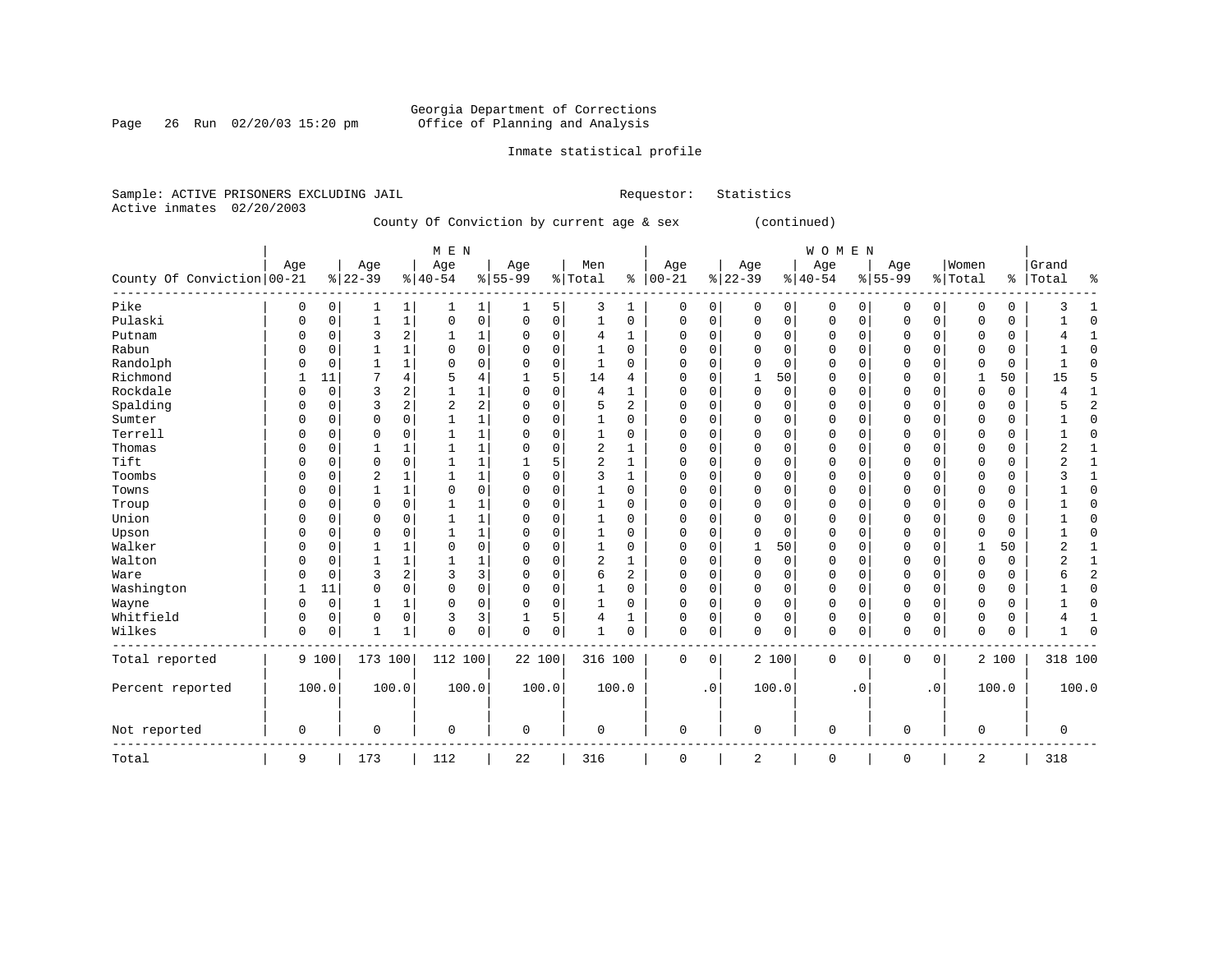Page 27 Run  $02/20/03$  15:20 pm

### Inmate statistical profile

Sample: ACTIVE PRISONERS EXCLUDING JAIL **Requestor:** Statistics Active inmates 02/20/2003

Circ Of Conviction by current age & sex

|                      |                   |             |                 |                | M E N            |                |                  |             |                |                |                   |   |                 |             | W O M E N        |             |                    |             |                  |          |                |                |
|----------------------|-------------------|-------------|-----------------|----------------|------------------|----------------|------------------|-------------|----------------|----------------|-------------------|---|-----------------|-------------|------------------|-------------|--------------------|-------------|------------------|----------|----------------|----------------|
| Circ Of Conviction   | Age<br>$ 00 - 21$ |             | Age<br>$ 22-39$ |                | Age<br>$8 40-54$ |                | Age<br>$8 55-99$ |             | Men<br>% Total |                | Age<br>$% 100-21$ |   | Age<br>$ 22-39$ |             | Age<br>$8 40-54$ |             | Age<br>$8155 - 99$ |             | Women<br>% Total | ႜ        | Grand<br>Total | ٩,             |
| Alapaha              | 0                 | 0           | 3               | 2              | 0                | 0              | 1                | 5           | 4              | 1              | 0                 | 0 | $\Omega$        | 0           | 0                | 0           | 0                  | 0           | 0                | 0        | 4              | $\mathbf{1}$   |
| Alcovy               | 0                 | $\mathbf 0$ | $\overline{2}$  | $\mathbf{1}$   | $\mathbf{1}$     | $\mathbf 1$    | $\mathbf 0$      | $\mathbf 0$ | 3              | $\mathbf{1}$   | $\mathbf 0$       | 0 | $\Omega$        | $\mathbf 0$ | 0                | $\mathbf 0$ | $\mathbf 0$        | 0           | 0                | 0        | 3              | $\overline{1}$ |
| Atlanta              | 1                 | 11          | 16              | 9              | 13               | 12             | 2                | 9           | 32             | 10             | $\Omega$          | 0 | $\Omega$        | 0           | 0                | 0           | $\Omega$           | 0           | 0                | 0        | 32             | 10             |
| Atlantic             | 0                 | $\mathbf 0$ | 5               | 3              | $\mathbf{1}$     | $\mathbf 1$    | $\Omega$         | $\mathbf 0$ | 6              | 2              | $\Omega$          | 0 | $\Omega$        | $\Omega$    | $\Omega$         | $\Omega$    | $\Omega$           | $\Omega$    | $\Omega$         | $\Omega$ | 6              | $\overline{c}$ |
| Augusta              | 1                 | 11          | 12              | 7              | 7                | 6              |                  | 5           | 21             | 7              | $\Omega$          | 0 | 1               | 50          | 0                | O           | $\Omega$           | $\Omega$    | $\mathbf{1}$     | 50       | 22             | 7              |
| Blue Ridge           | 0                 | $\mathbf 0$ | $\mathbf{1}$    |                | 1                | 1              | O                | $\mathbf 0$ | 2              | $\mathbf{1}$   | 0                 | 0 | $\Omega$        | 0           | $\Omega$         | O           | $\Omega$           | $\Omega$    | 0                | 0        | 2              |                |
| Brunswick            | 1                 | 11          | 8               | 5              | 5                | 5              |                  | 5           | 15             | 5              | 0                 | 0 | $\Omega$        | $\mathbf 0$ | 0                | 0           | $\Omega$           | 0           | 0                | 0        | 15             | 5              |
| Chattahoochee        | O                 | $\mathbf 0$ | 7               | $\overline{4}$ | 5                | 5              | $\Omega$         | $\Omega$    | 12             | 4              | $\Omega$          | 0 | $\Omega$        | $\Omega$    | $\Omega$         | 0           | $\Omega$           | $\Omega$    | $\Omega$         | 0        | 12             | 4              |
| Cherokee             | O                 | $\mathbf 0$ | $\Omega$        | $\Omega$       | $\overline{c}$   | $\overline{c}$ | 1                | 5           | 3              | $\mathbf{1}$   | $\Omega$          | 0 | $\Omega$        | $\mathbf 0$ | $\Omega$         | $\Omega$    | $\Omega$           | $\Omega$    | 0                | 0        | 3              | $\mathbf{1}$   |
| Clayton              | U                 | $\Omega$    | 8               | 5              | $\overline{2}$   | 2              |                  | 5           | 11             | 3              | $\Omega$          | 0 | $\Omega$        | $\Omega$    | $\Omega$         | 0           | $\Omega$           | 0           | $\Omega$         | 0        | 11             | 3              |
| Cobb                 |                   | 11          | 6               | 3              | $\overline{2}$   | 2              |                  | 5           | 10             | 3              | $\Omega$          | 0 | $\Omega$        | 0           | $\Omega$         | $\Omega$    | $\Omega$           | $\Omega$    | 0                | 0        | 10             | ζ              |
| Conasauga            | 0                 | $\Omega$    | $\Omega$        | $\Omega$       | 3                | 3              |                  | 5           | 4              | $\mathbf{1}$   | $\Omega$          | 0 | $\Omega$        | $\Omega$    | $\Omega$         | $\Omega$    | $\Omega$           | $\Omega$    | $\Omega$         | 0        | 4              | $\mathbf{1}$   |
| Cordele              | U                 | $\mathbf 0$ | $\overline{2}$  |                | $\Omega$         | 0              | $\Omega$         | $\mathbf 0$ | 2              | $\mathbf{1}$   | $\Omega$          | 0 | $\Omega$        | $\mathbf 0$ | $\Omega$         | $\Omega$    | $\Omega$           | $\Omega$    | $\Omega$         | 0        | 2              | $\mathbf{1}$   |
| Coweta               | N                 | $\mathbf 0$ | 3               | $\overline{2}$ | $\mathbf{1}$     | $\mathbf 1$    | Λ                | $\mathbf 0$ | 4              | $\mathbf{1}$   | $\Omega$          | 0 | $\Omega$        | $\Omega$    | 0                | 0           | $\Omega$           | $\Omega$    | $\Omega$         | 0        | 4              | $\mathbf{1}$   |
| Dougherty            | 2                 | 22          | $\overline{4}$  | 2              | $\overline{2}$   | 2              |                  | 5           | 9              | 3              | $\Omega$          | 0 | $\Omega$        | 0           | 0                | 0           | $\Omega$           | $\Omega$    | 0                | 0        | 9              | 3              |
| Eastern              | 0                 | $\mathbf 0$ | 6               | 3              | 3                | 3              |                  | 5           | 10             | 3              | $\Omega$          | 0 | $\Omega$        | $\Omega$    | $\Omega$         | 0           | $\Omega$           | $\Omega$    | $\Omega$         | 0        | 10             | 3              |
| Flint                | U                 | $\Omega$    | 3               | 2              | $\Omega$         | 0              | $\Omega$         | $\Omega$    | 3              | $\mathbf{1}$   | $\Omega$          | 0 | $\Omega$        | $\Omega$    | $\Omega$         | O           | $\Omega$           | $\Omega$    | $\Omega$         | 0        | ζ              |                |
| Griffin              | 0                 | $\Omega$    | $\overline{4}$  | 2              | 5                | 5              | $\overline{2}$   | 9           | 11             | 3              | $\Omega$          | 0 | $\Omega$        | $\Omega$    | $\Omega$         | O           | $\Omega$           | $\Omega$    | $\Omega$         | 0        | 11             | 3              |
| Gwinnett             | 0                 | $\mathbf 0$ | $\overline{2}$  |                |                  | 1              |                  | $\mathbf 0$ | 3              | $\mathbf{1}$   | 0                 | 0 | $\Omega$        | $\mathbf 0$ | $\Omega$         | 0           | $\Omega$           | $\mathbf 0$ | $\Omega$         | 0        | 3              | $\mathbf{1}$   |
| Houston              | O                 | $\mathbf 0$ | $\overline{c}$  | 1              | 4                | 4              |                  | 0           | 6              | 2              | $\Omega$          | 0 | $\Omega$        | 0           | 0                | $\Omega$    | $\Omega$           | 0           | $\Omega$         | 0        | 6              | $\overline{c}$ |
| Lookout Mountain     | O                 | $\mathbf 0$ | 3               | 2              | $\mathbf{1}$     | $\mathbf 1$    | $\Omega$         | $\mathbf 0$ | 4              | $\mathbf{1}$   | $\Omega$          | 0 | 1               | 50          | $\Omega$         | $\Omega$    | $\Omega$           | $\Omega$    | $\mathbf{1}$     | 50       | 5              | $\overline{c}$ |
| Macon                | U                 | $\mathbf 0$ | 7               | 4              | 3                | 3              |                  | 5           | 11             | 3              | $\Omega$          | 0 | $\Omega$        | 0           | 0                | 0           | $\Omega$           | $\Omega$    | $\Omega$         | 0        | 11             | 3              |
| Middle               |                   | 11          | 3               | 2              | $\mathbf{1}$     | $\mathbf{1}$   | $\Omega$         | $\Omega$    | 5              | 2              | $\Omega$          | 0 | $\Omega$        | 0           | $\Omega$         | O           | $\Omega$           | $\Omega$    | $\Omega$         | 0        | 5              | $\overline{c}$ |
| Mountain             | 0                 | $\mathbf 0$ | 1               | 1              | $\mathbf{1}$     | 1              | $\Omega$         | 0           | $\overline{2}$ | 1              | $\Omega$          | 0 | $\Omega$        | 0           | $\Omega$         | $\Omega$    | $\Omega$           | 0           | 0                | 0        | 2              | 1              |
| Northeastern         | 0                 | $\mathbf 0$ | 3               | 2              | $\mathbf{1}$     | 1              |                  | $\mathbf 0$ | 4              | $\mathbf{1}$   | $\Omega$          | 0 | $\Omega$        | $\mathbf 0$ | $\Omega$         | $\Omega$    | $\Omega$           | $\Omega$    | $\Omega$         | 0        | 4              | $\mathbf{1}$   |
| Northern             | O                 | $\Omega$    | $\overline{4}$  | 2              | 3                | 3              |                  | 5           | 8              | 3              | $\Omega$          | 0 | $\Omega$        | $\mathbf 0$ | $\Omega$         | $\Omega$    | $\Omega$           | $\Omega$    | $\Omega$         | 0        | 8              | 3              |
| Ocmulgee             | 0                 | $\mathbf 0$ | 7               | 4              | 4                | 4              | $\Omega$         | 0           | 11             | 3              | $\Omega$          | 0 | $\Omega$        | 0           | 0                | 0           | $\Omega$           | 0           | 0                | 0        | 11             | 3              |
| Oconee               | 0                 | $\Omega$    | 3               | 2              | $\Omega$         | 0              | O                | $\Omega$    | 3              | 1              | $\Omega$          | 0 | $\Omega$        | $\Omega$    | $\Omega$         | $\Omega$    | $\Omega$           | $\Omega$    | $\Omega$         | 0        | 3              | 1              |
| Pataula              | U                 | $\Omega$    | 1               |                | $\mathbf{1}$     | $\mathbf{1}$   | $\Omega$         | $\Omega$    | $\overline{2}$ | $\mathbf{1}$   | $\Omega$          | 0 | $\Omega$        | $\Omega$    | $\Omega$         | O           | $\Omega$           | $\Omega$    | $\Omega$         | 0        | 2              | $\mathbf{1}$   |
| Piedmont             | -1                | 11          | $\overline{2}$  | $\mathbf{1}$   | $\overline{a}$   | 2              | $\overline{c}$   | 9           | 7              | $\overline{a}$ | $\Omega$          | 0 | $\Omega$        | $\Omega$    | $\Omega$         | U           | $\Omega$           | $\Omega$    | $\Omega$         | $\Omega$ | 7              | $\overline{a}$ |
| Rome                 | 0                 | $\mathbf 0$ | 3               | $\overline{2}$ | $\mathbf{1}$     | $\mathbf 1$    |                  | $\mathbf 0$ | 4              | 1              | 0                 | 0 | $\Omega$        | $\mathbf 0$ | 0                | 0           | $\Omega$           | $\Omega$    | $\Omega$         | 0        | 4              | $\mathbf{1}$   |
| South Georgia        | 0                 | $\mathbf 0$ | $\Omega$        | 0              | $\mathbf{1}$     | $\mathbf{1}$   |                  | $\mathbf 0$ | $\mathbf{1}$   | 0              | $\Omega$          | 0 | $\Omega$        | 0           | $\Omega$         | $\Omega$    | $\Omega$           | $\Omega$    | $\Omega$         | 0        |                | $\Omega$       |
| Southern             | U                 | $\mathbf 0$ | 3               | 2              | 5                | 5              | O                | 0           | 8              | 3              | $\Omega$          | 0 | $\Omega$        | $\Omega$    | $\Omega$         | $\Omega$    | $\Omega$           | $\Omega$    | $\Omega$         | 0        | 8              | ζ              |
| Southwestern         | 0                 | 0           | $\mathbf{1}$    |                |                  | $\mathbf 1$    | n                | $\mathbf 0$ | 2              | 1              | $\Omega$          | 0 | $\Omega$        | 0           | 0                | 0           | $\Omega$           | 0           | 0                | 0        | 2              | $\mathbf{1}$   |
| Stone Mountain       | 0                 | 0           | 16              | 9              | 6                | 5              | 3                | 14          | 25             | 8              | 0                 | 0 | $\Omega$        | 0           | 0                | 0           | $\Omega$           | 0           | 0                | 0        | 25             | 8              |
| Tifton<br>---------- | 0                 | $\mathbf 0$ | $\Omega$        | 0              | $\mathbf{1}$     | 1              | 1                | 5           | $\overline{2}$ | 1              | $\Omega$          | 0 | $\Omega$        | 0           | 0                | $\Omega$    | $\mathbf 0$        | 0           | $\Omega$         | 0        | 2              |                |

(continued)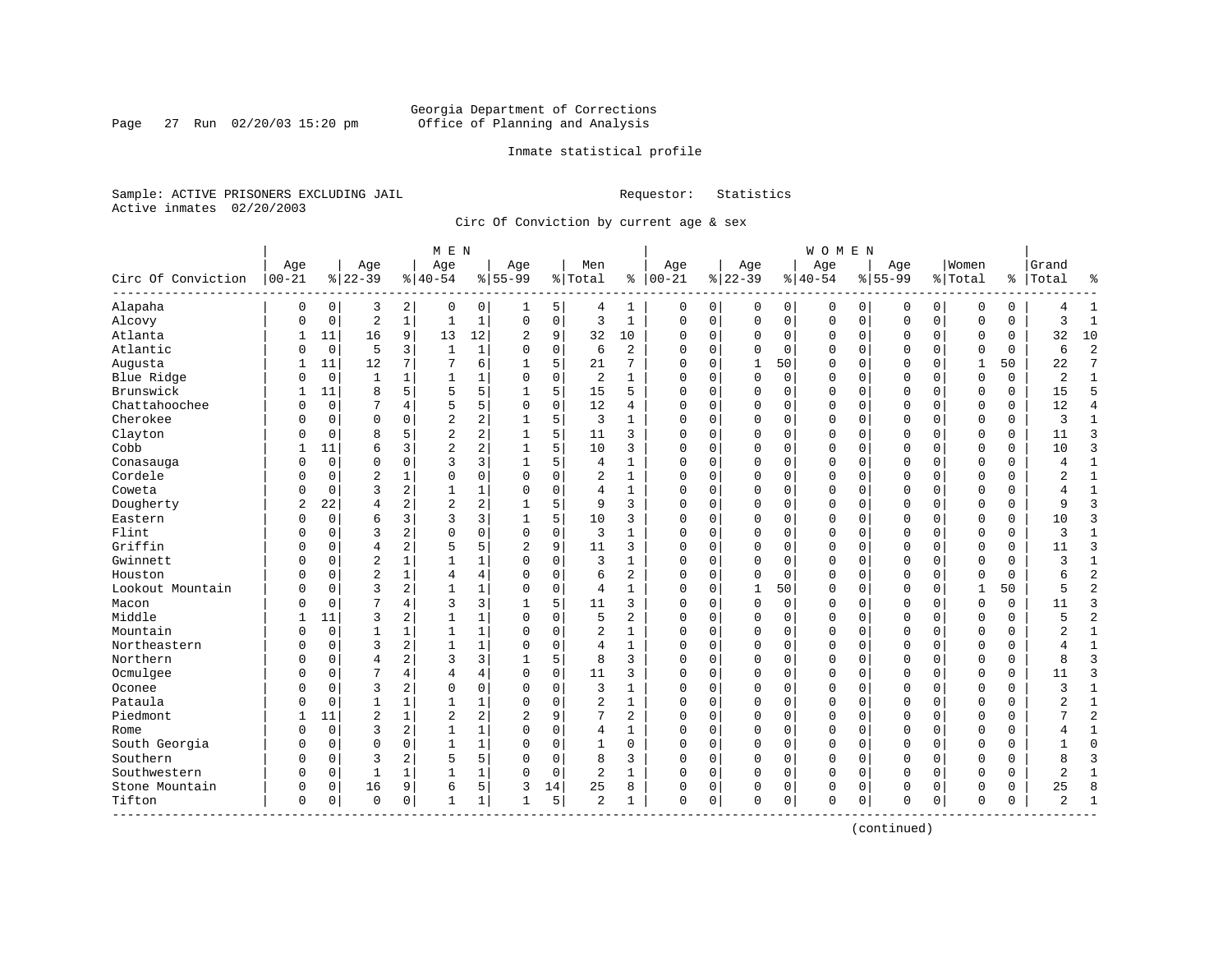Page 28 Run 02/20/03 15:20 pm

### Inmate statistical profile

Sample: ACTIVE PRISONERS EXCLUDING JAIL **Requestor:** Statistics Active inmates 02/20/2003

Circ Of Conviction by current age & sex (continued)

|                    |                   |          |                 |                | M E N            |                |                  |       |                |          |                  |             |                  |             | WOMEN            |           |                  |                 |                  |       |                |      |
|--------------------|-------------------|----------|-----------------|----------------|------------------|----------------|------------------|-------|----------------|----------|------------------|-------------|------------------|-------------|------------------|-----------|------------------|-----------------|------------------|-------|----------------|------|
| Circ Of Conviction | Age<br>$ 00 - 21$ |          | Age<br>$ 22-39$ |                | Age<br>$ 40-54 $ |                | Age<br>$8 55-99$ |       | Men<br>% Total | နွ       | Age<br>$00 - 21$ | %           | Age<br>$22 - 39$ |             | Age<br>$ 40-54 $ |           | Age<br>$8 55-99$ |                 | Women<br>% Total | ွေ    | Grand<br>Total | ႜ    |
|                    |                   |          |                 |                |                  |                |                  |       |                |          |                  |             |                  |             |                  |           |                  |                 |                  |       |                |      |
| Toombs             | 0                 |          |                 |                | $\Omega$         | 0              |                  |       |                | $\Omega$ | $\Omega$         | $\Omega$    |                  | 0           | 0                |           |                  | $\Omega$        |                  | 0     |                |      |
| Waycross           | 0                 | $\Omega$ | 4               | $\overline{a}$ |                  | 6              | $\Omega$         | 0     | 11             | 3        | $\Omega$         | $\Omega$    | $\Omega$         | $\Omega$    | $\Omega$         | 0         | $\Omega$         | 0               |                  | 0     | 11             |      |
| Western            | 0                 |          | 6               |                |                  | 5              |                  |       | 11             |          | $\Omega$         | O           |                  |             | $\Omega$         |           |                  |                 |                  |       | 11             |      |
| Rockdale           |                   |          |                 |                |                  |                |                  |       | 4              |          | $\Omega$         | 0           |                  |             | 0                |           |                  |                 |                  | 0     |                |      |
| Douglas            |                   | 11       |                 |                |                  | 3              |                  |       | 9              |          | $\Omega$         |             |                  |             | 0                |           |                  |                 |                  |       |                |      |
| Appalachian        |                   | 0        |                 |                |                  |                |                  |       |                |          | $\Omega$         | O           |                  |             | $\Omega$         |           |                  |                 |                  |       |                |      |
| Enotah             | 0                 |          |                 |                |                  |                |                  |       | 2              |          | $\Omega$         | 0           |                  |             | 0                |           |                  |                 |                  | 0     |                |      |
| Forsyth-Bell       | $\Omega$          | $\Omega$ | $\Omega$        |                |                  |                |                  |       |                | $\Omega$ | $\Omega$         | 0           | $\Omega$         | $\Omega$    | $\Omega$         |           | $\mathbf 0$      |                 |                  | 0     |                |      |
| Towaliga           | 0                 | 0        |                 |                | 3                | 3 <sup>1</sup> |                  | 5     | 5.             | 2        | 0                | 0           | $\Omega$         | $\mathbf 0$ | 0                | 0         | 0                | 0               | 0                | 0     | 5.             |      |
| Total reported     |                   | 9 100    | 173 100         |                | 111              | 100            | 22 100           |       | 315 100        |          | $\mathbf{0}$     | $\mathbf 0$ |                  | 2 100       | $\Omega$         | $\Omega$  | $\Omega$         | $\circ$         |                  | 2 100 | 317 100        |      |
| Percent reported   |                   | 100.0    |                 | 100.0          |                  | 99.1           |                  | 100.0 |                | 99.7     |                  | .0          |                  | 100.0       |                  | $\cdot$ 0 |                  | .0 <sup>1</sup> |                  | 100.0 |                | 99.7 |
| Not reported       | 0                 |          | $\Omega$        |                |                  |                | $\mathbf 0$      |       |                |          | $\Omega$         |             | $\Omega$         |             | $\mathbf 0$      |           | $\Omega$         |                 | $\Omega$         |       |                |      |
| Total              | 9                 |          | 173             |                | 112              |                | 22               |       | 316            |          | $\Omega$         |             | 2                |             | $\Omega$         |           | $\Omega$         |                 | 2                |       | 318            |      |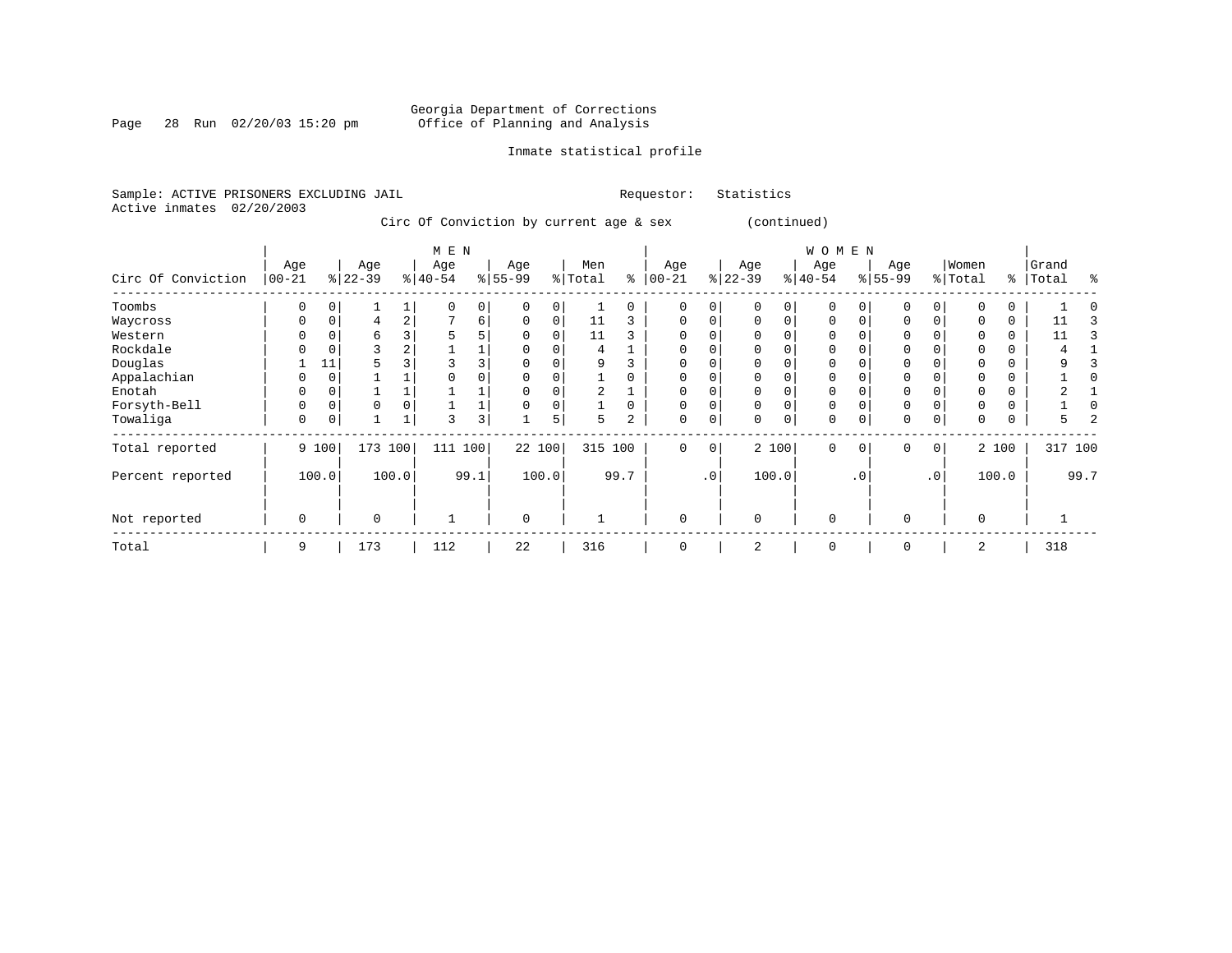Page 29 Run  $02/20/03$  15:20 pm

### Inmate statistical profile

Sample: ACTIVE PRISONERS EXCLUDING JAIL **Requestor:** Statistics Active inmates 02/20/2003

Home County by current age & sex

| Age<br>Women<br>Age<br>Age<br>Age<br>Men<br>Age<br>Age<br>Grand<br>Age<br>Age<br>$ 22-39$<br>$00 - 21$<br>$8 22-39$<br>$8 40-54$<br>$8155 - 99$<br>% Total<br>$ 00-21$<br>$ 40-54$<br>$8155 - 99$<br>နွ<br>% Total<br>ႜ<br>Total<br>Home County<br>Appling<br>2<br>$\mathbf 0$<br>0<br>0<br>$\mathbf{1}$<br>0<br>0<br>1<br>0<br>0<br>0<br>0<br>1<br>1  <br>0<br>0<br>0<br>0<br>0<br>1<br>Atkinson<br>$\mathbf 0$<br>$\mathsf{O}\xspace$<br>$\mathsf 0$<br>0<br>6<br>$\mathbf{1}$<br>$\mathbf 0$<br>$1\,$<br>$\mathbf 0$<br>0<br>$\mathbf 0$<br>$\mathbf 0$<br>$\mathbf 0$<br>$\mathbf C$<br>0<br>0<br>0<br>0<br>0<br>0<br>Baldwin<br>$\overline{2}$<br>2<br>3<br>0<br>1<br>0<br>0<br>1<br>$\Omega$<br>0<br>0<br>0<br>$\mathbf 0$<br>$\Omega$<br>0<br>$\Omega$<br>0<br>0<br>$\mathbf{1}$<br>$\Omega$<br>$\overline{2}$<br>0<br>3<br>$\mathbf{1}$<br>$\mathbf 0$<br>6<br>$\Omega$<br>$\Omega$<br>Barrow<br>0<br>0<br>$\mathbf{1}$<br>$\Omega$<br>0<br>$\Omega$<br>$\Omega$<br>$\mathbf 0$<br>$\Omega$<br>$\mathbf 0$<br>0<br>1<br>3<br>Bartow<br>$\Omega$<br>$\Omega$<br>3<br>$\mathbf 0$<br>3<br>$\mathbf{1}$<br>O<br>$\Omega$<br>$\Omega$<br>$\cap$<br>0<br>$\Omega$<br>$\Omega$<br>$\Omega$<br>$\sqrt{ }$<br>$\Omega$<br>$\Omega$<br>$\Omega$<br>0<br>Ben Hill<br>$\mathbf 0$<br>0<br>$\mathbf 0$<br>$\mathbf{1}$<br>0<br>$\mathbf 0$<br>0<br>1<br>1<br>$\Omega$<br>0<br>$\Omega$<br>$\Omega$<br>$\Omega$<br>$\mathbf 0$<br>$\Omega$<br>$\Omega$<br>$\Omega$<br>0<br>0<br><b>Bibb</b><br>$\overline{a}$<br>2<br>2<br>3<br>$\overline{2}$<br>$\mathbf 0$<br>5<br>0<br>$\mathsf 0$<br>$\mathbf 0$<br>0<br>0<br>$\Omega$<br>$\Omega$<br>0<br>$\Omega$<br>$\Omega$<br>0<br>0<br>$\Omega$<br>Bleckley<br>$\overline{2}$<br>$\mathbf{1}$<br>$\mathbf 1$<br>$\mathbf 0$<br>3<br>$\mathbf{1}$<br>$\Omega$<br>0<br>$\mathbf{1}$<br>$\Omega$<br>$\Omega$<br>$\mathbf 0$<br>$\mathbf 0$<br>$\Omega$<br>$\mathbf 0$<br>$\Omega$<br>$\Omega$<br>$\Omega$<br>0<br>$\Omega$<br><b>Brooks</b><br>0<br>$\Omega$<br>$\mathbf{1}$<br>$\mathbf{1}$<br>$\mathbf 0$<br>$\Omega$<br>$\mathbf 0$<br>$\mathbf{1}$<br>$\mathbf 0$<br>$\Omega$<br>0<br>$\mathbf 0$<br>$\Omega$<br>$\Omega$<br>$\Omega$<br>$\Omega$<br>0<br>$\Omega$<br>$\mathbf 0$<br>0<br>Burke<br>$\overline{2}$<br>$\mathbf{1}$<br>1<br>$\mathbf 0$<br>3<br>$\mathbf 0$<br>O<br>0<br>$\mathbf{1}$<br>$\Omega$<br>1<br>$\Omega$<br>0<br>$\Omega$<br>0<br>$\mathbf 0$<br>$\Omega$<br>$\Omega$<br>$\Omega$<br>0<br><b>Butts</b><br>$\mathbf 0$<br>$\mathbf 0$<br>$\mathbf 0$<br>0<br>6<br>O<br>0<br>$\mathbf{1}$<br>0<br>$\Omega$<br>0<br>$\Omega$<br>0<br>$\Omega$<br>$\mathsf{C}$<br>$\Omega$<br>$\Omega$<br>$\mathbf 0$<br>$\Omega$<br>1<br>Camden<br>1<br>$\mathbf{1}$<br>$\mathbf 0$<br>0<br>$\mathbf 0$<br>0<br>$\mathbf{1}$<br>$\Omega$<br>0<br>0<br>0<br>$\Omega$<br>0<br>$\mathbf 0$<br>$\Omega$<br>0<br>$\Omega$<br>0<br>0<br>$\Omega$<br>Carroll<br>$\overline{2}$<br>0<br>$\mathbf 0$<br>$\sqrt{2}$<br>0<br>$\mathbf 0$<br>$\mathbf 0$<br>0<br>1<br>0<br>0<br>1<br>$\mathbf 0$<br>0<br>0<br>O<br>$\Omega$<br>0<br>0<br>0<br>$\mathbf 0$<br>Catoosa<br>$\mathbf 0$<br>0<br>$\mathbf{1}$<br>1<br>$\mathbf{1}$<br>$\Omega$<br>0<br>$\Omega$<br>$\Omega$<br>0<br>0<br>$\Omega$<br>$\Omega$<br>$\Omega$<br>$\Omega$<br>$\mathbf 0$<br>$\Omega$<br>$\Omega$<br>0<br>Chatham<br>7<br>5<br>5<br>5<br>6<br>13<br>0<br>$\mathbf 0$<br>13<br>O<br>0<br>1<br>5<br>$\Omega$<br>$\Omega$<br>$\Omega$<br>$\mathbf 0$<br>$\Omega$<br>0<br>$\Omega$<br>0<br>Chattooga<br>0<br>0<br>1<br>0<br>$\Omega$<br>0<br>1<br>0<br>0<br>0<br>0<br>0<br>0<br>1<br>0<br>$\Omega$<br>0<br>0<br>0<br>0<br>Cherokee<br>$\overline{2}$<br>0<br>0<br>1<br>1<br>$\mathbf{1}$<br>1<br>$\Omega$<br>$\mathbf 0$<br>1<br>0<br>0<br>$\Omega$<br>$\Omega$<br>0<br>$\Omega$<br>$\Omega$<br>$\Omega$<br>$\Omega$<br>$\mathsf{C}$<br>Clarke<br>5<br>3<br>4<br>9<br>$\Omega$<br>$\mathbf 0$<br>3<br>0<br>$\Omega$<br>$\Omega$<br>$\Omega$<br>$\Omega$<br>0<br>$\Omega$<br>4<br>$\Omega$<br>$\Omega$<br>$\Omega$<br>$\Omega$<br>$\Omega$ |                             |
|---------------------------------------------------------------------------------------------------------------------------------------------------------------------------------------------------------------------------------------------------------------------------------------------------------------------------------------------------------------------------------------------------------------------------------------------------------------------------------------------------------------------------------------------------------------------------------------------------------------------------------------------------------------------------------------------------------------------------------------------------------------------------------------------------------------------------------------------------------------------------------------------------------------------------------------------------------------------------------------------------------------------------------------------------------------------------------------------------------------------------------------------------------------------------------------------------------------------------------------------------------------------------------------------------------------------------------------------------------------------------------------------------------------------------------------------------------------------------------------------------------------------------------------------------------------------------------------------------------------------------------------------------------------------------------------------------------------------------------------------------------------------------------------------------------------------------------------------------------------------------------------------------------------------------------------------------------------------------------------------------------------------------------------------------------------------------------------------------------------------------------------------------------------------------------------------------------------------------------------------------------------------------------------------------------------------------------------------------------------------------------------------------------------------------------------------------------------------------------------------------------------------------------------------------------------------------------------------------------------------------------------------------------------------------------------------------------------------------------------------------------------------------------------------------------------------------------------------------------------------------------------------------------------------------------------------------------------------------------------------------------------------------------------------------------------------------------------------------------------------------------------------------------------------------------------------------------------------------------------------------------------------------------------------------------------------------------------------------------------------------------------------------------------------------------------------------------------------------------------------------------------------------------------------------------------------------------------------------------------------------------------------------------------------------------------------------------------------------------------------------------------------------------------------------------------------------------------------------------------------------------------------------------------------------------------------------------------------------------------------------------------------------------------------|-----------------------------|
|                                                                                                                                                                                                                                                                                                                                                                                                                                                                                                                                                                                                                                                                                                                                                                                                                                                                                                                                                                                                                                                                                                                                                                                                                                                                                                                                                                                                                                                                                                                                                                                                                                                                                                                                                                                                                                                                                                                                                                                                                                                                                                                                                                                                                                                                                                                                                                                                                                                                                                                                                                                                                                                                                                                                                                                                                                                                                                                                                                                                                                                                                                                                                                                                                                                                                                                                                                                                                                                                                                                                                                                                                                                                                                                                                                                                                                                                                                                                                                                                                                             |                             |
|                                                                                                                                                                                                                                                                                                                                                                                                                                                                                                                                                                                                                                                                                                                                                                                                                                                                                                                                                                                                                                                                                                                                                                                                                                                                                                                                                                                                                                                                                                                                                                                                                                                                                                                                                                                                                                                                                                                                                                                                                                                                                                                                                                                                                                                                                                                                                                                                                                                                                                                                                                                                                                                                                                                                                                                                                                                                                                                                                                                                                                                                                                                                                                                                                                                                                                                                                                                                                                                                                                                                                                                                                                                                                                                                                                                                                                                                                                                                                                                                                                             | ႜ                           |
|                                                                                                                                                                                                                                                                                                                                                                                                                                                                                                                                                                                                                                                                                                                                                                                                                                                                                                                                                                                                                                                                                                                                                                                                                                                                                                                                                                                                                                                                                                                                                                                                                                                                                                                                                                                                                                                                                                                                                                                                                                                                                                                                                                                                                                                                                                                                                                                                                                                                                                                                                                                                                                                                                                                                                                                                                                                                                                                                                                                                                                                                                                                                                                                                                                                                                                                                                                                                                                                                                                                                                                                                                                                                                                                                                                                                                                                                                                                                                                                                                                             | 2<br>$\mathbf{1}$           |
|                                                                                                                                                                                                                                                                                                                                                                                                                                                                                                                                                                                                                                                                                                                                                                                                                                                                                                                                                                                                                                                                                                                                                                                                                                                                                                                                                                                                                                                                                                                                                                                                                                                                                                                                                                                                                                                                                                                                                                                                                                                                                                                                                                                                                                                                                                                                                                                                                                                                                                                                                                                                                                                                                                                                                                                                                                                                                                                                                                                                                                                                                                                                                                                                                                                                                                                                                                                                                                                                                                                                                                                                                                                                                                                                                                                                                                                                                                                                                                                                                                             | $\mathbf 0$<br>$\mathbf{1}$ |
|                                                                                                                                                                                                                                                                                                                                                                                                                                                                                                                                                                                                                                                                                                                                                                                                                                                                                                                                                                                                                                                                                                                                                                                                                                                                                                                                                                                                                                                                                                                                                                                                                                                                                                                                                                                                                                                                                                                                                                                                                                                                                                                                                                                                                                                                                                                                                                                                                                                                                                                                                                                                                                                                                                                                                                                                                                                                                                                                                                                                                                                                                                                                                                                                                                                                                                                                                                                                                                                                                                                                                                                                                                                                                                                                                                                                                                                                                                                                                                                                                                             | 3<br>$\mathbf{1}$           |
|                                                                                                                                                                                                                                                                                                                                                                                                                                                                                                                                                                                                                                                                                                                                                                                                                                                                                                                                                                                                                                                                                                                                                                                                                                                                                                                                                                                                                                                                                                                                                                                                                                                                                                                                                                                                                                                                                                                                                                                                                                                                                                                                                                                                                                                                                                                                                                                                                                                                                                                                                                                                                                                                                                                                                                                                                                                                                                                                                                                                                                                                                                                                                                                                                                                                                                                                                                                                                                                                                                                                                                                                                                                                                                                                                                                                                                                                                                                                                                                                                                             | $\mathbf{1}$<br>3           |
|                                                                                                                                                                                                                                                                                                                                                                                                                                                                                                                                                                                                                                                                                                                                                                                                                                                                                                                                                                                                                                                                                                                                                                                                                                                                                                                                                                                                                                                                                                                                                                                                                                                                                                                                                                                                                                                                                                                                                                                                                                                                                                                                                                                                                                                                                                                                                                                                                                                                                                                                                                                                                                                                                                                                                                                                                                                                                                                                                                                                                                                                                                                                                                                                                                                                                                                                                                                                                                                                                                                                                                                                                                                                                                                                                                                                                                                                                                                                                                                                                                             | $\mathbf{1}$<br>3           |
|                                                                                                                                                                                                                                                                                                                                                                                                                                                                                                                                                                                                                                                                                                                                                                                                                                                                                                                                                                                                                                                                                                                                                                                                                                                                                                                                                                                                                                                                                                                                                                                                                                                                                                                                                                                                                                                                                                                                                                                                                                                                                                                                                                                                                                                                                                                                                                                                                                                                                                                                                                                                                                                                                                                                                                                                                                                                                                                                                                                                                                                                                                                                                                                                                                                                                                                                                                                                                                                                                                                                                                                                                                                                                                                                                                                                                                                                                                                                                                                                                                             | $\mathbf 0$                 |
|                                                                                                                                                                                                                                                                                                                                                                                                                                                                                                                                                                                                                                                                                                                                                                                                                                                                                                                                                                                                                                                                                                                                                                                                                                                                                                                                                                                                                                                                                                                                                                                                                                                                                                                                                                                                                                                                                                                                                                                                                                                                                                                                                                                                                                                                                                                                                                                                                                                                                                                                                                                                                                                                                                                                                                                                                                                                                                                                                                                                                                                                                                                                                                                                                                                                                                                                                                                                                                                                                                                                                                                                                                                                                                                                                                                                                                                                                                                                                                                                                                             | $\overline{2}$<br>5         |
|                                                                                                                                                                                                                                                                                                                                                                                                                                                                                                                                                                                                                                                                                                                                                                                                                                                                                                                                                                                                                                                                                                                                                                                                                                                                                                                                                                                                                                                                                                                                                                                                                                                                                                                                                                                                                                                                                                                                                                                                                                                                                                                                                                                                                                                                                                                                                                                                                                                                                                                                                                                                                                                                                                                                                                                                                                                                                                                                                                                                                                                                                                                                                                                                                                                                                                                                                                                                                                                                                                                                                                                                                                                                                                                                                                                                                                                                                                                                                                                                                                             | $\mathbf{1}$<br>3           |
|                                                                                                                                                                                                                                                                                                                                                                                                                                                                                                                                                                                                                                                                                                                                                                                                                                                                                                                                                                                                                                                                                                                                                                                                                                                                                                                                                                                                                                                                                                                                                                                                                                                                                                                                                                                                                                                                                                                                                                                                                                                                                                                                                                                                                                                                                                                                                                                                                                                                                                                                                                                                                                                                                                                                                                                                                                                                                                                                                                                                                                                                                                                                                                                                                                                                                                                                                                                                                                                                                                                                                                                                                                                                                                                                                                                                                                                                                                                                                                                                                                             | $\mathbf 0$<br>1            |
|                                                                                                                                                                                                                                                                                                                                                                                                                                                                                                                                                                                                                                                                                                                                                                                                                                                                                                                                                                                                                                                                                                                                                                                                                                                                                                                                                                                                                                                                                                                                                                                                                                                                                                                                                                                                                                                                                                                                                                                                                                                                                                                                                                                                                                                                                                                                                                                                                                                                                                                                                                                                                                                                                                                                                                                                                                                                                                                                                                                                                                                                                                                                                                                                                                                                                                                                                                                                                                                                                                                                                                                                                                                                                                                                                                                                                                                                                                                                                                                                                                             | 3<br>1                      |
|                                                                                                                                                                                                                                                                                                                                                                                                                                                                                                                                                                                                                                                                                                                                                                                                                                                                                                                                                                                                                                                                                                                                                                                                                                                                                                                                                                                                                                                                                                                                                                                                                                                                                                                                                                                                                                                                                                                                                                                                                                                                                                                                                                                                                                                                                                                                                                                                                                                                                                                                                                                                                                                                                                                                                                                                                                                                                                                                                                                                                                                                                                                                                                                                                                                                                                                                                                                                                                                                                                                                                                                                                                                                                                                                                                                                                                                                                                                                                                                                                                             | $\mathbf 0$                 |
|                                                                                                                                                                                                                                                                                                                                                                                                                                                                                                                                                                                                                                                                                                                                                                                                                                                                                                                                                                                                                                                                                                                                                                                                                                                                                                                                                                                                                                                                                                                                                                                                                                                                                                                                                                                                                                                                                                                                                                                                                                                                                                                                                                                                                                                                                                                                                                                                                                                                                                                                                                                                                                                                                                                                                                                                                                                                                                                                                                                                                                                                                                                                                                                                                                                                                                                                                                                                                                                                                                                                                                                                                                                                                                                                                                                                                                                                                                                                                                                                                                             | $\mathbf{1}$<br>$\mathbf 0$ |
|                                                                                                                                                                                                                                                                                                                                                                                                                                                                                                                                                                                                                                                                                                                                                                                                                                                                                                                                                                                                                                                                                                                                                                                                                                                                                                                                                                                                                                                                                                                                                                                                                                                                                                                                                                                                                                                                                                                                                                                                                                                                                                                                                                                                                                                                                                                                                                                                                                                                                                                                                                                                                                                                                                                                                                                                                                                                                                                                                                                                                                                                                                                                                                                                                                                                                                                                                                                                                                                                                                                                                                                                                                                                                                                                                                                                                                                                                                                                                                                                                                             | 2<br>1                      |
|                                                                                                                                                                                                                                                                                                                                                                                                                                                                                                                                                                                                                                                                                                                                                                                                                                                                                                                                                                                                                                                                                                                                                                                                                                                                                                                                                                                                                                                                                                                                                                                                                                                                                                                                                                                                                                                                                                                                                                                                                                                                                                                                                                                                                                                                                                                                                                                                                                                                                                                                                                                                                                                                                                                                                                                                                                                                                                                                                                                                                                                                                                                                                                                                                                                                                                                                                                                                                                                                                                                                                                                                                                                                                                                                                                                                                                                                                                                                                                                                                                             | $\mathbf{1}$<br>$\Omega$    |
|                                                                                                                                                                                                                                                                                                                                                                                                                                                                                                                                                                                                                                                                                                                                                                                                                                                                                                                                                                                                                                                                                                                                                                                                                                                                                                                                                                                                                                                                                                                                                                                                                                                                                                                                                                                                                                                                                                                                                                                                                                                                                                                                                                                                                                                                                                                                                                                                                                                                                                                                                                                                                                                                                                                                                                                                                                                                                                                                                                                                                                                                                                                                                                                                                                                                                                                                                                                                                                                                                                                                                                                                                                                                                                                                                                                                                                                                                                                                                                                                                                             | 5                           |
|                                                                                                                                                                                                                                                                                                                                                                                                                                                                                                                                                                                                                                                                                                                                                                                                                                                                                                                                                                                                                                                                                                                                                                                                                                                                                                                                                                                                                                                                                                                                                                                                                                                                                                                                                                                                                                                                                                                                                                                                                                                                                                                                                                                                                                                                                                                                                                                                                                                                                                                                                                                                                                                                                                                                                                                                                                                                                                                                                                                                                                                                                                                                                                                                                                                                                                                                                                                                                                                                                                                                                                                                                                                                                                                                                                                                                                                                                                                                                                                                                                             | $\mathbf 0$                 |
|                                                                                                                                                                                                                                                                                                                                                                                                                                                                                                                                                                                                                                                                                                                                                                                                                                                                                                                                                                                                                                                                                                                                                                                                                                                                                                                                                                                                                                                                                                                                                                                                                                                                                                                                                                                                                                                                                                                                                                                                                                                                                                                                                                                                                                                                                                                                                                                                                                                                                                                                                                                                                                                                                                                                                                                                                                                                                                                                                                                                                                                                                                                                                                                                                                                                                                                                                                                                                                                                                                                                                                                                                                                                                                                                                                                                                                                                                                                                                                                                                                             | 2<br>$\mathbf{1}$           |
|                                                                                                                                                                                                                                                                                                                                                                                                                                                                                                                                                                                                                                                                                                                                                                                                                                                                                                                                                                                                                                                                                                                                                                                                                                                                                                                                                                                                                                                                                                                                                                                                                                                                                                                                                                                                                                                                                                                                                                                                                                                                                                                                                                                                                                                                                                                                                                                                                                                                                                                                                                                                                                                                                                                                                                                                                                                                                                                                                                                                                                                                                                                                                                                                                                                                                                                                                                                                                                                                                                                                                                                                                                                                                                                                                                                                                                                                                                                                                                                                                                             | 9<br>3                      |
| 3<br>1<br>6<br>7<br>Clayton<br>5<br>$\mathbf{1}$<br>3<br>0<br>$\mathbf 0$<br>$\Omega$<br>0<br>0<br>$\Omega$<br>$\Omega$<br>0<br>$\Omega$<br>$\mathbf 0$<br>0<br>1<br>O                                                                                                                                                                                                                                                                                                                                                                                                                                                                                                                                                                                                                                                                                                                                                                                                                                                                                                                                                                                                                                                                                                                                                                                                                                                                                                                                                                                                                                                                                                                                                                                                                                                                                                                                                                                                                                                                                                                                                                                                                                                                                                                                                                                                                                                                                                                                                                                                                                                                                                                                                                                                                                                                                                                                                                                                                                                                                                                                                                                                                                                                                                                                                                                                                                                                                                                                                                                                                                                                                                                                                                                                                                                                                                                                                                                                                                                                      | 3                           |
| $\overline{\mathbf{c}}$<br>Cobb<br>$\sqrt{2}$<br>13<br>5<br>3<br>6<br>9<br>3<br>1<br>1<br>$\Omega$<br>0<br>$\Omega$<br>0<br>$\Omega$<br>$\mathbf 0$<br>$\Omega$<br>0<br>$\Omega$<br>0                                                                                                                                                                                                                                                                                                                                                                                                                                                                                                                                                                                                                                                                                                                                                                                                                                                                                                                                                                                                                                                                                                                                                                                                                                                                                                                                                                                                                                                                                                                                                                                                                                                                                                                                                                                                                                                                                                                                                                                                                                                                                                                                                                                                                                                                                                                                                                                                                                                                                                                                                                                                                                                                                                                                                                                                                                                                                                                                                                                                                                                                                                                                                                                                                                                                                                                                                                                                                                                                                                                                                                                                                                                                                                                                                                                                                                                       | $\overline{3}$<br>9         |
| Coffee<br>$\mathbf 0$<br>1<br>$\mathbf 0$<br>$\mathbf{1}$<br>$\mathbf 0$<br>O<br>0<br>0<br>$\mathbf{1}$<br>$\Omega$<br>0<br>$\Omega$<br>0<br>$\Omega$<br>$\Omega$<br>$\mathbf 0$<br>$\Omega$<br>0<br>$\Omega$<br>0                                                                                                                                                                                                                                                                                                                                                                                                                                                                                                                                                                                                                                                                                                                                                                                                                                                                                                                                                                                                                                                                                                                                                                                                                                                                                                                                                                                                                                                                                                                                                                                                                                                                                                                                                                                                                                                                                                                                                                                                                                                                                                                                                                                                                                                                                                                                                                                                                                                                                                                                                                                                                                                                                                                                                                                                                                                                                                                                                                                                                                                                                                                                                                                                                                                                                                                                                                                                                                                                                                                                                                                                                                                                                                                                                                                                                          | $\mathbf 0$<br>1            |
| 2<br>Colquit<br>2<br>$\mathbf 0$<br>$\Omega$<br>$\Omega$<br>0<br>2<br>0<br>0<br>$\Omega$<br>0<br>0<br>1<br>$\Omega$<br>$\Omega$<br>$\Omega$<br>$\mathbf 0$<br>$\Omega$<br>$\Omega$<br>0                                                                                                                                                                                                                                                                                                                                                                                                                                                                                                                                                                                                                                                                                                                                                                                                                                                                                                                                                                                                                                                                                                                                                                                                                                                                                                                                                                                                                                                                                                                                                                                                                                                                                                                                                                                                                                                                                                                                                                                                                                                                                                                                                                                                                                                                                                                                                                                                                                                                                                                                                                                                                                                                                                                                                                                                                                                                                                                                                                                                                                                                                                                                                                                                                                                                                                                                                                                                                                                                                                                                                                                                                                                                                                                                                                                                                                                     | 2<br>1                      |
| Columbia<br>0<br>0<br>$\mathbf 0$<br>0<br>$\mathbf 0$<br>6<br>$\mathbf{1}$<br>$\Omega$<br>0<br>$\mathbf 0$<br>$\Omega$<br>0<br>$\Omega$<br>$\Omega$<br>$\Omega$<br>$\Omega$<br>$\Omega$<br>$\Omega$<br>$\Omega$                                                                                                                                                                                                                                                                                                                                                                                                                                                                                                                                                                                                                                                                                                                                                                                                                                                                                                                                                                                                                                                                                                                                                                                                                                                                                                                                                                                                                                                                                                                                                                                                                                                                                                                                                                                                                                                                                                                                                                                                                                                                                                                                                                                                                                                                                                                                                                                                                                                                                                                                                                                                                                                                                                                                                                                                                                                                                                                                                                                                                                                                                                                                                                                                                                                                                                                                                                                                                                                                                                                                                                                                                                                                                                                                                                                                                             | $\mathbf 0$                 |
| Cook<br>$\mathbf 0$<br>0<br>$\mathbf 0$<br>$\mathbf{1}$<br>0<br>$\mathbf 0$<br>$\Omega$<br>$\Omega$<br>$\mathbf 0$<br>O<br>0<br>$\mathbf{1}$<br>1<br>0<br>$\Omega$<br>$\Omega$<br>$\Omega$<br>$\Omega$<br>$\Omega$<br>0                                                                                                                                                                                                                                                                                                                                                                                                                                                                                                                                                                                                                                                                                                                                                                                                                                                                                                                                                                                                                                                                                                                                                                                                                                                                                                                                                                                                                                                                                                                                                                                                                                                                                                                                                                                                                                                                                                                                                                                                                                                                                                                                                                                                                                                                                                                                                                                                                                                                                                                                                                                                                                                                                                                                                                                                                                                                                                                                                                                                                                                                                                                                                                                                                                                                                                                                                                                                                                                                                                                                                                                                                                                                                                                                                                                                                     | $\Omega$<br>1               |
| $\mathbf{1}$<br>0<br>$\mathbf 0$<br>0<br>$\mathbf 0$<br>$\mathbf 0$<br>Coweta<br>0<br>1<br>0<br>$\Omega$<br>1<br>$\Omega$<br>0<br>0<br>0<br>0<br>0<br>$\Omega$<br>0<br>0                                                                                                                                                                                                                                                                                                                                                                                                                                                                                                                                                                                                                                                                                                                                                                                                                                                                                                                                                                                                                                                                                                                                                                                                                                                                                                                                                                                                                                                                                                                                                                                                                                                                                                                                                                                                                                                                                                                                                                                                                                                                                                                                                                                                                                                                                                                                                                                                                                                                                                                                                                                                                                                                                                                                                                                                                                                                                                                                                                                                                                                                                                                                                                                                                                                                                                                                                                                                                                                                                                                                                                                                                                                                                                                                                                                                                                                                    | $\mathbf 0$<br>1            |
| Crisp<br>0<br>$\mathbf 0$<br>$\mathbf 1$<br>0<br>0<br>1<br>1<br>0<br>$\Omega$<br>0<br>0<br>0<br>0<br>0<br>$\Omega$<br>0<br>O<br>0<br>O<br>$\Omega$                                                                                                                                                                                                                                                                                                                                                                                                                                                                                                                                                                                                                                                                                                                                                                                                                                                                                                                                                                                                                                                                                                                                                                                                                                                                                                                                                                                                                                                                                                                                                                                                                                                                                                                                                                                                                                                                                                                                                                                                                                                                                                                                                                                                                                                                                                                                                                                                                                                                                                                                                                                                                                                                                                                                                                                                                                                                                                                                                                                                                                                                                                                                                                                                                                                                                                                                                                                                                                                                                                                                                                                                                                                                                                                                                                                                                                                                                          | $\mathbf 0$<br>1            |
| $\mathbf 0$<br>$\mathbf 0$<br>$\overline{2}$<br>2<br>$\mathbf 0$<br>$\overline{2}$<br>Decatur<br>0<br>$\Omega$<br>1<br>$\Omega$<br>0<br>0<br>0<br>$\Omega$<br>$\Omega$<br>0<br>$\Omega$<br>0<br>$\Omega$<br>0                                                                                                                                                                                                                                                                                                                                                                                                                                                                                                                                                                                                                                                                                                                                                                                                                                                                                                                                                                                                                                                                                                                                                                                                                                                                                                                                                                                                                                                                                                                                                                                                                                                                                                                                                                                                                                                                                                                                                                                                                                                                                                                                                                                                                                                                                                                                                                                                                                                                                                                                                                                                                                                                                                                                                                                                                                                                                                                                                                                                                                                                                                                                                                                                                                                                                                                                                                                                                                                                                                                                                                                                                                                                                                                                                                                                                               | 2<br>1                      |
| 3<br>DeKalb<br>17<br>11<br>3<br>$\mathbf 0$<br>20<br>7<br>$\mathbf 0$<br>O<br>0<br>$\Omega$<br>$\Omega$<br>0<br>$\Omega$<br>0<br>$\mathbf 0$<br>$\Omega$<br>0<br>$\Omega$<br>0                                                                                                                                                                                                                                                                                                                                                                                                                                                                                                                                                                                                                                                                                                                                                                                                                                                                                                                                                                                                                                                                                                                                                                                                                                                                                                                                                                                                                                                                                                                                                                                                                                                                                                                                                                                                                                                                                                                                                                                                                                                                                                                                                                                                                                                                                                                                                                                                                                                                                                                                                                                                                                                                                                                                                                                                                                                                                                                                                                                                                                                                                                                                                                                                                                                                                                                                                                                                                                                                                                                                                                                                                                                                                                                                                                                                                                                              | 7<br>20                     |
| 2<br>Dougherty<br>13<br>3<br>$\overline{a}$<br>2<br>6<br>7<br>$\mathbf 0$<br>3<br>$\Omega$<br>0<br>$\Omega$<br>$\Omega$<br>$\mathbf 0$<br>$\Omega$<br>$\Omega$<br>$\Omega$<br>$\Omega$                                                                                                                                                                                                                                                                                                                                                                                                                                                                                                                                                                                                                                                                                                                                                                                                                                                                                                                                                                                                                                                                                                                                                                                                                                                                                                                                                                                                                                                                                                                                                                                                                                                                                                                                                                                                                                                                                                                                                                                                                                                                                                                                                                                                                                                                                                                                                                                                                                                                                                                                                                                                                                                                                                                                                                                                                                                                                                                                                                                                                                                                                                                                                                                                                                                                                                                                                                                                                                                                                                                                                                                                                                                                                                                                                                                                                                                      | 3                           |
| Douglas<br>2<br>2<br>$\overline{2}$<br>2<br>0<br>3<br>0<br>0<br>5<br>0<br>0<br>$\Omega$<br>$\Omega$<br>$\mathbf 0$<br>0<br>U<br>$\Omega$<br>$\Omega$<br>0<br>0                                                                                                                                                                                                                                                                                                                                                                                                                                                                                                                                                                                                                                                                                                                                                                                                                                                                                                                                                                                                                                                                                                                                                                                                                                                                                                                                                                                                                                                                                                                                                                                                                                                                                                                                                                                                                                                                                                                                                                                                                                                                                                                                                                                                                                                                                                                                                                                                                                                                                                                                                                                                                                                                                                                                                                                                                                                                                                                                                                                                                                                                                                                                                                                                                                                                                                                                                                                                                                                                                                                                                                                                                                                                                                                                                                                                                                                                              | $\overline{c}$<br>5         |
| 0<br>$\Omega$<br>6<br>Elbert<br>$\mathbf 0$<br>0<br>1<br>0<br>0<br>0<br>0<br>0<br>1<br>0<br>0<br>$\Omega$<br>0<br>0<br>0<br>0<br>0                                                                                                                                                                                                                                                                                                                                                                                                                                                                                                                                                                                                                                                                                                                                                                                                                                                                                                                                                                                                                                                                                                                                                                                                                                                                                                                                                                                                                                                                                                                                                                                                                                                                                                                                                                                                                                                                                                                                                                                                                                                                                                                                                                                                                                                                                                                                                                                                                                                                                                                                                                                                                                                                                                                                                                                                                                                                                                                                                                                                                                                                                                                                                                                                                                                                                                                                                                                                                                                                                                                                                                                                                                                                                                                                                                                                                                                                                                          | $\mathbf 0$<br>1            |
| 6<br>$\overline{2}$<br>$\mathbf{1}$<br>Fayette<br>0<br>$\mathbf 0$<br>0<br>$\mathbf{1}$<br>$\mathbf 1$<br>$\mathbf 0$<br>$\mathbf 0$<br>$\mathbf 0$<br>$\Omega$<br>$\Omega$<br>$\Omega$<br>0<br>0<br>1<br>$\Omega$<br>$\Omega$<br>$\Omega$                                                                                                                                                                                                                                                                                                                                                                                                                                                                                                                                                                                                                                                                                                                                                                                                                                                                                                                                                                                                                                                                                                                                                                                                                                                                                                                                                                                                                                                                                                                                                                                                                                                                                                                                                                                                                                                                                                                                                                                                                                                                                                                                                                                                                                                                                                                                                                                                                                                                                                                                                                                                                                                                                                                                                                                                                                                                                                                                                                                                                                                                                                                                                                                                                                                                                                                                                                                                                                                                                                                                                                                                                                                                                                                                                                                                  | 2<br>$\mathbf{1}$           |
| $\overline{\mathbf{c}}$<br>Floyd<br>3<br>$\mathbf 0$<br>0<br>$\mathbf 0$<br>3<br>$\mathbf{1}$<br>O<br>0<br>0<br>$\Omega$<br>0<br>$\Omega$<br>0<br>$\Omega$<br>$\mathbf 0$<br>$\Omega$<br>$\Omega$<br>$\Omega$<br>0                                                                                                                                                                                                                                                                                                                                                                                                                                                                                                                                                                                                                                                                                                                                                                                                                                                                                                                                                                                                                                                                                                                                                                                                                                                                                                                                                                                                                                                                                                                                                                                                                                                                                                                                                                                                                                                                                                                                                                                                                                                                                                                                                                                                                                                                                                                                                                                                                                                                                                                                                                                                                                                                                                                                                                                                                                                                                                                                                                                                                                                                                                                                                                                                                                                                                                                                                                                                                                                                                                                                                                                                                                                                                                                                                                                                                          | $\mathbf{1}$<br>3           |
| Franklin<br>0<br>$\mathbf 0$<br>0<br>0<br>$\mathbf{1}$<br>1<br>0<br>$\Omega$<br>1<br>0<br>$\Omega$<br>0<br>0<br>0<br>0<br>$\Omega$<br>0<br>$\Omega$<br>0<br>$\Omega$                                                                                                                                                                                                                                                                                                                                                                                                                                                                                                                                                                                                                                                                                                                                                                                                                                                                                                                                                                                                                                                                                                                                                                                                                                                                                                                                                                                                                                                                                                                                                                                                                                                                                                                                                                                                                                                                                                                                                                                                                                                                                                                                                                                                                                                                                                                                                                                                                                                                                                                                                                                                                                                                                                                                                                                                                                                                                                                                                                                                                                                                                                                                                                                                                                                                                                                                                                                                                                                                                                                                                                                                                                                                                                                                                                                                                                                                        | $\mathbf 0$                 |
| Fulton<br>25<br>14<br>16<br>12<br>15<br>2<br>21<br>2<br>41<br>0<br>0<br>0<br>0<br>16<br>0<br>$\Omega$<br>0<br>0<br>0<br>$\Omega$<br>41                                                                                                                                                                                                                                                                                                                                                                                                                                                                                                                                                                                                                                                                                                                                                                                                                                                                                                                                                                                                                                                                                                                                                                                                                                                                                                                                                                                                                                                                                                                                                                                                                                                                                                                                                                                                                                                                                                                                                                                                                                                                                                                                                                                                                                                                                                                                                                                                                                                                                                                                                                                                                                                                                                                                                                                                                                                                                                                                                                                                                                                                                                                                                                                                                                                                                                                                                                                                                                                                                                                                                                                                                                                                                                                                                                                                                                                                                                      | 15                          |
| $\mathbf 0$<br>$\mathbf 0$<br>Gilmer<br>0<br>1<br>0<br>0<br>0<br>$\mathbf{1}$<br>0<br>0<br>0<br>0<br>0<br>0<br>$\mathbf{1}$<br>0<br>0<br>$\Omega$<br>0<br>$\mathbf 0$                                                                                                                                                                                                                                                                                                                                                                                                                                                                                                                                                                                                                                                                                                                                                                                                                                                                                                                                                                                                                                                                                                                                                                                                                                                                                                                                                                                                                                                                                                                                                                                                                                                                                                                                                                                                                                                                                                                                                                                                                                                                                                                                                                                                                                                                                                                                                                                                                                                                                                                                                                                                                                                                                                                                                                                                                                                                                                                                                                                                                                                                                                                                                                                                                                                                                                                                                                                                                                                                                                                                                                                                                                                                                                                                                                                                                                                                       | $\Omega$<br>1               |

(continued)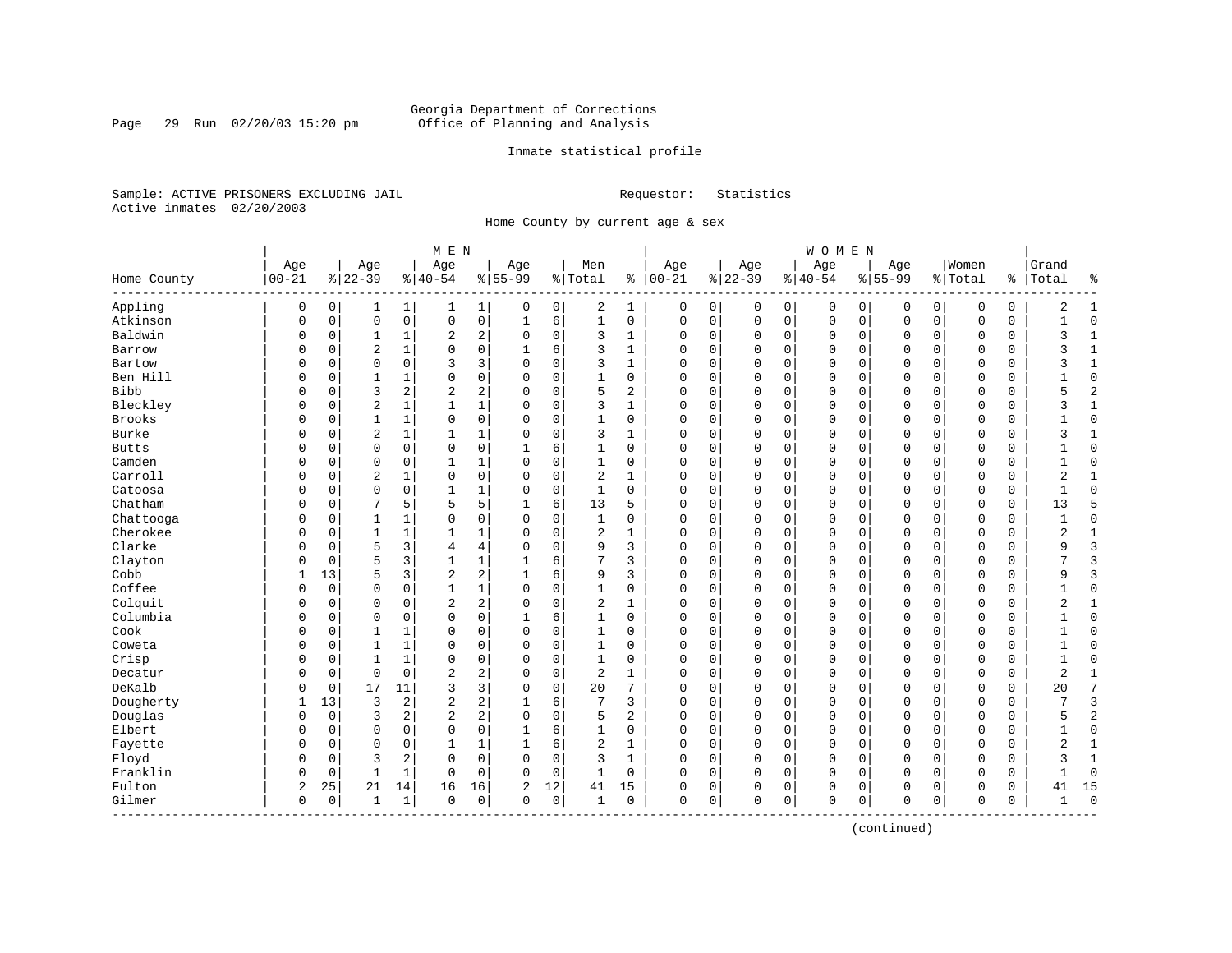#### Georgia Department of Corrections Page 30 Run 02/20/03 15:20 pm Office of Planning and Analysis

#### Inmate statistical profile

Sample: ACTIVE PRISONERS EXCLUDING JAIL **Requestor:** Statistics Active inmates 02/20/2003

Home County by current age & sex (continued)

| M E N | W O M E N | Age | Age | Age | Age | Men | Age | Age | Age | Age |Women |Grand Home County |00-21 %|22-39 %|40-54 %|55-99 %|Total % |00-21 %|22-39 %|40-54 %|55-99 %|Total % |Total % ------------------------------------------------------------------------------------------------------------------------------------Glynn | 1 13| 3 2| 1 1| 1 6| 6 2 | 0 0| 0 0| 0 0| 0 0| 0 0 | 6 2 Gordon | 0 0| 0 0| 1 1| 1 6| 2 1 | 0 0| 0 0| 0 0| 0 0| 0 0 | 2 1 Greene | 0 0| 1 1| 0 0| 0 0| 1 0 | 0 0| 0 0| 0 0| 0 0| 0 0 | 1 0 Gwinnett | 0 0| 1 1| 3 3| 0 0| 4 1 | 0 0| 0 0| 0 0| 0 0| 0 0 | 4 1 Habersham | 0 0| 0 0| 1 1| 0 0| 1 0 | 0 0| 0 0| 0 0| 0 0| 0 0 | 1 0 Hall | 0 0| 3 2| 2 2| 0 0| 5 2 | 0 0| 0 0| 0 0| 0 0| 0 0 | 5 2 Hancock | 0 0| 0 0| 2 2| 0 0| 2 1 | 0 0| 0 0| 0 0| 0 0| 0 0 | 2 1 Harris | 0 0| 0 0| 1 1| 0 0| 1 0 | 0 0| 0 0| 0 0| 0 0| 0 0 | 1 0 Hart | 0 0| 1 1| 1 1| 0 0| 2 1 | 0 0| 0 0| 0 0| 0 0| 0 0 | 2 1 Henry | 0 0| 2 1| 1 1| 0 0| 3 1 | 0 0| 0 0| 0 0| 0 0| 0 0 | 3 1 Houston | 0 0| 2 1| 2 2| 0 0| 4 1 | 0 0| 0 0| 0 0| 0 0| 0 0 | 4 1 Jackson | 1 13| 0 0| 1 1| 1 6| 3 1 | 0 0| 0 0| 0 0| 0 0| 0 0 | 3 1 Jeff Davis | 0 0| 1 1| 0 0| 0 0| 1 0 | 0 0| 0 0| 0 0| 0 0| 0 0 | 1 0 Jenkins | 0 0| 2 1| 0 0| 0 0| 2 1 | 0 0| 0 0| 0 0| 0 0| 0 0 | 2 1 Laurens | 0 0| 1 1| 0 0| 0 0| 1 0 | 0 0| 0 0| 0 0| 0 0| 0 0 | 1 0 Liberty | 0 0| 2 1| 2 2| 0 0| 4 1 | 0 0| 0 0| 0 0| 0 0| 0 0 | 4 1 Lincoln | 0 0| 1 1| 0 0| 0 0| 1 0 | 0 0| 0 0| 0 0| 0 0| 0 0 | 1 0 Long | 0 0| 1 1| 0 0| 0 0| 1 0 | 0 0| 0 0| 0 0| 0 0| 0 0 | 1 0 Lowndes | 0 0| 1 1| 1 1| 0 0| 2 1 | 0 0| 0 0| 0 0| 0 0| 0 0 | 2 1 Marion | 0 0| 1 1| 0 0| 0 0| 1 0 | 0 0| 0 0| 0 0| 0 0| 0 0 | 1 0 McDuffie | 0 0| 0 0| 1 1| 0 0| 1 0 | 0 0| 0 0| 0 0| 0 0| 0 0 | 1 0 McIntosh | 0 0| 2 1| 0 0| 0 0| 2 1 | 0 0| 0 0| 0 0| 0 0| 0 0 | 2 1 Mitchell | 0 0| 1 1| 0 0| 0 0| 1 0 | 0 0| 0 0| 0 0| 0 0| 0 0 | 1 0 Monroe | 0 0| 0 0| 1 1| 0 0| 1 0 | 0 0| 0 0| 0 0| 0 0| 0 0 | 1 0 Morgan | 0 0| 1 1| 0 0| 0 0| 1 0 | 0 0| 0 0| 0 0| 0 0| 0 0 | 1 0 Muscogee | 0 0| 5 3| 4 4| 0 0| 9 3 | 0 0| 0 0| 0 0| 0 0| 0 0 | 9 3 Newton | 0 0| 1 1| 0 0| 0 0| 1 0 | 0 0| 0 0| 0 0| 0 0| 0 0 | 1 0 Oglethorpe | 0 0| 1 1| 0 0| 1 6| 2 1 | 0 0| 0 0| 0 0| 0 0| 0 0 | 2 1 Paulding | 0 0| 0 0| 1 1| 0 0| 1 0 | 0 0| 0 0| 0 0| 0 0| 0 0 | 1 0 Pierce | 0 0| 0 0| 1 1| 0 0| 1 0 | 0 0| 0 0| 0 0| 0 0| 0 0 | 1 0 Pike | 0 0| 1 1| 1 1| 0 0| 2 1 | 0 0| 0 0| 0 0| 0 0| 0 0 | 2 1 Putnam | 0 0| 1 1| 1 1| 0 0| 2 1 | 0 0| 0 0| 0 0| 0 0| 0 0 | 2 1 Rabun | 0 0| 1 1| 0 0| 0 0| 1 0 | 0 0| 0 0| 0 0| 0 0| 0 0 | 1 0 Randolph | 0 0| 1 1| 1 1| 0 0| 2 1 | 0 0| 0 0| 0 0| 0 0| 0 0 | 2 1 Richmond | 1 13| 6 4| 3 3| 0 0| 10 4 | 0 0| 1 50| 0 0| 0 0| 1 50 | 11 4 ------------------------------------------------------------------------------------------------------------------------------------

(continued)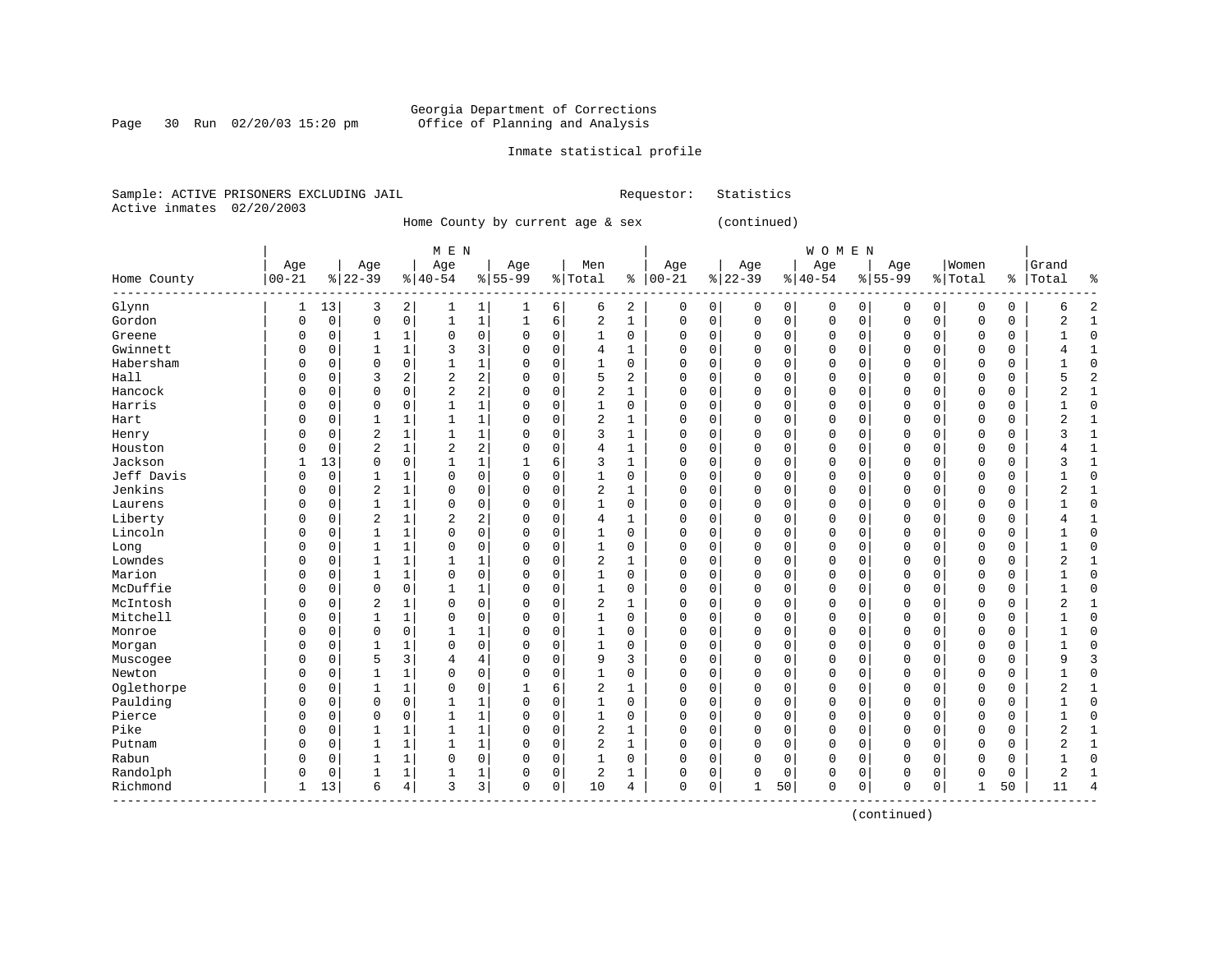Page 31 Run  $02/20/03$  15:20 pm

### Inmate statistical profile

|  | Sample: ACTIVE PRISONERS EXCLUDING JAIL |  | Requestor: Statistics |  |
|--|-----------------------------------------|--|-----------------------|--|
|  | Active inmates 02/20/2003               |  |                       |  |

Home County by current age & sex (continued)

|                  |                   |             |                  |          | M E N            |      |                  |             |                |          |                      |           |                 |             | <b>WOMEN</b>    |           |                  |                 |                  |             |                |      |
|------------------|-------------------|-------------|------------------|----------|------------------|------|------------------|-------------|----------------|----------|----------------------|-----------|-----------------|-------------|-----------------|-----------|------------------|-----------------|------------------|-------------|----------------|------|
|                  | Age<br>$ 00 - 21$ |             | Age<br>$ 22-39 $ |          | Age<br>$8 40-54$ |      | Age<br>$8 55-99$ |             | Men<br>% Total |          | Age<br>$8   00 - 21$ |           | Age<br>$ 22-39$ |             | Age<br>$ 40-54$ |           | Age<br>$8 55-99$ |                 | Women<br>% Total | န္          | Grand<br>Total | ៖    |
| Home County      |                   |             |                  |          |                  |      |                  |             |                |          |                      |           |                 |             |                 |           |                  |                 |                  |             |                |      |
| Rockdale         | 0                 | $\mathbf 0$ | 0                | 0        |                  | 1    | 0                | 0           |                | $\Omega$ | $\mathbf 0$          | 0         | 0               | 0           | 0               | 0         | $\mathbf 0$      | 0               | 0                | 0           |                |      |
| Seminole         | 0                 | $\mathbf 0$ |                  | 1        | $\Omega$         | 0    | $\Omega$         | 0           |                | 0        | $\Omega$             | 0         | $\Omega$        | 0           | 0               | 0         | $\mathbf 0$      | $\mathbf 0$     | 0                | 0           |                |      |
| Spalding         | $\Omega$          | $\Omega$    | 2                |          | 2                | 2    |                  | 0           |                |          | C                    | 0         |                 | $\Omega$    | $\Omega$        | $\Omega$  | <sup>0</sup>     | 0               | $\Omega$         | 0           |                |      |
| Stephens         |                   | $\Omega$    | O                | $\Omega$ |                  |      |                  | $\Omega$    |                | $\Omega$ | $\Omega$             | O         |                 | O           | U               | U         | <sup>0</sup>     | $\Omega$        | O                | $\Omega$    |                |      |
| Sumter           |                   | 0           | U                |          |                  |      |                  |             |                | U        | n                    | 0         |                 |             | U               |           | <sup>0</sup>     | 0               | 0                | 0           |                |      |
| Tattnall         |                   | $\Omega$    |                  |          |                  | 0    |                  | $\Omega$    |                |          |                      | O         |                 | $\Omega$    |                 |           |                  | O               | 0                | 0           |                |      |
| Thomas           | O                 | $\Omega$    |                  |          |                  |      |                  | 0           | $\overline{2}$ |          | C                    | 0         | $\Omega$        | $\Omega$    | <sup>0</sup>    | U         | $\Omega$         | $\Omega$        | $\Omega$         | $\mathbf 0$ |                |      |
| Tift             | 0                 | $\Omega$    | $\Omega$         | $\Omega$ |                  |      |                  | 6           | $\overline{2}$ |          | O                    | 0         |                 | $\Omega$    | 0               | O         | $\Omega$         | 0               | $\Omega$         | 0           |                |      |
| Toombs           | 0                 | $\Omega$    | 2                |          |                  |      |                  | $\Omega$    | 3              |          | $\Omega$             | 0         | ∩               | $\Omega$    | 0               | $\Omega$  | $\Omega$         | $\mathbf 0$     | $\Omega$         | 0           |                |      |
| Union            |                   | 0           | 0                | $\Omega$ |                  |      |                  |             |                | U        | C                    | 0         |                 |             | U               |           | $\Omega$         | 0               | 0                | 0           |                |      |
| Upson            |                   | n           | 0                |          |                  |      |                  |             |                |          | C                    | O         |                 | $\Omega$    | U               |           | 0                | 0               |                  | 0           |                |      |
| Walker           | 0                 | $\Omega$    | 2                |          |                  | 0    |                  | $\Omega$    | 2              |          | O                    | 0         |                 | 50          | 0               | U         | $\Omega$         | 0               |                  | 50          |                |      |
| Walton           | $\Omega$          | $\Omega$    |                  |          |                  |      |                  | 0           | 2              |          | O                    | 0         | $\Omega$        | $\Omega$    | $\Omega$        | 0         | <sup>0</sup>     | 0               | $\Omega$         | $\mathbf 0$ |                |      |
| Ware             |                   | $\mathbf 0$ | 3                |          |                  |      |                  | $\Omega$    |                |          | C                    | O         | ∩               | $\Omega$    | <sup>0</sup>    | O         | $\Omega$         | $\Omega$        | $\Omega$         | 0           |                |      |
| Washington       |                   | 13          | $\Omega$         | $\Omega$ |                  | 0    |                  | $\Omega$    |                | U        | C                    | 0         |                 | O           | U               |           | $\Omega$         | 0               | 0                | 0           |                |      |
| Wayne            |                   | $\mathbf 0$ | 2                |          | n                | 0    |                  | 0           | 2              |          | C                    | 0         | 0               | $\Omega$    | 0               |           | 0                | 0               | 0                | 0           |                |      |
| Whitfield        | 0                 | $\mathbf 0$ | 0                | $\Omega$ |                  |      |                  | 0           |                | 0        | $\Omega$             | 0         | $\Omega$        | $\Omega$    | 0               | 0         | $\mathbf 0$      | 0               | $\Omega$         | 0           |                |      |
| Wilkinson        | 0                 | $\mathbf 0$ |                  |          | $\Omega$         | 0    | $\Omega$         | $\mathbf 0$ |                | 0        | $\Omega$             | 0         | $\Omega$        | $\mathbf 0$ | 0               | 0         | $\Omega$         | $\mathbf 0$     | $\Omega$         | 0           |                |      |
| Total reported   |                   | 8 100       | 151 100          |          | 100 100          |      | 17 100           |             | 276 100        |          | $\Omega$             | 0         |                 | 2 100       | 0               | $\Omega$  | $\Omega$         | 0               |                  | 2 100       | 278 100        |      |
| Percent reported |                   | 88.9        |                  | 87.3     |                  | 89.3 |                  | 77.3        |                | 87.3     |                      | $\cdot$ 0 |                 | 100.0       |                 | $\cdot$ 0 |                  | .0 <sup>1</sup> |                  | 100.0       |                | 87.4 |
| Not reported     | 1                 |             | 22               |          | 12               |      | 5                |             | 40             |          | 0                    |           | $\Omega$        |             | $\Omega$        |           | $\Omega$         |                 | $\Omega$         |             | 40             |      |
| Total            | 9                 |             | 173              |          | 112              |      | 22               |             | 316            |          | 0                    |           | 2               |             | 0               |           | 0                |                 | 2                |             | 318            |      |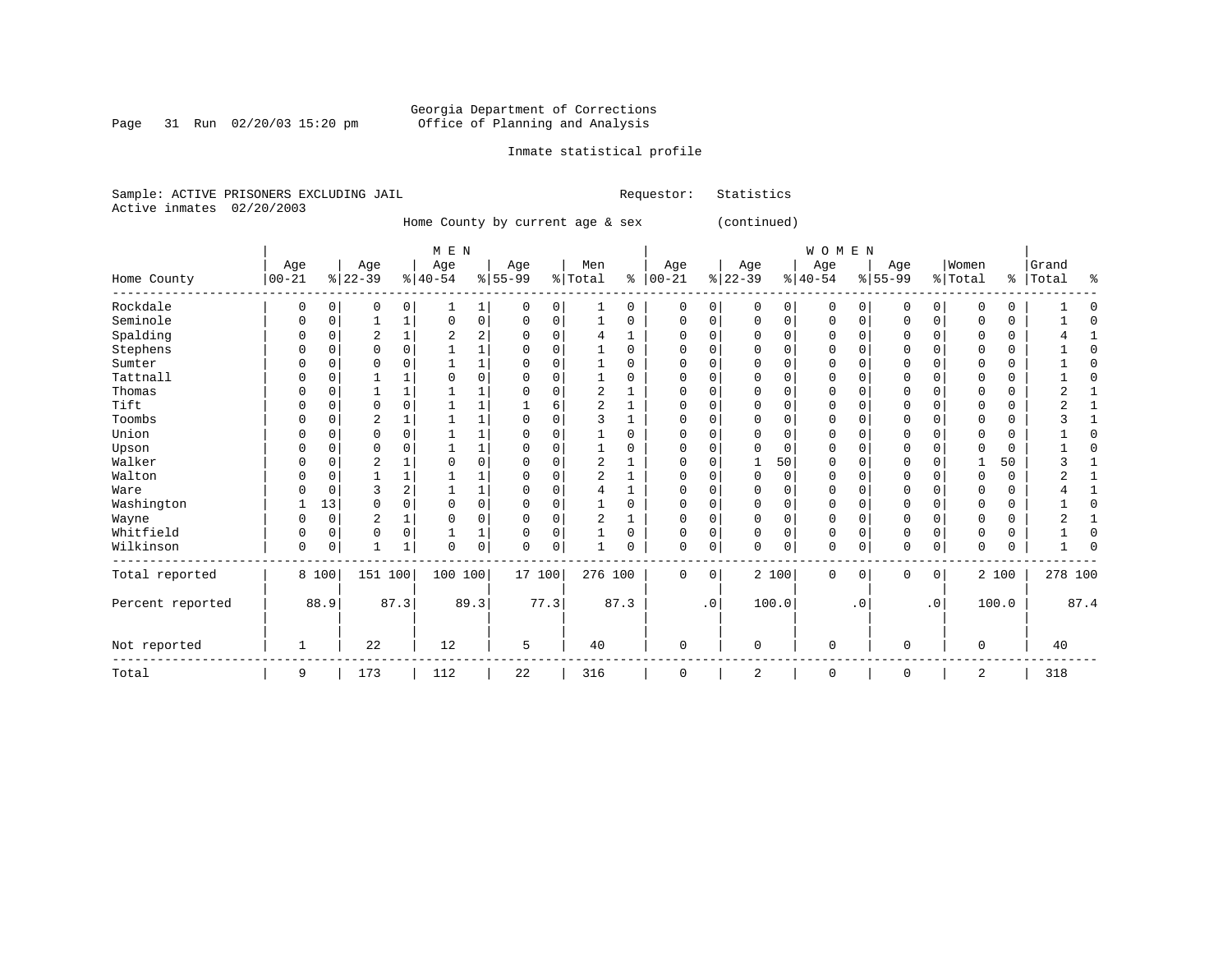Page 32 Run  $02/20/03$  15:20 pm

Inmate statistical profile<br>Requestor: Statistics

Sample: ACTIVE PRISONERS EXCLUDING JAIL Active inmates 02/20/2003

### Prison Sentence In Years by current age & sex

|                                    |                   |                                 | M E N                   |                  |                      |                            |                                    | <b>WOMEN</b>     |                            |                             |                         |
|------------------------------------|-------------------|---------------------------------|-------------------------|------------------|----------------------|----------------------------|------------------------------------|------------------|----------------------------|-----------------------------|-------------------------|
| Sentence In Years                  | Age<br>$ 00 - 21$ | Age<br>$ 22-39 $                | Age<br>$ 40-54$         | Age<br>$8 55-99$ | Men<br>% Total       | Age<br>$% 100-21$          | Age<br>$ 22-39$                    | Age<br>$ 40-54$  | Age<br>$8 55-99$           | Women<br>% Total            | Grand<br>%   Total<br>⊱ |
| --------<br>$0 - 1$                | 0                 | 0<br>0<br>0                     | 0<br>0                  | 0<br>0           | $\Omega$<br>0        | 0<br>0                     | 0<br>0                             | 0<br>0           | 0<br>0                     | 0<br>0                      | 0<br>$\mathbf 0$        |
| $1.1 - 2$                          | 0                 | $\mathbf 0$<br>0<br>0           | $\mathbf 0$<br>0        | 0<br>0           | 0<br>0               | 0<br>0                     | $\mathbf 0$<br>0                   | 0<br>0           | 0<br>$\mathbf 0$           | $\mathbf 0$<br>0            | 0<br>$\Omega$           |
| $2.1 - 3$                          | 0                 | $\mathbf 0$<br>0<br>0           | $\mathbf 0$<br>0        | 0<br>0           | 0<br>0               | 0<br>0                     | $\mathsf{O}\xspace$<br>$\mathbf 0$ | 0<br>0           | $\mathbf 0$<br>0           | $\mathbf 0$<br>$\mathbf 0$  | $\mathbf 0$<br>$\Omega$ |
| $3.1 - 4$                          | $\Omega$          | $\Omega$<br>$\mathbf 0$<br>0    | $\mathbf 0$<br>$\Omega$ | 0<br>0           | $\Omega$<br>$\Omega$ | 0<br>0                     | $\Omega$<br>$\mathbf 0$            | 0<br>0           | 0<br>$\Omega$              | $\Omega$<br>$\Omega$        | U<br>$\Omega$           |
| $4.1 - 5$                          | $\Omega$          | 0<br>0<br>0                     | $\mathbf 0$<br>0        | $\mathbf 0$<br>0 | $\Omega$<br>0        | 0<br>0                     | $\mathbf 0$<br>$\mathbf 0$         | 0<br>0           | $\mathbf 0$<br>0           | $\mathbf 0$<br>$\mathbf 0$  | $\Omega$<br>0           |
| $5.1 - 6$                          | $\Omega$          | $\Omega$<br>$\Omega$<br>0       | $\Omega$<br>0           | 0<br>0           | $\Omega$<br>$\Omega$ | $\mathbf 0$<br>$\Omega$    | $\Omega$<br>$\mathbf 0$            | 0<br>0           | $\mathbf 0$<br>0           | $\mathbf 0$<br>$\Omega$     | $\Omega$<br>$\Omega$    |
| $6.1 - 7$                          | $\Omega$          | 0<br>$\Omega$<br>0              | $\mathbf 0$<br>$\Omega$ | 0<br>$\mathbf 0$ | $\Omega$<br>0        | $\mathbf 0$<br>$\mathbf 0$ | $\Omega$<br>$\mathbf 0$            | $\mathsf 0$<br>0 | $\mathbf 0$<br>0           | $\mathbf 0$<br>$\mathbf 0$  | 0<br>$\Omega$           |
| $7.1 - 8$                          | 0                 | $\Omega$<br>0<br>0              | $\Omega$<br>0           | 0<br>0           | $\Omega$<br>$\Omega$ | $\mathbf 0$<br>0           | $\mathbf 0$<br>$\mathbf{0}$        | 0<br>0           | 0<br>$\Omega$              | $\Omega$<br>$\Omega$        | $\Omega$<br>$\Omega$    |
| $8.1 - 9$                          | $\Omega$          | 0<br>0<br>0                     | $\mathbf 0$<br>0        | 0<br>$\Omega$    | 0<br>0               | $\mathbf 0$<br>0           | $\mathbf 0$<br>$\mathbf 0$         | 0<br>0           | $\mathbf 0$<br>$\mathbf 0$ | $\mathbf{0}$<br>$\mathbf 0$ | $\Omega$<br>0           |
| $9.1 - 10$                         | $\Omega$          | $\mathbf 0$<br>$\mathbf 0$<br>0 | $\mathbf 0$<br>$\Omega$ | 0<br>$\mathbf 0$ | $\Omega$<br>0        | $\mathbf 0$<br>0           | 0<br>$\mathbf 0$                   | $\mathbf 0$<br>0 | $\mathbf 0$<br>0           | $\mathbf 0$<br>$\mathbf 0$  | 0<br>$\Omega$           |
| $10.1 - 12$                        | $\Omega$          | 0<br>0<br>$\Omega$              | 0<br>0                  | 0<br>0           | $\Omega$<br>$\Omega$ | 0<br>0                     | 0<br>$\mathbf 0$                   | 0<br>0           | 0<br>0                     | $\mathbf 0$<br>0            | $\Omega$<br>0           |
| $12.1 - 15$                        | $\Omega$          | 0<br>0<br>0                     | $\mathbf 0$<br>0        | 0<br>0           | $\Omega$<br>0        | $\mathbf 0$<br>0           | $\mathbf 0$<br>$\mathbf 0$         | $\mathsf 0$<br>0 | $\mathbf 0$<br>0           | 0<br>$\mathbf 0$            | 0<br>$\Omega$           |
| $15.1 - 20$                        | $\Omega$          | $\Omega$<br>$\mathbf 0$<br>0    | $\Omega$<br>$\Omega$    | 0<br>$\mathbf 0$ | $\Omega$<br>$\Omega$ | 0<br>0                     | $\Omega$<br>$\Omega$               | 0<br>0           | 0<br>$\Omega$              | $\mathbf 0$<br>0            | 0<br>$\Omega$           |
| 20.1-OVER                          | $\Omega$          | 0<br>0<br>0                     | $\mathbf 0$<br>0        | 0<br>0           | 0<br>0               | 0<br>0                     | $\mathbf 0$<br>$\mathbf 0$         | 0<br>0           | $\mathbf 0$<br>0           | $\mathbf 0$<br>0            | 0<br>$\Omega$           |
| LIFE                               | $\Omega$          | 0<br>$\Omega$<br>0              | $\Omega$<br>0           | 0<br>$\mathbf 0$ | $\Omega$<br>$\Omega$ | 0<br>0                     | 0<br>$\mathbf 0$                   | 0<br>0           | 0<br>0                     | 0<br>0                      | 0<br>$\Omega$           |
| DEATH                              | $\Omega$          | $\mathbf 0$<br>$\mathbf 0$<br>0 | $\Omega$<br>$\Omega$    | $\mathbf 0$<br>0 | $\Omega$<br>$\Omega$ | $\mathbf 0$<br>$\Omega$    | $\mathbf 0$<br>0                   | $\mathsf 0$<br>0 | $\mathbf 0$<br>0           | $\mathbf 0$<br>$\mathbf 0$  | $\mathbf 0$<br>$\Omega$ |
| LIFE W/O PAROLE                    | 9<br>100          | 173 100                         | 112<br>100              | 22<br>100        | 316 100              | 0<br>0                     | 2 100                              | 0<br>0           | $\mathbf 0$<br>0           | 2<br>100                    | 318 100                 |
|                                    | 0                 | 0                               |                         |                  | $\mathsf 0$          | $\mathbf 0$<br>0           | 0                                  | 0<br>0           | $\mathbf 0$                | $\mathbf 0$<br>0            | 0<br>$\mathbf 0$        |
| YOUTHFUL OFFENDERS                 |                   | $\mathsf 0$<br>0                | 0<br>0                  | 0<br>0           | 0                    |                            | 0                                  |                  | 0                          |                             |                         |
| Total reported                     | 9 100             | 173 100                         | 112 100                 | 22 100           | 316 100              | 0<br>0                     | 2 100                              | $\mathbf 0$<br>0 | 0<br>0                     | 2 100                       | 318 100                 |
| Percent reported                   | 100.0             | 100.0                           | 100.0                   | 100.0            | 100.0                | $\cdot$ 0                  | 100.0                              | $\cdot$ 0        | $\cdot$ 0                  | 100.0                       | 100.0                   |
| NOT REPORTED                       | $\mathbf 0$       | $\mathbf 0$                     | 0                       | $\mathbf 0$      | $\mathbf 0$          | 0                          | $\mathbf 0$                        | $\mathsf 0$      | $\mathbf 0$                | 0                           | $\mathbf 0$             |
| Total                              | 9                 | 173                             | 112                     | 22               | 316                  | 0                          | 2                                  | $\mathsf 0$      | $\mathsf{O}\xspace$        | 2                           | 318                     |
| AVG EXCLUDING<br>LIFE, DEATH, YO   | .00               | .00                             | .00                     | .00              | .00                  | .00                        | .00                                | .00              | .00                        | .00                         | .00                     |
| AVG INCLUDING<br>LIFE=21, YO=3 YRS | 3.00              | 3.00                            | 3.00                    | 3.00             | 3.00                 | .00                        | 3.00                               | .00              | .00                        | 3.00                        | 3.00                    |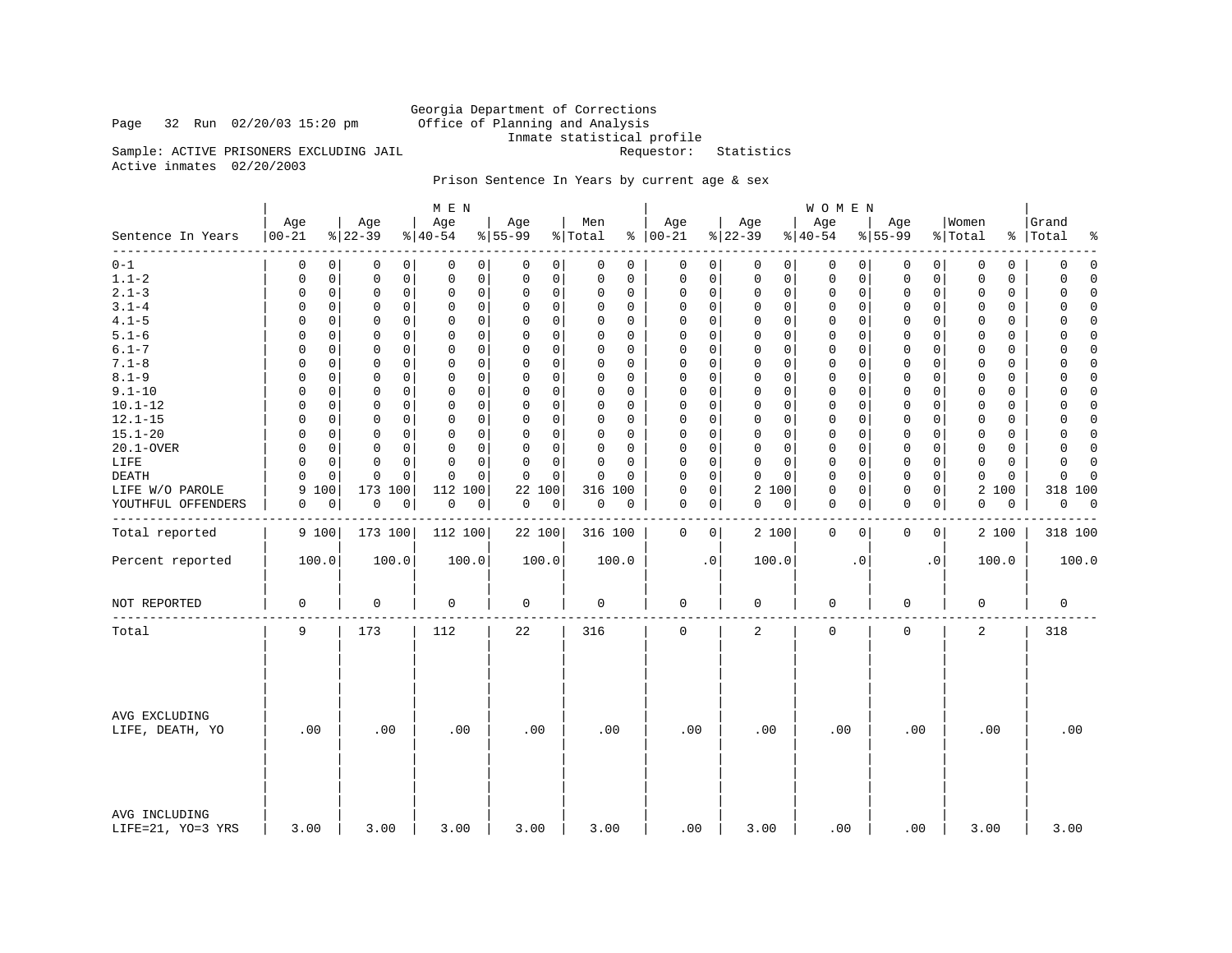Page 33 Run 02/20/03 15:20 pm

### Inmate statistical profile

Sample: ACTIVE PRISONERS EXCLUDING JAIL **Requestor:** Statistics Active inmates 02/20/2003

Probation To Follow Prison by current age & sex

| Prob After Prison                   | Age<br>$ 00 - 21$ |          | Age<br>$8 22-39$ |                      | M E N<br>Age<br>$8140 - 54$ |          | Age<br>$8 55-99$ |             | Men<br>% Total | ႜ       | Age<br>$ 00 - 21$ |                                  | Age<br>$8 22-39$ |            | <b>WOMEN</b><br>Aqe<br>$8 40-54$ |                     | Age<br>$8155 - 99$ |                                  | Women<br>% Total      | % | Grand<br>Total |              | - 왕         |
|-------------------------------------|-------------------|----------|------------------|----------------------|-----------------------------|----------|------------------|-------------|----------------|---------|-------------------|----------------------------------|------------------|------------|----------------------------------|---------------------|--------------------|----------------------------------|-----------------------|---|----------------|--------------|-------------|
| PROBATION TO FOLLOW<br>NO PROBATION | 8                 | 11<br>89 | 166              | 4 <sup>1</sup><br>96 | 9<br>103                    | 8 <br>92 | $\mathbf{0}$     | 0<br>22 100 | 299            | 5<br>95 | 0<br>$\mathbf 0$  | 0 <sup>1</sup><br>0 <sup>1</sup> | $\overline{0}$   | 0<br>2 100 | $\mathbf{0}$<br>$\mathbf 0$      | 0<br>$\overline{0}$ | 0<br>$\mathbf 0$   | 0 <sup>1</sup><br>0 <sup>1</sup> | $\mathbf{0}$<br>2 100 | 0 |                | 17<br>301 95 | $5^{\circ}$ |
| Total reported                      |                   | 9 100    | 173 100          |                      |                             | 112 100  |                  | 22 100      |                | 316 100 | 0                 | 0 <sup>1</sup>                   |                  | 2 100      | 0                                | 0                   | 0                  | 0 <sup>1</sup>                   | 2 100                 |   |                | 318 100      |             |
| Percent reported                    |                   | 100.0    |                  | 100.0                |                             | 100.0    |                  | 100.0       |                | 100.0   |                   | .0 <sup>1</sup>                  |                  | 100.0      |                                  | . 0                 |                    | .0 <sup>1</sup>                  | 100.0                 |   |                |              | 100.0       |
| <b>NOT REPORTED</b>                 | $\mathbf 0$       |          | 0                |                      | $\mathbf 0$                 |          | $\mathbf 0$      |             | $\mathbf 0$    |         | $\Omega$          |                                  | 0                |            | $\mathbf 0$                      |                     | $\mathbf 0$        |                                  | $\mathbf 0$           |   |                | $\mathbf{0}$ |             |
| Total                               | 9                 |          | 173              |                      | 112                         |          | 22               |             | 316            |         |                   |                                  | 2                |            | 0                                |                     | $\mathbf 0$        |                                  | 2                     |   |                | 318          |             |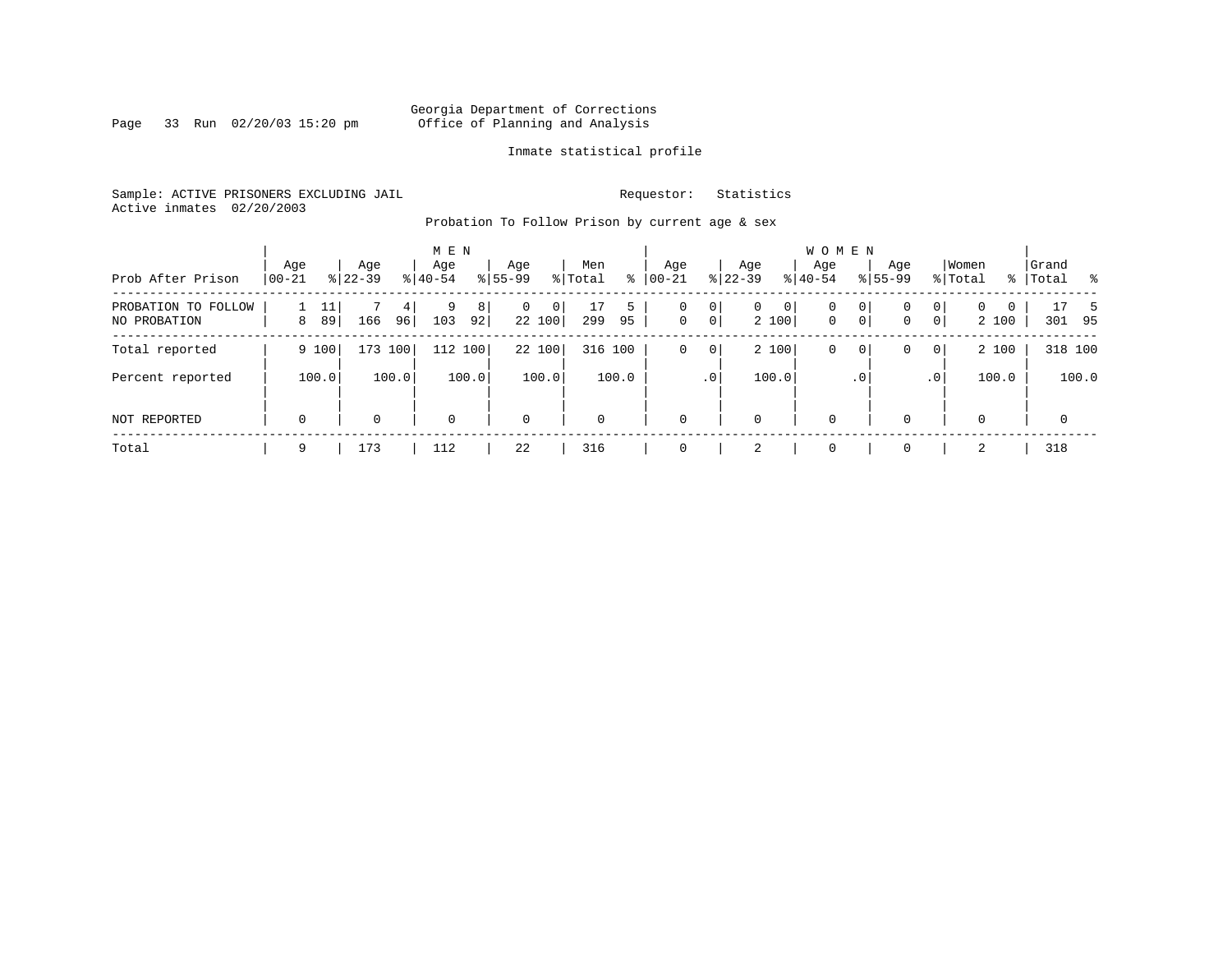Page 34 Run 02/20/03 15:20 pm

### Inmate statistical profile

Sample: ACTIVE PRISONERS EXCLUDING JAIL **Requestor:** Statistics Active inmates 02/20/2003

Admission Type by current age & sex

|                      |           |             |          |              | M E N     |          |           |          |          |          |          |           |          |          | <b>WOMEN</b> |          |              |              |         |          |         |              |
|----------------------|-----------|-------------|----------|--------------|-----------|----------|-----------|----------|----------|----------|----------|-----------|----------|----------|--------------|----------|--------------|--------------|---------|----------|---------|--------------|
|                      | Age       |             | Age      |              | Age       |          | Aqe       |          | Men      |          | Age      |           | Age      |          | Age          |          | Aqe          |              | Women   |          | Grand   |              |
| Admission Type       | $00 - 21$ |             | $ 22-39$ |              | $ 40-54 $ |          | $8 55-99$ |          | % Total  | ႜ        | $ 00-21$ |           | $ 22-39$ |          | $ 40-54$     |          | $8 55-99$    |              | % Total | ွေ       | Total   |              |
| COMMITTED FROM COURT | 2         | 22          | 48       | 28           | 33        | 29       | 4         | 18       | 87       | 28       | 0        | 0         |          | 2 100    | 0            | U        | 0            | 0            |         | 2 100    | 89      | 28           |
| RETURN APPEAL/BOND   | 0         | 0           | 0        | $\mathbf 0$  | $\Omega$  | 0        | $\Omega$  | 0        | 0        | $\Omega$ | $\Omega$ | 0         | $\Omega$ | 0        | 0            | $\Omega$ | <sup>0</sup> | $\Omega$     | O       | 0        | 0       | $\Omega$     |
| PAROLE REV/NEW SENT  | U         | $\Omega$    | 12       | 7            | 15        | 13       |           | 14       | 30       | 9        | $\Omega$ | 0         | $\Omega$ | $\Omega$ | 0            | $\Omega$ | $\cap$       | $\Omega$     | U       | U        | 30      | Q            |
| PAR REV/NO NEW SENT  |           | 11          | 3        |              |           | 1        |           | $\Omega$ | 5        | 2        | $\Omega$ | 0         | ∩        | $\Omega$ | U            | C        | ∩            | <sup>n</sup> | U       | O        |         |              |
| PROB VIOL/TOTAL REV  | U         | $\Omega$    | $\Omega$ | $\Omega$     | $\Omega$  | 0        |           | $\Omega$ | $\Omega$ | O        | $\Omega$ | O         | $\Omega$ | $\Omega$ | 0            | C        | <sup>0</sup> | <sup>n</sup> | O       | O        |         | n            |
| PROB VIOL/PARTIAL    |           | 11          | O        | 0            |           | 1        |           | $\Omega$ | 2        |          | O        | 0         | O        | $\Omega$ | O            | C        |              |              |         | U        |         |              |
| ADMIT FM OTHER CUST  | O         | $\mathbf 0$ | O        | 0            | O         | 0        |           | $\Omega$ | O        | 0        | $\Omega$ | 0         | O        | $\Omega$ | O            | O        | O            | 0            | O       | U        |         | <sup>0</sup> |
| SHOCK INCARCERATION  |           | 0           | U        | <sup>n</sup> | O         | 0        |           | $\Omega$ | O        | U        | $\Omega$ | 0         | O        | $\Omega$ | 0            | C        | <sup>0</sup> | 0            | U       | 0        |         | ∩            |
| PROB REV/REMAINDER   |           | $\Omega$    |          | 3            | 2         | 2        |           | $\Omega$ |          | 2        | $\Omega$ | 0         | $\Omega$ | $\Omega$ | 0            | $\Omega$ | ∩            | $\Omega$     | U       | 0        |         | 2            |
| NEW SENT/PAR REV PND |           | $\mathbf 0$ | $\Omega$ | $\Omega$     |           | 1        |           | $\Omega$ |          | U        | O        | 0         | $\Omega$ | $\Omega$ | 0            | C        | <sup>0</sup> | 0            |         | $\Omega$ |         | ſ            |
| LIFE W/O PAROLE      |           | 56          | 105      | 61           | 59        | 53       | 15        | 68       | 184      | 58       |          | O         |          | $\Omega$ | 0            | O        |              | $\Omega$     | O       | $\Omega$ | 184     | 58           |
| PAROLE REV BOOT CAMP |           | $\mathbf 0$ | 0        | $\Omega$     | $\Omega$  | $\Omega$ | $\Omega$  | $\Omega$ | 0        | $\Omega$ | 0        | O         |          | $\Omega$ | 0            | $\Omega$ |              |              |         | $\Omega$ | ი       | <sup>0</sup> |
| PAR REV/RSN UNKNOWN  |           | $\Omega$    | O        | $\Omega$     | O         | 0        |           | $\Omega$ | 0        | 0        | 0        | O         |          | $\Omega$ | 0            | $\Omega$ |              | 0            | O       | 0        |         | <sup>0</sup> |
| PROBATION/PAROLE REV |           | $\Omega$    | U        | $\Omega$     | O         | 0        |           | $\Omega$ | 0        | 0        | O        | 0         | O        | $\Omega$ | 0            | $\Omega$ |              | <sup>n</sup> | O       | 0        | U       | n            |
| PB PAROLE RESCINDED  |           | $\Omega$    | U        | $\Omega$     | O         | 0        |           | $\Omega$ | 0        | 0        | n        | 0         | O        | $\Omega$ | 0            | O        | n            | 0            | U       | 0        |         | n            |
| PROB REVOC/SPEC COND | U         | 0           | U        | <sup>n</sup> | n         | U        |           | ∩        | 0        | U        | $\Omega$ | U         | ∩        | ∩        | U            | C        | ∩            | <sup>n</sup> |         | 0        |         | ∩            |
| PAR REV/REVOC CENTER | O         | 0           | U        | 0            | n         | 0        |           | $\Omega$ | 0        | O        | $\Omega$ | U         | $\Omega$ | $\Omega$ | U            | C        | ∩            | <sup>n</sup> | Λ       | 0        |         | ∩            |
| INFORMATION ONLY     |           | $\mathbf 0$ | U        | $\Omega$     | O         | 0        |           | $\Omega$ | 0        |          | n        | O         | O        | $\Omega$ | 0            | C        |              | 0            |         | 0        |         | ∩            |
| INCOMPLETE SENT PKG  | O         | 0           | U        | $\Omega$     | O         | 0        |           | $\Omega$ | 0        | O        | $\Omega$ | O         |          | $\Omega$ | 0            | O        |              |              |         | 0        |         | <sup>0</sup> |
| HANCOCK REVOC CENTER | 0         | 0           | U        | $\Omega$     | O         | 0        |           | $\Omega$ | 0        | 0        | $\Omega$ | 0         | O        | $\Omega$ | 0            | 0        | O            | 0            | O       | 0        |         | ∩            |
| WHITWORTH DETENTION  | O         | $\Omega$    | U        | $\Omega$     | O         | 0        | ∩         | $\Omega$ | 0        | 0        | $\Omega$ | 0         | O        | $\Omega$ | 0            | $\Omega$ | ∩            | $\Omega$     | U       | 0        |         | ∩            |
| DCYS AT RISK         | O         | 0           | O        | $\Omega$     | O         | 0        |           | $\Omega$ | O        | O        | $\Omega$ | 0         | $\Omega$ | $\Omega$ | O            | $\Omega$ | <sup>0</sup> | 0            |         | 0        |         | ſ            |
| <b>OTHER</b>         | 0         | 0           | $\Omega$ | 0            | O         | 0        | $\Omega$  | 0        | N        | O        | $\Omega$ | 0         | $\Omega$ | 0        | 0            | 0        | $\Omega$     | 0            | U       | U        |         |              |
| Total reported       |           | 9 100       | 173 100  |              | 112 100   |          | 22 100    |          | 316 100  |          | 0        | 0         |          | 2 100    | 0            | $\Omega$ | $\Omega$     | 0            |         | 2 100    | 318 100 |              |
| Percent reported     |           | 100.0       |          | 100.0        |           | 100.0    |           | 100.0    |          | 100.0    |          | $\cdot$ 0 |          | 100.0    |              | . 0      |              | $\cdot$ 0    |         | 100.0    |         | 100.0        |
| <b>UNKNOWN</b>       | 0         |             | 0        |              | 0         |          | 0         |          | 0        |          | 0        |           | 0        |          | 0            |          | 0            |              | O       |          | 0       |              |
| Total                | 9         |             | 173      |              | 112       |          | 22        |          | 316      |          | 0        |           | 2        |          | 0            |          | 0            |              | 2       |          | 318     |              |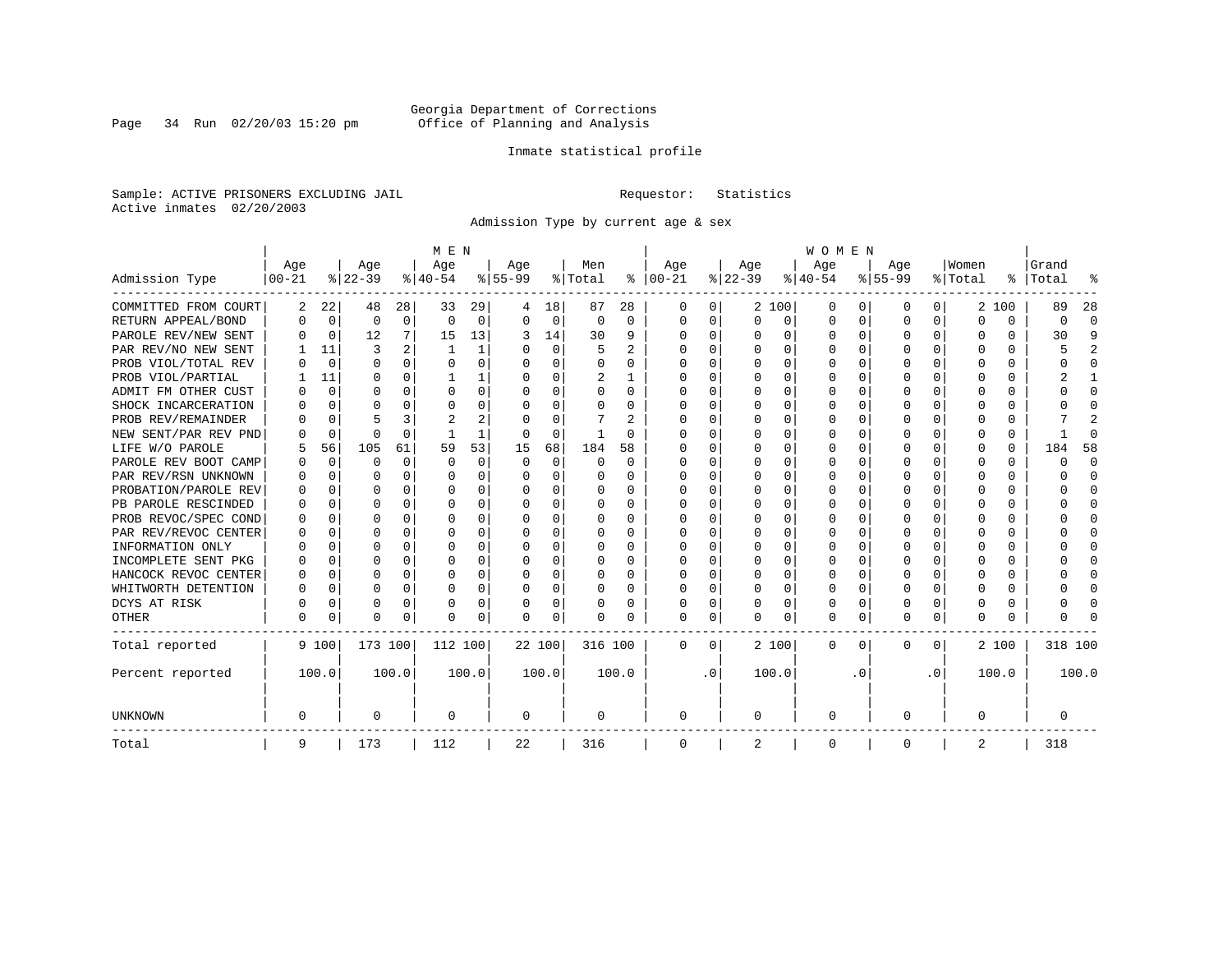Page 35 Run  $02/20/03$  15:20 pm

### Inmate statistical profile

318 100

| Active inmates | Sample: ACTIVE PRISONERS EXCLUDING JAIL<br>02/20/2003      | Release Type by current age & sex             | Requestor:                   | Statistics                                          |                                                                            |                                             |
|----------------|------------------------------------------------------------|-----------------------------------------------|------------------------------|-----------------------------------------------------|----------------------------------------------------------------------------|---------------------------------------------|
| Release Type   | Age<br>Aqe<br>Aqe<br>$8140 - 54$<br>  00-21<br>$8122 - 39$ | M E N<br>Men<br>Age<br>$8155 - 99$<br>% Total | Age<br>$\frac{1}{6}$   00-21 | W O M E N<br>Age<br>Aqe<br>$8 22-39$<br>$8140 - 54$ | Aqe<br>$8155 - 99$                                                         | Grand<br>Women<br>ႜ<br>%   Total<br>% Total |
| Active         | 173 100 112 100<br>9 100                                   | 22 100                                        | 316 100                      | 2 100<br>$0 \qquad 0$                               | $\begin{bmatrix} 0 & 0 \end{bmatrix}$<br>$\vert 0 \vert$<br>$\overline{0}$ | 2 100<br>318 100                            |
| Total          | 112<br>173<br>9                                            | 22<br>316                                     | 0                            | 2                                                   | 0                                                                          | 318                                         |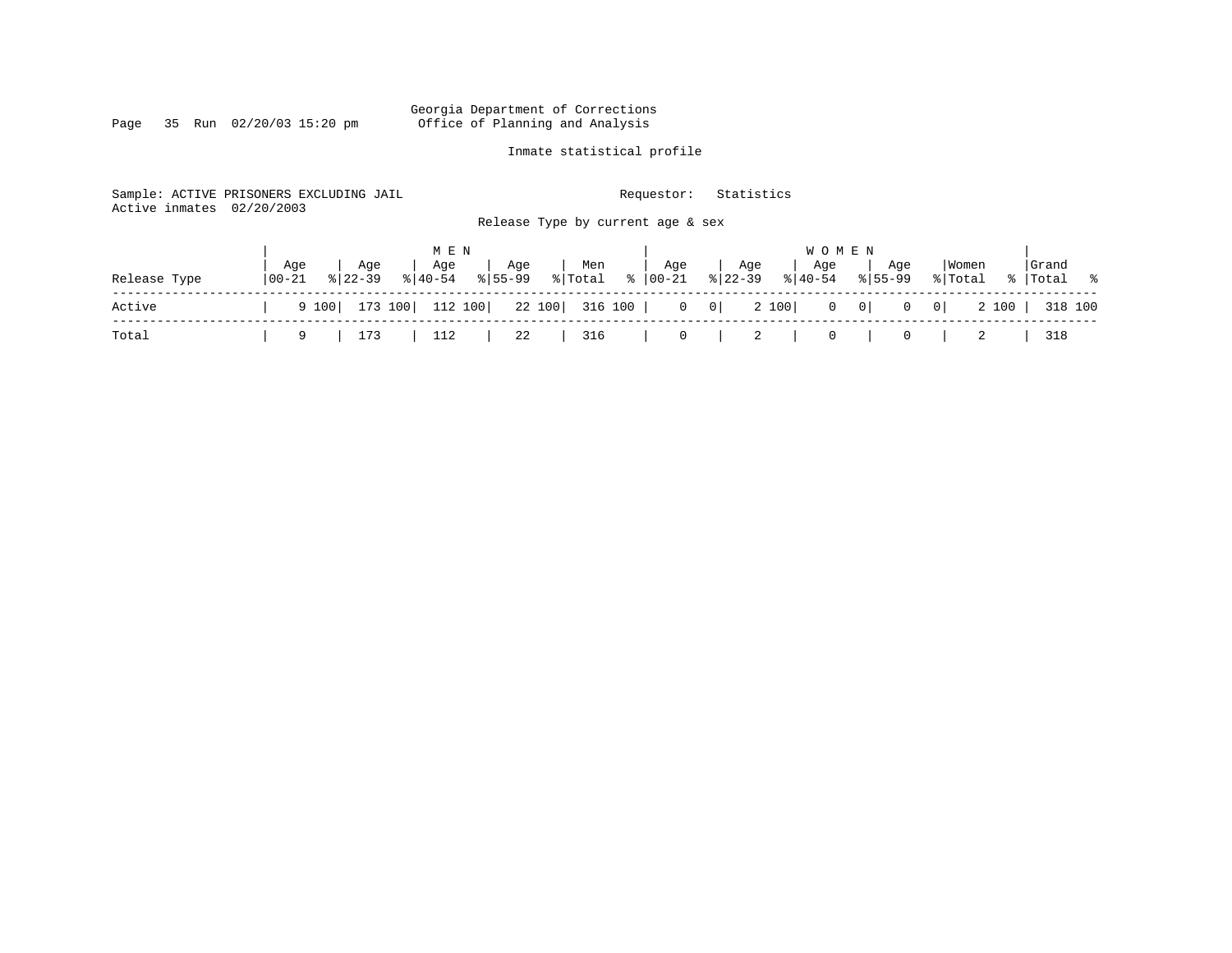Page 36 Run 02/20/03 15:20 pm

### Inmate statistical profile

Sample: ACTIVE PRISONERS EXCLUDING JAIL **Requestor:** Statistics Active inmates 02/20/2003

Inst By Group by current age & sex

|                      |            |             |           |              | M E N       |          |             |             |          |          |             |             |           |          |           |           |             |                 |          |          |               |
|----------------------|------------|-------------|-----------|--------------|-------------|----------|-------------|-------------|----------|----------|-------------|-------------|-----------|----------|-----------|-----------|-------------|-----------------|----------|----------|---------------|
|                      | Age        |             | Age       |              | Age         |          | Age         |             | Men      |          | Age         |             | Age       |          | Age       |           | Age         |                 | Women    |          | Grand         |
| Inst By Group        | $ 00 - 21$ |             | $8 22-39$ |              | $8 40-54$   |          | $8 55-99$   |             | % Total  | ႜ        | $ 00 - 21$  |             | $ 22-39 $ |          | $8 40-54$ |           | $8155 - 99$ |                 | % Total  | ွေ       | Total<br>ႜ    |
| County jails         | 0          |             | 0         | 0            |             | 0        |             | 0           | 0        |          | 0           | 0           |           |          | $\Omega$  |           |             | 0               | $\Omega$ | 0        |               |
| Transitional centers | $\Omega$   |             | $\Omega$  | $\Omega$     | $\Omega$    | $\Omega$ | $\Omega$    | $\Omega$    | $\Omega$ | $\Omega$ | $\Omega$    | $\Omega$    | $\Omega$  | $\Omega$ | $\Omega$  |           | $\Omega$    | 0               | $\Omega$ | $\Omega$ |               |
| County camps         | $\Omega$   |             | 0         |              | $\Omega$    |          | $\Omega$    |             | $\Omega$ | $\Omega$ | $\Omega$    |             | $\Omega$  | $\Omega$ | $\Omega$  |           |             |                 | $\Omega$ | $\Omega$ |               |
| Inmate boot camps    |            |             | $\Omega$  |              |             |          |             | $\mathbf 0$ | $\Omega$ |          | 0           | 0           | $\Omega$  | $\Omega$ | 0         |           | 0           |                 | $\Omega$ | 0        |               |
| State prisons        | 9          | 100         | 173       | 100          | 112         | 100      |             | 22 100      |          | 316 100  |             | 0           |           | 2 100    | $\Omega$  |           |             |                 |          | 2 100    | 318 100       |
| Private prisons      |            |             | 0         | $\Omega$     | $\Omega$    | 0        | $\Omega$    | $\Omega$    | 0        | $\Omega$ | $\Omega$    | 0           | $\Omega$  | $\Omega$ | $\Omega$  |           |             |                 | $\Omega$ | $\Omega$ | 0<br>$\Omega$ |
| Other                | 0          | $\mathbf 0$ | 0         | $\mathbf{0}$ | $\mathbf 0$ | 0        | $\mathbf 0$ | $\mathbf 0$ | 0        | 0        | $\mathbf 0$ | 0           | 0         | 0        | 0         |           | 0           | 0               | 0        | 0        | 0             |
| Total reported       |            | 9 100       | 173 100   |              | 112 100     |          |             | 22 100      |          | 316 100  | $\Omega$    | $\mathbf 0$ |           | 2 100    | $\Omega$  | 0         | $\Omega$    | $\overline{0}$  |          | 2 100    | 318 100       |
| Percent reported     |            | 100.0       |           | 100.0        |             | 100.0    |             | 100.0       |          | 100.0    |             | $\cdot$ 0   |           | 100.0    |           | $\cdot$ 0 |             | .0 <sup>1</sup> |          | 100.0    | 100.0         |
| Not reported         | 0          |             | $\Omega$  |              | $\mathbf 0$ |          | $\Omega$    |             | $\Omega$ |          | $\Omega$    |             | $\Omega$  |          | $\Omega$  |           | $\Omega$    |                 | $\Omega$ |          |               |
| Total                | 9          |             | 173       |              | 112         |          | 22          |             | 316      |          | $\mathbf 0$ |             | 2         |          | 0         |           | 0           |                 | 2        |          | 318           |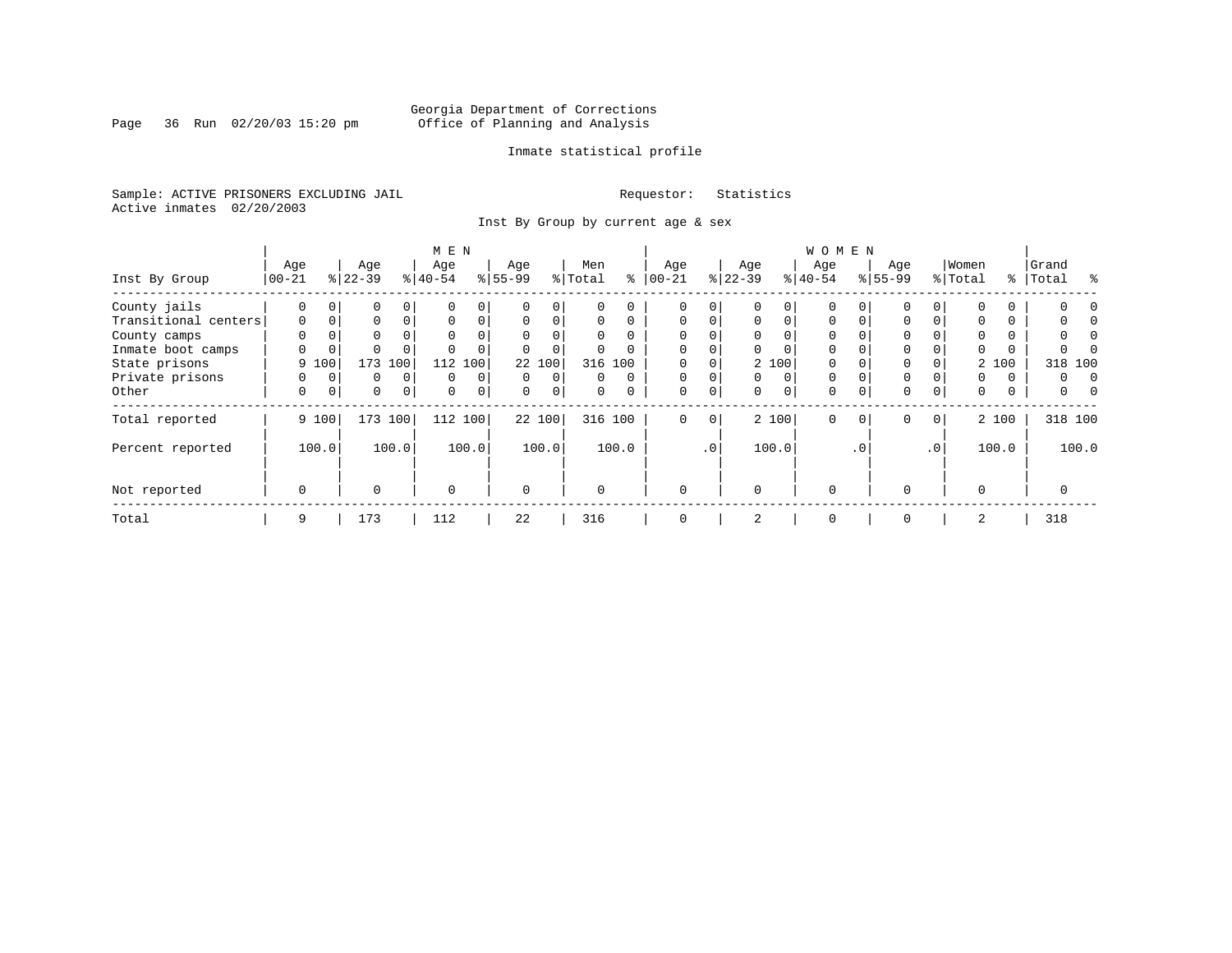Page 37 Run 02/20/03 15:20 pm

### Inmate statistical profile

Sample: ACTIVE PRISONERS EXCLUDING JAIL **Requestor:** Statistics Active inmates 02/20/2003

Institution by current age & sex

|                      | M E N    |          |           |              |           |                |           |          |          |          |            |           | <b>WOMEN</b> |       |           |          |           |           |          |          |           |               |  |
|----------------------|----------|----------|-----------|--------------|-----------|----------------|-----------|----------|----------|----------|------------|-----------|--------------|-------|-----------|----------|-----------|-----------|----------|----------|-----------|---------------|--|
|                      | Age      |          | Age       |              | Age       |                | Age       |          | Men      |          | Age        |           | Age          |       | Age       |          | Age       |           | Women    |          | Grand     |               |  |
| Institution          | $ 00-21$ |          | $ 22-39 $ |              | $ 40-54 $ |                | $ 55-99 $ |          | % Total  | ∻        | $ 00 - 21$ |           | $ 22-39 $    |       | $ 40-54 $ |          | $8 55-99$ |           | % Total  |          | %   Total | ႜ             |  |
| Ware Prison          |          | 11       | 14        | 8            | 12        | 11             |           | 9        | 29       | 9        |            |           |              |       |           |          |           |           |          |          | 29        |               |  |
| Phillips Prison      |          | $\Omega$ |           | 4            | 3         | 3              | $\Omega$  | 0        | 10       | 3        |            |           |              | 0     |           |          |           | 0         |          | 0        | 10        |               |  |
| Arrendale Prison     |          | $\Omega$ | 4         |              |           | $\overline{a}$ | $\Omega$  | $\Omega$ | 6        | 2        |            |           |              |       |           |          | O         |           |          | 0        | 6         | 2             |  |
| Georgia State Prison |          | 11       | 33        | 19           | 14        | 13             | 4         | 18       | 52       | 16       |            |           |              |       |           |          |           |           |          | 0        | 52        | 16            |  |
| Jackson Prison-Diag  |          | 11       |           | $\mathbf{1}$ |           |                |           | O        | 2        |          |            |           |              |       |           |          |           |           |          |          |           |               |  |
| Coastal Prison       |          | $\Omega$ |           |              |           |                |           | $\Omega$ |          | 2        |            |           |              |       |           |          |           |           | ∩        | 0        |           | $\mathcal{D}$ |  |
| Augusta Med Prison   |          | 11       | 9         |              |           |                | 4         | 18       | 19       | 6        |            |           |              |       |           |          |           |           | $\Omega$ | $\Omega$ | 19        | 6             |  |
| Valdosta Prison      |          | 11       | 23        | 13           | 14        | 13             |           | 5        | 39       | 12       |            |           |              |       |           |          |           |           |          |          | 39        | 12            |  |
| Hays Prison          |          | $\Omega$ | 12        |              | 10        | 9              |           | 14       | 25       | R        |            |           |              |       |           |          |           |           | ∩        | 0        | 25        | 8             |  |
| Hancock Prison       |          | $\Omega$ | 9         | 5            | 6         |                |           | $\Omega$ | 15       | 5        |            |           |              |       |           |          |           |           | $\Omega$ | 0        | 15        | 5             |  |
| Telfair Prison       |          | 22       | 23        | 13           | 12        | 11             |           | 5        | 38       | 12       |            |           |              |       |           |          |           |           |          |          | 38        | 12            |  |
| Macon Prison         |          | 11       | 18        | 10           | 20        | 18             |           | 23       | 44       | 14       |            |           |              |       |           |          |           |           |          |          | 44        | 14            |  |
| Smith Prison         |          | 11       | 16        | 9            | 11        | 10             |           | 9        | 30       | 9        |            |           |              | U     |           |          |           |           | $\Omega$ | $\Omega$ | 30        | 9             |  |
| Metro Womens Prison  | O        | $\Omega$ | U         | 0            | $\Omega$  | $\Omega$       | $\Omega$  | O        | $\Omega$ | $\Omega$ |            |           |              | 50    |           |          | $\Omega$  |           |          | 50       |           | O             |  |
| Pulaski Womens Pris  | $\Omega$ | $\Omega$ | O         | $\Omega$     |           | 0              |           | 0        | $\Omega$ | $\Omega$ |            |           |              | 50    | $\Omega$  | $\Omega$ |           |           |          | 50       |           |               |  |
| Total reported       |          | 9 100    | 173 100   |              | 112 100   |                |           | 22 100   | 316 100  |          | $\Omega$   | $\Omega$  |              | 2 100 | $\Omega$  | $\Omega$ | 0         | $\Omega$  |          | 2 100    | 318 100   |               |  |
| Percent reported     |          | 100.0    |           | 100.0        |           | 100.0          |           | 100.0    |          | 100.0    |            | $\cdot$ 0 |              | 100.0 |           | . 0      |           | $\cdot$ 0 |          | 100.0    |           | 100.0         |  |
| Not Reported         | 0        |          |           |              | O         |                | $\Omega$  |          | $\Omega$ |          | ∩          |           | U            |       | $\Omega$  |          | O         |           | $\Omega$ |          |           |               |  |
| Total                | 9        |          | 173       |              | 112       |                | 22        |          | 316      |          |            |           |              |       | $\Omega$  |          |           |           | 2        |          | 318       |               |  |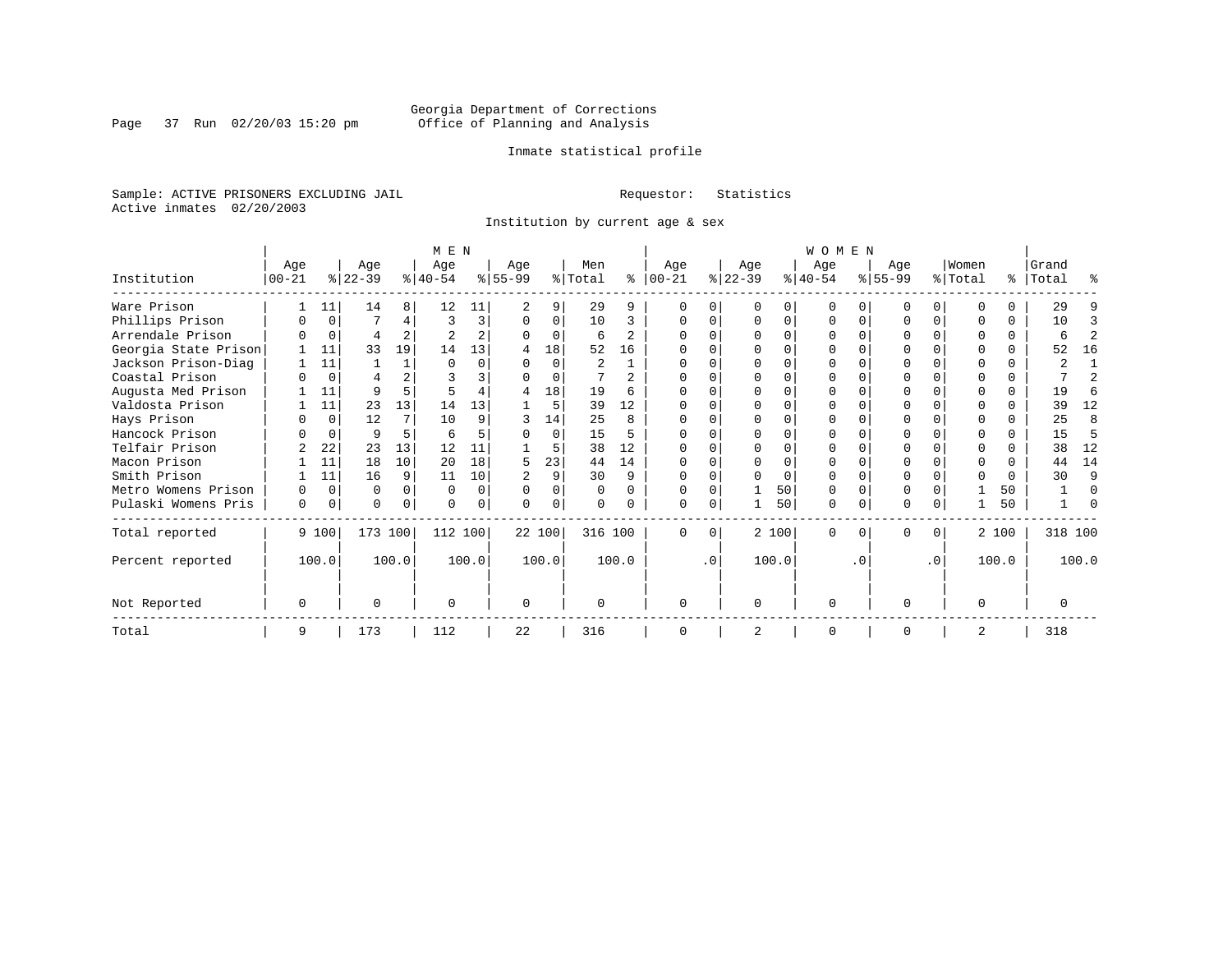Page 38 Run 02/20/03 15:20 pm

### Inmate statistical profile

Sample: ACTIVE PRISONERS EXCLUDING JAIL **Requestor:** Statistics Active inmates 02/20/2003

Misdemeanors And Felonies by current age & sex

| Crime Type                   | Age<br>$00 - 21$                  | Age<br>$8122 - 39$                    | M E N<br>Age<br>$8 40-54$ | Age<br>$8155 - 99$          | Men<br>ွေ<br>% Total                  | Age<br>$ 00 - 21$                       | Age<br>$ 22-39 $           | <b>WOMEN</b><br>Aqe<br>$8 40-54$ | Age<br>$8155 - 99$            | Women<br>% Total                                                | Grand<br>% Total %         |
|------------------------------|-----------------------------------|---------------------------------------|---------------------------|-----------------------------|---------------------------------------|-----------------------------------------|----------------------------|----------------------------------|-------------------------------|-----------------------------------------------------------------|----------------------------|
| <b>MISDEMEANOR</b><br>FELONY | $\Omega$<br>$\mathbf{0}$<br>9 100 | $\Omega$<br>0 <sup>1</sup><br>173 100 | $\Omega$<br>0<br>112 100  | $\mathbf{0}$<br>0<br>22 100 | $\mathbf 0$<br>$\mathbf 0$<br>316 100 | 0<br>0<br>$\mathbf 0$<br>$\overline{0}$ | 0<br>$\mathbf{0}$<br>2 100 | $\mathbf 0$<br>$\mathbf{0}$      | $\mathbf{0}$<br>0<br> 0 <br>0 | $\mathbf{0}$<br>$\Omega$<br>$\Omega$<br>$\overline{0}$<br>2 100 | $\Omega$<br>- 0<br>318 100 |
| Total reported               | 9 100                             | 173 100                               | 112 100                   | 22 100                      | 316 100                               | $\mathsf{O}$<br>0                       | 2 100                      | 0                                | 0<br>0                        | 2 100<br>$\overline{0}$                                         | 318 100                    |
| Percent reported             | 100.0                             | 100.0                                 | 100.0                     | 100.0                       | 100.0                                 | .0 <sup>1</sup>                         | 100.0                      |                                  | $\cdot$ 0                     | 100.0<br>.0 <sup>1</sup>                                        | 100.0                      |
| <b>NOT REPORTED</b>          | $\mathbf 0$                       | 0                                     | $\mathbf 0$               | $\mathbf 0$                 | $\mathbf 0$                           | $\mathbf 0$                             | 0                          | $\mathbf 0$                      | $\Omega$                      | $\Omega$                                                        | 0                          |
| Total                        | 9                                 | 173                                   | 112                       | 22                          | 316                                   | $\Omega$                                | 2                          | $\mathbf 0$                      | $\Omega$                      | 2                                                               | 318                        |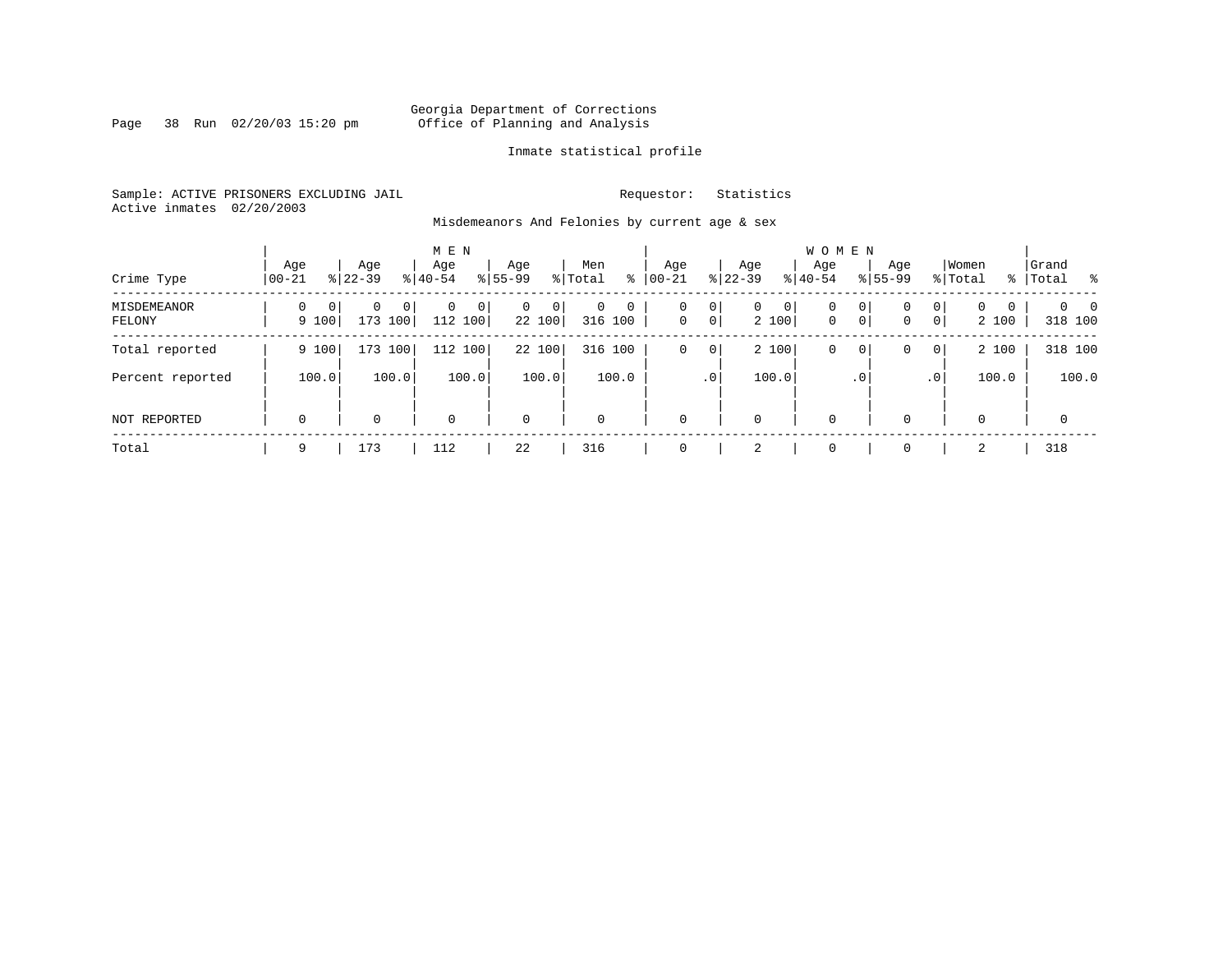Page 39 Run 02/20/03 15:20 pm

### Inmate statistical profile

Sample: ACTIVE PRISONERS EXCLUDING JAIL **Requestor:** Statistics Active inmates 02/20/2003

Crimes By Group by current age & sex

|                      | M E N     |             |             |             |             |          |           |             |          |             |               | WOMEN     |          |             |          |           |             |           |          |          |         |                |  |
|----------------------|-----------|-------------|-------------|-------------|-------------|----------|-----------|-------------|----------|-------------|---------------|-----------|----------|-------------|----------|-----------|-------------|-----------|----------|----------|---------|----------------|--|
|                      | Age       |             | Age         |             | Age         |          | Age       |             | Men      |             | Age           |           | Age      |             | Age      |           | Age         |           | Women    |          | Grand   |                |  |
| Crimes By Group      | $00 - 21$ |             | $ 22-39$    |             | $ 40-54$    |          | $8 55-99$ |             | % Total  |             | $8   00 - 21$ |           | $ 22-39$ |             | $ 40-54$ |           | $8 55-99$   |           | % Total  | ႜ        | Total   |                |  |
| HOMICIDE             | 7         | 78          | 115         | 66          | 51          | 46       | 12        | 55          | 185      | 59          | 0             | 0         |          | 2 100       | 0        | 0         | 0           | 0         |          | 2 100    | 187     | 59             |  |
| ABORTION             | U         | 0           | $\mathbf 0$ | $\mathbf 0$ | $\mathbf 0$ | 0        | 0         | $\mathbf 0$ | 0        | $\mathbf 0$ | $\mathbf 0$   | 0         | $\Omega$ | 0           | 0        | 0         | $\Omega$    | 0         | $\Omega$ | 0        | 0       | $\overline{0}$ |  |
| BODILY INJRY&REL OFF | -1        | 11          | 14          | 8           | 18          | 16       | 3         | 14          | 36       | 11          | 0             | 0         | O        | 0           | 0        | 0         | $\Omega$    | 0         | 0        | 0        | 36      | 11             |  |
| ARSON & REL OFF      | U         | $\mathbf 0$ | $\Omega$    | $\Omega$    | $\Omega$    | 0        |           | $\Omega$    | $\Omega$ | $\Omega$    | Ω             | 0         |          | $\Omega$    | 0        | O         |             | $\Omega$  | 0        | 0        | U       | $\Omega$       |  |
| DAMAGE OF PROPERTY   | U         | $\Omega$    | $\Omega$    | $\Omega$    | $\Omega$    | 0        |           | $\Omega$    | $\Omega$ | $\Omega$    | <sup>0</sup>  | 0         | $\Omega$ | $\Omega$    | O        | U         | ∩           | $\Omega$  | $\Omega$ | $\Omega$ | U       | $\Omega$       |  |
| BURGLARY & REL OFF   |           | $\Omega$    | $\Omega$    | $\Omega$    |             | 1        |           | $\Omega$    | 1        | 0           | 0             | 0         | $\Omega$ | 0           | 0        | O         | $\Omega$    | $\Omega$  | $\Omega$ | 0        |         | $\Omega$       |  |
| FORGERY & REL OFF    |           | $\Omega$    | $\Omega$    | $\Omega$    | $\sqrt{ }$  | 0        |           | $\Omega$    | $\Omega$ | $\Omega$    | <sup>0</sup>  | 0         | $\Omega$ | 0           | 0        | 0         |             | $\Omega$  | O        | 0        | U       | $\cap$         |  |
| <b>THEFT</b>         |           | 0           | $\Omega$    | 0           | $\Omega$    | 0        |           | $\mathbf 0$ | 0        | $\Omega$    | $\Omega$      | 0         | $\Omega$ | $\Omega$    | 0        | 0         | $\Omega$    | $\Omega$  | U        | 0        | U       | $\Omega$       |  |
| <b>ROBBERY</b>       |           | 11          | 21          | 12          | 21          | 19       | 5         | 23          | 48       | 15          | 0             | 0         | 0        | 0           | 0        | 0         | $\Omega$    | $\Omega$  | U        | 0        | 48      | 15             |  |
| SEXUAL OFFENSES      |           | 0           | 17          | 10          | 18          | 16       |           | 9           | 37       | 12          | 0             | 0         | 0        | $\Omega$    | 0        | O         |             | $\Omega$  | $\Omega$ | 0        | 37      | 12             |  |
| OBSCENITY CRIMES     | U         | $\Omega$    | $\Omega$    | $\Omega$    | $\Omega$    | $\Omega$ | n         | $\Omega$    | 0        | 0           | 0             | 0         | $\Omega$ | $\Omega$    | 0        | O         | $\Omega$    | 0         | U        | $\Omega$ | U       | $\Omega$       |  |
| TREASON & REL OFF    |           | $\mathbf 0$ | $\Omega$    | $\Omega$    | $\Omega$    | $\Omega$ |           | $\Omega$    | 0        | 0           | 0             | 0         | 0        | $\Omega$    | 0        | 0         | 0           | $\Omega$  | 0        | $\Omega$ | U       | $\Omega$       |  |
| CRIMES INVOLVNG GOVT |           | $\Omega$    | $\Omega$    | $\Omega$    | 0           | $\Omega$ |           | $\Omega$    | 0        | $\Omega$    | $\Omega$      | 0         |          | $\Omega$    | 0        | 0         | $\Omega$    | $\Omega$  | $\Omega$ | $\Omega$ | ი       | $\Omega$       |  |
| FALSIFICATIONS       | N         | $\Omega$    | $\Omega$    | $\Omega$    | $\Omega$    | $\Omega$ |           | $\Omega$    | 0        | 0           | $\Omega$      | 0         | 0        | $\Omega$    | 0        | 0         | $\Omega$    | 0         | 0        | 0        | U       | $\Omega$       |  |
| OBSTRUCT LAW ENFORCE | U         | 0           | $\Omega$    | $\Omega$    | O           | $\Omega$ |           | $\Omega$    | 0        | 0           | 0             | 0         | 0        | $\Omega$    | 0        | 0         |             | 0         | 0        | 0        |         | <sup>0</sup>   |  |
| DISORDERLY CONDUCT   | N         | O           | $\Omega$    | $\Omega$    | $\Omega$    | $\Omega$ |           | $\Omega$    | O        | O           | <sup>0</sup>  | 0         | O        | $\Omega$    | O        | O         | $\Omega$    | 0         | U        | $\Omega$ |         | ∩              |  |
| GAMBLING & REL OFF   | U         | O           | $\Omega$    | $\Omega$    | O           | $\Omega$ |           | $\Omega$    | $\Omega$ | 0           | <sup>0</sup>  | 0         | O        | $\Omega$    | O        | O         | $\Omega$    | $\Omega$  | U        | $\Omega$ |         | ∩              |  |
| CRUELTY TO CHILDREN  | O         | 0           | $\Omega$    | $\Omega$    | O           | 0        |           | $\Omega$    | 0        | 0           | <sup>0</sup>  | 0         | O        | $\mathbf 0$ | 0        | O         | $\Omega$    | $\Omega$  | U        | $\Omega$ |         | Ω              |  |
| CRIMES WITH GUNS     | N         | $\Omega$    | $\Omega$    | $\Omega$    | C           | $\Omega$ |           | $\Omega$    | U        | $\Omega$    | $\Omega$      | 0         | $\Omega$ | $\Omega$    | 0        | O         | $\Omega$    | 0         | U        | $\Omega$ |         | $\Omega$       |  |
| INVASION PRIVACY     | N         | $\Omega$    | $\Omega$    | $\Omega$    | O           | 0        |           | $\Omega$    | U        | 0           | <sup>0</sup>  | 0         | O        | $\Omega$    | 0        | 0         | n           | 0         | U        | 0        | O       | <sup>0</sup>   |  |
| RACKETEERING         |           | $\Omega$    | $\Omega$    | $\Omega$    | C           | 0        |           | $\Omega$    | O        | U           | <sup>0</sup>  | 0         | O        | $\Omega$    | O        | O         |             | 0         | O        | 0        |         | ∩              |  |
| DRUG ABUSE OFFENSES  | Λ         | $\Omega$    |             | 3           | ζ           | 3        |           | $\Omega$    | 8        | ς           | 0             | 0         | O        | $\Omega$    | O        | U         | ∩           | 0         | U        | $\Omega$ |         |                |  |
| DRUG TRAFFICKING     | Λ         | $\Omega$    |             |             | $\Omega$    | 0        |           | $\Omega$    | 1        | 0           | 0             | 0         | O        | 0           | 0        | O         | n           | $\Omega$  | U        | 0        |         | <sup>0</sup>   |  |
| AUTO CRIMES          |           | 0           | $\Omega$    | $\Omega$    | 0           | 0        |           | $\mathbf 0$ | 0        | O           | 0             | 0         | 0        | 0           | 0        | 0         |             | $\Omega$  | 0        | 0        |         | U              |  |
| REVENUE & CONTRABAND | U         | $\Omega$    | $\Omega$    | $\Omega$    | O           | 0        |           | 0           | 0        | 0           | <sup>0</sup>  | 0         | O        | $\Omega$    | 0        | O         | $\Omega$    | $\Omega$  | U        | 0        | U       | $\Omega$       |  |
| CRIMES OF OTH STATES | 0         | 0           | O           | $\Omega$    | O           | 0        |           | 0           | 0        | 0           | $\Omega$      | 0         | O        | $\Omega$    | 0        | O         | n           | 0         | O        | 0        | U       | <sup>0</sup>   |  |
| MISC. FELONIES       | U         | $\Omega$    | $\Omega$    | $\Omega$    | O           | 0        |           | 0           | 0        | 0           | 0             | 0         |          | 0           | 0        | 0         | $\Omega$    | 0         | U        | 0        | U       | ſ              |  |
| MISDEMEANORS         | 0         | 0           | $\Omega$    | 0           | O           | 0        | O         | 0           | 0        | 0           | 0             | 0         | $\Omega$ | 0           | 0        | O         | 0           | 0         | U        | 0        | ი       |                |  |
| Total reported       |           | 9 100       | 173 100     |             | 112 100     |          | 22 100    |             | 316 100  |             | $\mathbf 0$   | 0         |          | 2 100       | 0        | 0         | $\mathbf 0$ | 0         |          | 2 100    | 318 100 |                |  |
| Percent reported     |           | 100.0       |             | 100.0       |             | 100.0    |           | 100.0       |          | 100.0       |               | $\cdot$ 0 |          | 100.0       |          | $\cdot$ 0 |             | $\cdot$ 0 |          | 100.0    |         | 100.0          |  |
| <b>NOT REPORTED</b>  | 0         |             | 0           |             | 0           |          | 0         |             | 0        |             | 0             |           | 0        |             | 0        |           | 0           |           | 0        |          | 0       |                |  |
| Total                | 9         |             | 173         |             | 112         |          | 22        |             | 316      |             | 0             |           | 2        |             | 0        |           | $\mathbf 0$ |           | 2        |          | 318     |                |  |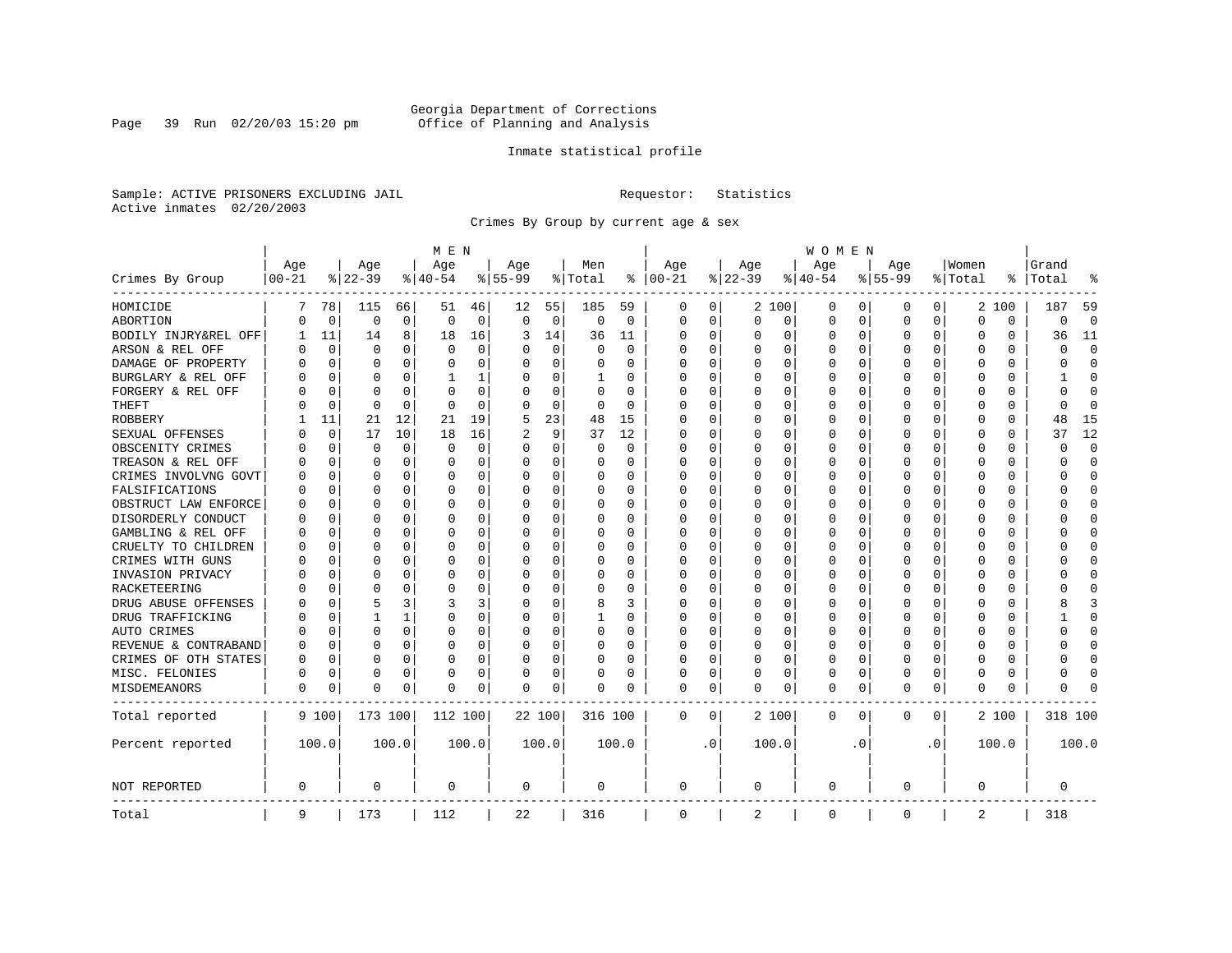Page 40 Run  $02/20/03$  15:20 pm

### Inmate statistical profile

Sample: ACTIVE PRISONERS EXCLUDING JAIL **Requestor:** Statistics Active inmates 02/20/2003

Most Serious Offense by current age & sex

| M E N                                                                                                                                 |          |             |           |              |           |          |           |          |         |              | WOMEN         |           |           |          |           |     |              |           |         |       |           |          |
|---------------------------------------------------------------------------------------------------------------------------------------|----------|-------------|-----------|--------------|-----------|----------|-----------|----------|---------|--------------|---------------|-----------|-----------|----------|-----------|-----|--------------|-----------|---------|-------|-----------|----------|
|                                                                                                                                       | Aqe      |             | Age       |              | Age       |          | Age       |          | Men     |              | Age           |           | Age       |          | Age       |     | Aqe          |           | Women   |       | Grand     |          |
| Most Serious Offense 00-21                                                                                                            |          |             | $ 22-39 $ |              | $ 40-54 $ |          | $8 55-99$ |          | % Total |              | $8   00 - 21$ |           | $ 22-39 $ |          | $ 40-54 $ |     | $8 55-99$    |           | % Total |       | %   Total |          |
| In the table below, misdemeanors come first, and are in lower-case letters. AFTER THAT COME FELONIES, IN UPPER-CASE LETTERS.<br>NOTE: |          |             |           |              |           |          |           |          |         |              |               |           |           |          |           |     |              |           |         |       |           |          |
| <b>MURDER</b>                                                                                                                         |          | 88          | 115       | 69           | 51        | 50       | 12        | 55       | 185     | 62           | <sup>0</sup>  | 0         | 2 100     |          | 0         |     |              |           |         | 2 100 | 187       | 62       |
| KIDNAPPING                                                                                                                            |          | 13          | 14        | 8            | 18        | 17       | 3         | 14       | 36      | 12           |               |           |           | 0        |           |     |              |           |         |       | 36        | 12       |
| <b>BURGLARY</b>                                                                                                                       |          | $\mathbf 0$ | $\Omega$  | $\Omega$     |           |          |           | $\Omega$ |         | $\Omega$     | $\Omega$      | 0         |           | $\Omega$ | O         |     | <sup>0</sup> |           |         | 0     |           | $\Omega$ |
| ARMED ROBBERY                                                                                                                         |          | 13          | 20        | 12           | 21        | 20       |           | 23       | 47      | 16           |               |           |           | $\Omega$ | O         |     |              |           |         | 0     | 47        | 16       |
| HIJACKING MOTOR VEHI                                                                                                                  |          | $\Omega$    |           | $\mathbf{1}$ | $\Omega$  | $\Omega$ |           | $\Omega$ |         | $\Omega$     | ∩             |           |           | $\Omega$ | U         |     | n            |           |         | 0     |           | $\Omega$ |
| <b>RAPE</b>                                                                                                                           |          | $\Omega$    | 13        |              | 14        | 14       |           |          | 29      | 10           |               |           |           |          |           |     |              |           |         |       | 29        | 10       |
| AGGRAV SODOMY                                                                                                                         |          | $\Omega$    |           |              | $\cap$    | O        |           | $\Omega$ |         | $\Omega$     |               |           |           |          |           |     | <sup>0</sup> |           |         | U     |           | $\Omega$ |
| AGGRAV SEXUAL BATTER                                                                                                                  |          | $\Omega$    | O         |              |           |          |           |          |         | 0            |               |           |           | $\Omega$ |           |     |              |           |         | U     |           | n        |
| CHILD MOLESTATION                                                                                                                     |          | $\Omega$    | U         |              |           |          |           |          |         | <sup>n</sup> | n             |           |           |          |           |     | n            |           |         | 0     |           |          |
| AGGRAV CHILD MOLESTA                                                                                                                  |          |             |           |              |           | 2        |           |          |         |              |               |           |           |          |           |     |              |           |         | U     |           |          |
| VIOL GA CNTRL SBST A                                                                                                                  |          | ∩           |           |              |           | U        |           |          |         | U            | O             |           |           | ∩        |           |     | n            |           |         | U     |           |          |
| S/D CONT SUB SCHOOL                                                                                                                   |          | $\Omega$    |           |              |           | U        |           |          |         |              | $\Omega$      |           | ∩         | $\Omega$ | O         |     |              |           |         | U     |           |          |
| S/D COCAINE                                                                                                                           |          | $\Omega$    |           |              | O         | U        |           | $\Omega$ |         |              | n             | U         | ∩         | $\Omega$ | O         |     |              |           |         | U     |           |          |
| POSS OF COCAINE                                                                                                                       |          | $\Omega$    |           |              |           | 3        |           | 0        |         |              | n             |           |           |          | 0         |     |              |           |         | 0     |           |          |
| ATT/CONSPRCY COMMT C                                                                                                                  | $\Omega$ | 0           |           |              |           | O        |           | $\Omega$ |         |              |               | U         |           | $\Omega$ | 0         |     | <sup>0</sup> |           |         |       |           |          |
| Total reported                                                                                                                        |          | 9 100       | 173 100   |              | 112 100   |          | 22 100    |          | 316 100 |              | $\Omega$      | 0         | 2 100     |          | $\Omega$  | ∩   | 0            | 0         |         | 2 100 | 318 100   |          |
| Percent reported                                                                                                                      |          | 88.9        |           | 96.0         |           | 92.0     |           | 100.0    |         | 94.6         |               | $\cdot$ 0 | 100.0     |          |           | . 0 |              | $\cdot$ 0 |         | 100.0 |           | 94.7     |
| Not reported                                                                                                                          |          |             |           |              | 9         |          | $\Omega$  |          | 17      |              | $\Omega$      |           | $\Omega$  |          | $\Omega$  |     |              |           |         |       | 17        |          |
| Total                                                                                                                                 | 9        |             | 173       |              | 112       |          | 22        |          | 316     |              | 0             |           | 2         |          | 0         |     |              |           |         |       | 318       |          |